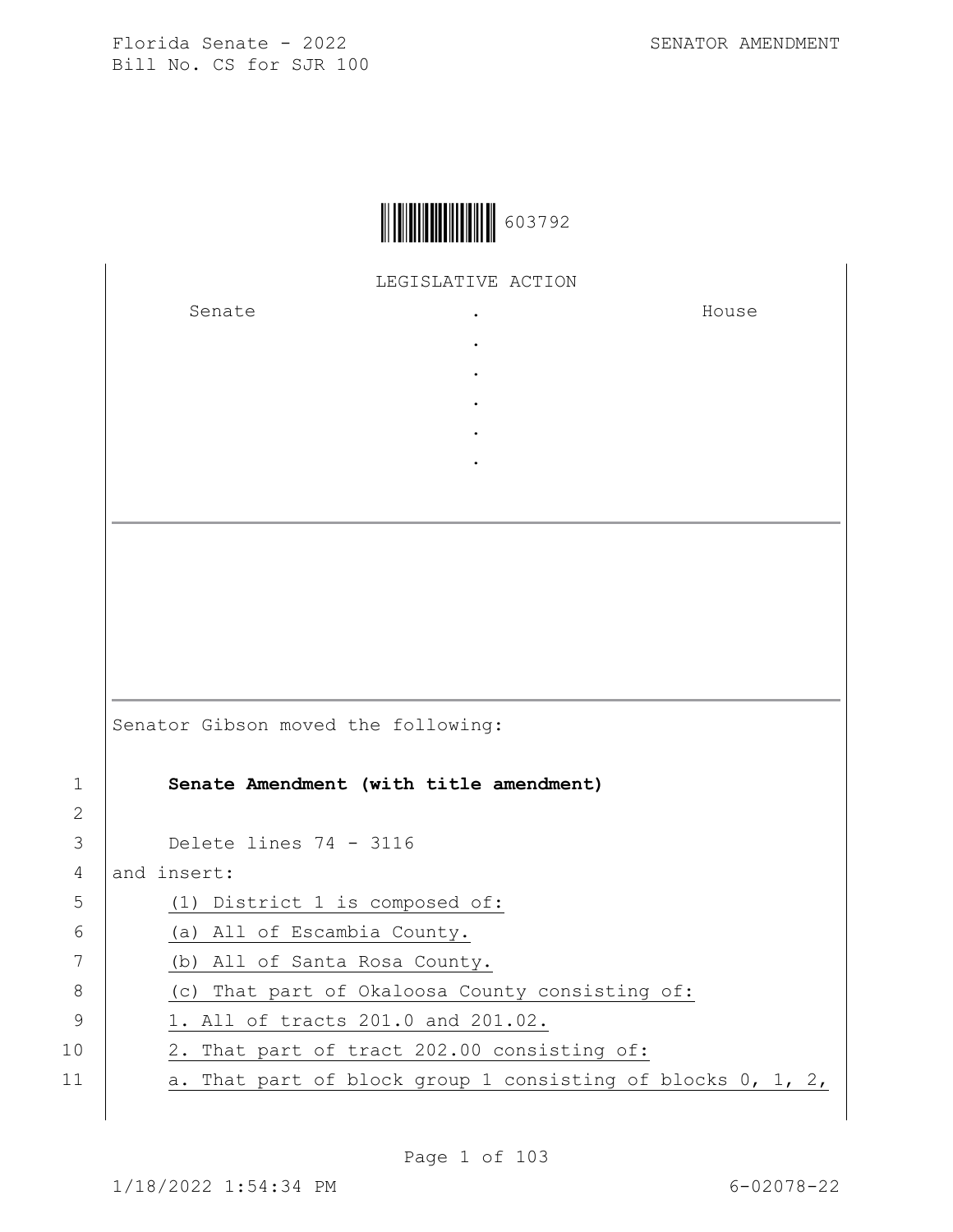Ì6037929Î603792

| 12 | 3, 4, 5, 6, 7, 8, 9, 10, 11, 12, 13, 14, 15, 16, 17, 18, 19, 20, |
|----|------------------------------------------------------------------|
| 13 | 21, 22, 29, 33, 34, 35, 36, 37, 38, 39, 40, 41, 42, 43, 44, 45,  |
| 14 | 46, 47, 48, 49, 50, 51, 52, 53, 54, 56, 57, 58, 89, 94, 95, 96,  |
| 15 | 97, 98, 99, 100, 101, 102, 103, 104, 105, 106, 107, 108, 109,    |
| 16 | 110, 111, 112, 113, 114, 115, 116, 117, 144, 146, 147, 151, and  |
| 17 | 152.                                                             |
| 18 | 3. That part of tract 203.03 consisting of:                      |
| 19 | a. All of block group 2.                                         |
| 20 | 4. That part of tract 203.04 consisting of:                      |
| 21 | a. That part of block group 1 consisting of blocks 0, 1, 2,      |
| 22 | 3, 5, 6, 7, 27, and 29.                                          |
| 23 | b. All of block group 2.                                         |
| 24 | 5. That part of tract 203.05 consisting of:                      |
| 25 | a. That part of block group 1 consisting of blocks 11, 13,       |
| 26 | 16, 18, 35, and 36.                                              |
| 27 | 6. That part of tract 205.00 consisting of:                      |
| 28 | a. That part of block group 1 consisting of blocks 2, 5, 6,      |
| 29 | 7, 8, 9, 10, 11, 12, 13, 14, 15, 16, 17, 21, 22, 23, 24, 25, 26, |
| 30 | 27, 28, 29, 30, 31, 32, 33, 34, 35, 36, 37, 39, 40, 41, 42, 43,  |
| 31 | 44, 49, 50, 51, and 52.                                          |
| 32 | b. That part of block group 2 consisting of blocks $0, 1, 2, 1$  |
| 33 | 3, 4, 5, 6, 7, 8, 9, 10, 11, 12, 13, 14, 15, 16, 17, 18, 19, 20, |
| 34 | 21, 22, 25, 26, 27, 28, 29, and 30.                              |
| 35 | c. That part of block group 3 consisting of blocks 0, 1, 2,      |
| 36 | 3, 4, 5, 6, 7, 8, 9, 10, 11, 12, 13, 14, 15, 16, 17, 18, 19, 20, |
| 37 | 21, 22, 23, 26, 27, 28, 29, 30, 31, and 32.                      |
| 38 | d. That part of block group 4 consisting of blocks 1, 2, 3,      |
| 39 | 4, 5, 6, 7, 8, 9, 10, 11, 12, 13, 22, 23, 24, 25, 26, 27, 28,    |
| 40 | 29, 30, 31, 32, 33, 34, 35, 36, 37, 38, 39, 40, 41, 47, 48, 49,  |
|    |                                                                  |

Page 2 of 103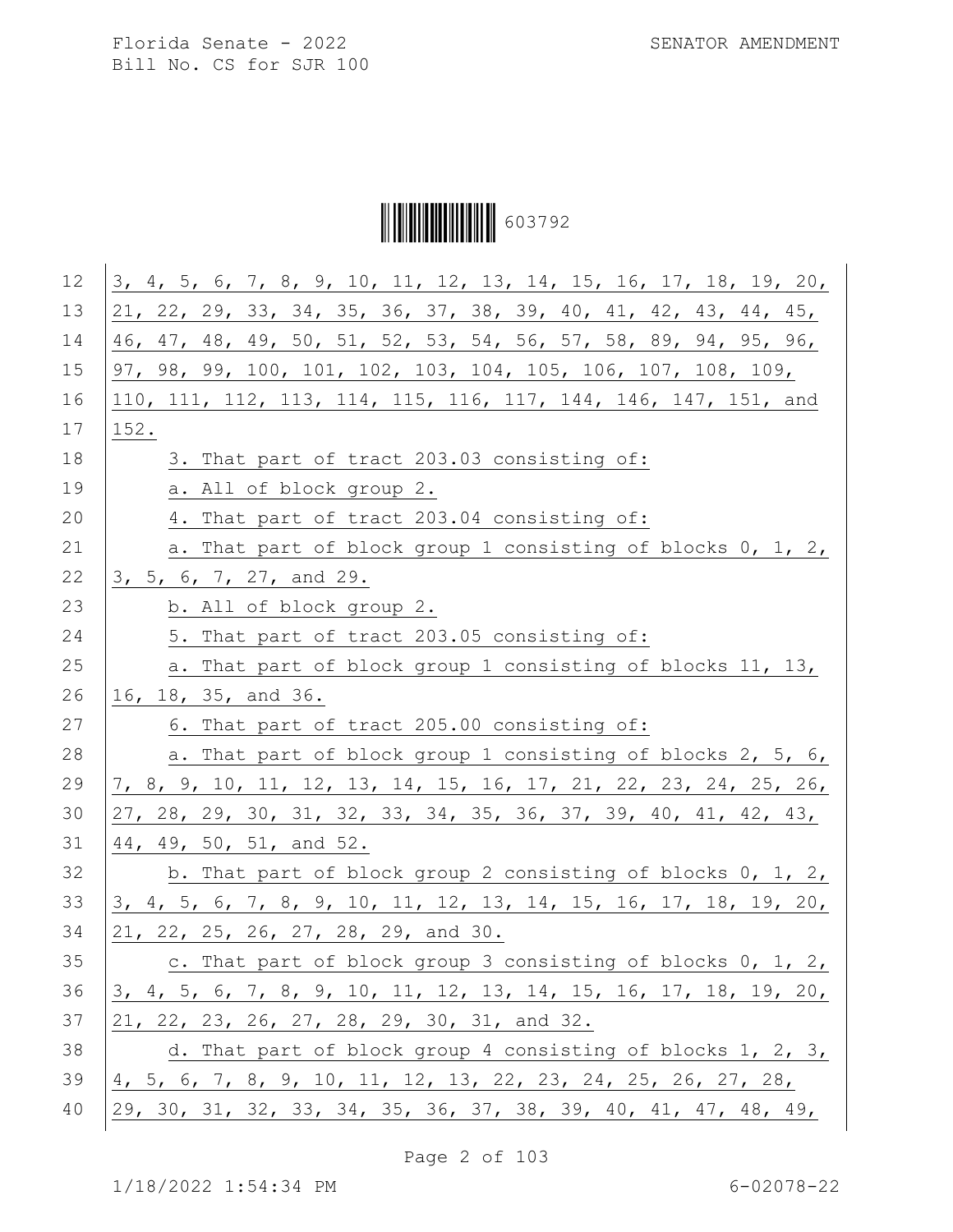# Ì6037929Î603792

| 41 | 50, 51, 52, 53, 54, 55, 56, 57, 58, 59, 61, 62, 63, 64, 65, 66,  |
|----|------------------------------------------------------------------|
| 42 | 67, 68, 69, 70, 71, 72, 73, 74, 75, 76, 77, and 78.              |
| 43 | e. All of block group 5.                                         |
| 44 | f. All of block group 6.                                         |
| 45 | 7. That part of tract 206.01 consisting of:                      |
| 46 | a. All of block group 1.                                         |
| 47 | b. That part of block group 2 consisting of blocks 0, 1, 2,      |
| 48 | 3, 4, 5, 18, 19, 20, 21, 22, 23, 24, 25, 26, 27, 28, 29, 30, and |
| 49 | 31.                                                              |
| 50 | c. That part of block group 3 consisting of blocks 0, 1, 2,      |
| 51 | 3, 4, 5, 6, 7, 8, 9, 10, 11, 12, 13, 14, 15, 16, 17, 18, 19, 20, |
| 52 | 21, 22, 23, 24, 25, 26, 27, 28, 29, 30, 31, 32, 33, 34, 35, 36,  |
| 53 | 37, 38, 39, 40, 41, 42, 43, 44, 68, 69, 70, and 72.              |
| 54 | (2) District 2 is composed of:                                   |
| 55 | (a) All of Bay County.                                           |
| 56 | (b) All of Calhoun County.                                       |
| 57 | (c) All of Holmes County.                                        |
| 58 | (d) All of Jackson County.                                       |
| 59 | (e) All of Walton County.                                        |
| 60 | (f) All of Washington County.                                    |
| 61 | (g) That part of Okaloosa County consisting of:                  |
| 62 | 1. All of tracts 203.06, 204.00, 206.02, 207.01, 207.02,         |
| 63 | 208.00, 209.00, 210.01, 210.02, 211.01, 211.02, 212.00, 214.00,  |
| 64 | 215.01, 215.02, 216.00, 217.00, 218.01, 218.02, 219.01, 219.02,  |
| 65 | 220.01, 220.02, 221.00, 223.00, 224.00, 225.00, 226.00, 227.00,  |
| 66 | 228.00, 229.00, 231.00, 232.00, 233.03, 233.04, 233.05, 233.06,  |
| 67 | 233.07, 233.08, 9901.00, and 9902.00.                            |
| 68 | 2. That part of tract 202.00 consisting of:                      |
| 69 | a. That part of block group 1 consisting of blocks 23, 24,       |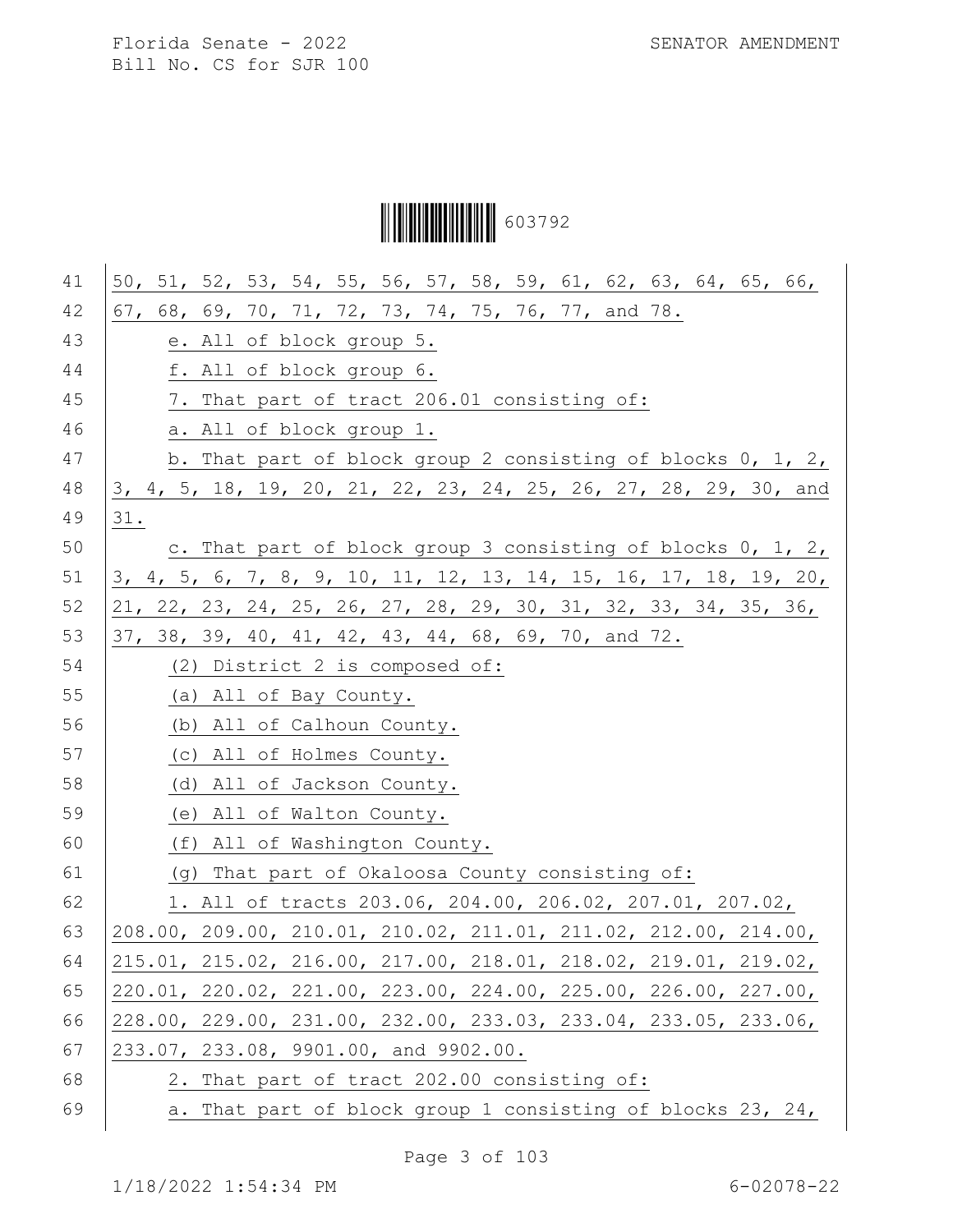Ì6037929Î603792

| 70 | 25, 26, 27, 28, 30, 31, 32, 55, 59, 60, 61, 62, 63, 64, 65, 66,  |
|----|------------------------------------------------------------------|
| 71 | 67, 68, 69, 70, 71, 72, 73, 74, 75, 76, 77, 78, 79, 80, 81, 82,  |
| 72 | 83, 84, 85, 86, 87, 88, 90, 91, 92, 93, 118, 119, 120, 121, 122, |
| 73 | 123, 124, 125, 126, 127, 128, 129, 130, 131, 132, 133, 134, 135, |
| 74 | 136, 137, 138, 139, 140, 141, 142, 143, 145, 148, 149, 150, and  |
| 75 | 153.                                                             |
| 76 | 3. That part of tract 203.03 consisting of:                      |
| 77 | a. All of block group 1.                                         |
| 78 | 4. That part of tract 203.04 consisting of:                      |
| 79 | a. That part of block group 1 consisting of blocks 4, 8, 9,      |
| 80 | 10, 11, 12, 13, 14, 15, 16, 17, 18, 19, 20, 21, 22, 23, 24, 25,  |
| 81 | 26, and 28.                                                      |
| 82 | 5. That part of tract 203.05 consisting of:                      |
| 83 | a. That part of block group 1 consisting of blocks 0, 1, 2,      |
| 84 | 3, 4, 5, 6, 7, 8, 9, 10, 12, 14, 15, 17, 19, 20, 21, 22, 23, 24, |
| 85 | 25, 26, 27, 28, 29, 30, 31, 32, 33, and 34.                      |
| 86 | b. All of block group 2.                                         |
| 87 | 6. That part of tract 205.00 consisting of:                      |
| 88 | a. That part of block group 1 consisting of blocks 0, 1, 3,      |
| 89 | 4, 18, 19, 20, 38, 45, 46, 47, and 48.                           |
| 90 | b. That part of block group 2 consisting of blocks 23 and        |
| 91 | 24.                                                              |
| 92 | c. That part of block group 3 consisting of blocks 24 and        |
| 93 | 25.                                                              |
| 94 | d. That part of block group 4 consisting of blocks 0, 14,        |
| 95 | 15, 16, 17, 18, 19, 20, 21, 42, 43, 44, 45, 46, and 60.          |
| 96 | 7. That part of tract 206.01 consisting of:                      |
| 97 | a. That part of block group 2 consisting of blocks 6, 7, 8,      |
| 98 | $9, 10, 11, 12, 13, 14, 15, 16, 17, 32, 33, 34, 35, 36, 37, 38,$ |
|    |                                                                  |

Page 4 of 103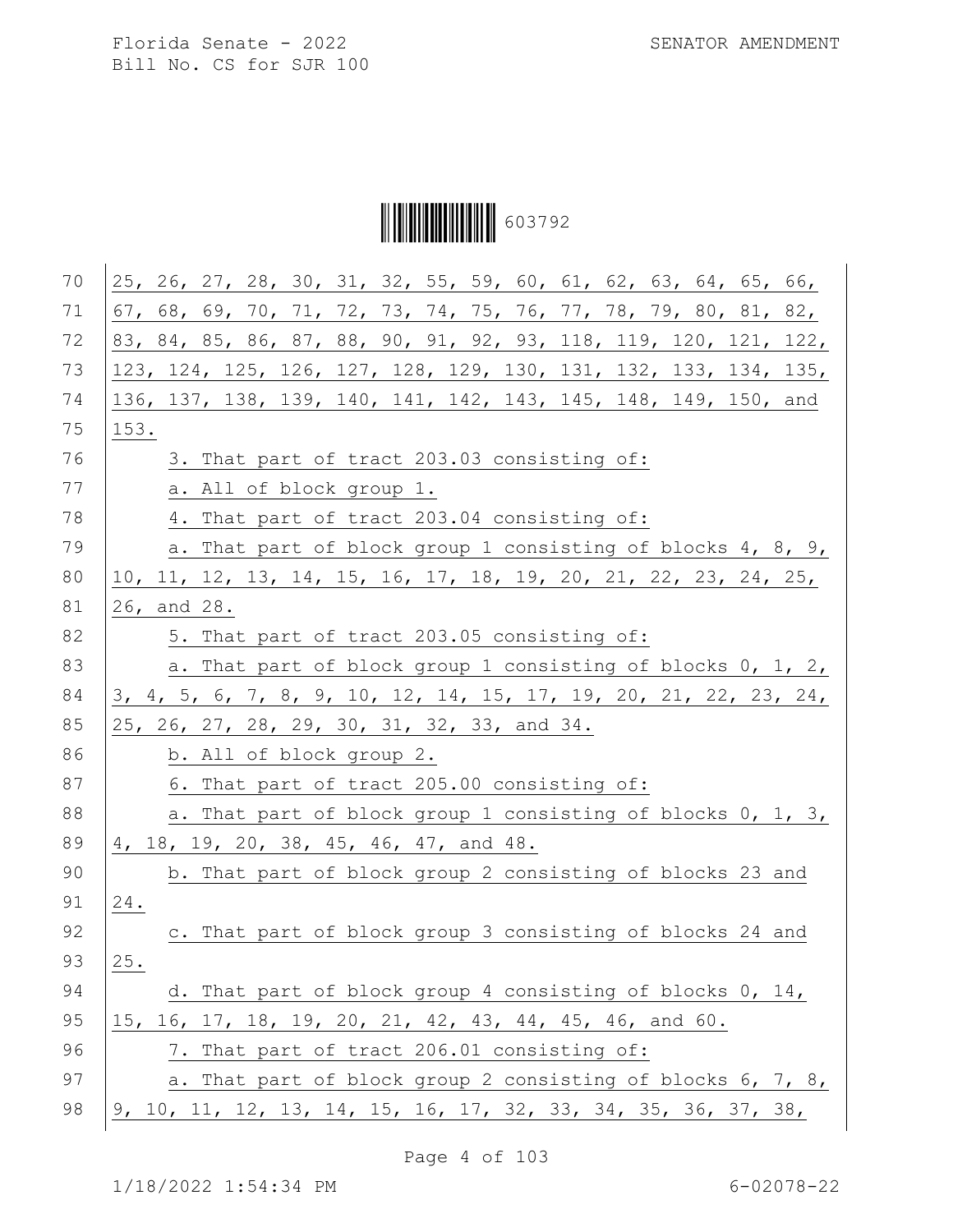# Ì6037929Î603792

| 99  | 39, 40, 41, 42, 43, 44, 45, 46, 47, 48, 49, 50, 51, 52, 53, 54, |
|-----|-----------------------------------------------------------------|
| 100 | and 55.                                                         |
| 101 | b. That part of block group 3 consisting of blocks 45, 46,      |
| 102 | 47, 48, 49, 50, 51, 52, 53, 54, 55, 56, 57, 58, 59, 60, 61, 62, |
| 103 | 63, 64, 65, 66, 67, and 71.                                     |
| 104 | (3) District 3 is composed of:                                  |
| 105 | (a) All of Dixie County.                                        |
| 106 | (b) All of Franklin County.                                     |
| 107 | (c) All of Gadsden County.                                      |
| 108 | (d) All of Gulf County.                                         |
| 109 | (e) All of Hamilton County.                                     |
| 110 | (f) All of Jefferson County.                                    |
| 111 | (g) All of Lafayette County.                                    |
| 112 | (h) All of Leon County.                                         |
| 113 | (i) All of Liberty County.                                      |
| 114 | (j) All of Madison County.                                      |
| 115 | (k) All of Suwannee County.                                     |
| 116 | (1) All of Taylor County.                                       |
| 117 | (m) All of Wakulla County.                                      |
| 118 | (4) District 4 is composed of:                                  |
| 119 | (a) All of Nassau County.                                       |
| 120 | (b) That part of Duval County consisting of:                    |
| 121 | 1. All of tracts 101.01, 101.05, 101.06, 101.07, 102.04,        |
| 122 | 103.01, 138.00, 139.01, 139.02, 139.04, 139.05, 139.06, 140.01, |
| 123 | 140.02, 141.01, 141.03, 141.04, 142.03, 142.04, 142.05, 142.06, |
| 124 | 143.28, 143.29, 143.30, 143.31, 143.33, 143.34, 143.35, 143.36, |
| 125 | 143.39, 143.40, 143.41, 143.42, 143.43, 143.44, 144.08, 144.13, |
| 126 | 144.14, 144.15, 144.16, 144.17, 144.18, 144.19, 144.20, 144.21, |
| 127 | 144.22, 144.23, 144.24, 144.25, 144.26, 144.27, 144.28, 159.22, |

Page 5 of 103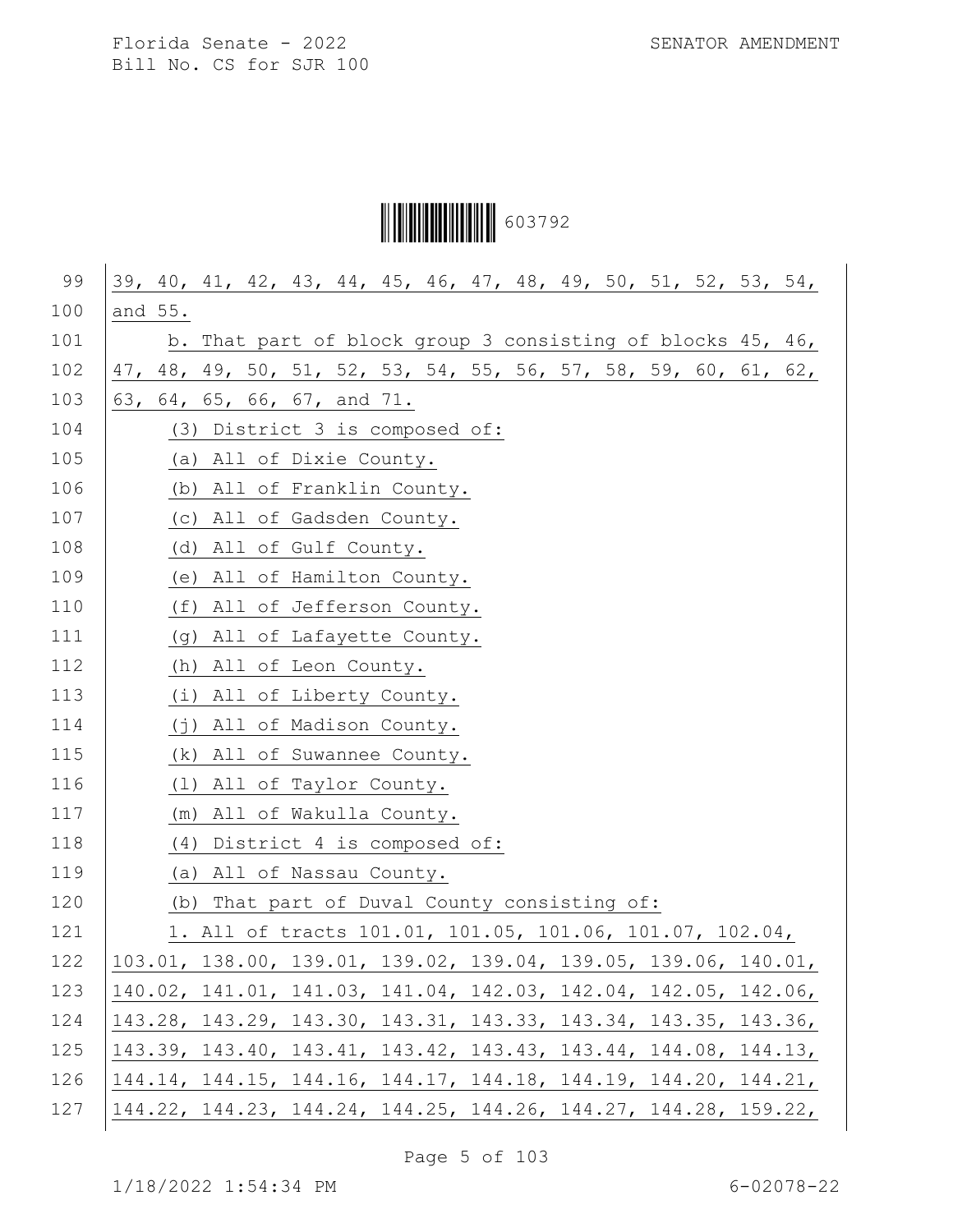Ì6037929Î603792

| 128 | 159.25, 159.26, 159.27, 159.28, 159.29, 165.00, 166.03, 166.04,  |
|-----|------------------------------------------------------------------|
| 129 | 166.05, 166.06, 167.11, 167.24, 167.25, 167.26, 167.27, 167.28,  |
| 130 | 167.29, 167.30, 167.31, 168.01, 168.03, 168.04, 168.07, 168.08,  |
| 131 | 168.09, 168.10, 168.11, 168.12, 168.13, and 9900.00.             |
| 132 | 2. That part of tract 101.04 consisting of:                      |
| 133 | a. All of block group 1.                                         |
| 134 | b. That part of block group 2 consisting of blocks 0, 1, 2,      |
| 135 | 3, 4, 5, 6, 7, 8, 9, 10, 11, 12, 13, 14, 15, 16, 17, 18, 19, 20, |
| 136 | 21, 23, and 24.                                                  |
| 137 | c. That part of block group 3 consisting of blocks 0, 1, 2,      |
| 138 | 3, 4, 12, 13, 14, 15, 20, 21, 22, 23, 24, 25, 26, 27, 28, 29,    |
| 139 | 30, 31, 32, 33, 34, 35, 36, 37, 38, 39, 40, 41, 42, 43, 44, 45,  |
| 140 | 46, 47, 48, 49, 50, 51, 53, 54, 55, 56, 63, 67, 68, 69, 70, 71,  |
| 141 | 72, 73, 74, 75, 76, 77, 78, 79, 80, 81, 82, 83, 84, and 86.      |
| 142 | 3. That part of tract 102.03 consisting of:                      |
| 143 | a. That part of block group 1 consisting of blocks 0, 1, 2,      |
| 144 | 3, 4, 5, 6, 7, and 16.                                           |
| 145 | b. All of block group 2.                                         |
| 146 | c. That part of block group 3 consisting of blocks 0, 1, 2,      |
| 147 | 3, 4, 5, and 6.                                                  |
| 148 | d. That part of block group 4 consisting of blocks 0, 1, 2,      |
| 149 | 3, 4, 5, 6, 7, and 8.                                            |
| 150 | 4. That part of tract 143.11 consisting of:                      |
| 151 | a. That part of block group 1 consisting of blocks 0 and         |
| 152 | 11.                                                              |
| 153 | 5. That part of tract 143.12 consisting of:                      |
| 154 | a. That part of block group 1 consisting of blocks 0, 1, 2,      |
| 155 | 3, and 5.                                                        |
| 156 | b. That part of block group 2 consisting of blocks 0, 1, 2,      |
|     |                                                                  |

Page 6 of 103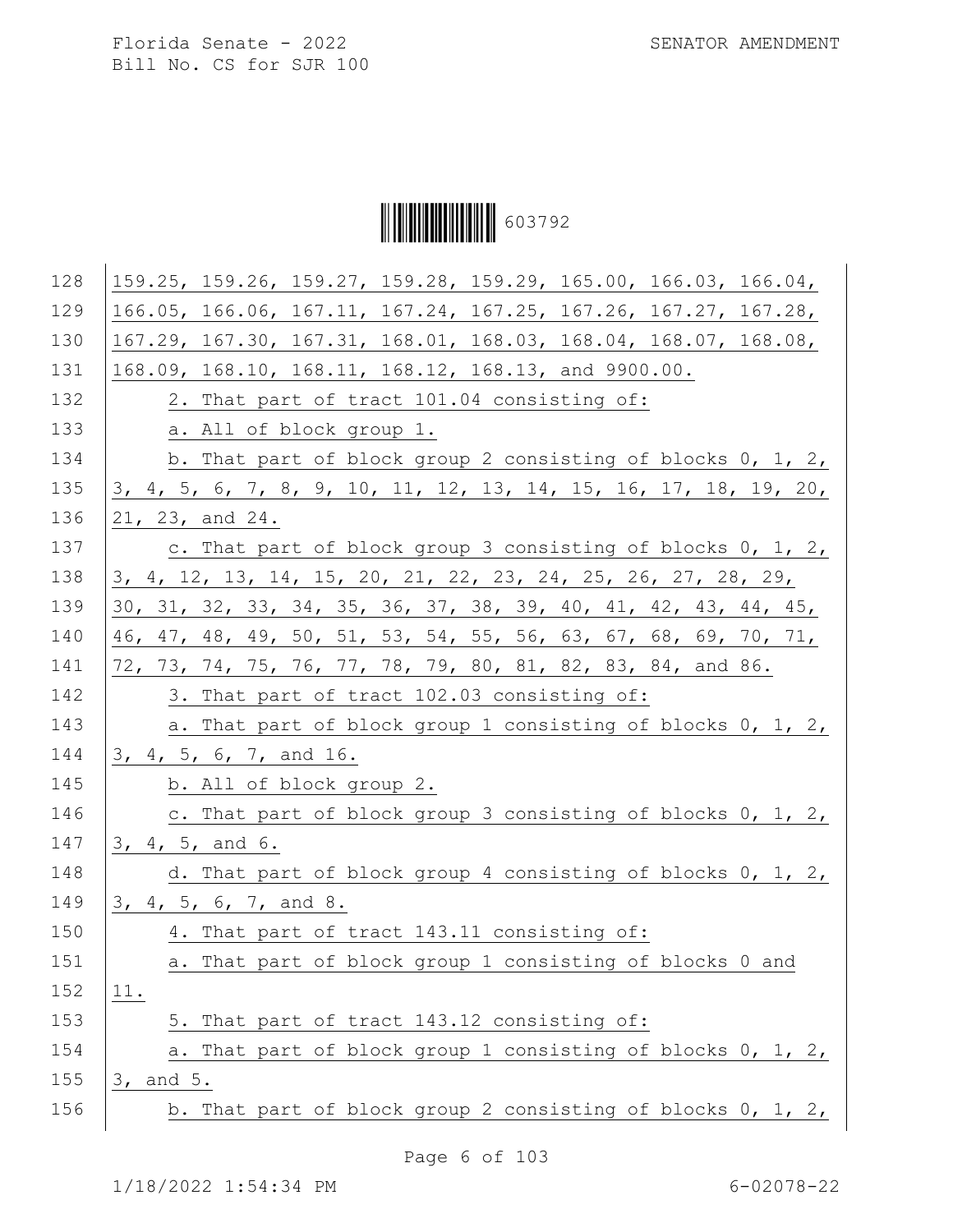Ì6037929Î603792

| 157 | 3, 4, 5, 6, 7, 8, 9, 10, 11, 12, 13, 19, and 20.                |
|-----|-----------------------------------------------------------------|
| 158 | c. All of block group 3.                                        |
| 159 | d. All of block group 4.                                        |
| 160 | 6. That part of tract 143.38 consisting of:                     |
| 161 | a. That part of block group 1 consisting of blocks 0, 1, 2,     |
| 162 | 3, 4, 5, 6, 7, 8, 9, 10, 11, and 12.                            |
| 163 | b. That part of block group 2 consisting of blocks $0, 1, 2, 1$ |
| 164 | 3, 4, 5, 10, 11, 12, 13, 14, 15, 16, 17, and 18.                |
| 165 | c. That part of block group 3 consisting of blocks 0, 1, 2,     |
| 166 | 3, 4, 5, 6, 7, 8, 9, 12, 13, 14, 15, 16, and 17.                |
| 167 | 7. That part of tract 146.01 consisting of:                     |
| 168 | a. All of block group 1.                                        |
| 169 | b. That part of block group 2 consisting of blocks 6, 7, 8,     |
| 170 | and 9.                                                          |
| 171 | c. That part of block group 3 consisting of blocks $0, 1, 2,$   |
| 172 | 3, 5, 12, 13, 14, 15, 16, 17, 18, 19, 20, 21, 22, 23, 24, 25,   |
| 173 | and 26.                                                         |
| 174 | d. All of block group 4.                                        |
| 175 | 8. That part of tract 146.03 consisting of:                     |
| 176 | a. All of block group 1.                                        |
| 177 | b. That part of block group 2 consisting of blocks 0, 1, 2,     |
| 178 | 3, 6, 7, 8, 9, 10, 11, and 14.                                  |
| 179 | c. All of block group 3.                                        |
| 180 | d. All of block group 4.                                        |
| 181 | 9. That part of tract 149.02 consisting of:                     |
| 182 | a. That part of block group 4 consisting of block 9.            |
| 183 | 10. That part of tract 150.01 consisting of:                    |
| 184 | a. That part of block group 1 consisting of block 0.            |
| 185 | 11. That part of tract 159.24 consisting of:                    |
|     |                                                                 |

Page 7 of 103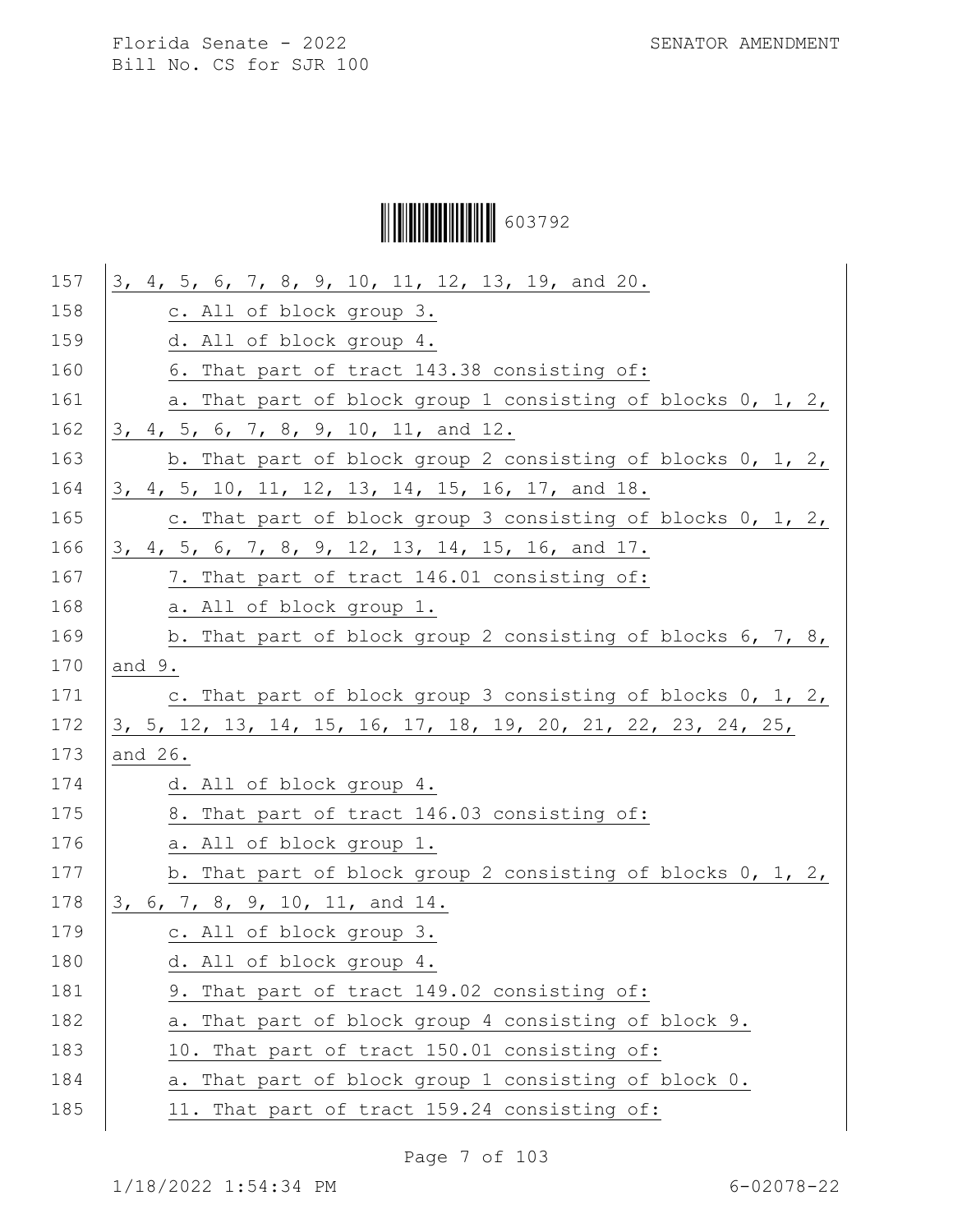Ì6037929Î603792

| 186 | a. That part of block group 2 consisting of blocks 19, 20,        |
|-----|-------------------------------------------------------------------|
| 187 | 21, 22, 23, 24, 25, 26, 27, 28, 29, 30, 31, and 32.               |
| 188 | 12. That part of tract 160.02 consisting of:                      |
| 189 | a. That part of block group 1 consisting of blocks 19, 20,        |
| 190 | 21, 22, 23, 24, 25, 26, and 27.                                   |
| 191 | (5) District 5 is composed of:                                    |
| 192 | (a) All of Baker County.                                          |
| 193 | (b) All of Bradford County.                                       |
| 194 | (c) All of Clay County.                                           |
| 195 | (d) All of Columbia County.                                       |
| 196 | (e) All of Gilchrist County.                                      |
| 197 | (f) All of Union County.                                          |
| 198 | (g) That part of Alachua County consisting of:                    |
| 199 | 1. All of tracts 3.01, 3.02, 4.00, 9.01, 9.02, 10.00,             |
| 200 | $11.00$ , 12.01, 12.02, 12.03, 15.22, 16.05, 17.01, 17.02, 18.02, |
| 201 | 18.03, 18.11, 18.13, 18.15, 18.16, 18.17, 18.18, 18.19, 19.07,    |
| 202 | 19.08, 22.01, and 22.04.                                          |
| 203 | 2. That part of tract 2.01 consisting of:                         |
| 204 | a. All of block group 1.                                          |
| 205 | b. All of block group 2.                                          |
| 206 | c. That part of block group 3 consisting of blocks 0, 1, 2,       |
| 207 | 3, 4, 5, 6, 7, 8, 9, 10, 11, 14, and 16.                          |
| 208 | d. That part of block group 4 consisting of blocks 1, 2, 7,       |
| 209 | and 8.                                                            |
| 210 | 3. That part of tract 2.02 consisting of:                         |
| 211 | That part of block group 2 consisting of blocks 5 and<br>а.       |
| 212 | 18.                                                               |
| 213 | b. That part of block group 3 consisting of blocks 4 and 8.       |
| 214 | 4. That part of tract 5.00 consisting of:                         |

Page 8 of 103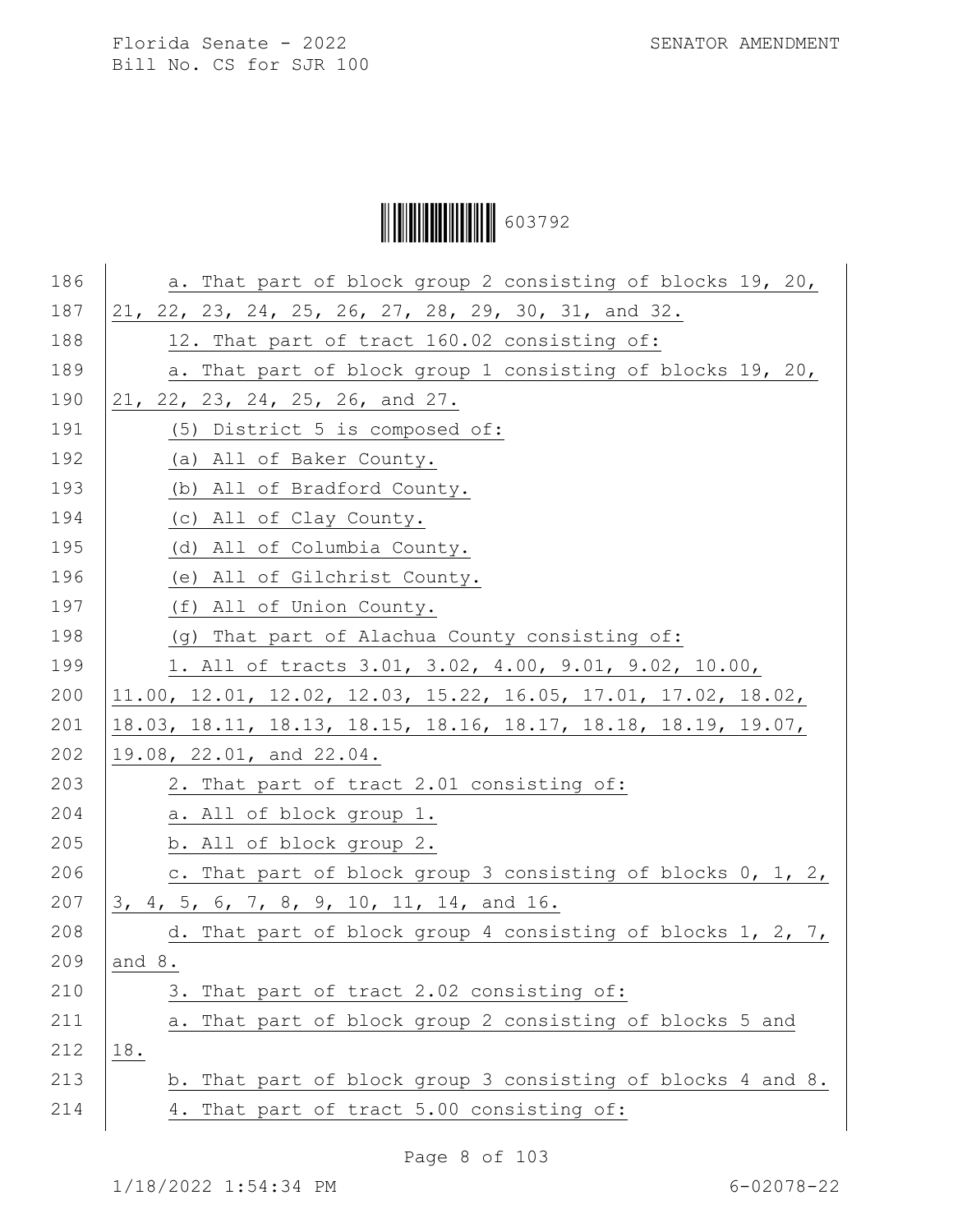Ì6037929Î603792

| 215 | a. That part of block group 1 consisting of blocks 0, 1, 2,       |
|-----|-------------------------------------------------------------------|
| 216 | 3, 4, 5, 6, 7, 8, 9, 10, 11, 12, 13, 14, 15, 16, 17, 18, 19, 20,  |
| 217 | $21, 22, 23, 24, 25, 26, 27, 28, 29, 36, 48, 49, 50, 51, 52, 53,$ |
| 218 | 54, and 55.                                                       |
| 219 | b. All of block group 2.                                          |
| 220 | c. All of block group 3.                                          |
| 221 | d. All of block group 4.                                          |
| 222 | e. All of block group 5.                                          |
| 223 | 5. That part of tract 8.09 consisting of:                         |
| 224 | a. That part of block group 1 consisting of blocks 0, 1,          |
| 225 | 16, 17, 18, 20, and 21.                                           |
| 226 | 6. That part of tract 15.14 consisting of:                        |
| 227 | a. All of block group 1.                                          |
| 228 | b. That part of block group 2 consisting of blocks 0 and 5.       |
| 229 | 7. That part of tract 15.15 consisting of:                        |
| 230 | That part of block group 3 consisting of blocks 0 and 5.<br>a.    |
| 231 | b. That part of block group 4 consisting of block 0.              |
| 232 | 8. That part of tract 15.19 consisting of:                        |
| 233 | a. That part of block group 1 consisting of blocks 0, 10,         |
| 234 | and 11.                                                           |
| 235 | 9. That part of tract 19.02 consisting of:                        |
| 236 | a. All of block group 1.                                          |
| 237 | b. That part of block group 2 consisting of blocks $0, 1, 2, 1$   |
| 238 | 3, 4, 5, 6, 7, 8, 9, 10, 11, 12, 13, 14, 15, 16, 17, 19, 20, 21,  |
| 239 | 22, 23, 24, 25, 26, 27, 28, 29, 30, 31, 32, 33, and 59.           |
| 240 | 10. That part of tract 20.02 consisting of:                       |
| 241 | a. That part of block group 1 consisting of block 15.             |
| 242 | b. That part of block group 2 consisting of blocks 0, 1,          |
| 243 | and $2$ .                                                         |

Page 9 of 103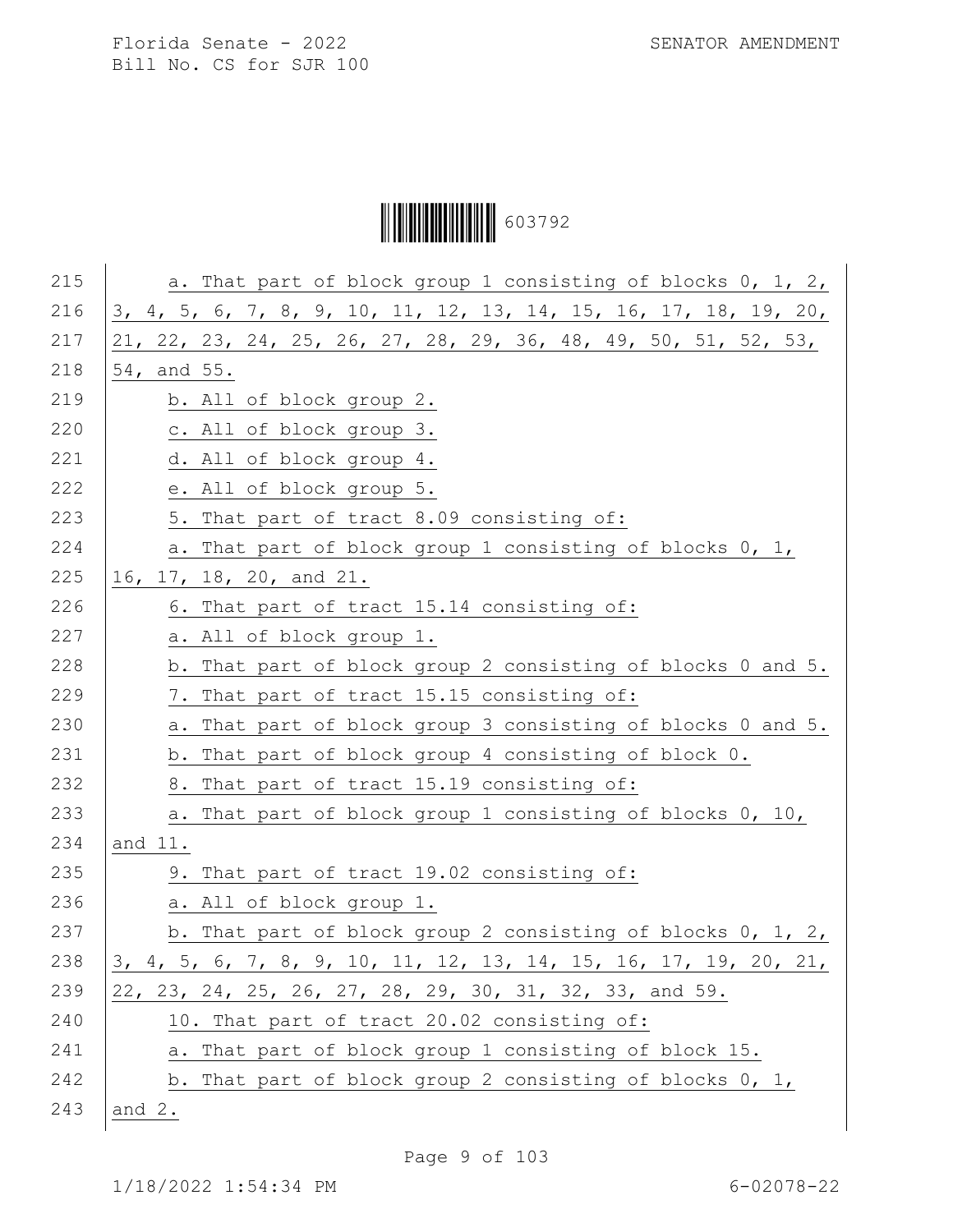Ì6037929Î603792

| 11. That part of tract 22.02 consisting of:                                               |
|-------------------------------------------------------------------------------------------|
| a. That part of block group 1 consisting of blocks 0, 1,                                  |
| 15, 16, 21, 22, and 33.                                                                   |
| b. That part of block group 3 consisting of blocks 0, 1, 2,                               |
| 3, 4, 5, 6, 7, 8, 9, 10, and 11.                                                          |
| 12. That part of tract 22.07 consisting of:                                               |
| a. That part of block group 1 consisting of blocks 0, 1, 2,                               |
| and $3.$                                                                                  |
| 13. That part of tract 22.08 consisting of:                                               |
| a. That part of block group 1 consisting of blocks 0, 1, 2,                               |
| 3, 4, and 5.                                                                              |
| 14. That part of tract 22.10 consisting of:                                               |
| a. All of block group 3.                                                                  |
| 15. That part of tract 22.17 consisting of:                                               |
| a. That part of block group 3 consisting of blocks 0, 3, 4,                               |
| and 6.                                                                                    |
| 16. That part of tract 22.19 consisting of:                                               |
| a. That part of block group 1 consisting of block 0.                                      |
| b. That part of block group 2 consisting of block 0.                                      |
| (6) District 6 is composed of:                                                            |
| (a) That part of Duval County consisting of:                                              |
| 1. All of tracts 1.01, 1.02, 2.00, 3.00, 6.00, 7.00, 8.00,                                |
| $10.00, 11.00, 12.00, 13.00, 14.01, 14.02, 15.00, 16.00, 21.01,$                          |
| $21.02$ , $22.00$ , $23.00$ , $24.00$ , $25.01$ , $25.02$ , $26.00$ , $27.01$ , $27.02$ , |
| 28.01, 28.02, 29.01, 29.02, 102.02, 103.05, 103.06, 103.07,                               |
| 103.08, 104.01, 104.02, 105.01, 105.02, 105.03, 106.01, 106.02,                           |
| 107.00, 108.00, 109.00, 110.00, 111.00, 112.00, 113.00, 114.00,                           |
| 115.00, 116.00, 117.00, 118.00, 119.01, 119.03, 119.04, 119.05,                           |
| 120.00, 121.00, 122.01, 122.02, 123.00, 124.00, 125.00, 126.01,                           |
|                                                                                           |

Page 10 of 103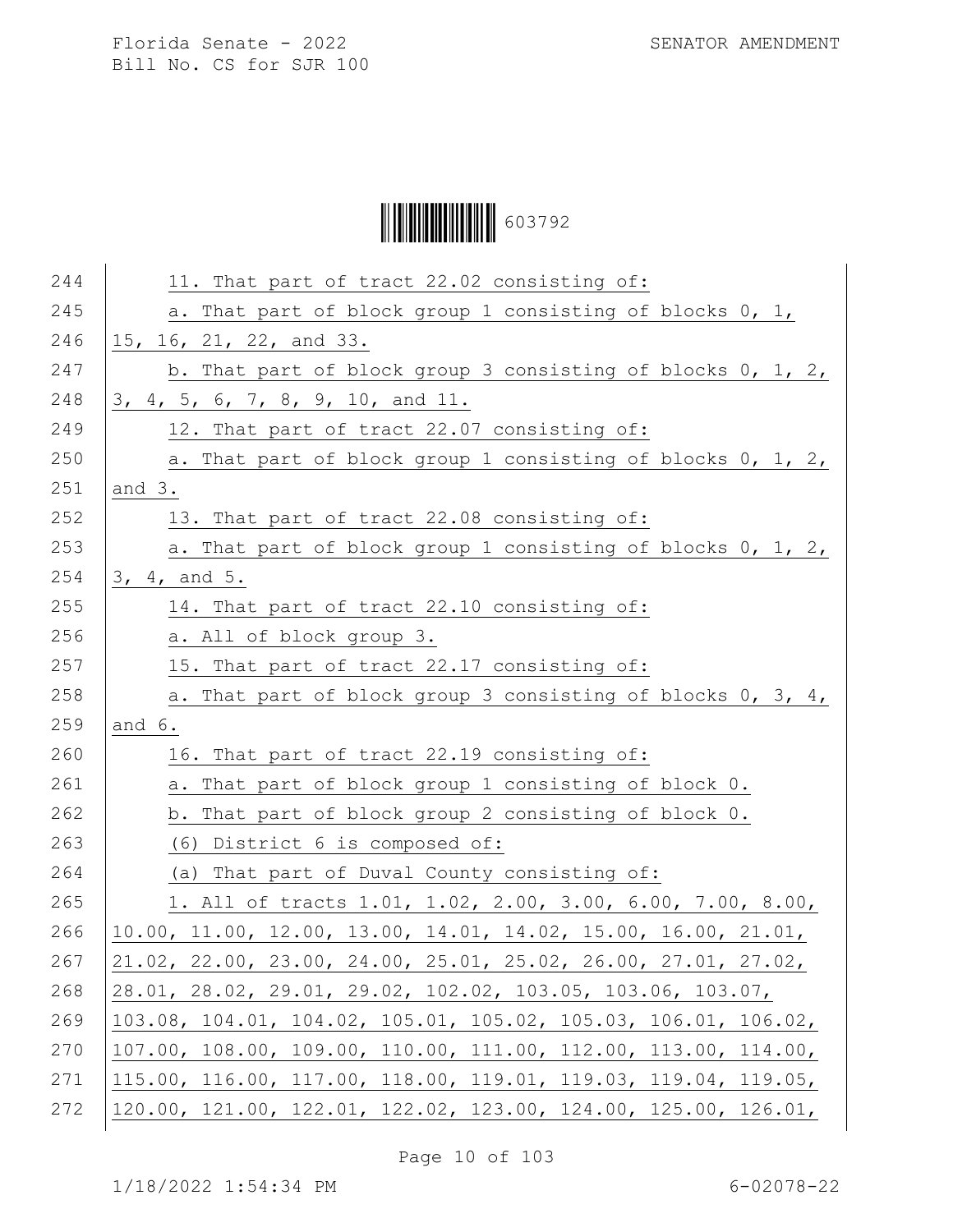Ì6037929Î603792

| 273 | 126.02, 127.02, 127.03, 127.04, 128.00, 129.00, 130.00, 131.00, |
|-----|-----------------------------------------------------------------|
| 274 | 132.00, 133.01, 133.02, 134.02, 134.03, 134.04, 135.02, 135.04, |
| 275 | 135.22, 135.23, 135.24, 135.25, 135.26, 137.23, 137.28, 137.29, |
| 276 | 137.30, 137.31, 137.32, 137.33, 145.00, 146.04, 147.02, 147.03, |
| 277 | 147.04, 148.00, 149.01, 150.02, 151.00, 152.00, 153.00, 154.00, |
| 278 | 155.01, 155.02, 156.00, 157.01, 157.02, 158.03, 158.04, 158.05, |
| 279 | 158.06, 160.01, 161.01, 161.02, 162.00, 163.00, 164.00, 171.01, |
| 280 | 171.02, 172.00, 173.00, and 174.00.                             |
| 281 | 2. That part of tract 101.04 consisting of:                     |
| 282 | a. That part of block group 2 consisting of block 22.           |
| 283 | b. That part of block group 3 consisting of blocks 5, 6, 7,     |
| 284 | 8, 9, 10, 11, 16, 17, 18, 19, 52, 57, 58, 59, 60, 61, 62, 64,   |
| 285 | 65, 66, and 85.                                                 |
| 286 | 3. That part of tract 102.03 consisting of:                     |
| 287 | a. That part of block group 1 consisting of blocks 8, 9,        |
| 288 | 10, 11, 12, 13, 14, 15, and 17.                                 |
| 289 | b. That part of block group 3 consisting of blocks 7, 8, 9,     |
| 290 | 10, 11, 12, 13, 14, 15, 16, 17, 18, 19, 20, 21, 22, 23, 24, and |
| 291 | 25.                                                             |
| 292 | c. That part of block group 4 consisting of blocks 9, 10,       |
| 293 | and 11.                                                         |
| 294 | 4. That part of tract 143.11 consisting of:                     |
| 295 | a. That part of block group 1 consisting of blocks 1, 2, 3,     |
| 296 | 4, 5, 6, 7, 8, 9, 10, 12, 13, 14, 15, 16, 17, 18, 19, 20, 21,   |
| 297 | 22, and 23.                                                     |
| 298 | b. All of block group 2.                                        |
| 299 | c. All of block group 3.                                        |
| 300 | That part of tract 143.12 consisting of:<br>5.                  |
| 301 | That part of block group 1 consisting of blocks 4, 6, 7,<br>a.  |
|     |                                                                 |

Page 11 of 103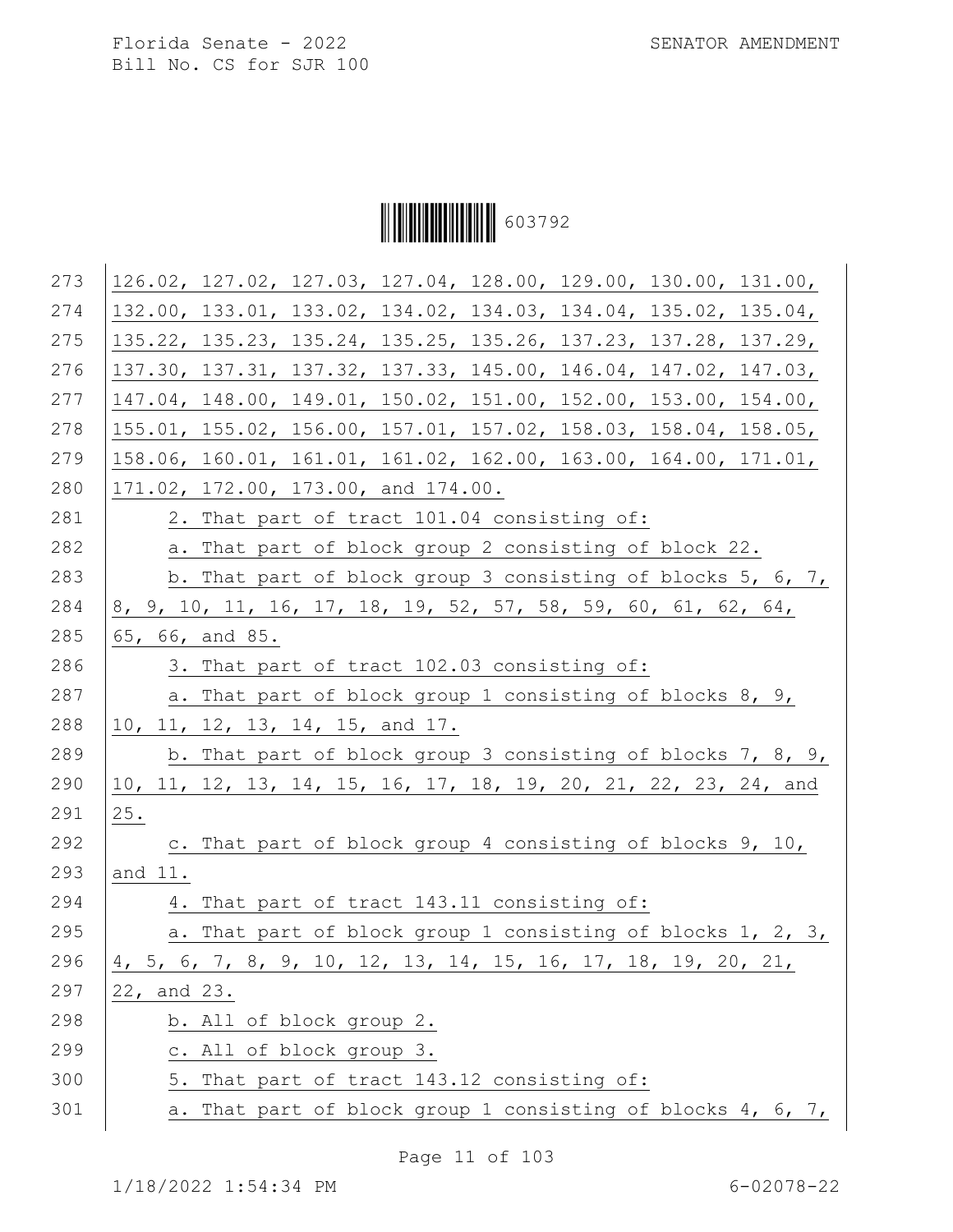# Ì6037929Î603792

| 302 | 8, and 9.                                                     |
|-----|---------------------------------------------------------------|
| 303 | b. That part of block group 2 consisting of blocks 14, 15,    |
| 304 | 16, 17, and 18.                                               |
| 305 | 6. That part of tract 143.38 consisting of:                   |
| 306 | a. That part of block group 1 consisting of blocks 13 and     |
| 307 | 14.                                                           |
| 308 | b. That part of block group 2 consisting of blocks 6, 7, 8,   |
| 309 | and $9.$                                                      |
| 310 | c. That part of block group 3 consisting of blocks 10 and     |
| 311 | 11.                                                           |
| 312 | 7. That part of tract 146.01 consisting of:                   |
| 313 | a. That part of block group 2 consisting of blocks 0, 1, 2,   |
| 314 | 3, 4, 5, 10, 11, 12, 13, 14, 15, 16, 17, and 18.              |
| 315 | b. That part of block group 3 consisting of blocks 4, 6, 7,   |
| 316 | 8, 9, 10, and 11.                                             |
| 317 | 8. That part of tract 146.03 consisting of:                   |
| 318 | a. That part of block group 2 consisting of blocks 4, 5,      |
| 319 | 12, and 13.                                                   |
| 320 | 9. That part of tract 149.02 consisting of:                   |
| 321 | a. All of block group 1.                                      |
| 322 | b. All of block group 2.                                      |
| 323 | c. All of block group 3.                                      |
| 324 | d. That part of block group 4 consisting of blocks 0, 1, 2,   |
| 325 | 3, 4, 5, 6, 7, and 8.                                         |
| 326 | 10. That part of tract 150.01 consisting of:                  |
| 327 | a. That part of block group 1 consisting of blocks 1, 2, 3,   |
| 328 | 4, 5, 6, 7, 8, 9, 10, 11, 12, 13, 14, 15, 16, 17, 18, and 19. |
| 329 | b. All of block group 2.                                      |
| 330 | c. All of block group 3.                                      |

Page 12 of 103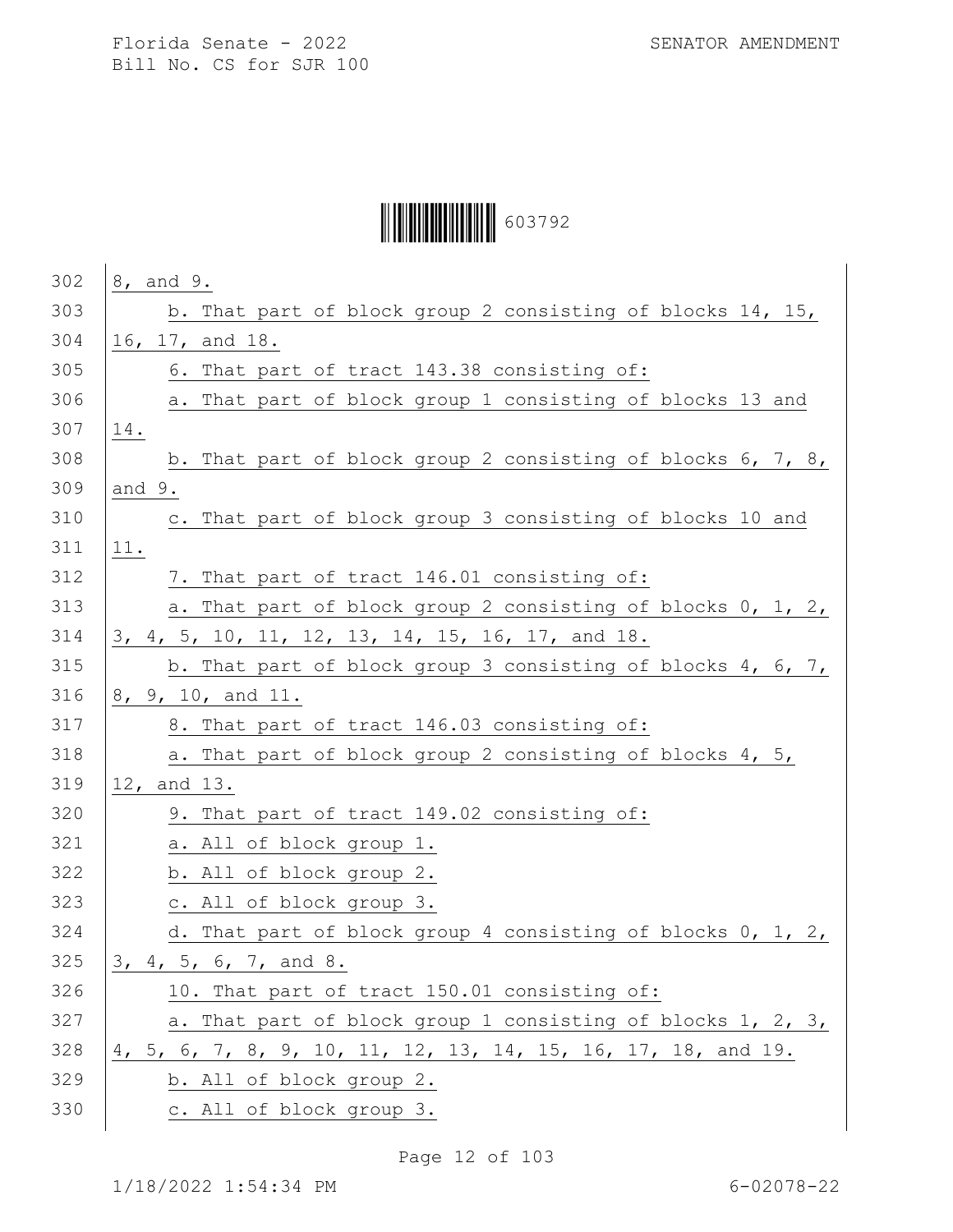# Ì6037929Î603792

| 331 | d. All of block group 4.                                         |
|-----|------------------------------------------------------------------|
| 332 | 11. That part of tract 159.24 consisting of:                     |
| 333 | a. All of block group 1.                                         |
| 334 | b. That part of block group 2 consisting of blocks 0, 1, 2,      |
| 335 | 3, 4, 5, 6, 7, 8, 9, 10, 11, 12, 13, 14, 15, 16, 17, and 18.     |
| 336 | 12. That part of tract 160.02 consisting of:                     |
| 337 | a. That part of block group 1 consisting of blocks 0, 1, 2,      |
| 338 | 3, 4, 5, 6, 7, 8, 9, 10, 11, 12, 13, 14, 15, 16, 17, 18, 28, 29, |
| 339 | 30, 31, and 32.                                                  |
| 340 | (7) District 7 is composed of:                                   |
| 341 | (a) All of Flagler County.                                       |
| 342 | (b) All of Putnam County.                                        |
| 343 | (c) All of St Johns County.                                      |
| 344 | (d) That part of Volusia County consisting of:                   |
| 345 | 1. All of tracts 801.01, 801.02, 802.01, 802.02, 803.00,         |
| 346 | 804.00, 805.00, 806.00, 807.00, 808.03, 808.06, 808.07, 809.01,  |
| 347 | 810.01, 810.02, 811.01, 811.02, and 832.03.                      |
| 348 | 2. That part of tract 809.02 consisting of:                      |
| 349 | a. All of block group 1.                                         |
| 350 | b. That part of block group 2 consisting of blocks 0, 1, 2,      |
| 351 | 3, 4, 6, 7, 8, 9, 10, 11, 12, 15, and 16.                        |
| 352 | c. That part of block group 3 consisting of blocks 0, 1, 2,      |
| 353 | 3, 4, 5, 6, 7, and 8.                                            |
| 354 | d. All of block group 4.                                         |
| 355 | 3. That part of tract 812.01 consisting of:                      |
| 356 | a. All of block group 1.                                         |
| 357 | b. All of block group 3.                                         |
| 358 | 4. That part of tract 815.00 consisting of:                      |
| 359 | That part of block group 2 consisting of blocks 0, 1, 2,<br>а.   |

Page 13 of 103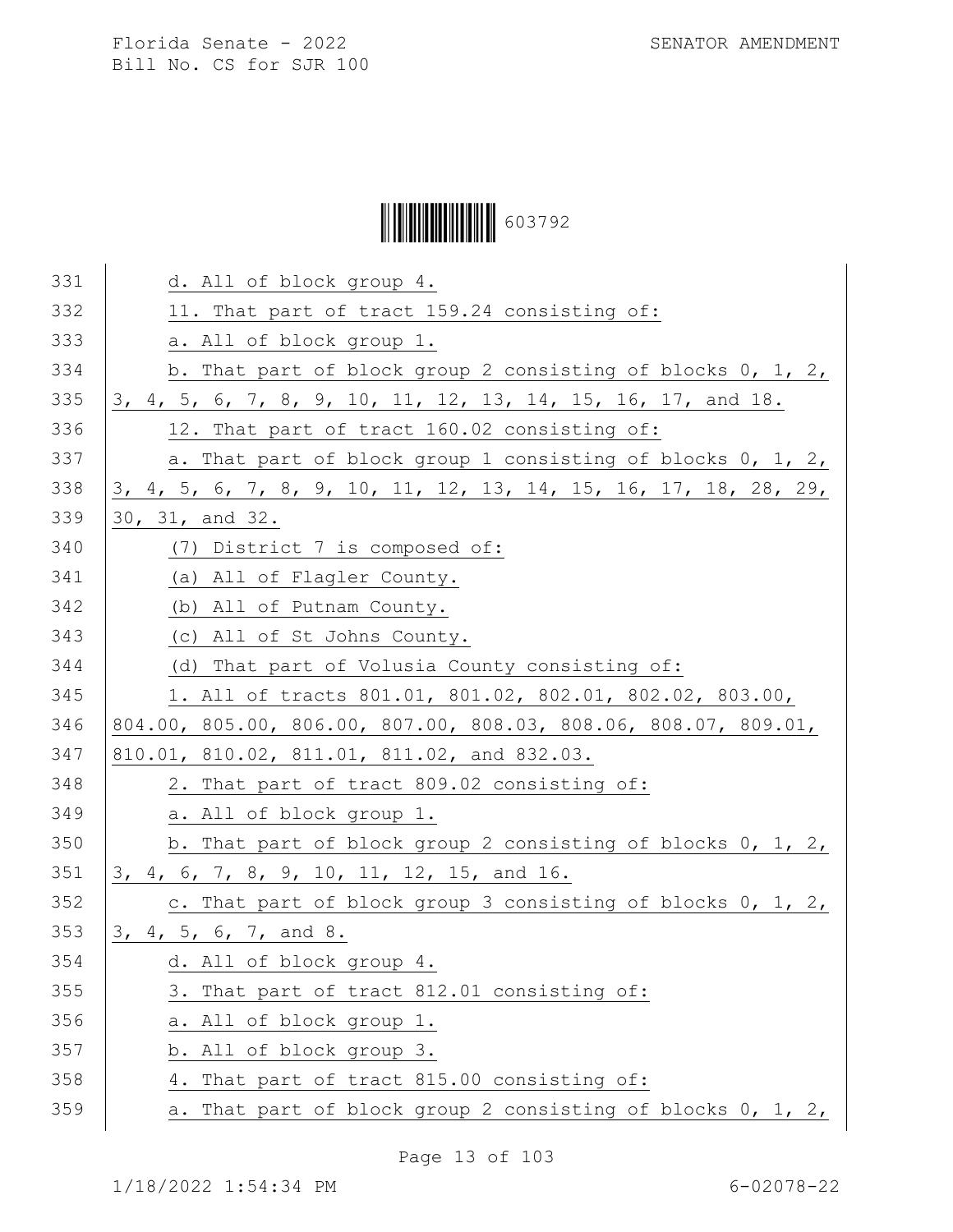Ì6037929Î603792

| 360 | 3, 7, and 8.                                                      |
|-----|-------------------------------------------------------------------|
| 361 | 5. That part of tract 816.00 consisting of:                       |
| 362 | a. That part of block group 1 consisting of blocks 0, 1, 2,       |
| 363 | 3, 4, 7, 8, 14, 15, 16, and 17.                                   |
| 364 | b. That part of block group 2 consisting of blocks 0, 1, 2,       |
| 365 | 3, 4, 5, 6, 7, 8, 9, 10, and 11.                                  |
| 366 | 6. That part of tract 817.02 consisting of:                       |
| 367 | a. That part of block group 2 consisting of blocks 0 and 1.       |
| 368 | 7. That part of tract 901.01 consisting of:                       |
| 369 | a. All of block group 2.                                          |
| 370 | b. All of block group 3.                                          |
| 371 | 8. That part of tract 901.02 consisting of:                       |
| 372 | a. All of block group 1.                                          |
| 373 | b. That part of block group 2 consisting of blocks 0, 1, 2,       |
| 374 | 3, 4, 5, 6, 7, 8, 9, 10, 11, 12, 13, 14, 15, 16, 17, 18, 19, 20,  |
| 375 | 21, 22, 23, 24, 25, 26, 27, and 28.                               |
| 376 | c. All of block group 3.                                          |
| 377 | 9. That part of tract 9900.00 consisting of:                      |
| 378 | a. That part of block group 0 consisting of blocks 1, 2, 3,       |
| 379 | 4, 5, 6, 7, 8, 9, and 11.                                         |
| 380 | (8) District 8 is composed of:                                    |
| 381 | (a) All of Levy County.                                           |
| 382 | (b) All of Marion County.                                         |
| 383 | (c) That part of Alachua County consisting of:                    |
| 384 | 1. All of tracts 6.00, 7.00, 8.06, 8.08, 14.00, 15.16,            |
| 385 | $15.17$ , 20.01, 21.01, 21.02, 22.09, 22.18, 22.20, 22.21, 22.22, |
| 386 | and 1108.00.                                                      |
| 387 | 2. That part of tract 2.01 consisting of:                         |
| 388 | a. That part of block group 3 consisting of blocks 12, 13,        |

Page 14 of 103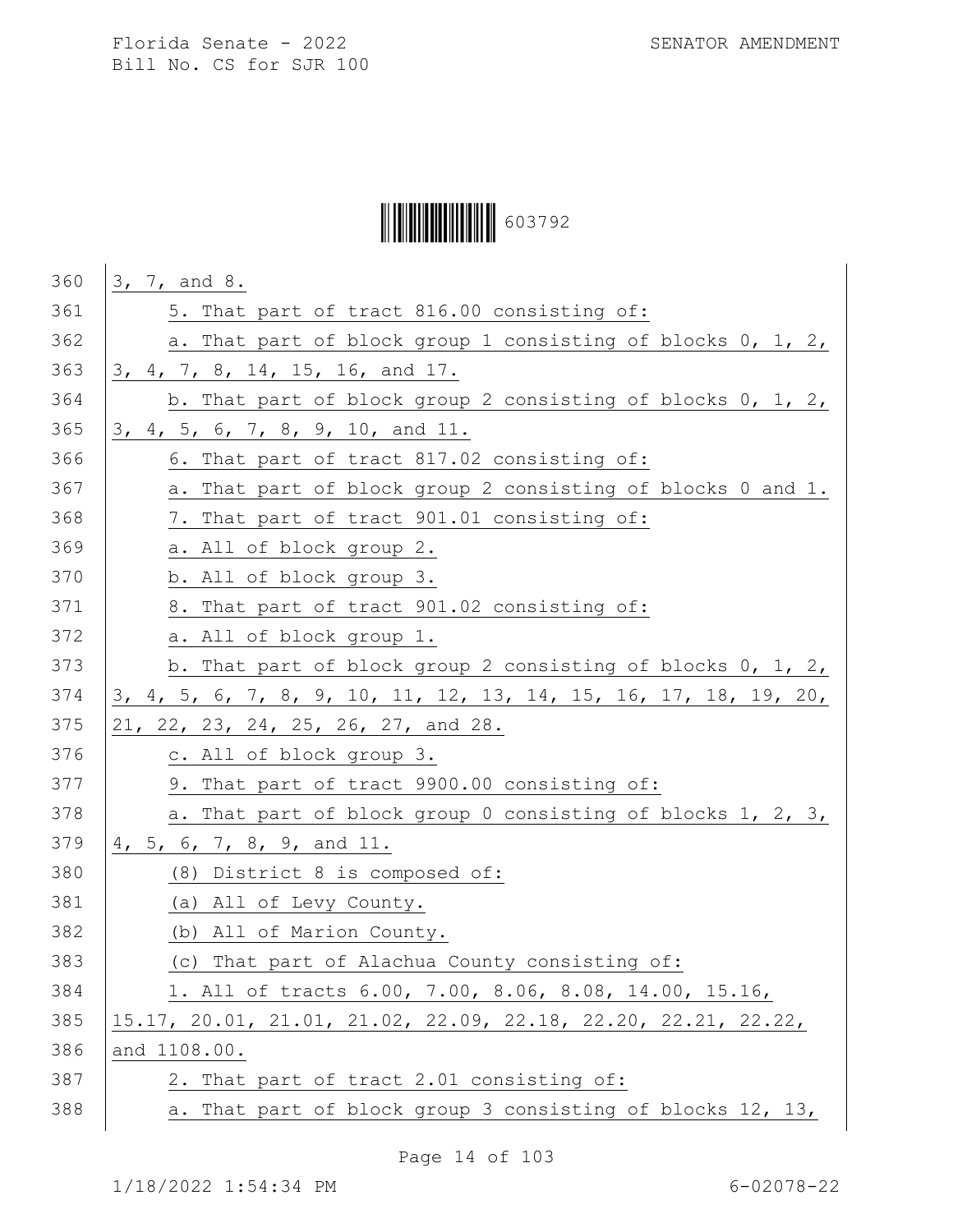Ì6037929Î603792

| 389 | 15, 17, 18, 19, 20, 21, 22, 23, 24, 25, 26, 27, and 28.                 |
|-----|-------------------------------------------------------------------------|
| 390 | b. That part of block group 4 consisting of blocks $0, 3, 4,$           |
| 391 | 5, 6, 9, and 10.                                                        |
| 392 | 3. That part of tract 2.02 consisting of:                               |
| 393 | a. All of block group 1.                                                |
| 394 | b. That part of block group 2 consisting of blocks 0, 1, 2,             |
| 395 | 3, 4, 6, 7, 8, 9, 10, 11, 12, 13, 14, 15, 16, and 17.                   |
| 396 | c. That part of block group 3 consisting of blocks 0, 1, 2,             |
| 397 | 3, 5, 6, 7, 9, 10, 11, 12, 13, and 14.                                  |
| 398 | 4. That part of tract 5.00 consisting of:                               |
| 399 | a. That part of block group 1 consisting of blocks 30, 31,              |
| 400 | 32, 33, 34, 35, 37, 38, 39, 40, 41, 42, 43, 44, 45, 46, 47, 56,         |
| 401 | 57, 58, 59, 60, 61, 62, 63, 64, 65, 66, 67, 68, 69, 70, 71, 72,         |
| 402 | 73, 74, 75 <u>, 76, 77, 78, 79, 80, 81, 82, 83, 84, 85, 86, 87, 88,</u> |
| 403 | 89, 90, 91, 92, 93, 94, 95, 96, 97, 98, 99, 100, 101, 102, 103,         |
| 404 | 104, 105, 106, 107, 108, 109, 110, and 111.                             |
| 405 | 5. That part of tract 8.09 consisting of:                               |
| 406 | a. That part of block group 1 consisting of blocks 2, 3, 4,             |
| 407 | 5, 6, 7, 8, 9, 10, 11, 12, 13, 14, 15, 19, 22, 23, 24, 25, 26,          |
| 408 | 27, 28, 29, 30, 31, 32, 33, 34, 35, 36, 37, and 38.                     |
| 409 | 6. That part of tract 15.14 consisting of:                              |
| 410 | a. That part of block group 2 consisting of blocks 1, 2, 3,             |
| 411 | and $4.$                                                                |
| 412 | 7. That part of tract 15.15 consisting of:                              |
| 413 | a. All of block group 1.                                                |
| 414 | b. All of block group 2.                                                |
| 415 | c. That part of block group 3 consisting of blocks 1, 2, 3,             |
| 416 | 4, 6, and 7.                                                            |
| 417 | d. That part of block group 4 consisting of blocks 1, 2, 3,             |
|     |                                                                         |

Page 15 of 103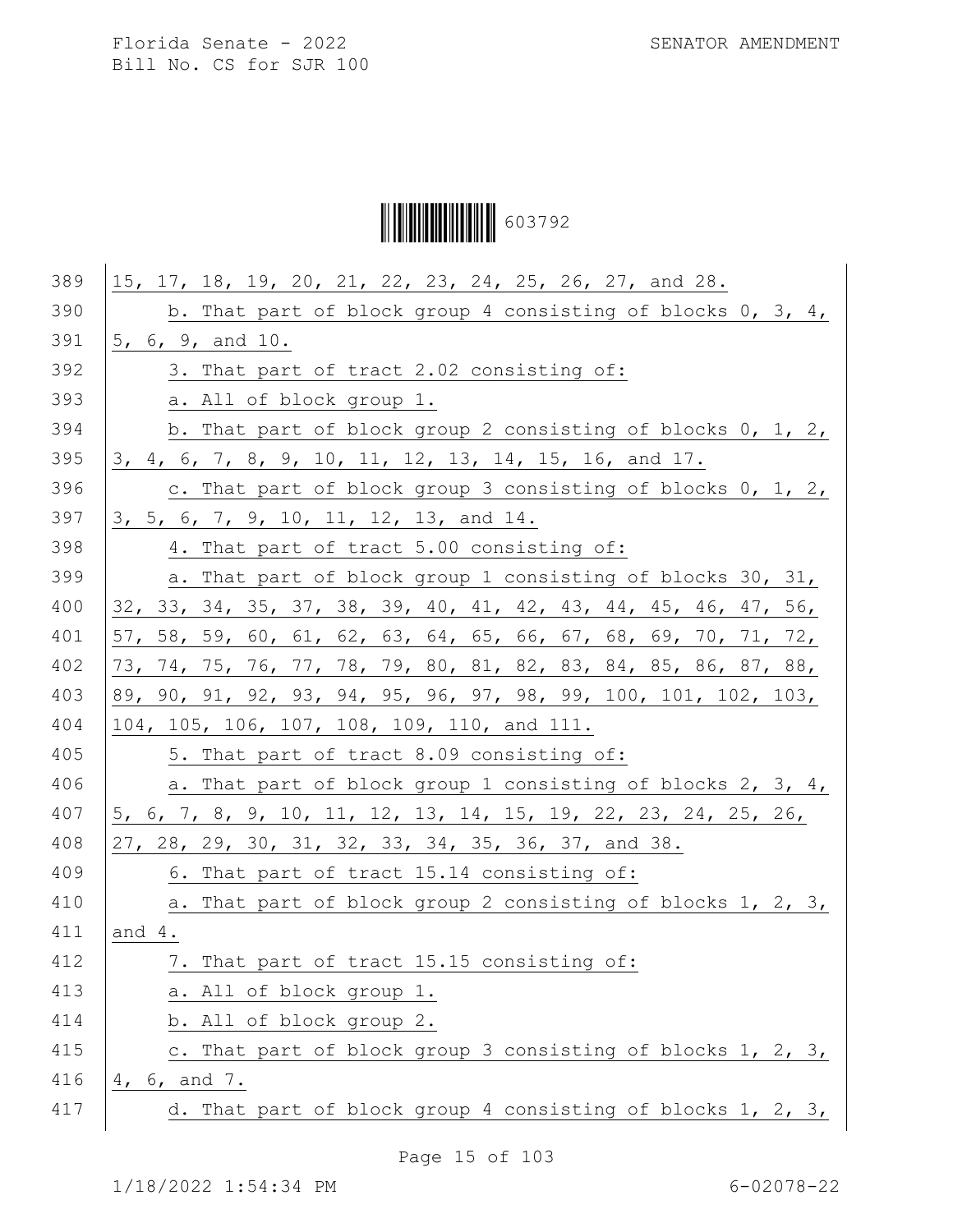# Ì6037929Î603792

| 418 | 4, 5, 6, and 7.                                                  |
|-----|------------------------------------------------------------------|
| 419 | 8. That part of tract 15.19 consisting of:                       |
| 420 | a. That part of block group 1 consisting of blocks 1, 2, 3,      |
| 421 | 4, 5, 6, 7, 8, 9, and 12.                                        |
| 422 | 9. That part of tract 19.02 consisting of:                       |
| 423 | a. That part of block group 2 consisting of blocks 18, 34,       |
| 424 | 35, 36, 37, 38, 39, 40, 41, 42, 43, 44, 45, 46, 47, 48, 49, 50,  |
| 425 | 51, 52, 53, 54, 55, 56, 57, 58, and 60.                          |
| 426 | 10. That part of tract 20.02 consisting of:                      |
| 427 | a. That part of block group 1 consisting of blocks 0, 1, 2,      |
| 428 | 3, 4, 5, 6, 7, 8, 9, 10, 11, 12, 13, 14, 16, 17, 18, 19, 20, 21, |
| 429 | 22, 23, 24, 25, 26, 27, 28, 29, 30, 31, 32, 33, 34, 35, 36, 37,  |
| 430 | 38, 39, 40, 41, 42, 43, 44, 45, 46, 47, 48, 49, 50, 51, 52, and  |
| 431 | 53.                                                              |
| 432 | b. That part of block group 2 consisting of blocks 3, 4, 5,      |
| 433 | 6, 7, 8, 9, 10, 11, 12, 13, 14, 15, 16, 17, 18, 19, 20, 21, 22,  |
| 434 | 23, 24, 25, 26, 27, 28, 29, 30, 31, 32, 33, 34, 35, 36, 37, 38,  |
| 435 | 39, 40, 41, 42, 43, 44, 45, 46, 47, 48, 49, 50, 51, 52, 53, 54,  |
| 436 | 55, 56, 57, 58, 59, 60, 61, 62, 63, 64, 65, 66, 67, 68, 69, 70,  |
| 437 | 71, 72, 73, 74, 75, 76, 77, 78, 79, 80, 81, 82, 83, 84, 85, 86,  |
| 438 | 87, 88, 89, 90, 91, 92, 93, 94, 95, 96, 97, 98, 99, 100, 101,    |
| 439 | 102, 103, 104, 105, 106, 107, 108, 109, 110, 111, 112, 113, 114, |
| 440 | 115, 116, 117, 118, 119, 120, 121, 122, 123, 124, 125, 126, 127, |
| 441 | 128, 129, 130, 131, 132, 133, 134, 135, 136, 137, 138, 139, 140, |
| 442 | 141, 142, 143, 144, 145, 146, 147, 148, 149, 150, 151, 152, 153, |
| 443 | 154, 155, 156, 157, 158, 159, 160, 161, 162, 163, 164, 165, 166, |
| 444 | 167, 168, 169, 170, 171, 172, 173, 174, 175, 176, 177, 178, 179, |
| 445 | 180, 181, 182, 183, 184, 185, and 186.                           |
| 446 | c. All of block group 3.                                         |

Page 16 of 103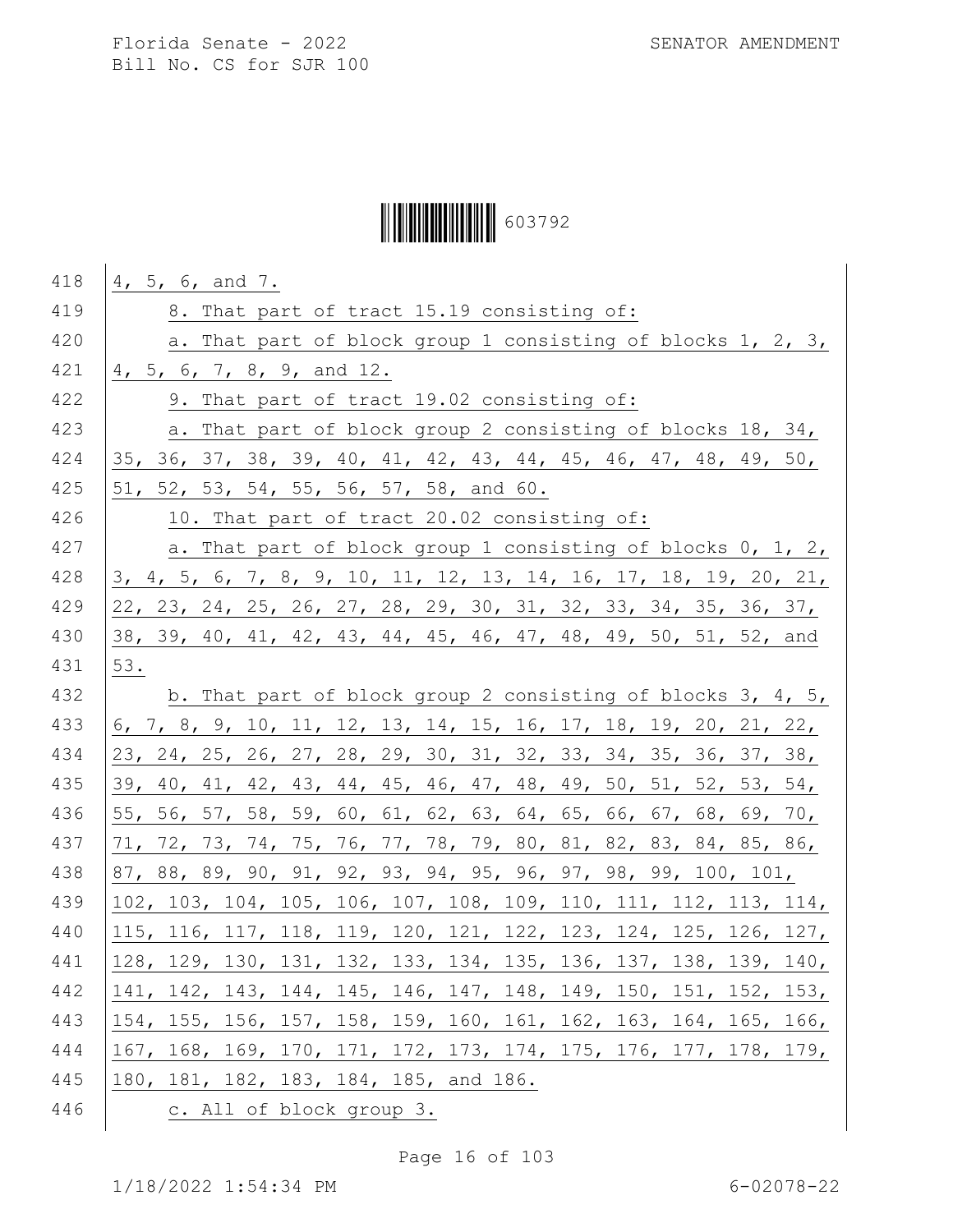Ì6037929Î603792

| 447 | 11. That part of tract 22.02 consisting of:                      |
|-----|------------------------------------------------------------------|
| 448 | a. That part of block group 1 consisting of blocks 2, 3, 4,      |
| 449 | 5, 6, 7, 8, 9, 10, 11, 12, 13, 14, 17, 18, 19, 20, 23, 24, 25,   |
| 450 | 26, 27, 28, 29, 30, 31, 32, 34, 35, 36, 37, 38, 39, 40, 41, 42,  |
| 451 | 43, 44, 45, 46, 47, 48, and 49.                                  |
| 452 | b. All of block group 2.                                         |
| 453 | c. That part of block group 3 consisting of blocks 12, 13,       |
| 454 | 14, 15, 16, 17, 18, 19, 20, 21, 22, 23, 24, 25, 26, 27, 28, 29,  |
| 455 | 30, 31, 32, 33, 34, 35, 36, 37, 38, 39, 40, 41, 42, 43, 44, 45,  |
| 456 | 46, 47, 48, 49, 50, 51, 52, 53, 54, 55, 56, 57, 58, 59, 60, 61,  |
| 457 | 62, 63, 64, 65, 66, 67, 68, 69, 70, 71, 72, 73, 74, 75, and 76.  |
| 458 | 12. That part of tract 22.07 consisting of:                      |
| 459 | a. That part of block group 1 consisting of blocks 4, 5, 6,      |
| 460 | 7, 8, 9, 10, 11, 12, 13, 14, 15, 16, 17, 18, 19, 20, 21, 22, and |
| 461 | 23.                                                              |
| 462 | b. All of block group 2.                                         |
| 463 | 13. That part of tract 22.08 consisting of:                      |
| 464 | a. That part of block group 1 consisting of blocks 6, 7, 8,      |
| 465 | 9, 10, 11, 12, 13, 14, 15, 16, 17, 18, 19, 20, and 21.           |
| 466 | b. All of block group 2.                                         |
| 467 | 14. That part of tract 22.10 consisting of:                      |
| 468 | a. All of block group 1.                                         |
| 469 | b. All of block group 2.                                         |
| 470 | 15. That part of tract 22.17 consisting of:                      |
| 471 | a. All of block group 1.                                         |
| 472 | b. All of block group 2.                                         |
| 473 | c. That part of block group 3 consisting of blocks 1, 2, 5,      |
| 474 | 7, 8, 9, 10, 11, 12, 13, 14, 15, 16, 17, 18, 19, 20, and 21.     |
| 475 | 16. That part of tract 22.19 consisting of:                      |
|     |                                                                  |

Page 17 of 103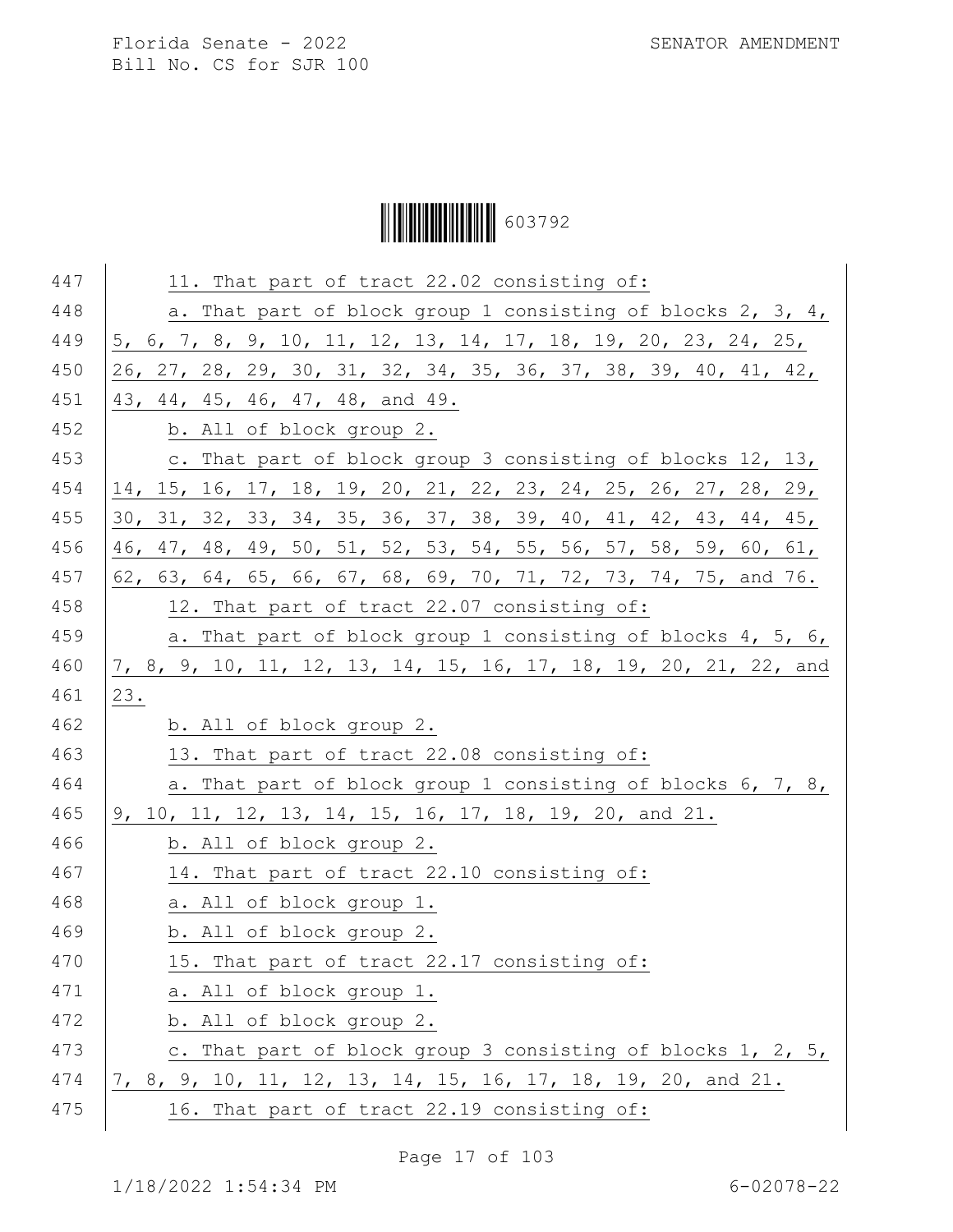# Ì6037929Î603792

| 476 | a. That part of block group 1 consisting of blocks 1, 2, 3,    |
|-----|----------------------------------------------------------------|
| 477 | 4, 5, 6, 7, 8, 9, 10, 11, 12, 13, 14, 15, 16, 17, 18, 19, 20,  |
| 478 | 21, 22, 23, 24, 25, and 26.                                    |
| 479 | b. That part of block group 2 consisting of blocks 1, 2, 3,    |
| 480 | 4, 5, 6, 7, 8, 9, 10, 11, 12, 13, 14, 15, 16, 17, 18, 19, 20,  |
| 481 | 21, 22, 23, and 24.                                            |
| 482 | c. All of block group 3.                                       |
| 483 | (9) District 9 is composed of:                                 |
| 484 | (a) All of Seminole County.                                    |
| 485 | (b) That part of Orange County consisting of:                  |
| 486 | 1. All of tracts 155.01, 156.01, 156.02, 157.01, 157.02,       |
| 487 | 158.01, 158.02, 159.01, 160.01, 160.02, 161.00, and 190.00.    |
| 488 | 2. That part of tract 108.02 consisting of:                    |
| 489 | a. That part of block group 1 consisting of block 7.           |
| 490 | b. That part of block group 2 consisting of blocks 0, 1, 2,    |
| 491 | and 3.                                                         |
| 492 | c. That part of block group 3 consisting of blocks 0, 1, 2,    |
| 493 | and $3.$                                                       |
| 494 | 3. That part of tract 127.01 consisting of:                    |
| 495 | That part of block group 1 consisting of block 0.<br>а.        |
| 496 | b. That part of block group 3 consisting of blocks 0 and 1.    |
| 497 | 4. That part of tract 128.00 consisting of:                    |
| 498 | a. That part of block group 1 consisting of blocks 1, 2, 3,    |
| 499 | 4, 5, 6, 7, 8, 12, 13, 14, 15, 16, 17, 18, 19, 20, 21, 22, 23, |
| 500 | 24, and 25.                                                    |
| 501 | b. All of block group 2.                                       |
| 502 | c. All of block group 3.                                       |
| 503 | 5. That part of tract 152.03 consisting of:                    |
| 504 | a. That part of block group 1 consisting of blocks 0, 1, 2,    |

Page 18 of 103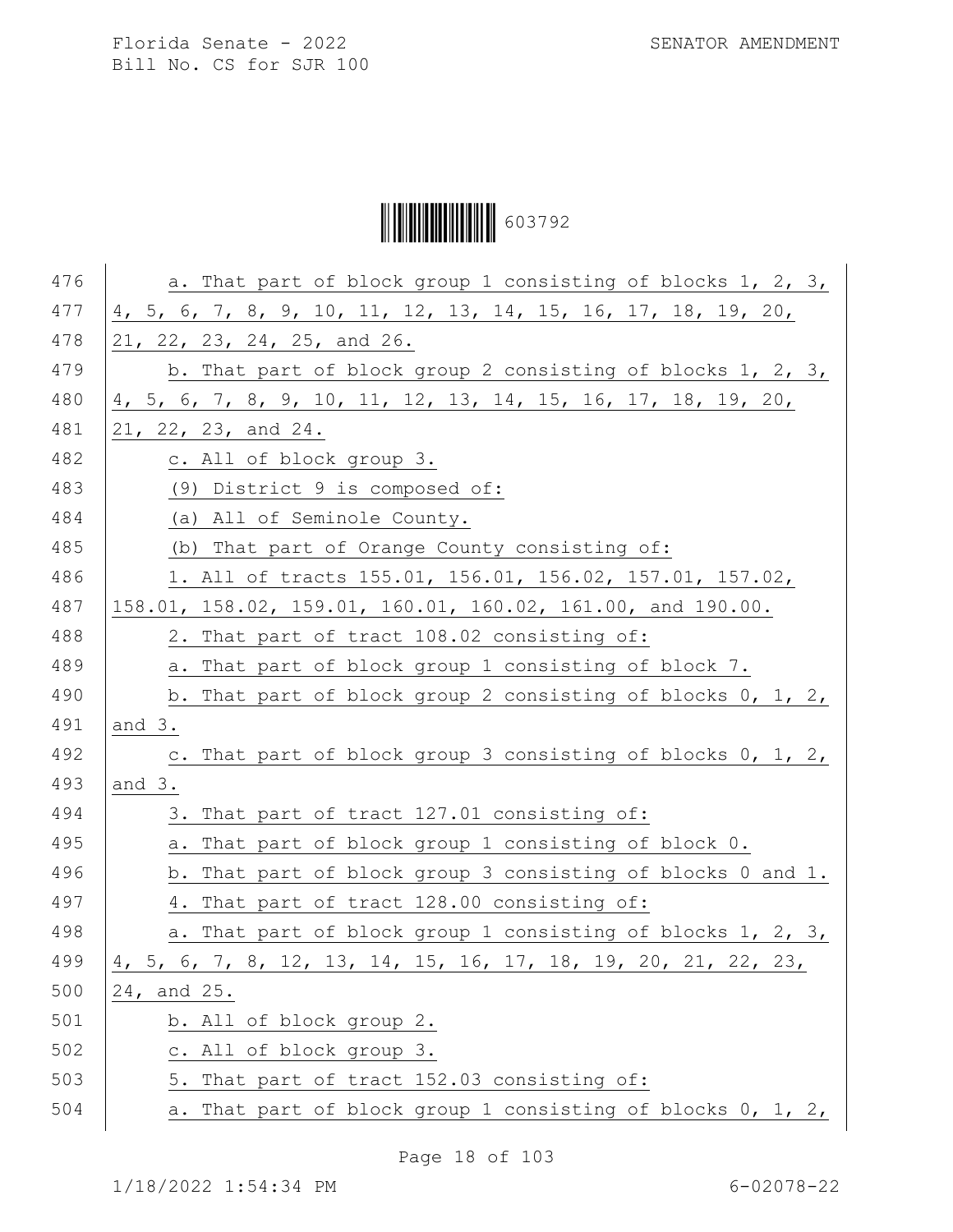Ì6037929Î603792

| 505 | 3, 4, 5, 6, 7, 8, 9, 10, 11, 12, 13, 14, 15, 16, 17, 18, 19, 20, |
|-----|------------------------------------------------------------------|
| 506 | 21, 22, 23, 24, 25, 26, 27, 30, 31, 32, 33, 34, and 39.          |
| 507 | 6. That part of tract 152.04 consisting of:                      |
| 508 | a. That part of block group 1 consisting of blocks 0, 1, 2,      |
| 509 | 3, 4, 5, 6, 7, 8, 9, 10, 11, 12, 13, 14, 15, 16, 17, 18, 19, 20, |
| 510 | 21, 22, 23, 24, 25, 26, and 27.                                  |
| 511 | b. All of block group 2.                                         |
| 512 | c. All of block group 3.                                         |
| 513 | 7. That part of tract 162.00 consisting of:                      |
| 514 | a. That part of block group 1 consisting of blocks 0, 1, 2,      |
| 515 | 3, 4, 5, 6, 7, 8, 9, 10, 12, and 13.                             |
| 516 | b. All of block group 2.                                         |
| 517 | c. All of block group 3.                                         |
| 518 | d. All of block group 4.                                         |
| 519 | 8. That part of tract 163.01 consisting of:                      |
| 520 | a. That part of block group 1 consisting of blocks 1, 2, 3,      |
| 521 | 4, 5, 6, 7, 8, 9, 10, 11, 12, 13, 14, 15, 16, 17, 18, 19, 20,    |
| 522 | 21, 22, 23, 24, 25, 26, 27, 28, 29, 30, 31, 32, 33, 34, 35, 36,  |
| 523 | 37, 38, 39, and 40.                                              |
| 524 | b. All of block group 2.                                         |
| 525 | c. That part of block group 3 consisting of blocks 1, 2, 3,      |
| 526 | 4, 5, 6, 7, 8, 9, 10, 11, 12, 13, 14, 15, 16, and 17.            |
| 527 | 9. That part of tract 180.00 consisting of:                      |
| 528 | a. That part of block group 1 consisting of block 1.             |
| 529 | b. That part of block group 2 consisting of blocks 0, 1, 2,      |
| 530 | 3, 4, 5, 6, 7, 8, 9, 10, 11, 12, 13, 14, 15, 16, 17, 18, 19, 20, |
| 531 | 21, 22, 23, 24, 26, 27, 28, 35, 36, 37, 38, 41, 42, 45, 46, 47,  |
| 532 | 48, 49, 50, 51, 52, 53, 54, 55, and 56.                          |
| 533 | 10. That part of tract 182.03 consisting of:                     |

Page 19 of 103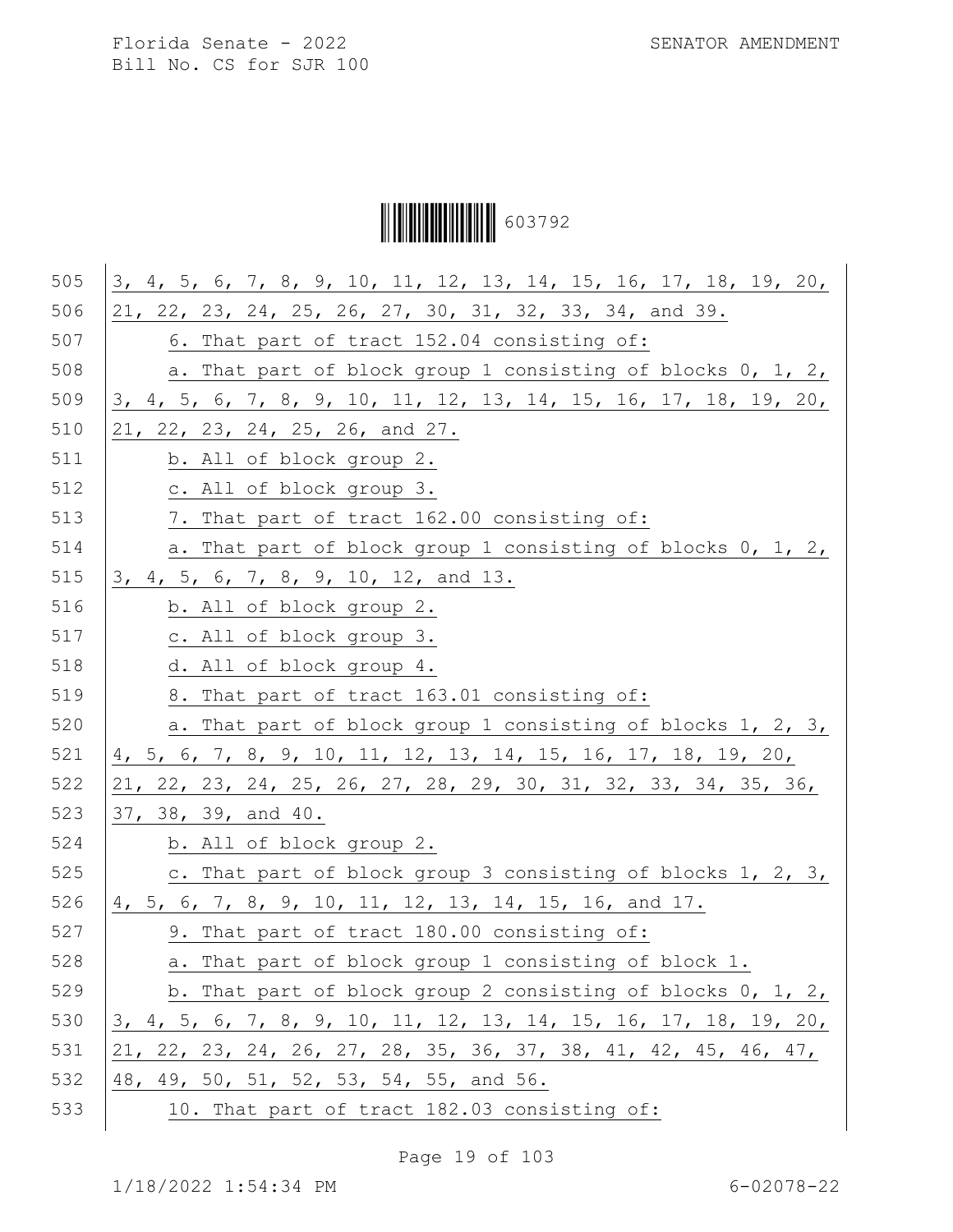# Ì6037929Î603792

| 534 | a. That part of block group 1 consisting of blocks 1 and 2.      |
|-----|------------------------------------------------------------------|
| 535 | 11. That part of tract 188.00 consisting of:                     |
| 536 | a. That part of block group 1 consisting of blocks 0, 1, 2,      |
| 537 | 3, 4, 5, 6, 7, 8, 9, 10, 11, 12, 13, 14, 15, 16, 17, 18, 19, 20, |
| 538 | 21, 22, 23, 24, 25, 26, 27, 28, 29, 30, 31, 32, 33, 34, 35, 36,  |
| 539 | 37, 38, and 42.                                                  |
| 540 | b. All of block group 2.                                         |
| 541 | (10) District 10 is composed of:                                 |
| 542 | (a) All of Citrus County.                                        |
| 543 | (b) All of Hernando County.                                      |
| 544 | (c) All of Sumter County.                                        |
| 545 | (d) That part of Pasco County consisting of:                     |
| 546 | 1. All of tracts 301.01, 301.02, 302.02, 311.01, 311.03,         |
| 547 | 311.04, 312.03, 312.04, 312.05, 312.06, 312.07, 312.08, 318.04,  |
| 548 | 318.05, and 318.07.                                              |
| 549 | 2. That part of tract 317.01 consisting of:                      |
| 550 | a. That part of block group 1 consisting of blocks 3, 4, 5,      |
| 551 | and 13.                                                          |
| 552 | 3. That part of tract 317.03 consisting of:                      |
| 553 | a. That part of block group 1 consisting of blocks 0, 1, 7,      |
| 554 | and 8.                                                           |
| 555 | 4. That part of tract 318.06 consisting of:                      |
| 556 | a. All of block group 1.                                         |
| 557 | b. That part of block group 2 consisting of blocks 0, 1, 2,      |
| 558 | 3, 4, 5, 6, 7, 8, 9, 10, 11, and 12.                             |
| 559 | 5. That part of tract 318.08 consisting of:                      |
| 560 | a. All of block group 1.                                         |
| 561 | b. That part of block group 2 consisting of blocks 0, 1, 2,      |
| 562 | 5, 6, 7, 8, 9, 10, 11, and 13.                                   |

Page 20 of 103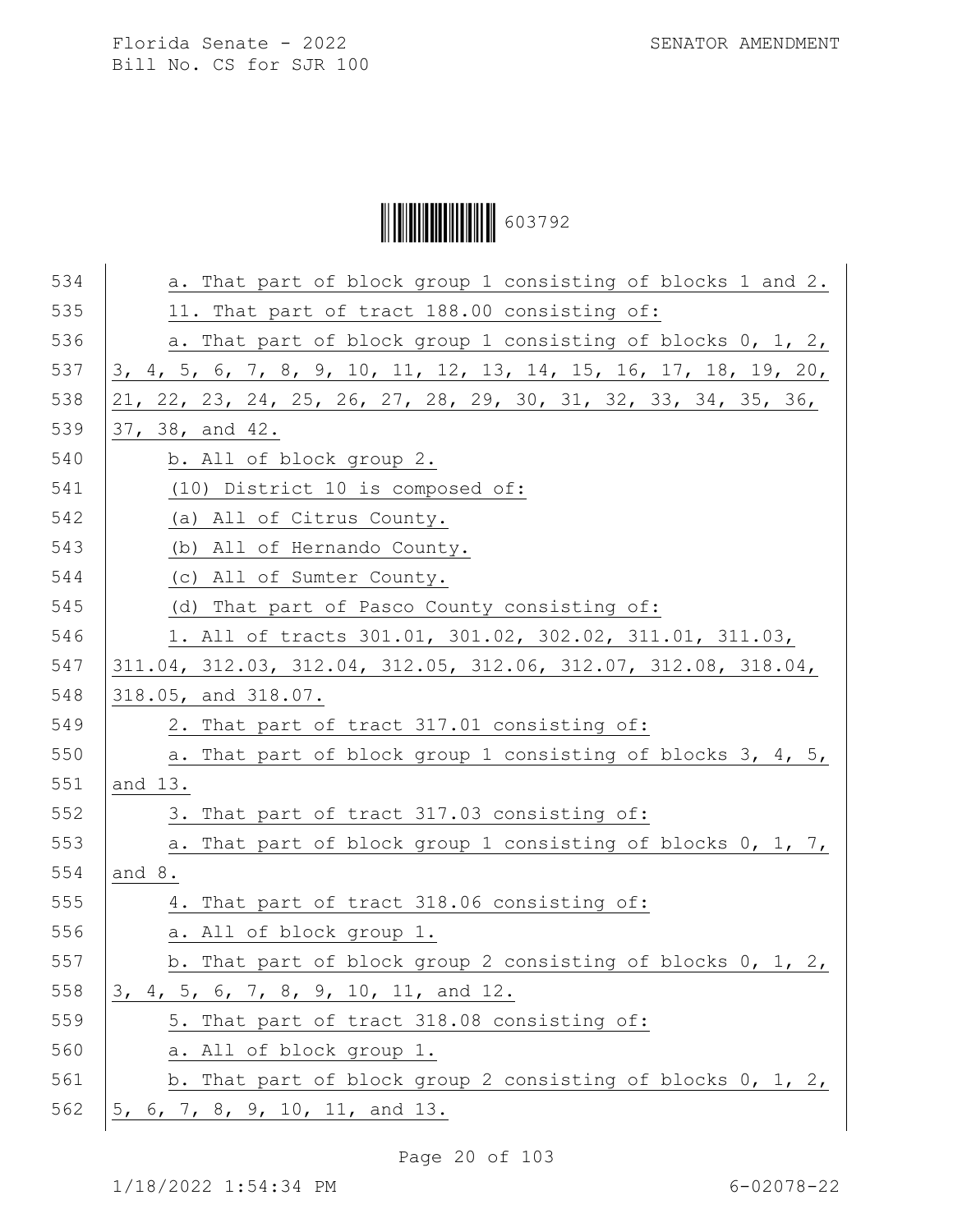Ì6037929Î603792

| 563 | 6. That part of tract 318.09 consisting of:                     |
|-----|-----------------------------------------------------------------|
| 564 | a. That part of block group 1 consisting of blocks 5, 6,        |
| 565 | 17, 20, 22, and 28.                                             |
| 566 | 7. That part of tract 9900.00 consisting of:                    |
| 567 | a. That part of block group 0 consisting of blocks 1, 2, 3,     |
| 568 | and $4.$                                                        |
| 569 | (11) District 11 is composed of:                                |
| 570 | (a) That part of Orange County consisting of:                   |
| 571 | 1. All of tracts 104.00, 105.00, 116.00, 117.01, 117.02,        |
| 572 | 120.00, 121.00, 122.01, 122.02, 123.03, 123.04, 123.05, 123.06, |
| 573 | 123.07, 124.02, 124.03, 124.04, 124.05, 125.00, 126.00, 142.01, |
| 574 | 143.01, 143.02, 144.00, 145.02, 145.03, 145.04, 146.01, 146.05, |
| 575 | 146.06, 146.07, 146.08, 146.09, 147.01, 147.02, 147.03, 147.05, |
| 576 | 147.06, 148.04, 148.05, 148.06, 148.07, 148.11, 148.12, 149.04, |
| 577 | 149.06, 149.08, 149.09, 150.01, 150.02, 150.03, 150.05, 150.06, |
| 578 | 151.03, 151.04, 151.05, 151.06, 152.02, 153.00, 169.04, 169.06, |
| 579 | 169.07, 169.08, 169.09, 169.10, 169.11, 172.00, 173.01, 173.02, |
| 580 | 174.01, 174.02, 175.03, 175.04, 175.05, 175.06, 176.00, 177.01, |
| 581 | 177.02, 177.03, 178.05, 178.06, 178.07, 178.08, 178.09, 178.10, |
| 582 | 178.11, 178.12, 178.13, 178.14, 179.01, 179.02, 181.00, 183.00, |
| 583 | 187.00, 189.01, and 9900.00.                                    |
| 584 | 2. That part of tract 103.00 consisting of:                     |
| 585 | a. That part of block group 3 consisting of blocks 7, 8,        |
| 586 | 21, and 22.                                                     |
| 587 | 3. That part of tract 127.01 consisting of:                     |
| 588 | a. That part of block group 1 consisting of blocks 1, 2, 3,     |
| 589 | 4, 5, 6, 7, 8, 9, 10, 11, 12, 13, 14, 15, 16, 17, 18, 19, 20,   |
| 590 | 21, 22, 23, 24, 25, 26, 27, 28, 29, 30, 31, 32, 33, and 34.     |
| 591 | b. All of block group 2.                                        |
|     |                                                                 |

Page 21 of 103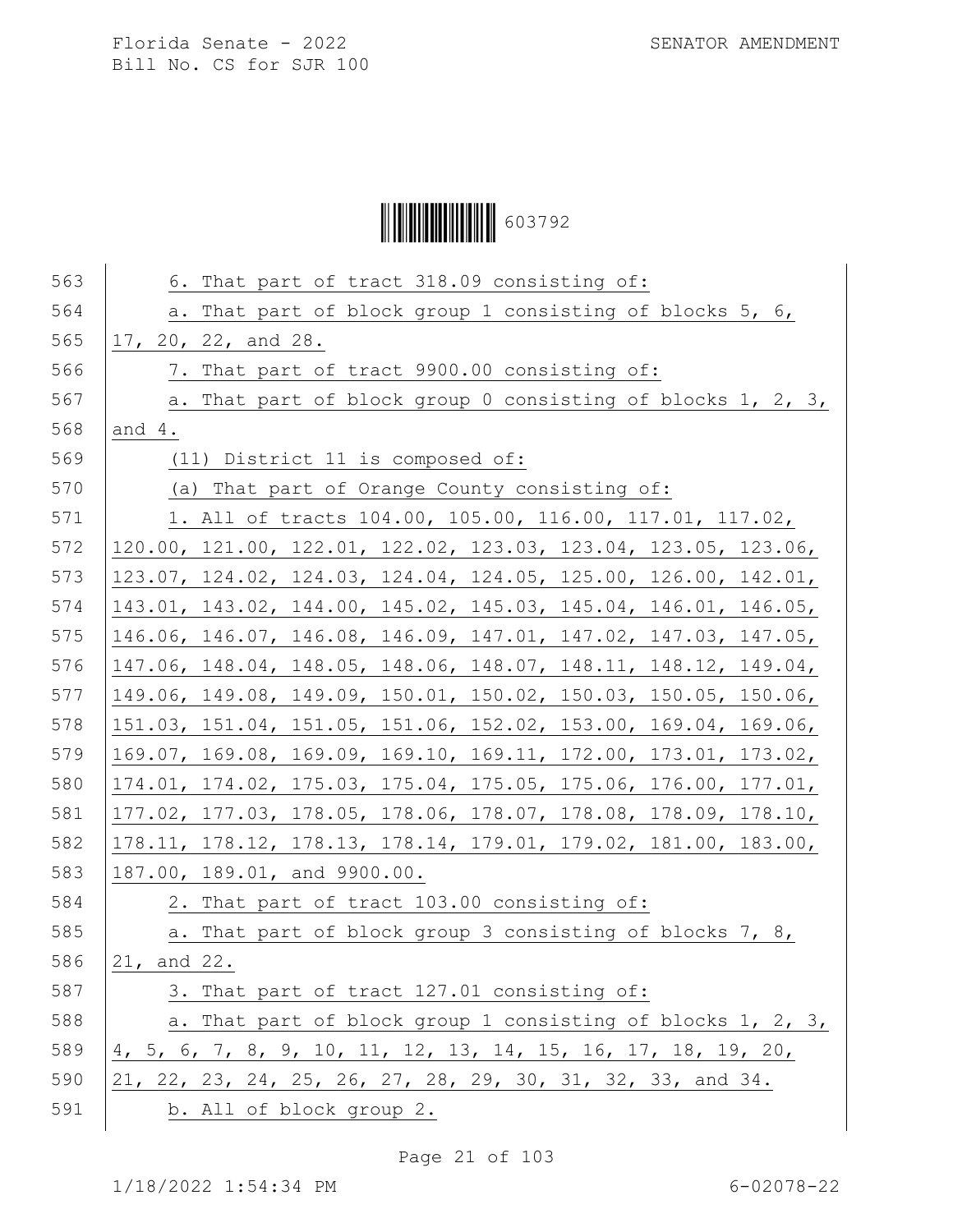Ì6037929Î603792

| 592 | c. That part of block group 3 consisting of blocks 2, 3, 4,      |
|-----|------------------------------------------------------------------|
| 593 | 5, 6, 7, 8, 9, 10, 11, 12, 13, 14, 15, 16, 17, 18, 19, 20, 21,   |
| 594 | 22, 23, 24, 25, 26, 27, 28, 29, 30, 31, 32, 33, 34, 35, 38, 39,  |
| 595 | 40, 41, and 42.                                                  |
| 596 | 4. That part of tract 142.02 consisting of:                      |
| 597 | a. All of block group 1.                                         |
| 598 | b. All of block group 2.                                         |
| 599 | c. That part of block group 3 consisting of blocks 0, 1, 2,      |
| 600 | and $8.$                                                         |
| 601 | 5. That part of tract 148.13 consisting of:                      |
| 602 | a. All of block group 2.                                         |
| 603 | 6. That part of tract 152.03 consisting of:                      |
| 604 | a. That part of block group 1 consisting of blocks 28, 29,       |
| 605 | 35, 36, 37, and 38.                                              |
| 606 | 7. That part of tract 152.04 consisting of:                      |
| 607 | a. That part of block group 1 consisting of blocks 28 and        |
| 608 | 29.                                                              |
| 609 | 8. That part of tract 169.02 consisting of:                      |
| 610 | a. That part of block group 1 consisting of blocks 0, 1, 2,      |
| 611 | 3, 4, 5, 6, 7, 8, 9, 10, 11, 12, 13, 14, 15, 16, 17, 18, 19, 20, |
| 612 | 21, 22, 23, 24, 25, 26, 27, 28, 29, 30, 31, 32, 33, 34, 35, 36,  |
| 613 | 37, 40, 41, 52, and 53.                                          |
| 614 | b. All of block group 2.                                         |
| 615 | c. All of block group 3.                                         |
| 616 | 9. That part of tract 170.01 consisting of:                      |
| 617 | a. All of block group 1.                                         |
| 618 | b. All of block group 2.                                         |
| 619 | c. That part of block group 3 consisting of blocks 19, 30,       |
| 620 | 31, 32, 33, 34, 49, and 50.                                      |
|     |                                                                  |

Page 22 of 103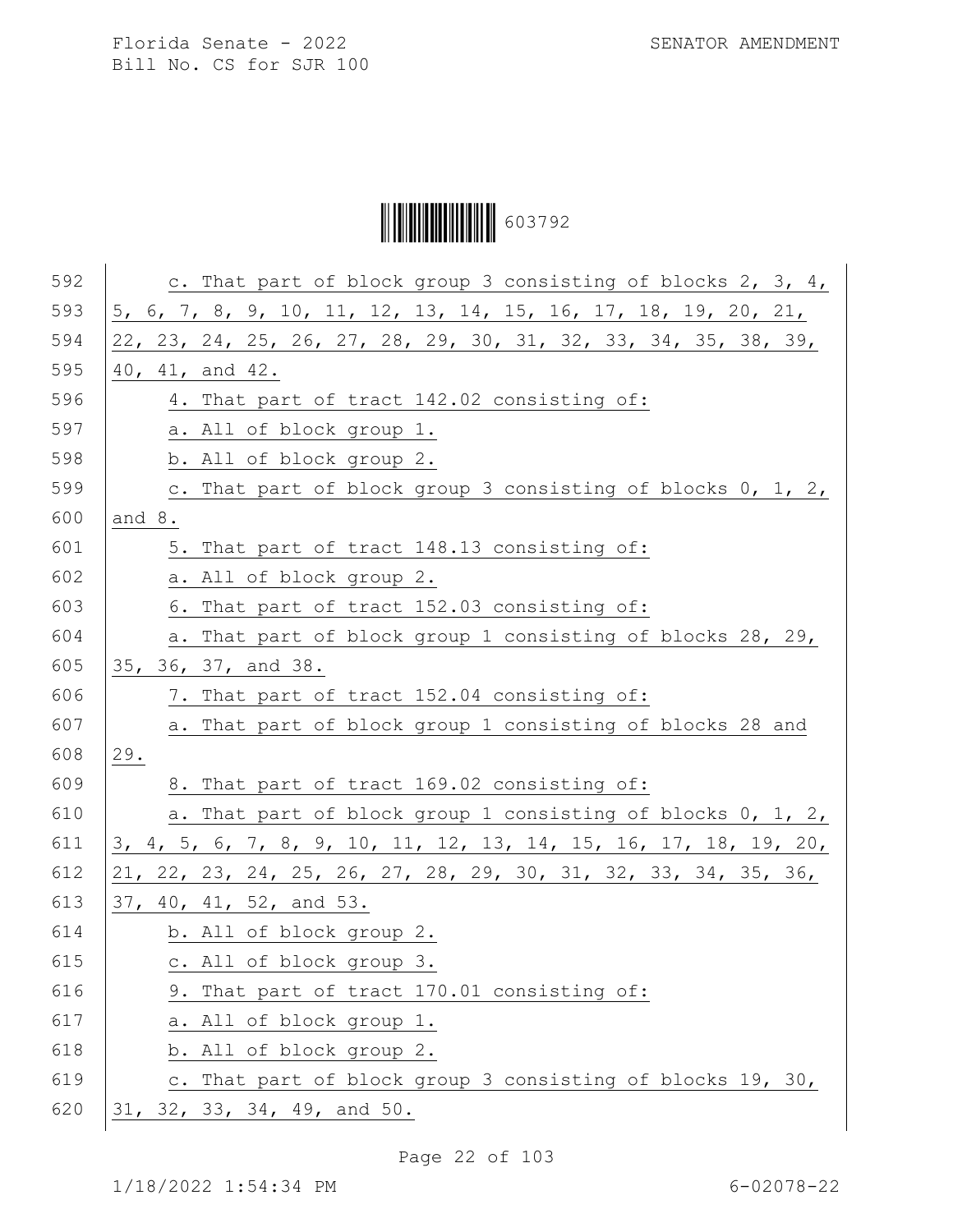Ì6037929Î603792

| 621 | 10. That part of tract 171.16 consisting of:                    |
|-----|-----------------------------------------------------------------|
| 622 | a. That part of block group 2 consisting of blocks 1, 2, 3,     |
| 623 | 4, 5, 6, 7, 8, 9, 10, 11, 12, 13, 14, 15, 16, 17, 18, 19, 20,   |
| 624 | 21, 22, 23, 24, 25, 26, 27, 28, 29, 30, 31, 32, 33, and 35.     |
| 625 | 11. That part of tract 180.00 consisting of:                    |
| 626 | a. That part of block group 1 consisting of blocks 0, 2, 3,     |
| 627 | 4, 5, 6, 7, 8, 9, 10, 11, 12, 13, 14, 15, 16, 17, 18, 19, 20,   |
| 628 | 21, 22, 23, 24, 25, 26, 27, 28, 29, 30, 31, 32, 33, 34, 35, 36, |
| 629 | 37, 38, 39, 40, and 41.                                         |
| 630 | b. That part of block group 2 consisting of blocks 25, 29,      |
| 631 | 30, 31, 32, 33, 34, 39, 40, 43, and 44.                         |
| 632 | 12. That part of tract 185.00 consisting of:                    |
| 633 | a. All of block group 1.                                        |
| 634 | b. All of block group 2.                                        |
| 635 | c. That part of block group 3 consisting of blocks 3, 4, 5,     |
| 636 | 6, 7, 22, 23, 24, 25, 26, 27, 28, 29, 30, 31, 32, 33, 46, 47,   |
| 637 | 48, and 49.                                                     |
| 638 | (12) District 12 is composed of:                                |
| 639 | (a) All of Lake County.                                         |
| 640 | (b) That part of Orange County consisting of:                   |
| 641 | 1. All of tracts 148.09, 148.10, 148.14, 148.15, 171.08,        |
| 642 | 171.09, 171.10, 171.11, 171.12, 171.13, 171.14, 171.15, 171.17, |
| 643 | 171.18, 171.19, 171.20, 171.21, 171.22, and 171.23.             |
| 644 | 2. That part of tract 148.13 consisting of:                     |
| 645 | a. All of block group 1.                                        |
| 646 | 3. That part of tract 171.16 consisting of:                     |
| 647 | a. All of block group 1.                                        |
| 648 | b. That part of block group 2 consisting of blocks 0 and        |
| 649 | 34.                                                             |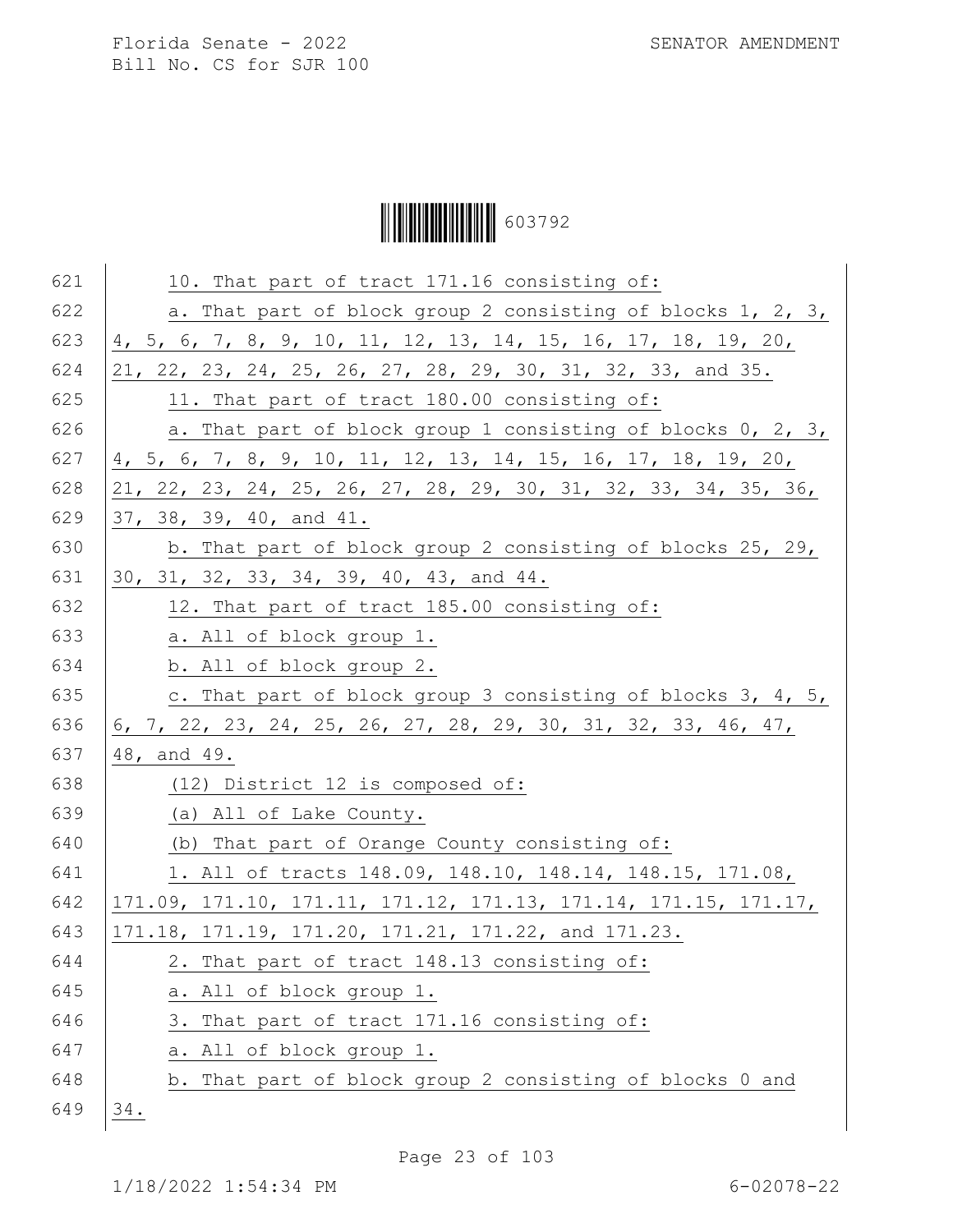# Ì6037929Î603792

| 650 | c. All of block group 3.                                         |
|-----|------------------------------------------------------------------|
| 651 | (13) District 13 is composed of:                                 |
| 652 | (a) That part of Orange County consisting of:                    |
| 653 | 1. All of tracts 102.01, 102.02, 110.00, 111.00, 112.00,         |
| 654 | 113.00, 129.00, 132.01, 132.02, 133.00, 134.02, 134.03, 134.05,  |
| 655 | 134.06, 135.03, 135.05, 135.07, 135.10, 135.11, 135.12, 135.13,  |
| 656 | 136.03, 136.04, 136.05, 136.06, 136.07, 137.01, 137.02, 138.01,  |
| 657 | 138.02, 138.03, 139.00, 140.00, 141.00, 163.02, 164.02, 164.06,  |
| 658 | 164.07, 164.08, 164.09, 164.11, 164.12, 164.13, 164.14, 165.03,  |
| 659 | 165.04, 165.05, 165.09, 165.10, 165.11, 165.12, 165.13, 165.14,  |
| 660 | 165.15, 166.03, 166.04, 166.05, 166.06, 166.07, 167.09, 167.10,  |
| 661 | 167.13, 167.14, 167.15, 167.16, 167.17, 167.23, 167.24, 167.28,  |
| 662 | 167.31, 167.33, 167.35, 167.36, 167.37, 167.38, 167.39, 167.40,  |
| 663 | 167.41, 167.42, 167.43, 167.44, 167.45, 167.46, 167.47, 167.48,  |
| 664 | 167.49, 167.50, 167.51, 167.52, 167.53, 167.54, 167.55, 167.56,  |
| 665 | 182.01, 182.02, 182.04, 184.00, and 189.02.                      |
| 666 | 2. That part of tract 103.00 consisting of:                      |
| 667 | a. All of block group 1.                                         |
| 668 | b. All of block group 2.                                         |
| 669 | c. That part of block group 3 consisting of blocks 0, 1, 2,      |
| 670 | 3, 4, 5, 6, 9, 10, 11, 12, 13, 14, 15, 16, 17, 18, 19, 20, 23,   |
| 671 | 24, and 25.                                                      |
| 672 | 3. That part of tract 108.02 consisting of:                      |
| 673 | a. That part of block group 1 consisting of blocks 0, 1, 2,      |
| 674 | 3, 4, 5, 6, 8, 9, 10, 11, 12, 13, 14, 15, 16, 17, 18, 19, 20,    |
| 675 | 21, 22, 23, 24, 25, 26, 27, 28, 29, 30, 31, and 32.              |
| 676 | b. That part of block group 2 consisting of blocks $4, 5, 6,$    |
| 677 | 7, 8, 9, 10, 11, 12, 13, 14, 15, 16, 17, 18, 19, 20, 21, 22, 23, |
| 678 | 24, 25, 26, 27, 28, 29, 30, 31, 32, 33, and 34.                  |

Page 24 of 103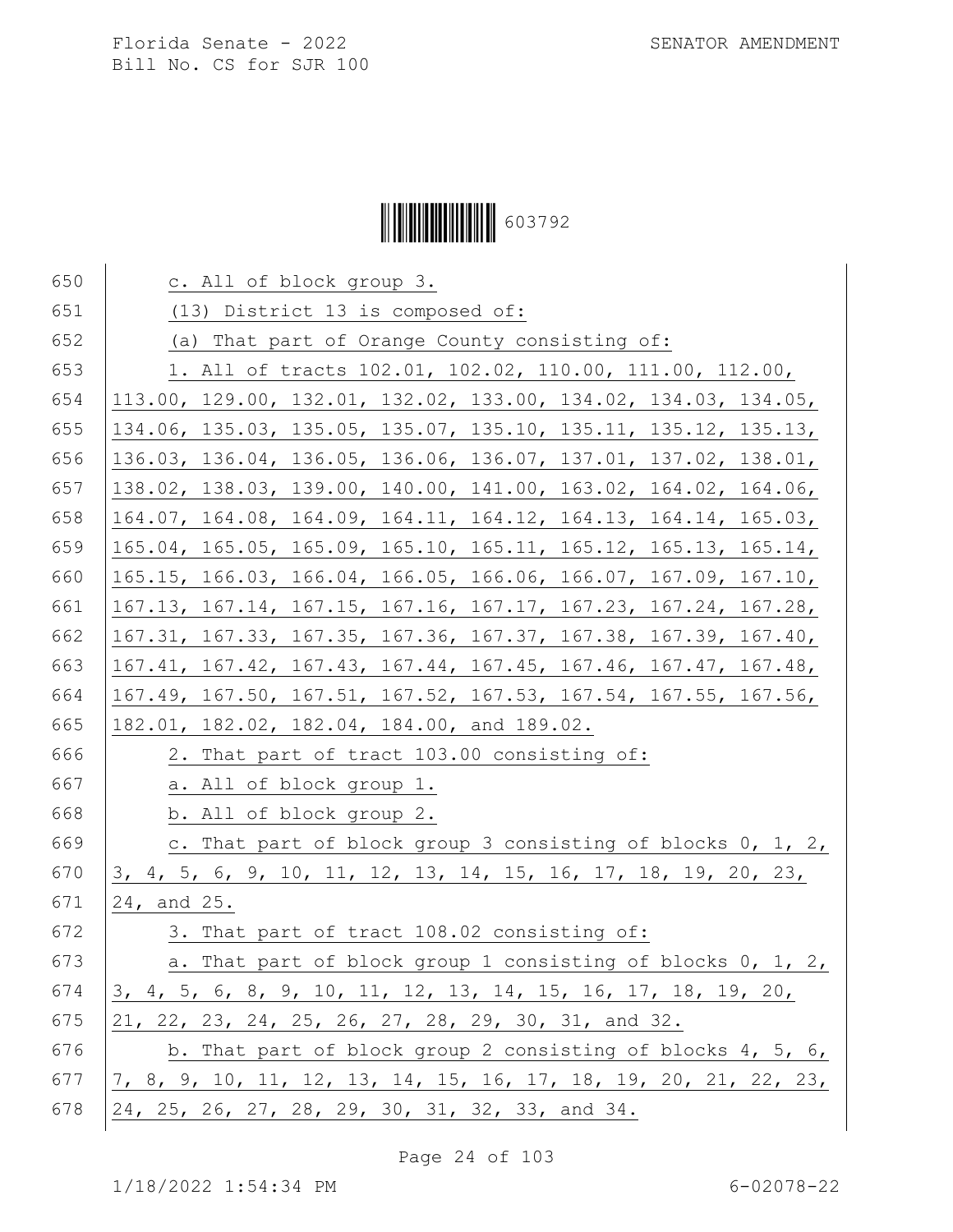# Ì6037929Î603792

| 679 | c. That part of block group 3 consisting of blocks 4, 5, 6,      |
|-----|------------------------------------------------------------------|
| 680 | 7, 8, 9, 10, 11, 12, 13, 14, 15, 16, 17, 18, 19, 20, 21, 22, 23, |
| 681 | 24, 25, 26, 27, 28, 29, 30, 31, and 32.                          |
| 682 | 4. That part of tract 127.01 consisting of:                      |
| 683 | a. That part of block group 3 consisting of blocks 36 and        |
| 684 | 37.                                                              |
| 685 | 5. That part of tract 128.00 consisting of:                      |
| 686 | a. That part of block group 1 consisting of blocks 0, 9,         |
| 687 | 10, and 11.                                                      |
| 688 | 6. That part of tract 162.00 consisting of:                      |
| 689 | a. That part of block group 1 consisting of block 11.            |
| 690 | 7. That part of tract 163.01 consisting of:                      |
| 691 | a. That part of block group 1 consisting of block 0.             |
| 692 | b. That part of block group 3 consisting of blocks 0 and         |
| 693 | 18.                                                              |
| 694 | 8. That part of tract 168.02 consisting of:                      |
| 695 | a. That part of block group 2 consisting of blocks 0, 1, 2,      |
| 696 | 3, 4, 5, 6, 7, 8, 9, 10, 11, 12, 13, 14, 15, 16, 17, 18, 19, 20, |
| 697 | 21, 22, 23, 24, 25, 26, 27, 28, 29, 30, 31, 32, 33, 34, 35, 36,  |
| 698 | 37, 38, 39, 40, 41, 42, 43, 44, 45, 46, 47, 48, 49, 50, 51, 52,  |
| 699 | 53, 54, 55, 56, 57, 58, 59, 60, 61, 62, 63, 64, 65, 66, 67, 68,  |
| 700 | 69, 70, 71, 72, 73, 74, 75, 88, 89, 90, 91, 92, 93, 94, 95, 96,  |
| 701 | 97, 98, 99, 100, 101, 102, 103, 104, 105, 106, 107, 108, 109,    |
| 702 | 110, 111, 112, 113, 114, 115, and 116.                           |
| 703 | b. All of block group 3.                                         |
| 704 | c. All of block group 4.                                         |
| 705 | d. All of block group 5.                                         |
| 706 | 9. That part of tract 182.03 consisting of:                      |
| 707 | That part of block group 1 consisting of blocks $0, 3, 4,$<br>а. |

Page 25 of 103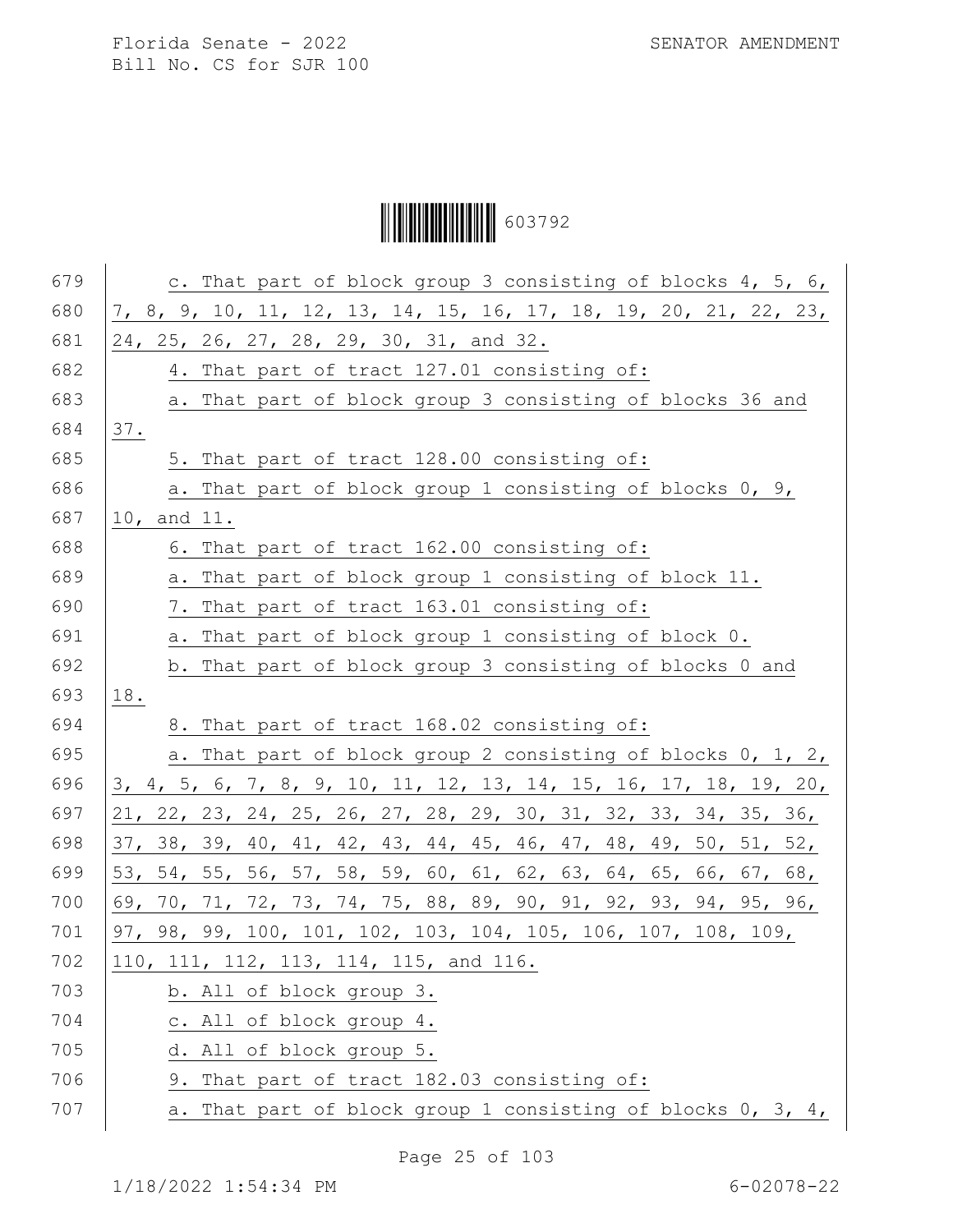Florida Senate - 2022 SENATOR AMENDMENT

Bill No. CS for SJR 100

Ì6037929Î603792

| 708 | 5, 6, 7, 8, 9, 10, 11, 12, 13, 14, 15, 16, 17, 18, 19, and 20.   |
|-----|------------------------------------------------------------------|
| 709 | 10. That part of tract 185.00 consisting of:                     |
| 710 | a. That part of block group 3 consisting of blocks 0, 1, 2,      |
| 711 | 8, 9, 10, 11, 12, 13, 14, 15, 16, 17, 18, 19, 20, 21, 34, 35,    |
| 712 | 36, 37, 38, 39, 40, 41, 42, 43, 44, 45, 50, 51, 52, 53, 54, and  |
| 713 | 55.                                                              |
| 714 | 11. That part of tract 188.00 consisting of:                     |
| 715 | a. That part of block group 1 consisting of blocks 39, 40,       |
| 716 | 41, 43, 44, 45, 46, 47, 48, 49, 50, and 51.                      |
| 717 | b. All of block group 3.                                         |
| 718 | c. All of block group 4.                                         |
| 719 | (14) District 14 is composed of:                                 |
| 720 | (a) That part of Brevard County consisting of:                   |
| 721 | 1. All of tracts 601.03, 601.04, 601.05, 601.06, 602.01,         |
| 722 | 602.02, 603.01, 603.02, 604.00, 605.00, 606.00, 607.00, 610.01,  |
| 723 | 610.02, 611.00, 612.01, 714.01, and 714.02.                      |
| 724 | 2. That part of tract 699.05 consisting of:                      |
| 725 | a. That part of block group 1 consisting of blocks 0, 1, 2,      |
| 726 | 3, 4, 5, 6, 7, 8, 9, 10, 11, 12, 13, 14, 15, 16, 17, 18, 19, 20, |
| 727 | 21, 22, 23, 24, 25, 26, 27, 28, 29, 30, 31, 32, 33, 34, 35, 36,  |
| 728 | 37, 38, 39, 40, 41, 42, 43, 44, 45, 46, 47, 48, 49, 50, 51, 52,  |
| 729 | 70, 71, and 129.                                                 |
| 730 | 3. That part of tract 711.00 consisting of:                      |
| 731 | a. All of block group 1.                                         |
| 732 | 4. That part of tract 9801.00 consisting of:                     |
| 733 | a. That part of block group 1 consisting of blocks 0, 2, 3,      |
| 734 | 4, 5, 6, 7, 8, 9, 10, 11, 12, 13, 14, 15, 16, 17, 18, 19, 20,    |
| 735 | 21, 22, 23, 26, 27, 28, 30, 31, and 32.                          |
| 736 | 5. That part of tract 9900.00 consisting of:                     |
|     |                                                                  |

Page 26 of 103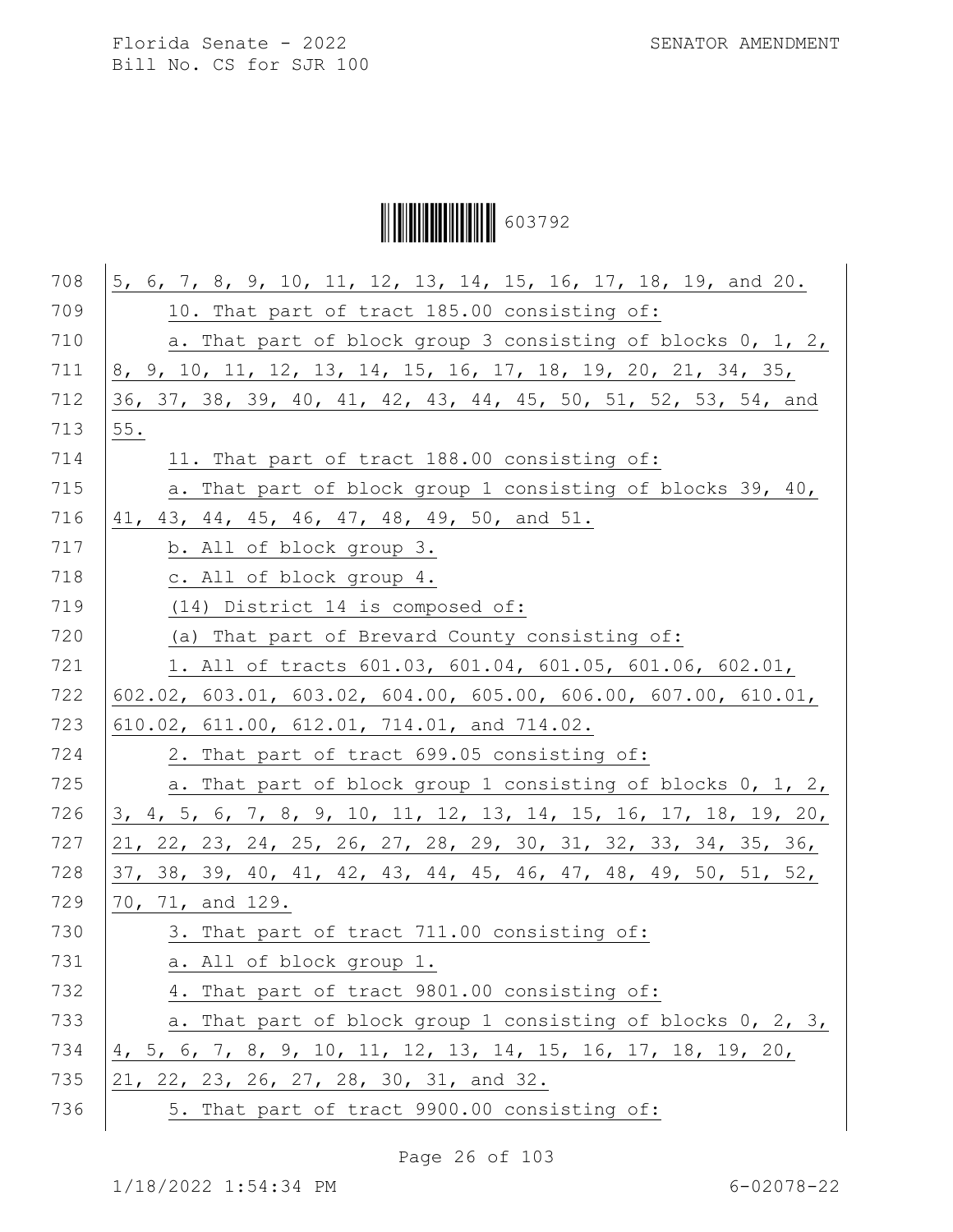# Ì6037929Î603792

| 737 | a. That part of block group 0 consisting of block 1.            |
|-----|-----------------------------------------------------------------|
| 738 | (b) That part of Volusia County consisting of:                  |
| 739 | 1. All of tracts 808.05, 808.08, 808.09, 812.02, 813.00,        |
| 740 | 817.01, 818.00, 819.00, 820.00, 821.00, 822.01, 822.02, 823.02, |
| 741 | 823.03, 824.01, 824.04, 824.05, 824.06, 824.10, 824.11, 824.12, |
| 742 | 824.13, 824.14, 824.15, 825.03, 825.06, 825.08, 825.09, 825.10, |
| 743 | 825.11, 825.12, 825.13, 826.04, 826.05, 826.06, 826.07, 827.01, |
| 744 | 827.03, 827.04, 827.05, 828.01, 828.02, 829.02, 829.03, 829.04, |
| 745 | 830.03, 830.05, 830.06, 830.07, 830.08, 830.09, 832.05, 832.06, |
| 746 | 832.07, 832.09, 832.10, 832.11, 902.02, 902.03, 902.04, 903.03, |
| 747 | 903.04, 903.05, 903.06, 903.07, 904.01, 904.02, 905.00, 906.00, |
| 748 | 907.01, 907.02, 908.03, 908.04, 908.06, 908.07, 908.08, 909.03, |
| 749 | 909.04, 909.05, 909.06, 910.01, 910.05, 910.15, 910.16, 910.17, |
| 750 | 910.18, 910.19, 910.20, 910.21, 910.23, 910.25, 910.28, 910.29, |
| 751 | 910.30, 910.31, 910.32, 910.33, 910.34, 910.35, 910.36, 910.37, |
| 752 | 910.38, 910.39, and 925.00.                                     |
| 753 | 2. That part of tract 809.02 consisting of:                     |
| 754 | a. That part of block group 2 consisting of blocks 5, 13,       |
| 755 | and 14.                                                         |
| 756 | b. That part of block group 3 consisting of block 9.            |
| 757 | 3. That part of tract 812.01 consisting of:                     |
| 758 | a. All of block group 2.                                        |
| 759 | b. All of block group 4.                                        |
| 760 | 4. That part of tract 815.00 consisting of:                     |
| 761 | a. All of block group 1.                                        |
| 762 | b. That part of block group 2 consisting of blocks 4, 5, 6,     |
| 763 | 9, 10, 11, 12, 13, 14, 15, 16, 17, 18, 19, 20, 21, 22, 23, 24,  |
| 764 | 25, 26, 27, 28, 29, 30, 31, 32, 33, 34, 35, 36, 37, 38, 39, 40, |
| 765 | 41, 42, 43, 44, 45, 46, and 47.                                 |

Page 27 of 103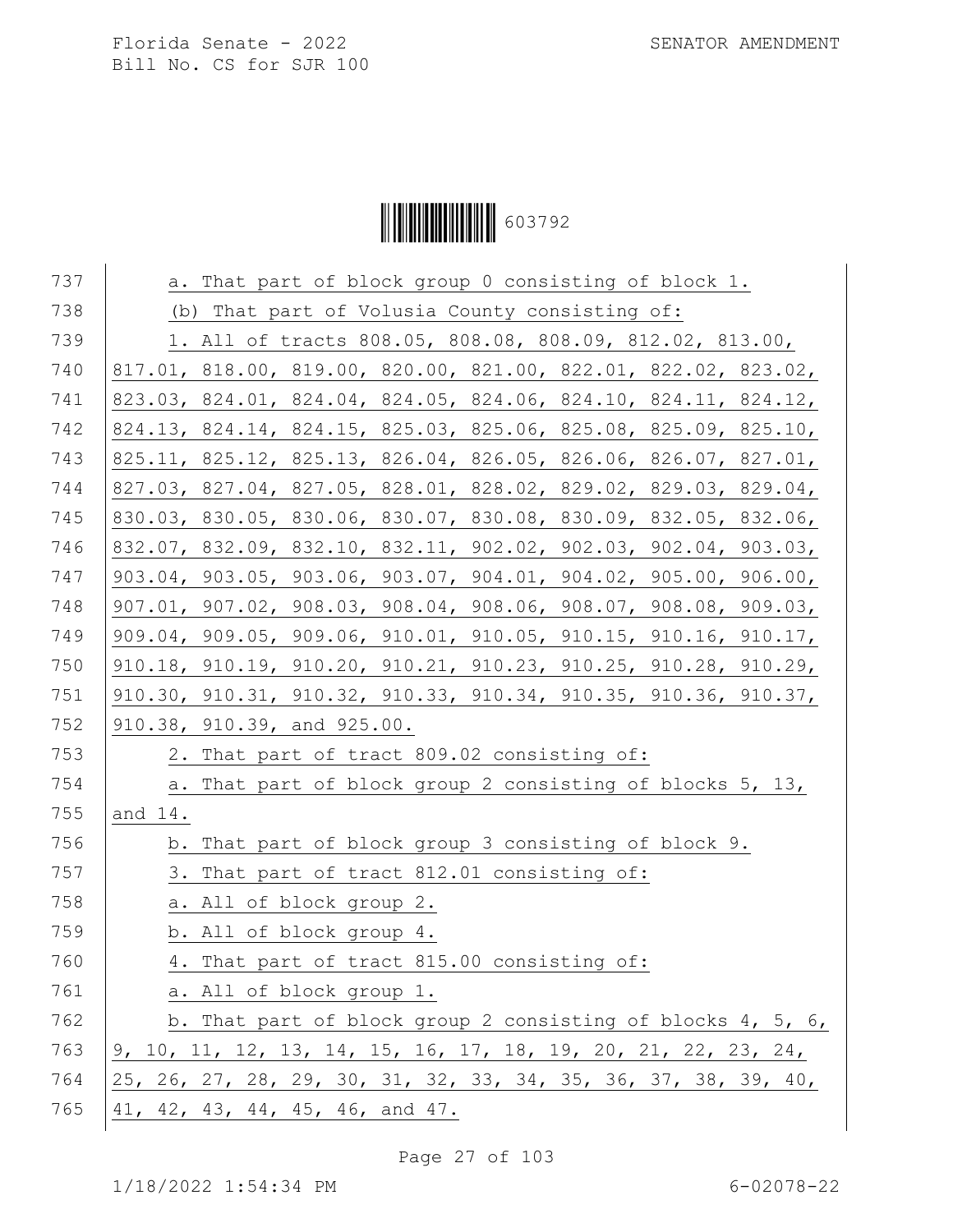Ì6037929Î603792

|         | 5. That part of tract 816.00 consisting of:                     |
|---------|-----------------------------------------------------------------|
|         | a. That part of block group 1 consisting of blocks 5, 6, 9,     |
|         | 10, 11, 12, 13, 18, 19, 20, 21, 22, 23, 24, 25, 26, and 27.     |
|         | b. That part of block group 2 consisting of blocks 12, 13,      |
|         | 14, 15, 16, 17, 18, 19, 20, 21, 22, 23, 24, 25, 26, 27, 28, 29, |
|         | 30, 31, 32, 33, 34, and 35.                                     |
|         | 6. That part of tract 817.02 consisting of:                     |
|         | a. All of block group 1.                                        |
|         | b. That part of block group 2 consisting of blocks 2, 3, 4,     |
|         | 5, 6, 7, 8, 9, 10, 11, 12, 13, 14, 15, 16, 17, 18, 19, 20, 21,  |
| and 22. |                                                                 |
|         | c. All of block group 3.                                        |
|         | 7. That part of tract 901.01 consisting of:                     |
|         | a. All of block group 1.                                        |
|         | 8. That part of tract 901.02 consisting of:                     |
|         | a. That part of block group 2 consisting of blocks 29, 30,      |
|         | 31, 32, 33, 34, 35, 36, 37, 38, 39, 40, 41, 42, 43, 44, 45, 46, |
|         | 47, 48, 49, 50, 51, 52, 53, 54, 55, 56, 57, 58, and 59.         |
|         | 9. That part of tract 9900.00 consisting of:                    |
|         | a. That part of block group 0 consisting of blocks 10, 12,      |
|         | 13, 14, 15, 16, 17, 18, 19, 20, 21, 22, 23, 24, 25, 26, 27, 28, |
|         | 29, 30, 31, 32, and 33.                                         |
|         | (15) District 15 is composed of:                                |
|         | (a) All of Osceola County.                                      |
|         | (b) That part of Orange County consisting of:                   |
|         | 1. All of tracts 168.03, 168.04, 168.08, 168.09, 168.10,        |
|         | 168.11, 168.12, 168.13, 168.14, 170.04, 170.06, 170.11, 170.12, |
|         | 170.13, 170.15, 170.18, 170.19, 170.20, 170.21, 170.22, 170.23, |
|         |                                                                 |

Page 28 of 103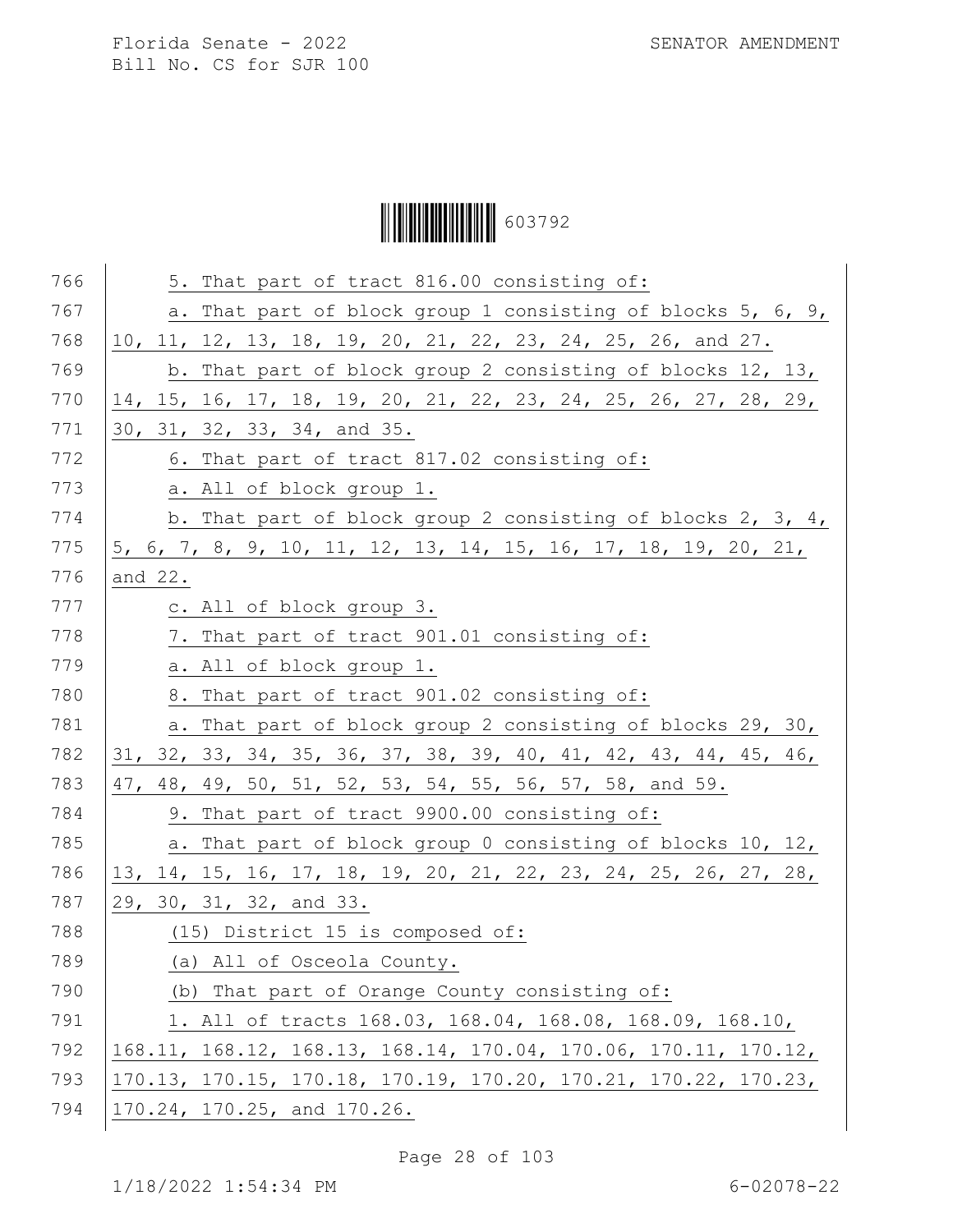Ì6037929Î603792

| 795 | 2. That part of tract 142.02 consisting of:                                             |
|-----|-----------------------------------------------------------------------------------------|
| 796 | a. That part of block group 3 consisting of blocks 3, 4, 5,                             |
| 797 | 6, 7, 9, 10, 11, 12, 13, 14, 15, 16, 17, 18, 19, 20, 21, 22, and                        |
| 798 | 23.                                                                                     |
| 799 | 3. That part of tract 168.02 consisting of:                                             |
| 800 | a. All of block group 1.                                                                |
| 801 | b. That part of block group 2 consisting of blocks 76, 77,                              |
| 802 | 78, 79, 80, 81, 82, 83, 84, 85, 86, and 87.                                             |
| 803 | 4. That part of tract 169.02 consisting of:                                             |
| 804 | a. That part of block group 1 consisting of blocks 38, 39,                              |
| 805 | 42, 43, 44, 45, 46, 47, 48, 49, 50, and 51.                                             |
| 806 | 5. That part of tract 170.01 consisting of:                                             |
| 807 | a. That part of block group 3 consisting of blocks 0, 1, 2,                             |
| 808 | 3, 4, 5, 6, 7, 8, 9, 10, 11, 12, 13, 14, 15, 16, 17, 18, 20, 21,                        |
| 809 | 22, 23, 24, 25, 26, 27, 28, 29, 35, 36, 37, 38, 39, 40, 41, 42,                         |
| 810 | 43, 44, 45, 46, 47, 48, 51, 52, 53, 54, 55, 56, 57, 58, 59, 60,                         |
| 811 | 61, 62, 63, 64, 65, 66, 67, 68, 69, 70, 71, 72, 73, 74, 75, 76,                         |
| 812 | 77, 78, 79, 80, 81, 82, 83, 84, 85, 86, 87, 88, 89, 90, 91, 92,                         |
| 813 | 93, 94, 95, 96, and 97.                                                                 |
| 814 | (16) District 16 is composed of:                                                        |
| 815 | (a) That part of Pasco County consisting of:                                            |
| 816 | 1. All of tracts 302.03, 302.04, 302.05, 303.03, 303.04,                                |
| 817 | $304.04$ , $304.05$ , $304.06$ , $304.07$ , $304.08$ , $304.09$ , $304.10$ , $304.11$ , |
| 818 | 304.12, 305.01, 305.02, 306.01, 306.02, 307.00, 308.00, 309.01,                         |
| 819 | 309.05, 309.06, 310.03, 310.05, 310.06, 310.07, 310.08, 310.09,                         |
| 820 | 310.10, 310.11, 310.12, 310.13, 310.14, 313.01, 313.02, 314.01,                         |
| 821 | $314.04$ , $314.06$ , $314.07$ , $314.10$ , $314.11$ , $314.12$ , $315.03$ , $315.04$ , |
| 822 | 315.05, 315.06, 315.07, 315.08, 316.01, 316.02, 317.04, 317.05,                         |
| 823 | 317.06, 317.07, and 317.08.                                                             |

Page 29 of 103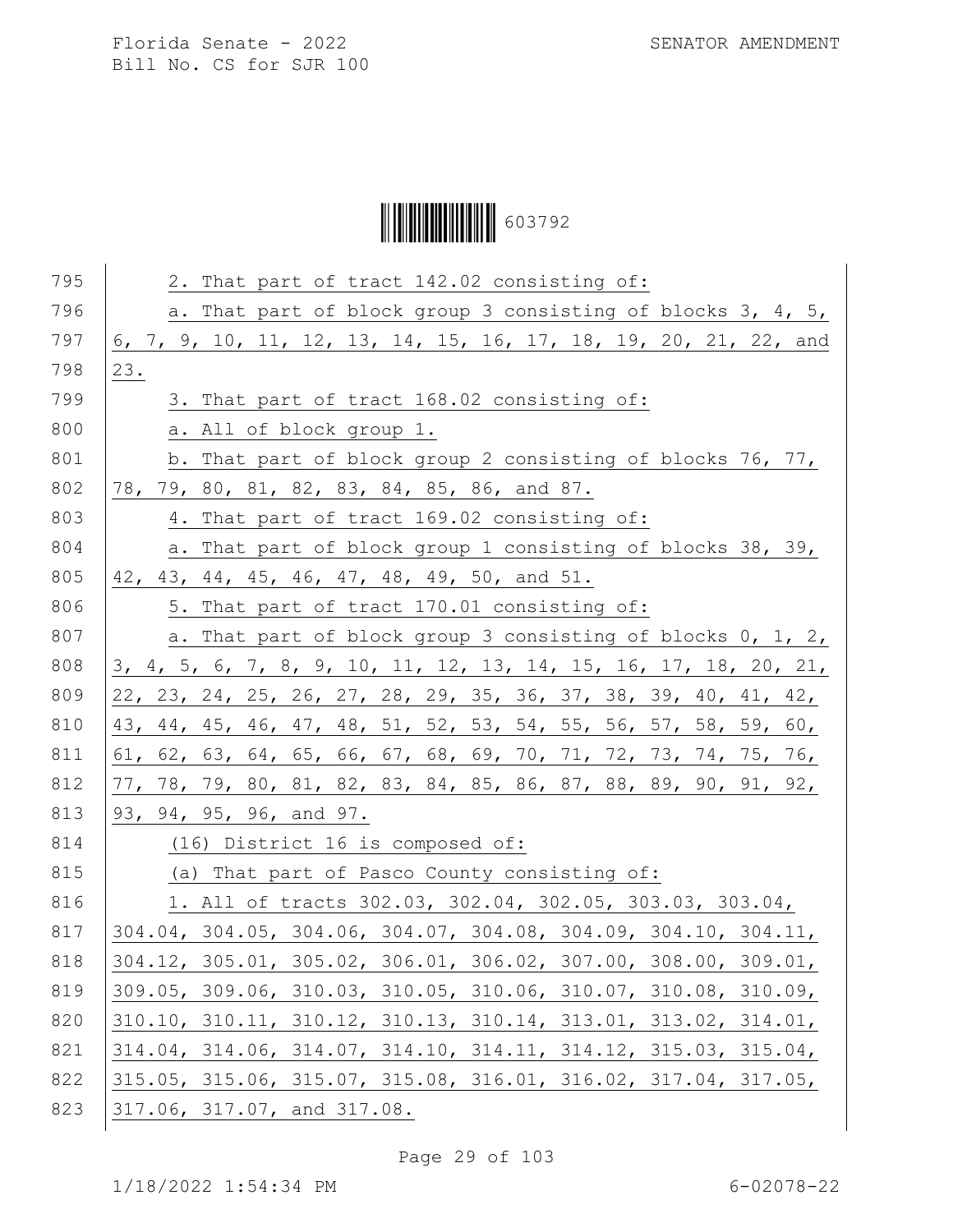# Ì6037929Î603792

| 824 | 2. That part of tract 316.03 consisting of:                      |
|-----|------------------------------------------------------------------|
| 825 | a. That part of block group 3 consisting of block 2.             |
| 826 | 3. That part of tract 316.05 consisting of:                      |
| 827 | a. That part of block group 1 consisting of blocks 16 and        |
| 828 | 17.                                                              |
| 829 | 4. That part of tract 317.01 consisting of:                      |
| 830 | a. That part of block group 1 consisting of blocks 7, 8, 9,      |
| 831 | 10, 11, 12, 14, 15, 16, 17, 18, 19, 20, 21, 22, 24, 25, 26, 27,  |
| 832 | 28, 29, 30, 31, 32, 53, 54, 55, 56, 57, 58, 59, 60, 61, 62, 63,  |
| 833 | 64, 65, 66, 67, 68, 69, 70, 71, 72, 73, 74, 75, 76, 77, 78, 79,  |
| 834 | 80, 81, 82, 83, 84, 85, 86, 87, 88, 89, 90, 91, 92, 93, 94, 95,  |
| 835 | 96, 97, 98, 99, 100, 101, 102, 103, 104, 105, 106, 107, 108,     |
| 836 | 109, 110, 111, 112, 113, 114, 115, 116, 117, 118, 119, 120, 121, |
| 837 | 122, 123, 124, 125, 126, 127, 128, 129, 130, 131, 132, 136, 137, |
| 838 | 138, 148, 149, 150, and 151.                                     |
| 839 | 5. That part of tract 317.03 consisting of:                      |
| 840 | a. That part of block group 1 consisting of blocks 2, 3, 4,      |
| 841 | 5, 6, 9, 10, 11, 12, 13, 14, 15, 16, 17, 18, 19, 20, 21, 22, 23, |
| 842 | 24, 25, 26, 27, 28, 29, 30, 31, 32, 33, 34, 35, 36, 37, 38, 39,  |
| 843 | 40, 41, 42, 43, and 44.                                          |
| 844 | b. All of block group 2.                                         |
| 845 | c. All of block group 3.                                         |
| 846 | 6. That part of tract 9900.00 consisting of:                     |
| 847 | a. That part of block group 0 consisting of blocks 5, 6, 7,      |
| 848 | 8, 9, 10, 11, 12, 13, and 14.                                    |
| 849 | (b) That part of Pinellas County consisting of:                  |
| 850 | 1. All of tracts 260.01, 260.03, 260.04, 261.01, 261.02,         |
| 851 | 262.00, 263.00, 265.02, 266.02, 267.01, 267.03, 267.04, 267.05,  |
| 852 | 268.04, 268.09, 268.11, 268.12, 268.13, 268.14, 268.15, 268.16,  |
|     |                                                                  |

Page 30 of 103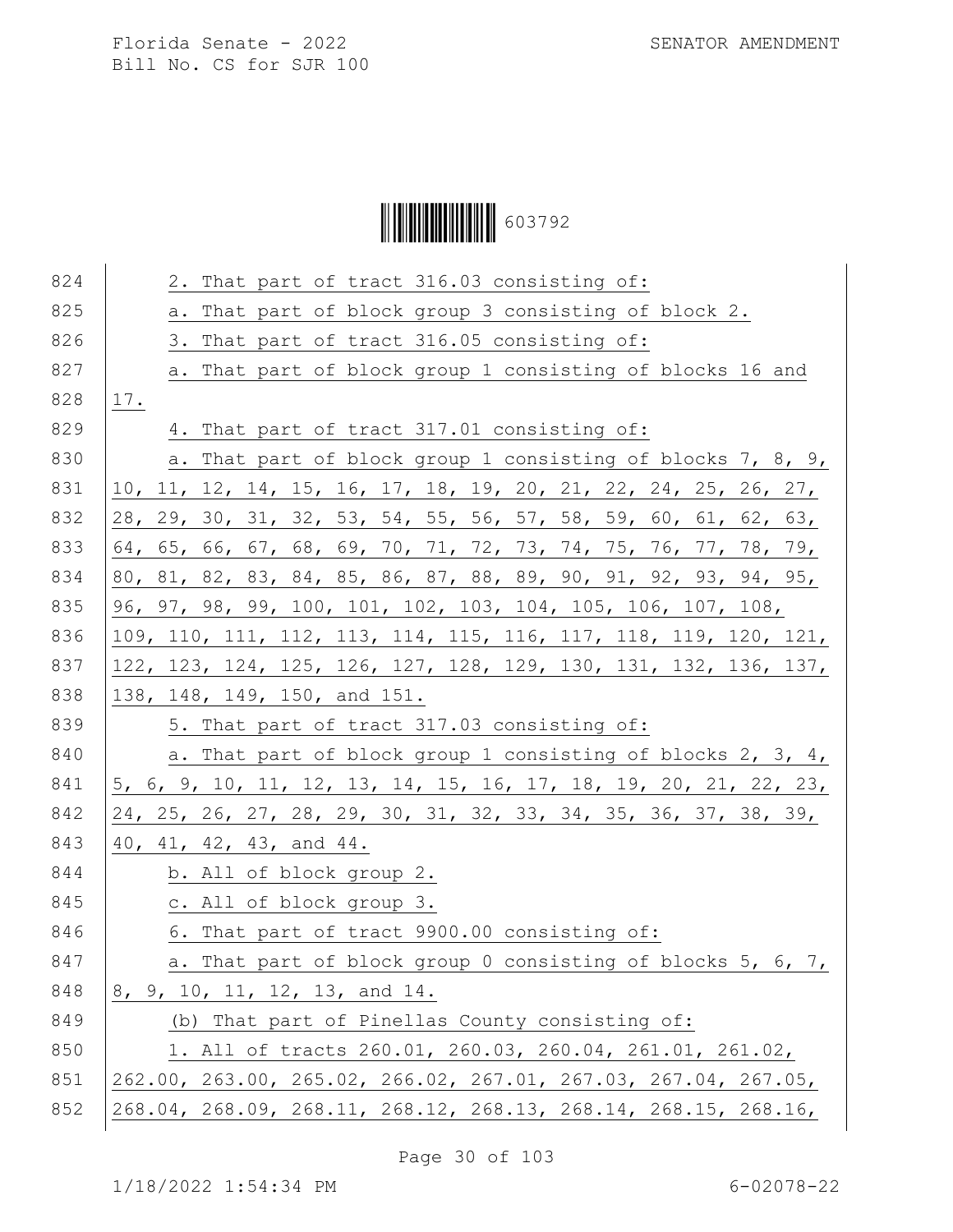Ì6037929Î603792

| 853 | 268.17, 268.18, 268.19, 268.20, 268.21, 269.04, 269.08, 269.09,                         |
|-----|-----------------------------------------------------------------------------------------|
| 854 | 269.11, 269.12, 269.13, 269.14, 269.15, 269.16, 269.17, 270.00,                         |
| 855 | 271.05, 271.06, 271.07, 271.08, 272.02, 272.04, 272.06, 272.07,                         |
| 856 | $272.08$ , $272.09$ , $272.10$ , $272.11$ , $272.12$ , $273.08$ , $273.09$ , $273.14$ , |
| 857 | 273.16, 273.17, 273.18, 273.19, 273.20, 273.21, 273.23, 273.24,                         |
| 858 | 273.25, 273.26, 273.27, 273.28, 273.29, 273.30, 273.31, 273.32,                         |
| 859 | 273.33, 274.01, 274.04, 275.01, 275.03, 275.04, and 276.04.                             |
| 860 | 2. That part of tract 255.05 consisting of:                                             |
| 861 | a. That part of block group 2 consisting of blocks 0, 3,                                |
| 862 | 25, and 26.                                                                             |
| 863 | 3. That part of tract 257.00 consisting of:                                             |
| 864 | a. All of block group 1.                                                                |
| 865 | b. All of block group 2.                                                                |
| 866 | c. That part of block group 3 consisting of blocks 0, 1, 2,                             |
| 867 | 3, 4, 8, 9, 10, 11, 12, 13, 14, 15, 16, 17, 18, 19, 20, 21, 22,                         |
| 868 | 23, 24, 25, 26, 27, 28, 29, 30, 31, 32, 33, 34, 35, 36, and 37.                         |
| 869 | 4. That part of tract 259.02 consisting of:                                             |
| 870 | a. All of block group 1.                                                                |
| 871 | b. That part of block group 2 consisting of blocks 0, 1, 2,                             |
| 872 | 3, 4, 5, 6, 7, 8, 9, 10, 11, 12, 13, 14, 15, 16, 20, 21, 22, 23,                        |
| 873 | 24, 25, 26, 27, 28, 37, 38, 39, 40, 41, 42, 55, and 56.                                 |
| 874 | 5. That part of tract 264.02 consisting of:                                             |
| 875 | a. All of block group 2.                                                                |
| 876 | b. That part of block group 3 consisting of blocks $0, 1, 2, 1$                         |
| 877 | 3, 4, 5, 6, 7, 8, 9, and 10.                                                            |
| 878 | 6. That part of tract 265.01 consisting of:                                             |
| 879 | a. That part of block group 2 consisting of blocks 0, 1, 2,                             |
| 880 | 3, 4, 5, 6, 7, 8, 9, 10, 11, 12, 13, 14, 15, 16, 17, 18, 19, 20,                        |
| 881 | $21, 22, 23, 24, 25,$ and 31.                                                           |
|     |                                                                                         |

Page 31 of 103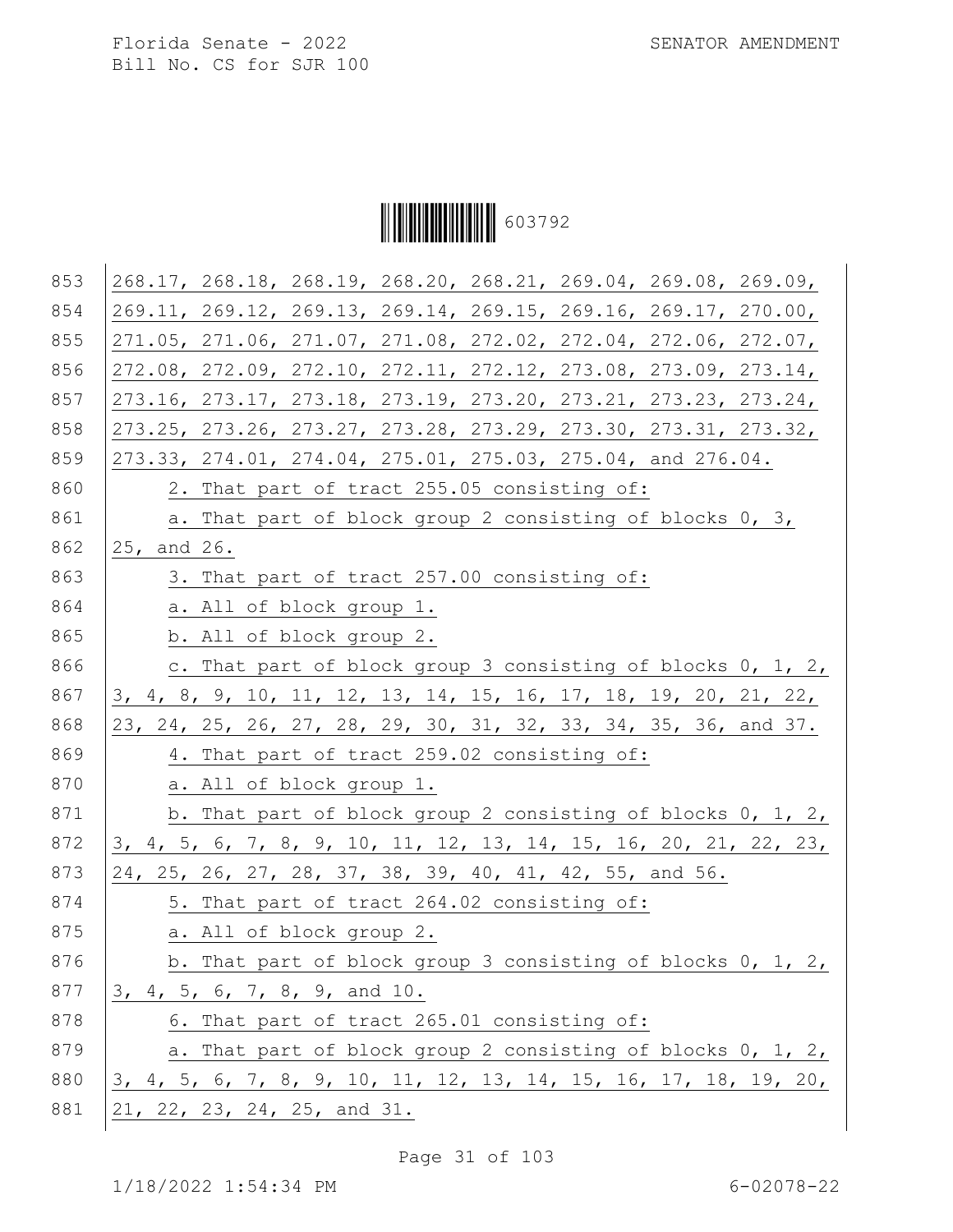# Ì6037929Î603792

| 882 | 7. That part of tract 9900.00 consisting of:                      |
|-----|-------------------------------------------------------------------|
| 883 | a. That part of block group 0 consisting of blocks 1, 2, 3,       |
| 884 | 4, 5, 6, 7, 8, 9, 10, 11, 12, 13, 14, and 15.                     |
| 885 | (17) District 17 is composed of:                                  |
| 886 | (a) That part of Brevard County consisting of:                    |
| 887 | 1. All of tracts 612.02, 621.06, 621.08, 621.09, 621.10,          |
| 888 | 621.11, 621.12, 621.13, 621.14, 621.15, 623.01, 623.02, 624.01,   |
| 889 | 624.02, 625.00, 626.00, 628.00, 629.00, 630.00, 631.02, 631.04,   |
| 890 | 631.05, 631.06, 631.08, 631.09, 641.02, 641.23, 641.24, 641.26,   |
| 891 | 641.27, 641.28, 641.29, 641.30, 642.01, 642.02, 643.01, 643.02,   |
| 892 | 644.00, 645.00, 646.01, 646.02, 647.01, 647.02, 648.00, 649.01,   |
| 893 | 649.02, 650.01, 650.22, 650.23, 650.24, 650.25, 651.23, 651.24,   |
| 894 | 651.26, 651.27, 651.28, 651.29, 651.30, 651.31, 652.01, 652.02,   |
| 895 | 652.31, 652.36, 652.37, 652.38, 652.39, 652.40, 661.01, 661.03,   |
| 896 | 661.04, 662.00, 663.01, 663.02, 664.00, 665.00, 666.00, 667.00,   |
| 897 | 668.00, 669.00, 671.00, 681.01, 681.02, 684.00, 685.01, 685.02,   |
| 898 | 686.01, 686.03, 686.04, 691.00, 692.00, 693.00, 694.00, 697.00,   |
| 899 | $698.01, 698.02, 699.03, 699.04, 699.06, 699.07, 712.01, 712.02,$ |
| 900 | 712.03, 712.04, 712.05, 713.35, 713.37, 713.39, 713.41, 713.42,   |
| 901 | 713.43, 713.44, 713.45, 713.46, 713.47, 713.48, 713.49, 713.50,   |
| 902 | 713.51, 713.52, 713.53, 713.54, 715.00, 716.01, 716.02, 717.00,   |
| 903 | and 9800.00.                                                      |
| 904 | 2. That part of tract 699.05 consisting of:                       |
| 905 | a. That part of block group 1 consisting of blocks 53, 54,        |
| 906 | 55, 56, 57, 58, 59, 60, 61, 62, 63, 64, 65, 66, 67, 68, 69, 72,   |
| 907 | 73, 74, 75, 76, 77, 78, 79, 80, 81, 82, 83, 84, 85, 86, 87, 88,   |
| 908 | 89, 90, 91, 92, 93, 94, 95, 96, 97, 98, 99, 100, 101, 102, 103,   |
| 909 | 104, 105, 106, 107, 108, 109, 110, 111, 112, 113, 114, 115, 116,  |
| 910 | 117, 118, 119, 120, 121, 122, 123, 124, 125, 126, 127, 128, 130,  |

Page 32 of 103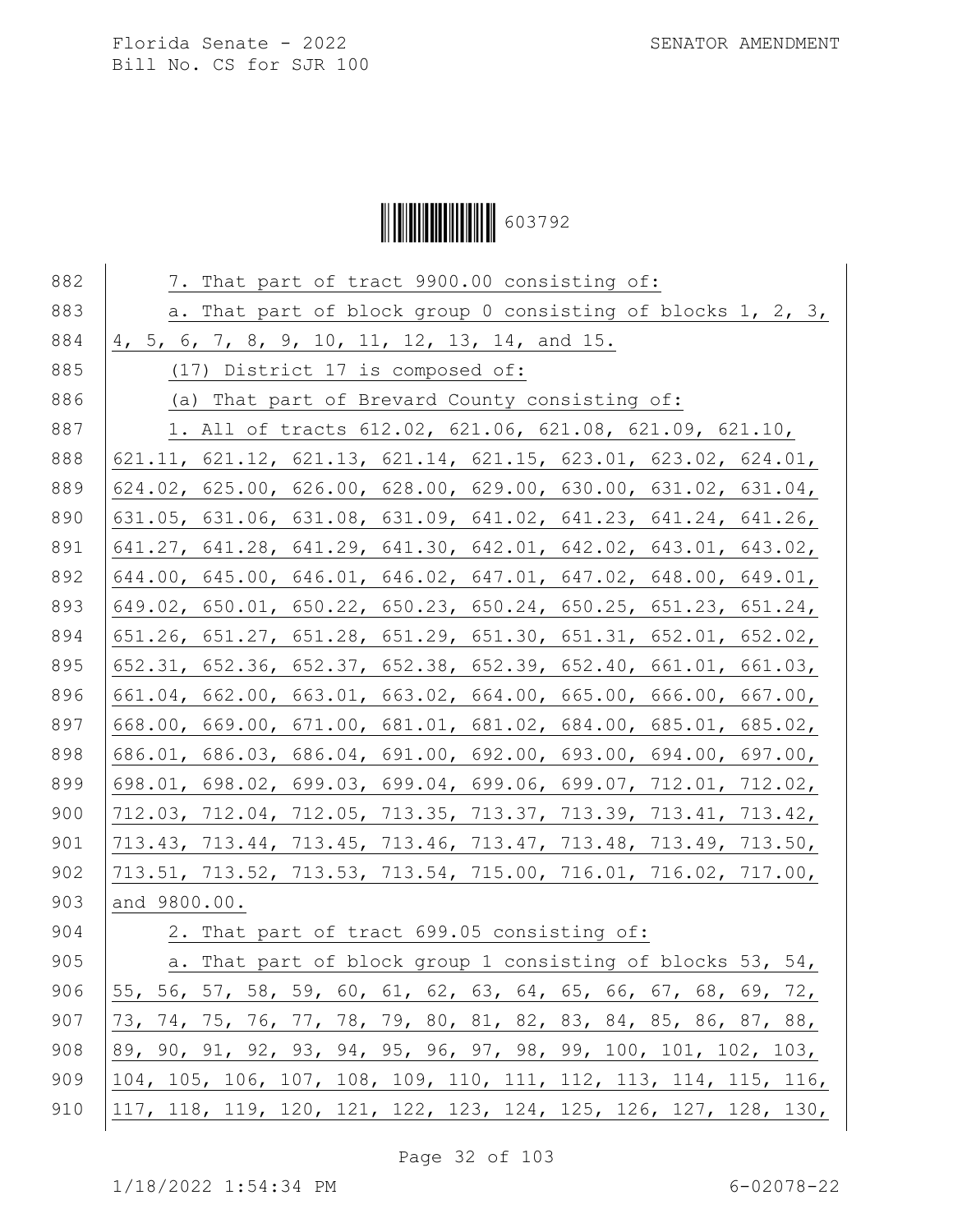Ì6037929Î603792

Page 33 of 103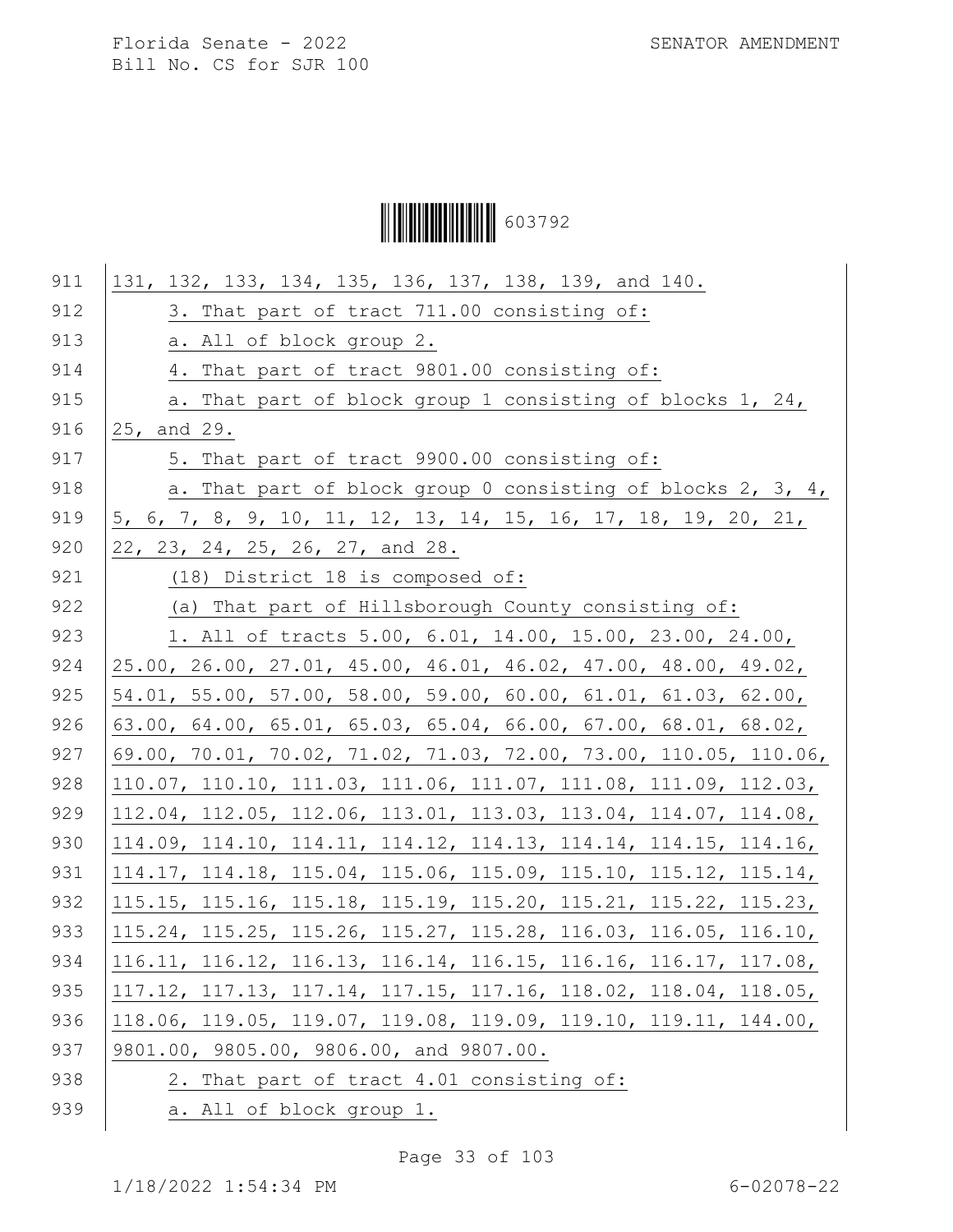Ì6037929Î603792

| 941<br>c. All of block group 3.<br>942<br>3. That part of tract 4.02 consisting of:<br>943<br>a. All of block group 1.<br>944<br>b. All of block group 2.<br>945<br>c. That part of block group 3 consisting of block 5.<br>946<br>4. That part of tract 6.02 consisting of:<br>947<br>a. All of block group 1.<br>948<br>b. That part of block group 2 consisting of blocks 2, 3, 4,<br>949<br>5, 6, 7, 8, 9, 10, 11, 24, 25, 26, 27, 28, 29, 30, 31, 32, 33,<br>950<br>34, 35, 36, 37, 38, 39, and 40.<br>951<br>5. That part of tract 12.00 consisting of:<br>952<br>a. That part of block group 1 consisting of blocks 1, 2, 3,<br>953<br>12, 13, 14, 15, 16, 17, 18, 19, 22, and 23.<br>954<br>b. That part of block group 2 consisting of blocks 18, 19,<br>955<br>20, 21, 22, 28, 29, 30, 31, 32, 33, 34, 35, 41, 42, and 43.<br>956<br>6. That part of tract 13.00 consisting of:<br>957<br>a. That part of block group 1 consisting of blocks 3, 4, 5,<br>958<br>6, 7, 8, 9, 10, 11, 12, 13, 14, 15, 16, 17, 18, 19, 20, 21, 22,<br>959<br>23, 24, 26, and 27.<br>960<br>b. All of block group 2.<br>961<br>c. All of block group 3.<br>962<br>d. All of block group 4.<br>963<br>e. All of block group 5.<br>964<br>7. That part of tract 27.02 consisting of:<br>965<br>966<br>3, 4, 5, 6, 7, 8, 9, 10, 11, 12, 13, 14, 15, 16, 17, 18, 19, 20,<br>967<br>21, 22, 23, 24, 25, 26, 27, 28, 29, 30, 32, 33, 35, and 36.<br>968<br>b. That part of block group 2 consisting of blocks $0, 1, 2, 1$ |     |                                                             |
|------------------------------------------------------------------------------------------------------------------------------------------------------------------------------------------------------------------------------------------------------------------------------------------------------------------------------------------------------------------------------------------------------------------------------------------------------------------------------------------------------------------------------------------------------------------------------------------------------------------------------------------------------------------------------------------------------------------------------------------------------------------------------------------------------------------------------------------------------------------------------------------------------------------------------------------------------------------------------------------------------------------------------------------------------------------------------------------------------------------------------------------------------------------------------------------------------------------------------------------------------------------------------------------------------------------------------------------------------------------------------------------------------------------------------------------------------------------------------------------------------------|-----|-------------------------------------------------------------|
|                                                                                                                                                                                                                                                                                                                                                                                                                                                                                                                                                                                                                                                                                                                                                                                                                                                                                                                                                                                                                                                                                                                                                                                                                                                                                                                                                                                                                                                                                                            | 940 | b. That part of block group 2 consisting of block 8.        |
|                                                                                                                                                                                                                                                                                                                                                                                                                                                                                                                                                                                                                                                                                                                                                                                                                                                                                                                                                                                                                                                                                                                                                                                                                                                                                                                                                                                                                                                                                                            |     |                                                             |
|                                                                                                                                                                                                                                                                                                                                                                                                                                                                                                                                                                                                                                                                                                                                                                                                                                                                                                                                                                                                                                                                                                                                                                                                                                                                                                                                                                                                                                                                                                            |     |                                                             |
|                                                                                                                                                                                                                                                                                                                                                                                                                                                                                                                                                                                                                                                                                                                                                                                                                                                                                                                                                                                                                                                                                                                                                                                                                                                                                                                                                                                                                                                                                                            |     |                                                             |
|                                                                                                                                                                                                                                                                                                                                                                                                                                                                                                                                                                                                                                                                                                                                                                                                                                                                                                                                                                                                                                                                                                                                                                                                                                                                                                                                                                                                                                                                                                            |     |                                                             |
|                                                                                                                                                                                                                                                                                                                                                                                                                                                                                                                                                                                                                                                                                                                                                                                                                                                                                                                                                                                                                                                                                                                                                                                                                                                                                                                                                                                                                                                                                                            |     |                                                             |
|                                                                                                                                                                                                                                                                                                                                                                                                                                                                                                                                                                                                                                                                                                                                                                                                                                                                                                                                                                                                                                                                                                                                                                                                                                                                                                                                                                                                                                                                                                            |     |                                                             |
|                                                                                                                                                                                                                                                                                                                                                                                                                                                                                                                                                                                                                                                                                                                                                                                                                                                                                                                                                                                                                                                                                                                                                                                                                                                                                                                                                                                                                                                                                                            |     |                                                             |
|                                                                                                                                                                                                                                                                                                                                                                                                                                                                                                                                                                                                                                                                                                                                                                                                                                                                                                                                                                                                                                                                                                                                                                                                                                                                                                                                                                                                                                                                                                            |     |                                                             |
|                                                                                                                                                                                                                                                                                                                                                                                                                                                                                                                                                                                                                                                                                                                                                                                                                                                                                                                                                                                                                                                                                                                                                                                                                                                                                                                                                                                                                                                                                                            |     |                                                             |
|                                                                                                                                                                                                                                                                                                                                                                                                                                                                                                                                                                                                                                                                                                                                                                                                                                                                                                                                                                                                                                                                                                                                                                                                                                                                                                                                                                                                                                                                                                            |     |                                                             |
|                                                                                                                                                                                                                                                                                                                                                                                                                                                                                                                                                                                                                                                                                                                                                                                                                                                                                                                                                                                                                                                                                                                                                                                                                                                                                                                                                                                                                                                                                                            |     |                                                             |
|                                                                                                                                                                                                                                                                                                                                                                                                                                                                                                                                                                                                                                                                                                                                                                                                                                                                                                                                                                                                                                                                                                                                                                                                                                                                                                                                                                                                                                                                                                            |     |                                                             |
|                                                                                                                                                                                                                                                                                                                                                                                                                                                                                                                                                                                                                                                                                                                                                                                                                                                                                                                                                                                                                                                                                                                                                                                                                                                                                                                                                                                                                                                                                                            |     |                                                             |
|                                                                                                                                                                                                                                                                                                                                                                                                                                                                                                                                                                                                                                                                                                                                                                                                                                                                                                                                                                                                                                                                                                                                                                                                                                                                                                                                                                                                                                                                                                            |     |                                                             |
|                                                                                                                                                                                                                                                                                                                                                                                                                                                                                                                                                                                                                                                                                                                                                                                                                                                                                                                                                                                                                                                                                                                                                                                                                                                                                                                                                                                                                                                                                                            |     |                                                             |
|                                                                                                                                                                                                                                                                                                                                                                                                                                                                                                                                                                                                                                                                                                                                                                                                                                                                                                                                                                                                                                                                                                                                                                                                                                                                                                                                                                                                                                                                                                            |     |                                                             |
|                                                                                                                                                                                                                                                                                                                                                                                                                                                                                                                                                                                                                                                                                                                                                                                                                                                                                                                                                                                                                                                                                                                                                                                                                                                                                                                                                                                                                                                                                                            |     |                                                             |
|                                                                                                                                                                                                                                                                                                                                                                                                                                                                                                                                                                                                                                                                                                                                                                                                                                                                                                                                                                                                                                                                                                                                                                                                                                                                                                                                                                                                                                                                                                            |     |                                                             |
|                                                                                                                                                                                                                                                                                                                                                                                                                                                                                                                                                                                                                                                                                                                                                                                                                                                                                                                                                                                                                                                                                                                                                                                                                                                                                                                                                                                                                                                                                                            |     |                                                             |
|                                                                                                                                                                                                                                                                                                                                                                                                                                                                                                                                                                                                                                                                                                                                                                                                                                                                                                                                                                                                                                                                                                                                                                                                                                                                                                                                                                                                                                                                                                            |     |                                                             |
|                                                                                                                                                                                                                                                                                                                                                                                                                                                                                                                                                                                                                                                                                                                                                                                                                                                                                                                                                                                                                                                                                                                                                                                                                                                                                                                                                                                                                                                                                                            |     |                                                             |
|                                                                                                                                                                                                                                                                                                                                                                                                                                                                                                                                                                                                                                                                                                                                                                                                                                                                                                                                                                                                                                                                                                                                                                                                                                                                                                                                                                                                                                                                                                            |     |                                                             |
|                                                                                                                                                                                                                                                                                                                                                                                                                                                                                                                                                                                                                                                                                                                                                                                                                                                                                                                                                                                                                                                                                                                                                                                                                                                                                                                                                                                                                                                                                                            |     |                                                             |
|                                                                                                                                                                                                                                                                                                                                                                                                                                                                                                                                                                                                                                                                                                                                                                                                                                                                                                                                                                                                                                                                                                                                                                                                                                                                                                                                                                                                                                                                                                            |     |                                                             |
|                                                                                                                                                                                                                                                                                                                                                                                                                                                                                                                                                                                                                                                                                                                                                                                                                                                                                                                                                                                                                                                                                                                                                                                                                                                                                                                                                                                                                                                                                                            |     | a. That part of block group 1 consisting of blocks 0, 1, 2, |
|                                                                                                                                                                                                                                                                                                                                                                                                                                                                                                                                                                                                                                                                                                                                                                                                                                                                                                                                                                                                                                                                                                                                                                                                                                                                                                                                                                                                                                                                                                            |     |                                                             |
|                                                                                                                                                                                                                                                                                                                                                                                                                                                                                                                                                                                                                                                                                                                                                                                                                                                                                                                                                                                                                                                                                                                                                                                                                                                                                                                                                                                                                                                                                                            |     |                                                             |
|                                                                                                                                                                                                                                                                                                                                                                                                                                                                                                                                                                                                                                                                                                                                                                                                                                                                                                                                                                                                                                                                                                                                                                                                                                                                                                                                                                                                                                                                                                            |     |                                                             |

Page 34 of 103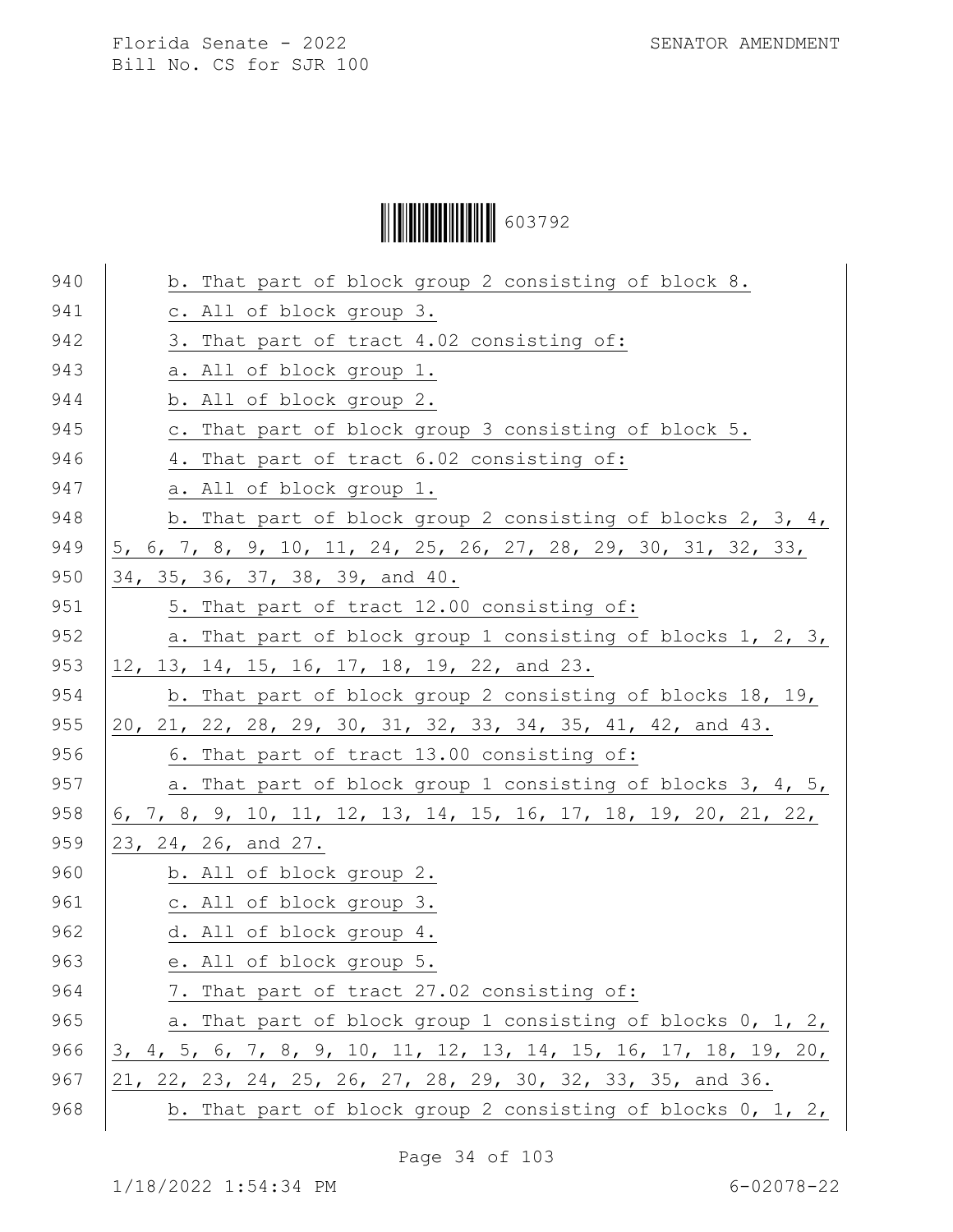Ì6037929Î603792

| 969 | 3, 4, 5, 6, 7, 8, 9, 10, 11, 12, 13, 14, 15, 16, 17, 18, 19, 20, |
|-----|------------------------------------------------------------------|
| 970 | 21, 22, 23, 24, 25, 26, 27, 28, 29, 30, 31, 32, 33, 34, 35, 36,  |
| 971 | 37, 38, 39, and 40.                                              |
| 972 | 8. That part of tract 50.00 consisting of:                       |
| 973 | a. That part of block group 3 consisting of blocks 2, 3, 4,      |
| 974 | 5, 6, 7, 8, 9, 10, 11, 12, 13, 14, 15, 16, 17, 18, 19, 20, 21,   |
| 975 | 22, 23, 24, 25, 26, 27, 28, 29, 30, 31, 32, 33, 34, 35, 36, 37,  |
| 976 | 38, 39, 40, 41, 42, 43, 44, 45, and 46.                          |
| 977 | 9. That part of tract 108.20 consisting of:                      |
| 978 | a. That part of block group 1 consisting of block 0.             |
| 979 | 10. That part of tract 108.23 consisting of:                     |
| 980 | a. That part of block group 1 consisting of block 4.             |
| 981 | 11. That part of tract 109.00 consisting of:                     |
| 982 | a. That part of block group 1 consisting of blocks 0 and 1.      |
| 983 | 12. That part of tract 110.03 consisting of:                     |
| 984 | a. All of block group 1.                                         |
| 985 | b. That part of block group 2 consisting of blocks $0, 1, 2, 1$  |
| 986 | 3, 4, 5, 6, 7, 8, 9, 10, 11, 12, 13, 14, 15, 16, 17, 18, 19, 20, |
| 987 | and 21.                                                          |
| 988 | c. That part of block group 3 consisting of blocks 0, 1, 2,      |
| 989 | 3, 4, 5, and 6.                                                  |
| 990 | 13. That part of tract 110.08 consisting of:                     |
| 991 | a. That part of block group 1 consisting of blocks 2, 3, 4,      |
| 992 | 5, 7, 8, 9, 10, 12, and 13.                                      |
| 993 | b. That part of block group 2 consisting of blocks $0, 1, 3, 1$  |
| 994 | 4, 5, and 6.                                                     |
| 995 | c. All of block group 3.                                         |
| 996 | d. All of block group 4.                                         |
| 997 | e. All of block group 5.                                         |

Page 35 of 103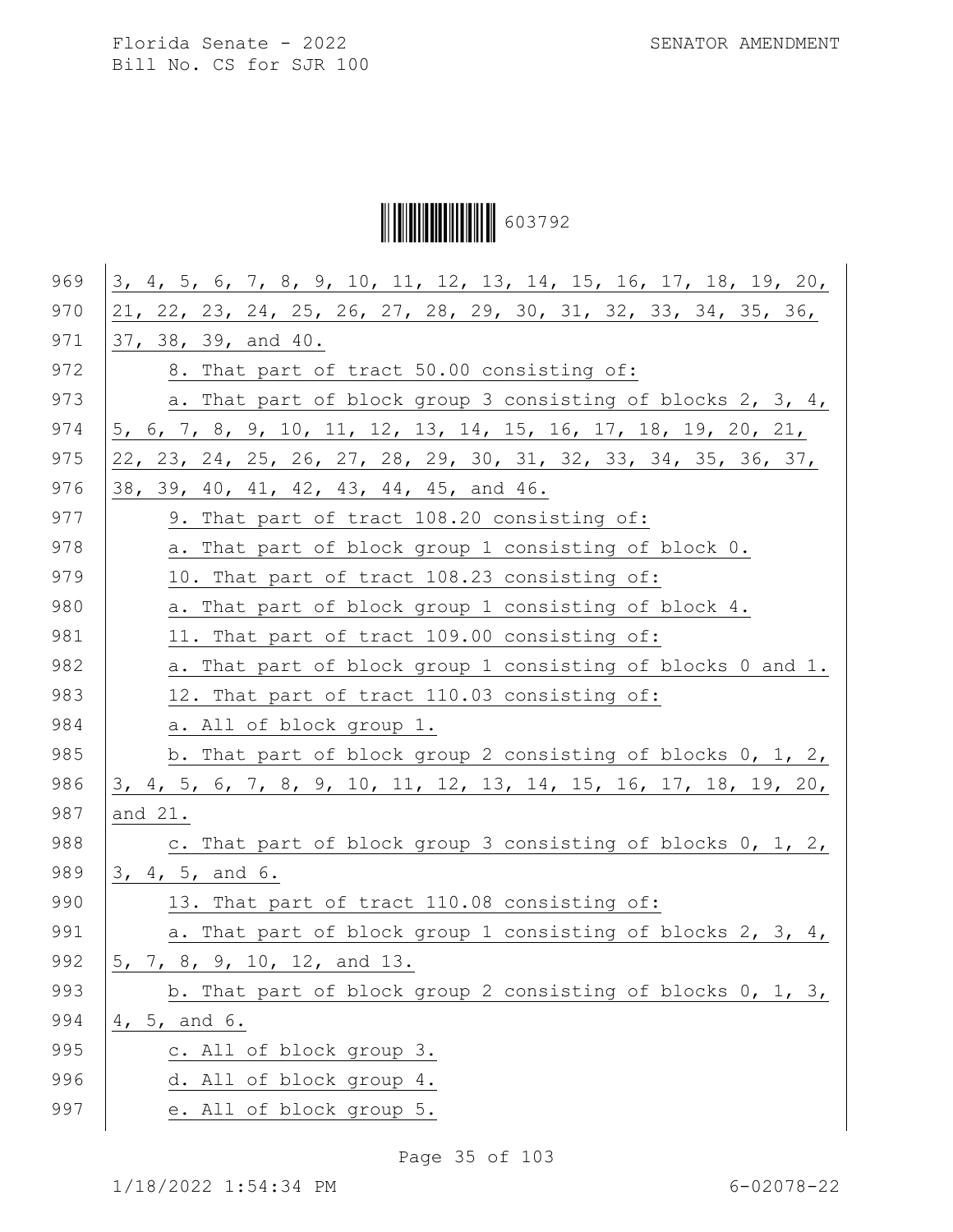# Ì6037929Î603792

| 998  | f. All of block group 6.                                         |
|------|------------------------------------------------------------------|
| 999  | 14. That part of tract 110.16 consisting of:                     |
| 1000 | a. That part of block group 1 consisting of blocks 1, 2, 3,      |
| 1001 | 4, 5, 6, 7, 8, 9, 10, 13, and 14.                                |
| 1002 | b. All of block group 2.                                         |
| 1003 | c. All of block group 3.                                         |
| 1004 | 15. That part of tract 110.17 consisting of:                     |
| 1005 | a. That part of block group 1 consisting of blocks 2, 3, 4,      |
| 1006 | 5, 6, 7, 8, 9, 10, 11, 12, 13, 14, 15, 16, 17, 18, 19, 20, 21,   |
| 1007 | and 22.                                                          |
| 1008 | b. All of block group 2.                                         |
| 1009 | c. All of block group 3.                                         |
| 1010 | 16. That part of tract 110.18 consisting of:                     |
| 1011 | a. All of block group 1.                                         |
| 1012 | b. That part of block group 2 consisting of blocks $0, 1, 2, 1$  |
| 1013 | 3, 5, 6, 8, 9, 11, and 12.                                       |
| 1014 | 17. That part of tract 9900.00 consisting of:                    |
| 1015 | a. That part of block group 0 consisting of blocks 1, 2, 3,      |
| 1016 | 4, 16, 17, 18, 19, 20, 21, 22, 23, 24, 25, 29, 30, and 31.       |
| 1017 | (19) District 19 is composed of:                                 |
| 1018 | (a) That part of Hillsborough County consisting of:              |
| 1019 | 1. All of tracts 1.01, 1.02, 2.01, 2.02, 3.01, 3.02, 7.01,       |
| 1020 | 7.02, 8.00, 9.01, 9.02, 10.01, 10.02, 11.00, 16.00, 17.00,       |
| 1021 | 18.00, 19.00, 20.00, 21.00, 22.00, 28.00, 29.00, 30.00, 31.00,   |
| 1022 | 32.00, 33.00, 34.00, 35.00, 36.00, 37.00, 38.00, 41.00, 42.00,   |
| 1023 | 43.00, 44.00, 49.01, 51.01, 51.02, 53.01, 53.02, 102.04, 104.01, |
| 1024 | 104.02, 105.01, 105.02, 106.00, 107.01, 107.02, 108.05, 108.08,  |
| 1025 | 108.09, 108.11, 108.14, 108.15, 108.16, 108.17, 108.19, 108.21,  |
| 1026 | 108.22, 108.24, 120.01, 120.02, 121.03, 122.11, 133.15, 133.17,  |

Page 36 of 103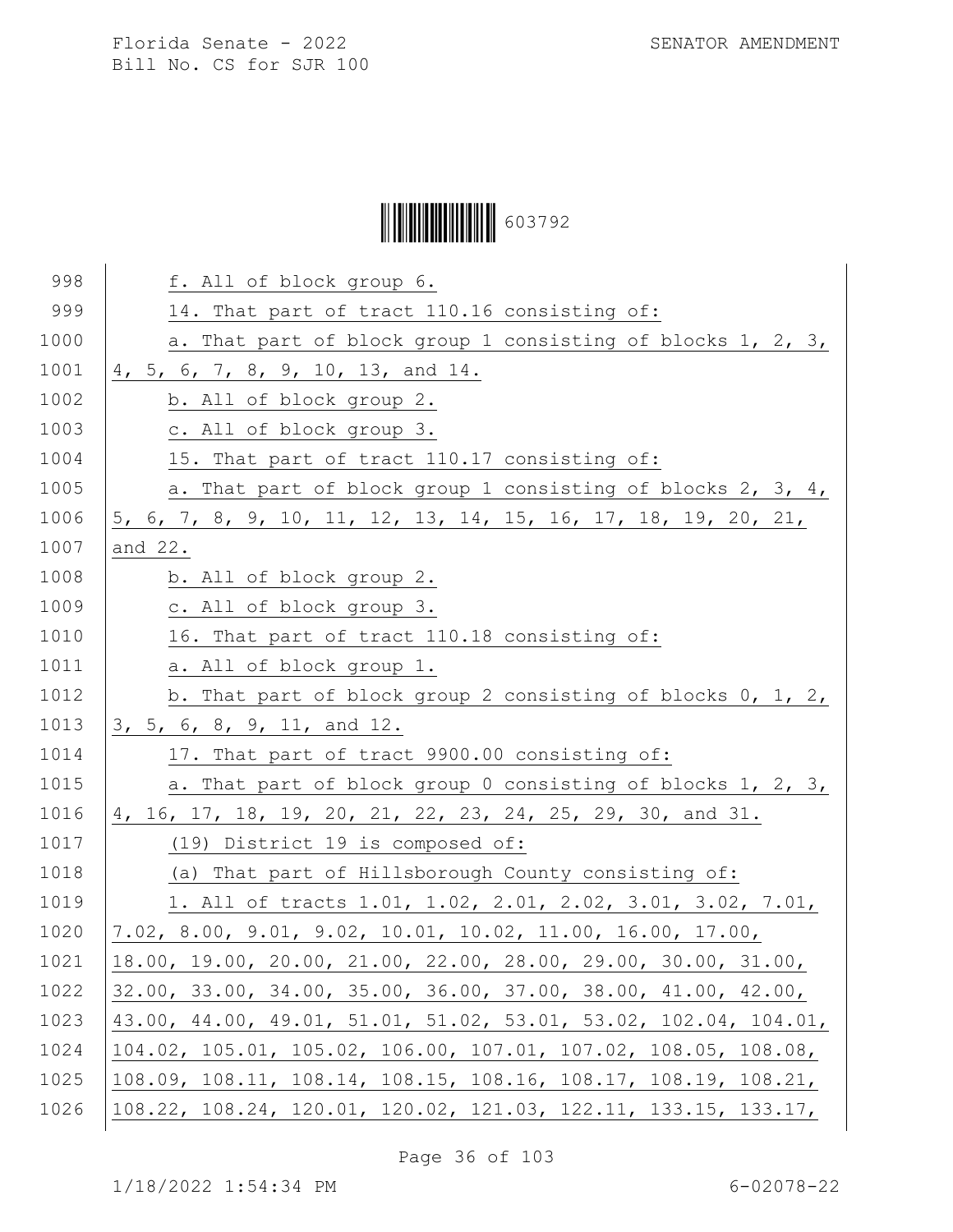Ì6037929Î603792

| 1027 | 133.19, 135.01, 135.03, 135.04, 135.05, 136.02, 136.04, 137.02,   |
|------|-------------------------------------------------------------------|
| 1028 | 137.03, 137.05, 137.06, 138.01, 138.02, 138.03, 138.04, 138.06,   |
| 1029 | 138.07, 140.02, 140.07, 141.04, 141.06, 141.08, 141.09, 141.17,   |
| 1030 | 141.18, 141.19, 141.21, 141.22, and 142.00.                       |
| 1031 | 2. That part of tract 4.01 consisting of:                         |
| 1032 | a. That part of block group 2 consisting of blocks 0, 1, 2,       |
| 1033 | 3, 4, 5, 6, 7, 9, 10, and 11.                                     |
| 1034 | 3. That part of tract 4.02 consisting of:                         |
| 1035 | a. That part of block group 3 consisting of blocks 0, 1, 2,       |
| 1036 | 3, 4, 6, 7, 8, 9, 10, 11, 12, 13, 14, 15, 16, 17, 18, 19, 20,     |
| 1037 | 21, and 22.                                                       |
| 1038 | 4. That part of tract 6.02 consisting of:                         |
| 1039 | a. That part of block group 2 consisting of blocks 0, 1,          |
| 1040 | $12, 13, 14, 15, 16, 17, 18, 19, 20, 21, 22, 23, 41, 42, 43, 44,$ |
| 1041 | 45, 46, 47, 48, 49, 50, 51, 52, 53, and 54.                       |
| 1042 | 5. That part of tract 12.00 consisting of:                        |
| 1043 | a. That part of block group 1 consisting of blocks 0, 4, 5,       |
| 1044 | 6, 7, 8, 9, 10, 11, 20, 21, 24, 25, 26, 27, 28, 29, 30, 31, and   |
| 1045 | 32.                                                               |
| 1046 | b. That part of block group 2 consisting of blocks $0, 1, 2, 1$   |
| 1047 | 3, 4, 5, 6, 7, 8, 9, 10, 11, 12, 13, 14, 15, 16, 17, 23, 24, 25,  |
| 1048 | 26, 27, 36, 37, 38, 39, 40, 44, 45, and 46.                       |
| 1049 | 6. That part of tract 13.00 consisting of:                        |
| 1050 | a. That part of block group 1 consisting of blocks 0, 1, 2,       |
| 1051 | 25, 28, 29, and 30.                                               |
| 1052 | 7. That part of tract 27.02 consisting of:                        |
| 1053 | a. That part of block group 1 consisting of blocks 31, 34,        |
| 1054 | 37, and 38.                                                       |
| 1055 | b. That part of block group 2 consisting of block 41.             |
|      |                                                                   |

Page 37 of 103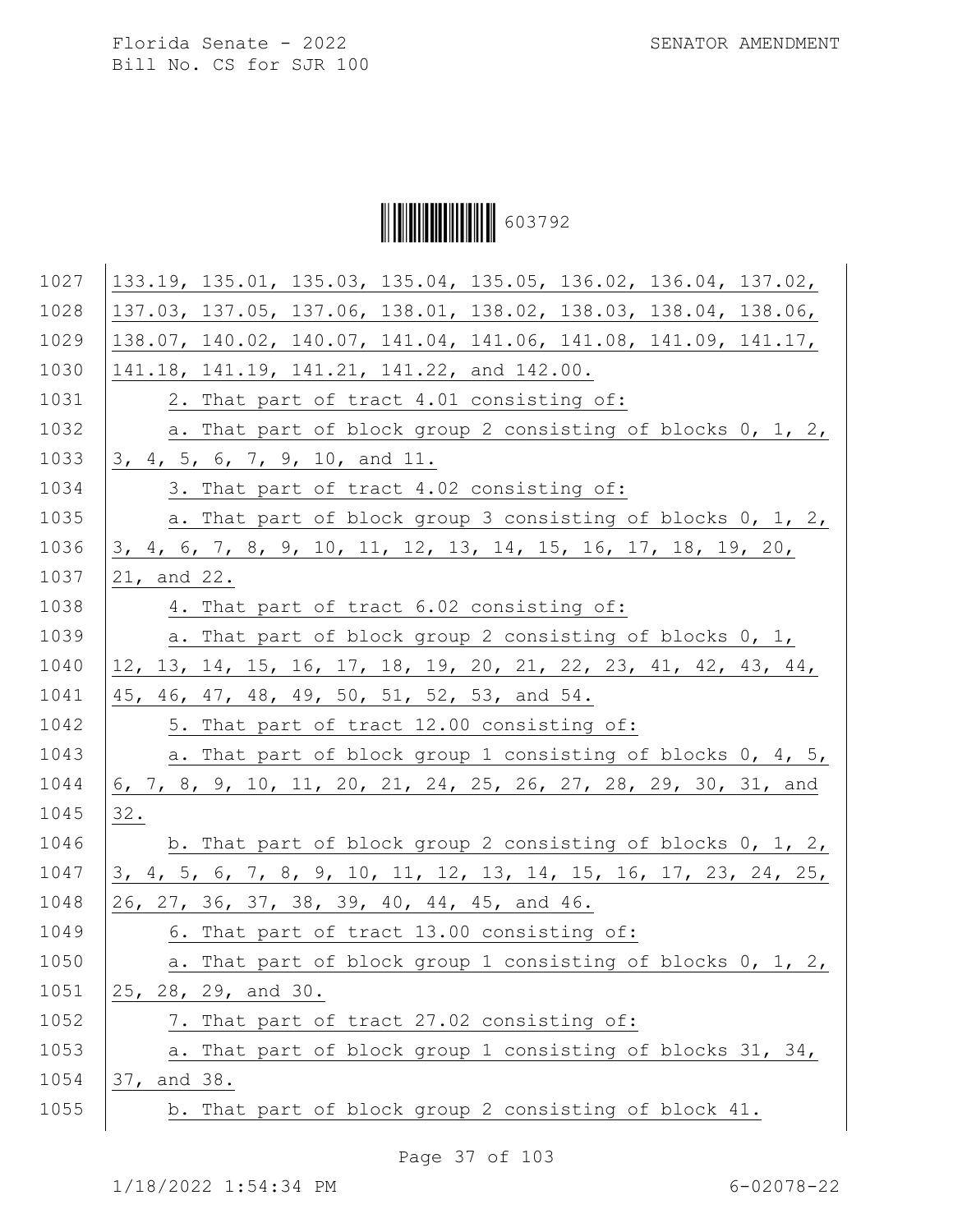Ì6037929Î603792

| 1056 | 8. That part of tract 50.00 consisting of:                     |
|------|----------------------------------------------------------------|
| 1057 | a. All of block group 1.                                       |
| 1058 | b. All of block group 2.                                       |
| 1059 | c. That part of block group 3 consisting of blocks 0 and 1.    |
| 1060 | 9. That part of tract 103.05 consisting of:                    |
| 1061 | a. All of block group 3.                                       |
| 1062 | 10. That part of tract 108.10 consisting of:                   |
| 1063 | a. That part of block group 1 consisting of blocks 1, 2, 3,    |
| 1064 | 4, 5, 7, 8, 9, 10, 11, 12, 13, 14, and 15.                     |
| 1065 | b. All of block group 2.                                       |
| 1066 | 11. That part of tract 108.20 consisting of:                   |
| 1067 | a. That part of block group 1 consisting of blocks 1, 2, 3,    |
| 1068 | and $4.$                                                       |
| 1069 | b. All of block group 2.                                       |
| 1070 | 12. That part of tract 108.23 consisting of:                   |
| 1071 | a. That part of block group 1 consisting of blocks 0, 1, 2,    |
| 1072 | 3, 5, 6, 7, and 8.                                             |
| 1073 | 13. That part of tract 109.00 consisting of:                   |
| 1074 | a. That part of block group 1 consisting of blocks 2, 3, 4,    |
| 1075 | 5, 6, 7, 8, 9, 10, 11, 12, 13, 14, 15, 16, 17, 18, 19, 20, 21, |
| 1076 | 22, and 23.                                                    |
| 1077 | 14. That part of tract 110.03 consisting of:                   |
| 1078 | a. That part of block group 2 consisting of block 22.          |
| 1079 | b. That part of block group 3 consisting of blocks 7, 8, 9,    |
| 1080 | 10, 11, 12, 13, 14, and 15.                                    |
| 1081 | c. All of block group 4.                                       |
| 1082 | 15. That part of tract 110.18 consisting of:                   |
| 1083 | a. That part of block group 2 consisting of blocks 4, 7,       |
| 1084 | 10, 13, and 14.                                                |
|      |                                                                |

Page 38 of 103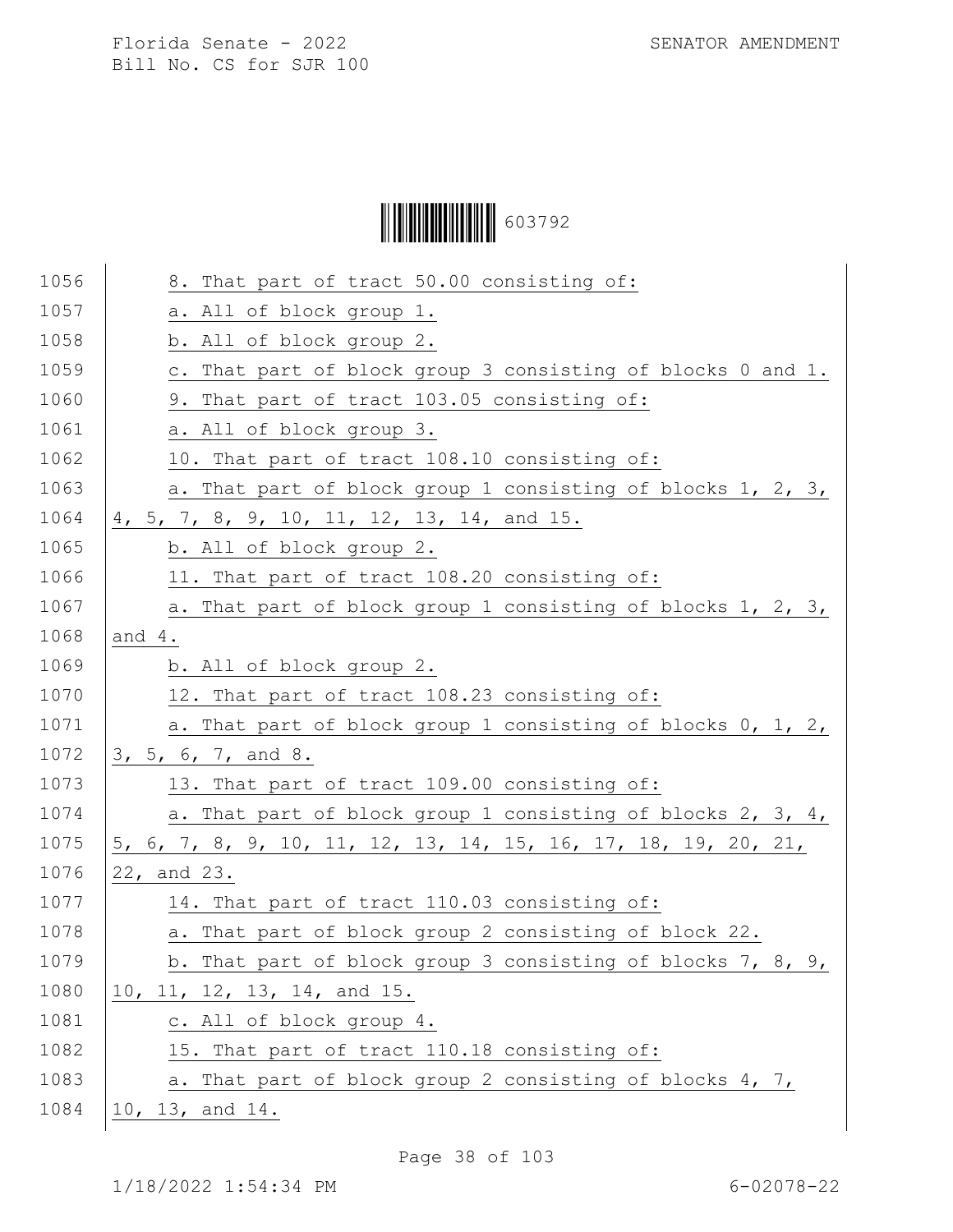Ì6037929Î603792

| 1085 | 16. That part of tract 133.23 consisting of:                    |
|------|-----------------------------------------------------------------|
| 1086 | a. That part of block group 4 consisting of blocks 1, 2, 3,     |
| 1087 | 4, 5, 6, 7, 8, 9, and 10.                                       |
| 1088 | 17. That part of tract 134.10 consisting of:                    |
| 1089 | a. That part of block group 2 consisting of block 8.            |
| 1090 | 18. That part of tract 140.03 consisting of:                    |
| 1091 | a. That part of block group 1 consisting of blocks 50, 51,      |
| 1092 | and 69.                                                         |
| 1093 | 19. That part of tract 140.09 consisting of:                    |
| 1094 | a. That part of block group 1 consisting of blocks 10 and       |
| 1095 | 11.                                                             |
| 1096 | 20. That part of tract 140.11 consisting of:                    |
| 1097 | a. That part of block group 3 consisting of blocks 15 and       |
| 1098 | 16.                                                             |
| 1099 | 21. That part of tract 140.13 consisting of:                    |
| 1100 | a. That part of block group 1 consisting of blocks 2, 3,        |
| 1101 | 24, and 25.                                                     |
| 1102 | 22. That part of tract 9900.00 consisting of:                   |
| 1103 | a. That part of block group 0 consisting of blocks 5, 6, 7,     |
| 1104 | 8, 9, 10, 11, 12, 13, 14, 15, 26, 27, 28, 32, 33, 34, 35, 36,   |
| 1105 | 37, 38, 39, 40, and 41.                                         |
| 1106 | (b) That part of Pinellas County consisting of:                 |
| 1107 | 1. All of tracts 201.09, 201.10, 202.01, 202.02, 202.06,        |
| 1108 | 202.07, 202.08, 202.09, 203.01, 203.02, 204.00, 205.00, 206.00, |
| 1109 | 207.00, 208.00, 212.00, 215.01, 215.02, 216.00, 218.00, 219.00, |
| 1110 | 220.00, 221.01, 221.02, 222.00, 229.01, 233.00, 234.00, 235.01, |
| 1111 | 235.02, 236.01, 236.02, 237.00, 286.01, 286.02, 287.00, and     |
| 1112 | 9901.00.                                                        |
| 1113 | 2. That part of tract 201.05 consisting of:                     |

Page 39 of 103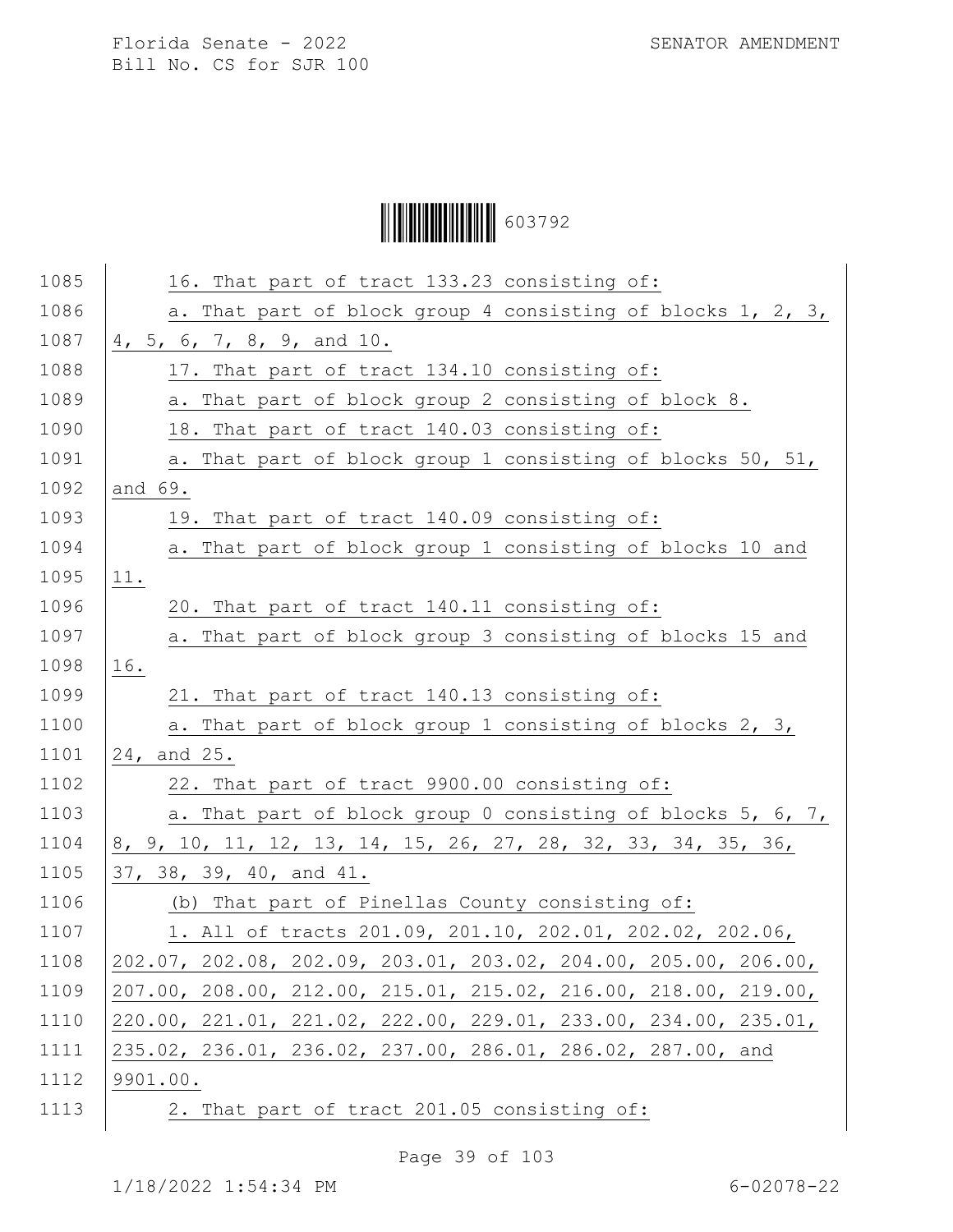## Ì6037929Î603792

| 1114 | a. That part of block group 2 consisting of blocks 6 and 7.     |
|------|-----------------------------------------------------------------|
| 1115 | b. That part of block group 3 consisting of blocks 0, 1, 2,     |
| 1116 | 3, 4, 5, 6, 7, 8, 9, 11, 12, 13, 14, 15, 18, and 19.            |
| 1117 | 3. That part of tract 201.06 consisting of:                     |
| 1118 | a. That part of block group 3 consisting of blocks 1, 4, 7,     |
| 1119 | and 31.                                                         |
| 1120 | 4. That part of tract 226.01 consisting of:                     |
| 1121 | a. That part of block group 1 consisting of blocks 22, 23,      |
| 1122 | 24, 25, 26, 27, 28, 29, 30, 31, 32, 33, and 34.                 |
| 1123 | b. That part of block group 3 consisting of blocks 15, 16,      |
| 1124 | 17, 18, 19, 20, 21, 22, 23, 24, 25, 26, 27, 28, 29, 30, 31, and |
| 1125 | 32.                                                             |
| 1126 | 5. That part of tract 227.00 consisting of:                     |
| 1127 | a. That part of block group 1 consisting of blocks 28, 29,      |
| 1128 | 30, 31, 32, 33, 34, 35, 36, 37, 38, 39, and 40.                 |
| 1129 | b. That part of block group 2 consisting of blocks 13, 14,      |
| 1130 | 15, 24, 25, 26, 27, 28, 29, 30, 31, 32, 33, 34, 35, 36, 37, 38, |
| 1131 | 39, 40, and 41.                                                 |
| 1132 | c. That part of block group 3 consisting of blocks 23, 24,      |
| 1133 | 25, 26, 27, 28, 29, 30, 31, 32, 33, and 34.                     |
| 1134 | (20) District 20 is composed of:                                |
| 1135 | (a) That part of Hillsborough County consisting of:             |
| 1136 | 1. All of tracts 101.05, 101.06, 101.07, 101.08, 102.03,        |
| 1137 | 102.10, 102.11, 102.12, 102.13, 102.15, 102.16, 102.17, 102.18, |
| 1138 | 103.03, 103.04, 110.13, 110.19, 121.06, 121.07, 121.08, 121.09, |
| 1139 | 121.10, 122.06, 122.07, 122.08, 122.09, 122.10, 122.12, 122.13, |
| 1140 | 123.01, 123.03, 123.04, 124.01, 124.02, 124.03, 125.01, 125.03, |
| 1141 | 125.04, 126.00, 127.01, 127.02, 128.00, 129.00, 130.01, 130.02, |
| 1142 | 130.03, 130.04, 132.03, 132.04, 132.05, 133.07, 133.11, 133.12, |

Page 40 of 103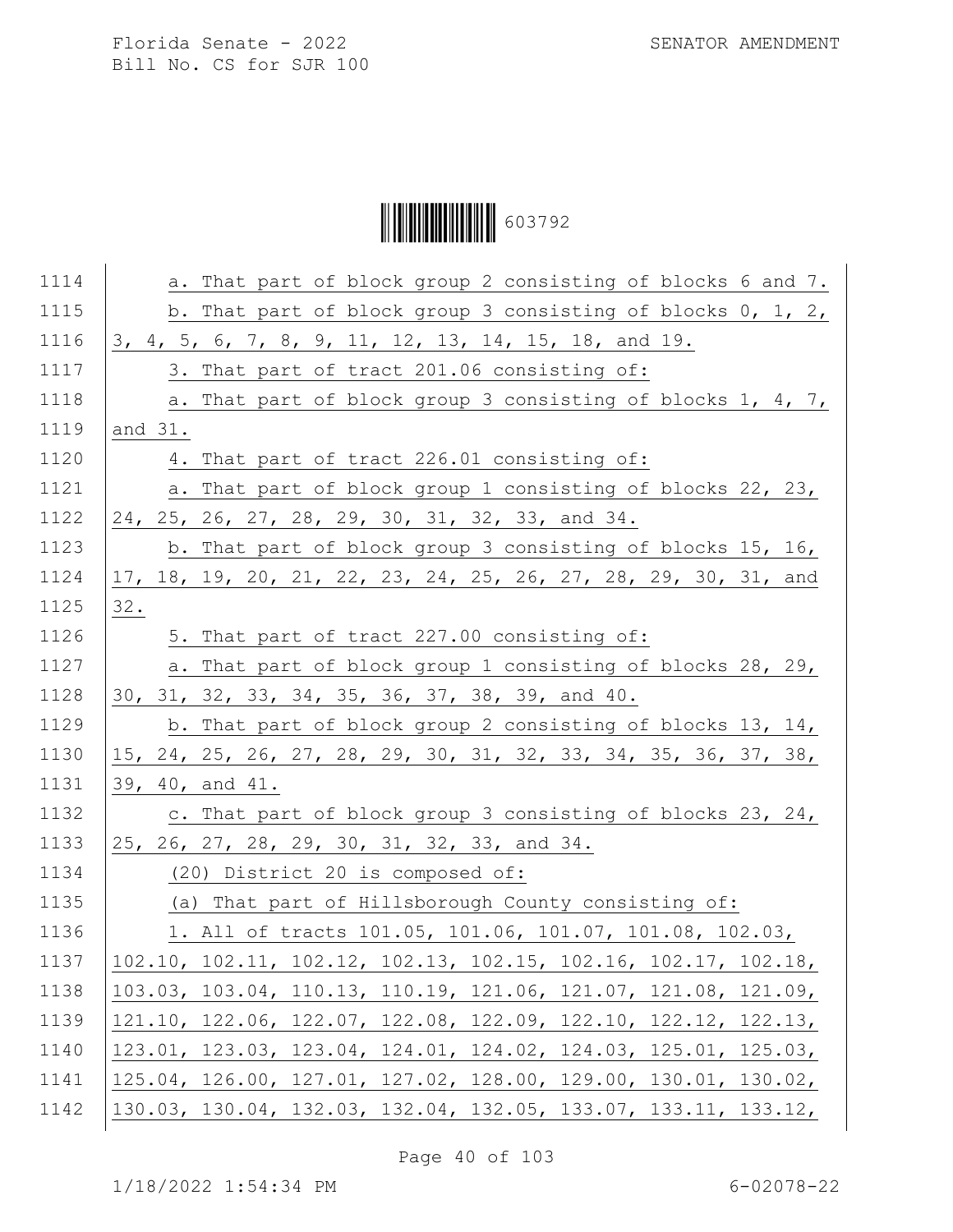Ì6037929Î603792

| 1143 | 133.16, 143.00, 9803.00, and 9804.00.                           |
|------|-----------------------------------------------------------------|
| 1144 | 2. That part of tract 103.05 consisting of:                     |
| 1145 | a. All of block group 1.                                        |
| 1146 | b. All of block group 2.                                        |
| 1147 | 3. That part of tract 108.10 consisting of:                     |
| 1148 | a. That part of block group 1 consisting of blocks 0 and 6.     |
| 1149 | 4. That part of tract 110.08 consisting of:                     |
| 1150 | a. That part of block group 1 consisting of blocks 0, 1, 6,     |
| 1151 | and 11.                                                         |
| 1152 | b. That part of block group 2 consisting of block 2.            |
| 1153 | 5. That part of tract 110.16 consisting of:                     |
| 1154 | a. That part of block group 1 consisting of blocks 0, 11,       |
| 1155 | 12, and 15.                                                     |
| 1156 | 6. That part of tract 110.17 consisting of:                     |
| 1157 | a. That part of block group 1 consisting of blocks 0 and 1.     |
| 1158 | 7. That part of tract 133.05 consisting of:                     |
| 1159 | a. That part of block group 1 consisting of blocks 0, 1, 2,     |
| 1160 | 3, 4, and 5.                                                    |
| 1161 | (b) That part of Pasco County consisting of:                    |
| 1162 | 1. All of tracts 316.04, 319.01, 319.02, 319.03, 320.01,        |
| 1163 | 320.05, 320.06, 320.07, 320.08, 320.09, 320.10, 320.11, 320.12, |
| 1164 | 320.13, 320.14, 321.03, 321.04, 321.05, 321.06, 321.07, 321.08, |
| 1165 | 321.09, 321.10, 321.11, 321.12, 321.13, 322.00, 323.00, 324.01, |
| 1166 | 324.02, 325.00, 326.01, 326.02, 327.00, 328.02, 328.04, 328.05, |
| 1167 | 329.01, 329.02, 329.05, 330.05, 330.06, 330.07, 330.08, 330.09, |
| 1168 | 330.10, 330.11, 330.12, 330.13, 330.14, 331.01, and 331.02.     |
| 1169 | 2. That part of tract 316.03 consisting of:                     |
| 1170 | a. All of block group 1.                                        |
| 1171 | b. All of block group 2.                                        |

Page 41 of 103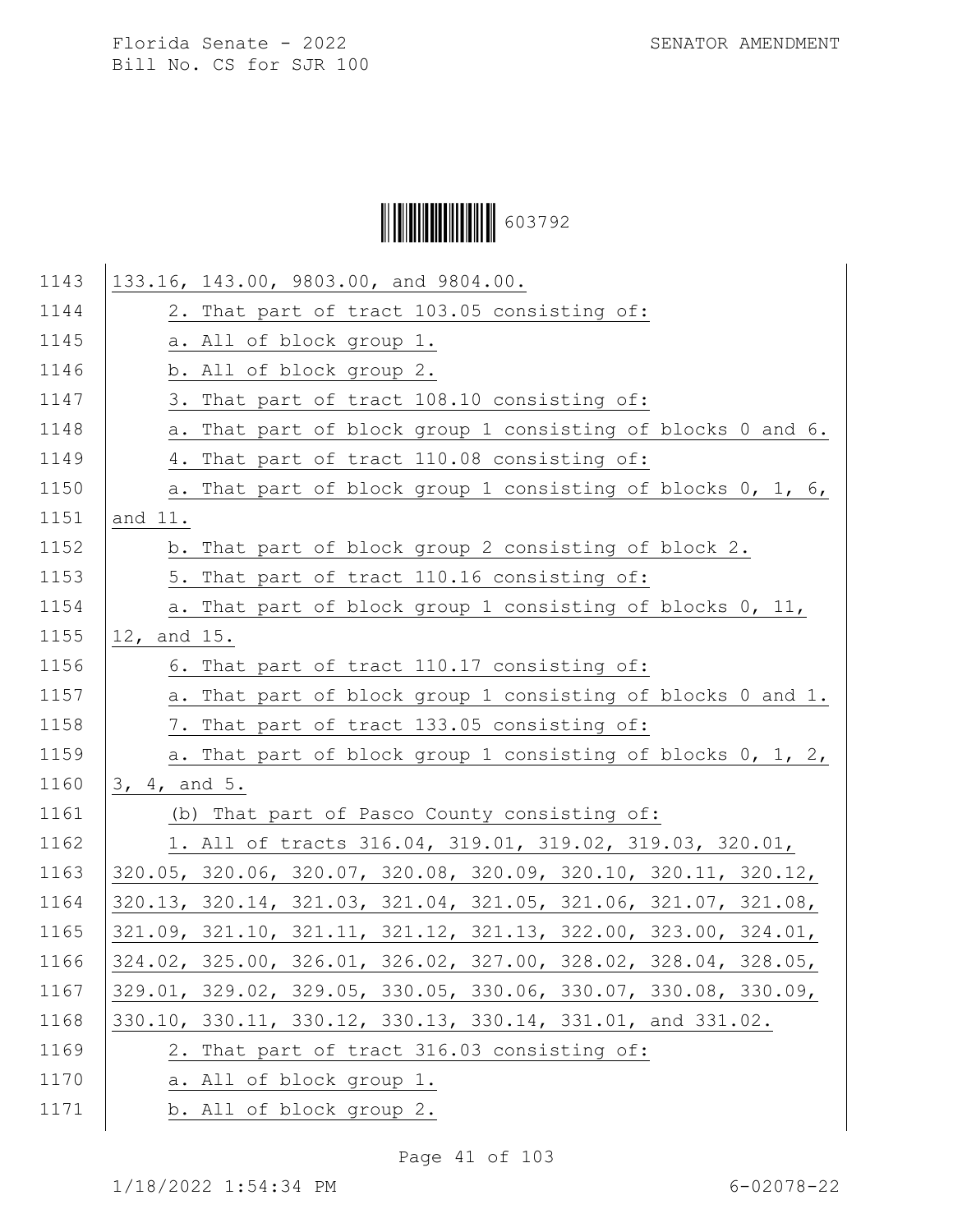Ì6037929Î603792

| 1172 | c. That part of block group 3 consisting of blocks 0, 1, 3,     |
|------|-----------------------------------------------------------------|
| 1173 | 4, 5, 6, 7, 8, 9, 10, 11, 12, 13, 14, 15, 16, 17, and 18.       |
| 1174 | 3. That part of tract 316.05 consisting of:                     |
| 1175 | a. That part of block group 1 consisting of blocks 0, 1, 2,     |
| 1176 | 3, 4, 5, 6, 7, 8, 9, 10, 11, 12, 13, 14, and 15.                |
| 1177 | b. All of block group 2.                                        |
| 1178 | 4. That part of tract 317.01 consisting of:                     |
| 1179 | a. That part of block group 1 consisting of blocks 0, 1, 2,     |
| 1180 | 6, 23, 33, 34, 35, 36, 37, 38, 39, 40, 41, 42, 43, 44, 45, 46,  |
| 1181 | 47, 48, 49, 50, 51, 52, 133, 134, 135, 139, 140, 141, 142, 143, |
| 1182 | 144, 145, 146, and 147.                                         |
| 1183 | 5. That part of tract 318.06 consisting of:                     |
| 1184 | a. That part of block group 2 consisting of block 13.           |
| 1185 | 6. That part of tract 318.08 consisting of:                     |
| 1186 | a. That part of block group 2 consisting of blocks 3, 4,        |
| 1187 | and 12.                                                         |
| 1188 | 7. That part of tract 318.09 consisting of:                     |
| 1189 | a. That part of block group 1 consisting of blocks 0, 1, 2,     |
| 1190 | 3, 4, 7, 8, 9, 10, 11, 12, 13, 14, 15, 16, 18, 19, 21, 23, 24,  |
| 1191 | 25, 26, and 27.                                                 |
| 1192 | b. All of block group 2.                                        |
| 1193 | (21) District 21 is composed of:                                |
| 1194 | (a) That part of Hillsborough County consisting of:             |
| 1195 | 1. All of tracts 131.00, 132.06, 132.07, 132.08, 133.10,        |
| 1196 | 133.13, 133.14, 133.20, 133.22, 134.06, 134.07, 134.09, 134.11, |
| 1197 | 134.12, 134.13, 134.14, 134.15, 139.03, 139.07, 139.12, 139.13, |
| 1198 | 139.14, 139.15, 139.16, 139.17, 139.18, 139.19, 139.22, 139.23, |
| 1199 | 139.24, 139.25, 139.26, 140.08, 140.10, 140.12, 140.14, 140.17, |
| 1200 | 9802.00, and 9901.00.                                           |

Page 42 of 103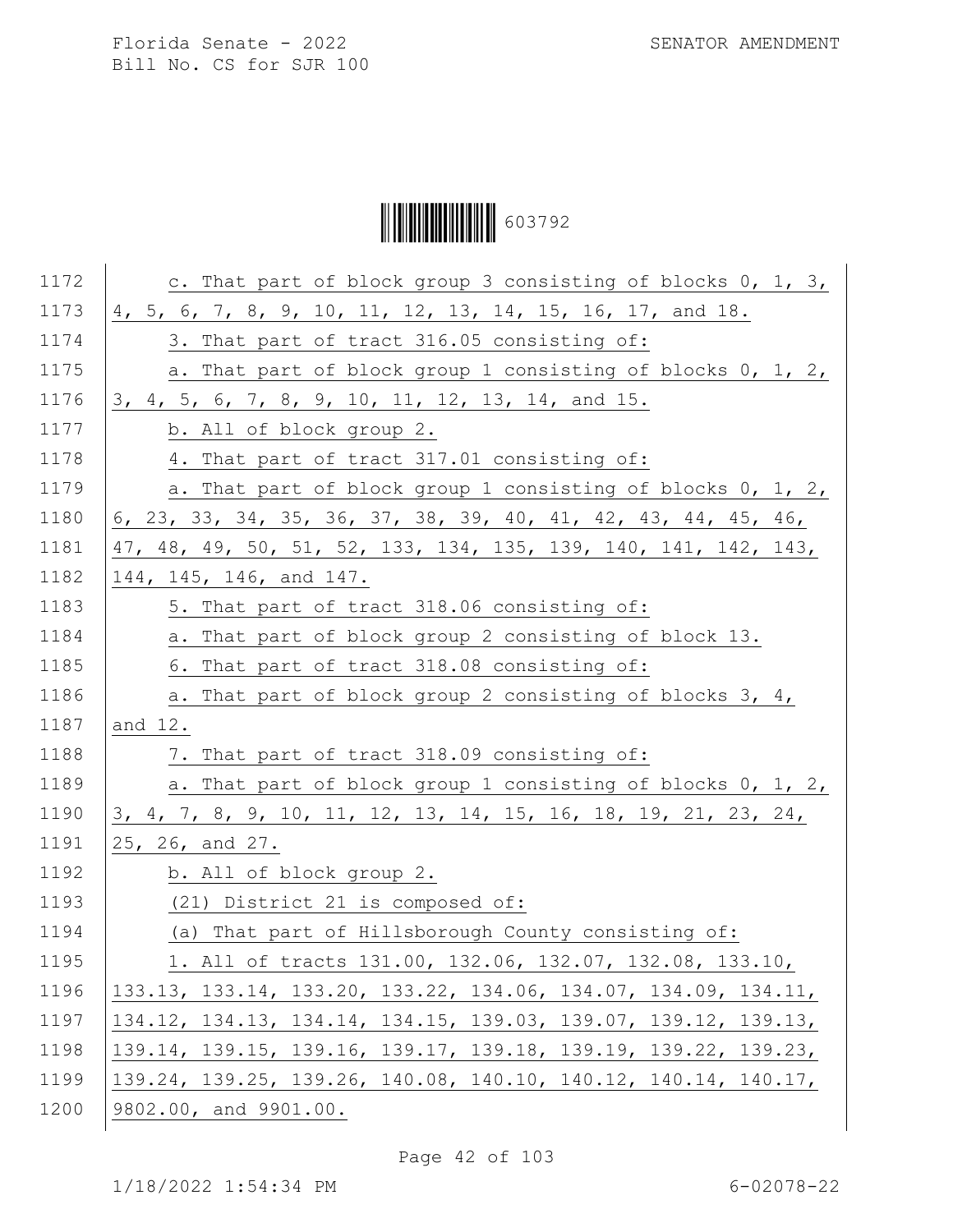Ì6037929Î603792

| 1201 | 2. That part of tract 133.05 consisting of:                             |
|------|-------------------------------------------------------------------------|
| 1202 | a. That part of block group 1 consisting of blocks 6, 7, 8,             |
| 1203 | 9, 10, 11, 12, 13, 14, 15, 16, 17, 18, 19, 20, 21, 22, 23, and          |
| 1204 | 24.                                                                     |
| 1205 | b. All of block group 2.                                                |
| 1206 | 3. That part of tract 133.23 consisting of:                             |
| 1207 | a. All of block group 1.                                                |
| 1208 | b. All of block group 2.                                                |
| 1209 | c. All of block group 3.                                                |
| 1210 | d. That part of block group 4 consisting of blocks 0, 11,               |
| 1211 | 12, 13, 14, 15, and 16.                                                 |
| 1212 | e. All of block group 5.                                                |
| 1213 | 4. That part of tract 134.10 consisting of:                             |
| 1214 | a. All of block group 1.                                                |
| 1215 | b. That part of block group 2 consisting of blocks 0, 1, 2,             |
| 1216 | 3, 4, 5, 6, 7, 9, 10, and 11.                                           |
| 1217 | 5. That part of tract 140.03 consisting of:                             |
| 1218 | a. That part of block group 1 consisting of blocks 0, 1, 2,             |
| 1219 | 3, 4, 5, 6, 7, 8, 9, 10, 11, 12, 13, 14, 15, 16, 17, 18, 19, 20,        |
| 1220 | 21, 22, 23, 24, 25, 26, 27, 28, 29, 30, 31, 32, 33, 34, 35, 36,         |
| 1221 | 37, 38, 39, 40, 41, 42, 43, 44, 45, 46, 47, 48, 49, 52, 53, 54,         |
| 1222 | 55, 56, 57, 58, 59, 60, 61, 62, 63, 64, 65, 66, 67, 68, 70, 71,         |
| 1223 | 72, 73, 74, 75, 76, 77, 78, 79, 80, 81, 82, 83, 84, 85, and 86.         |
| 1224 | 6. That part of tract 140.09 consisting of:                             |
| 1225 | a. That part of block group 1 consisting of blocks 0, 1, 2,             |
| 1226 | <u>3, 4, 5, 6, 7, 8, 9, 12, 13, 14, 15, 16, 17, 18, 19, 20, 21, 22,</u> |
| 1227 | 23, and 24.                                                             |
| 1228 | 7. That part of tract 140.11 consisting of:                             |
| 1229 | a. All of block group 1.                                                |
|      |                                                                         |

Page 43 of 103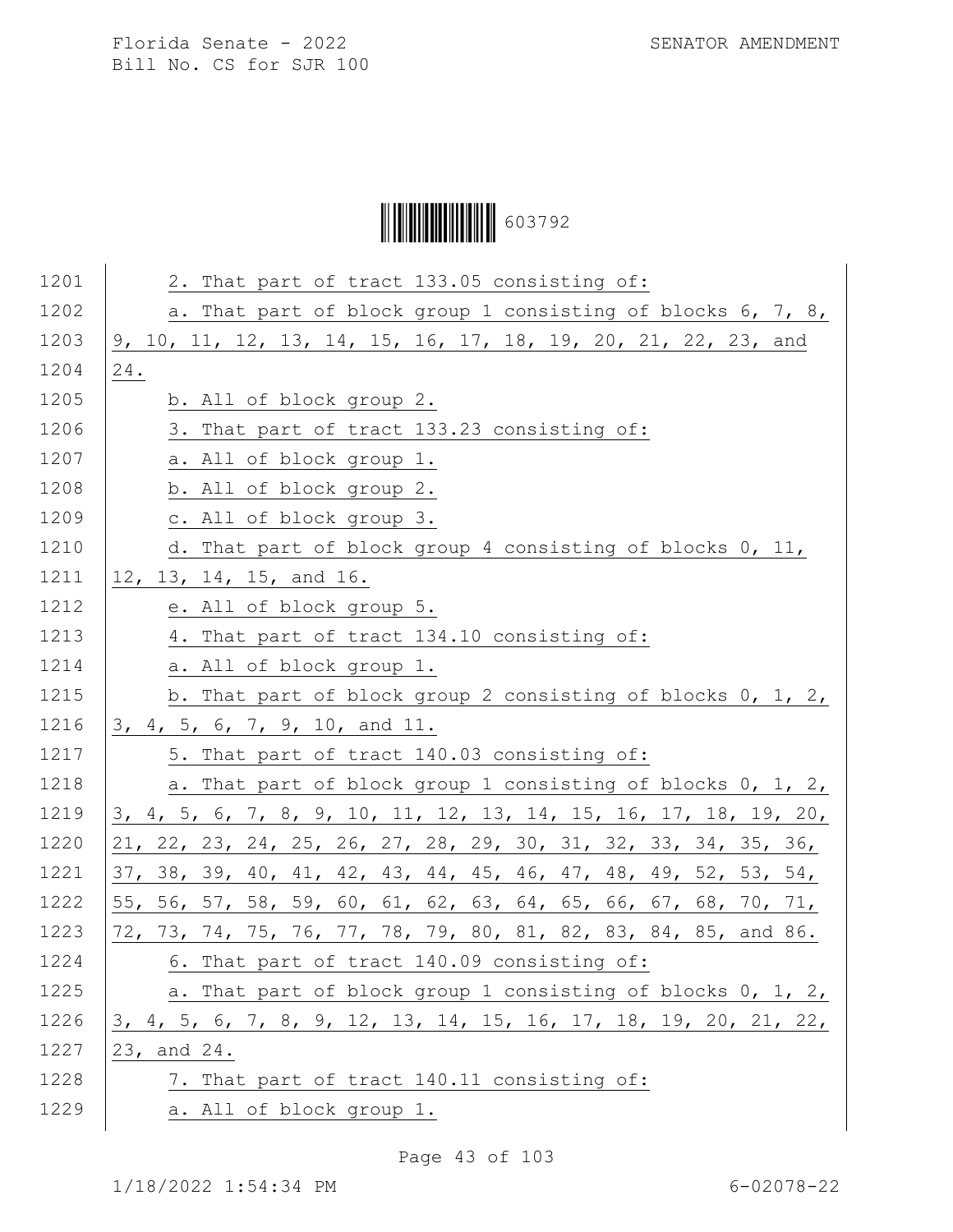# Ì6037929Î603792

| 1230 | b. All of block group 2.                                         |
|------|------------------------------------------------------------------|
| 1231 | c. That part of block group 3 consisting of blocks 0, 1, 2,      |
| 1232 | 3, 4, 5, 6, 7, 8, 9, 10, 11, 12, 13, 14, 17, 18, 19, 20, 21, 22, |
| 1233 | 23, 24, 25, 26, 27, 28, 29, 30, and 31.                          |
| 1234 | 8. That part of tract 140.13 consisting of:                      |
| 1235 | a. That part of block group 1 consisting of blocks 0, 1, 4,      |
| 1236 | 5, 6, 7, 8, 9, 10, 11, 12, 13, 14, 15, 16, 17, 18, 19, 20, 21,   |
| 1237 | 22, 23, 26, 27, 28, 29, 30, 31, 32, 33, and 34.                  |
| 1238 | (b) That part of Manatee County consisting of:                   |
| 1239 | 1. All of tracts 1.01, 1.03, 1.05, 1.06, 2.01, 2.03, 2.04,       |
| 1240 | $3.07, 3.09, 3.10, 4.03, 4.05, 4.06, 4.07, 4.09, 4.10, 5.01,$    |
| 1241 | 5.03, 5.04, 6.01, 6.03, 6.04, 7.03, 7.04, 7.05, 8.04, 8.11,      |
| 1242 | 8.12, 11.04, 11.05, 11.06, 11.07, 11.08, 12.02, 12.03, 12.04,    |
| 1243 | 13.00, 14.02, 14.04, 14.05, 14.06, 15.01, 15.02, 16.02, 16.03,   |
| 1244 | 16.04, 17.01, 17.05, 18.01, 18.02, 19.04, 19.07, 19.08, 19.09,   |
| 1245 | 19.10, 19.11, 19.13, 19.14, 19.15, 19.16, 20.03, 20.11, 20.12,   |
| 1246 | 20.14, 20.18, 20.19, 20.20, 20.21, 20.24, 20.25, and 9900.00.    |
| 1247 | 2. That part of tract 3.11 consisting of:                        |
| 1248 | a. All of block group 1.                                         |
| 1249 | b. That part of block group 2 consisting of blocks 2, 3, 4,      |
| 1250 | 5, 6, 7, and 8.                                                  |
| 1251 | 3. That part of tract 3.12 consisting of:                        |
| 1252 | a. All of block group 2.                                         |
| 1253 | 4. That part of tract 20.10 consisting of:                       |
| 1254 | a. That part of block group 1 consisting of blocks 0, 1, 2,      |
| 1255 | 3, 4, 5, 6, 7, 8, 9, 10, 11, 12, 13, 14, 15, 16, 17, 18, 19, 20, |
| 1256 | 21, 22, 23, 24, 25, 26, 27, 28, 29, 30, 31, 32, 33, 34, 35, 36,  |
| 1257 | 38, 39, 40, 41, 42, 43, 44, 45, 46, 47, 48, 49, 50, 51, 52, 53,  |
| 1258 | 54, 55, 56, 57, 58, and 59.                                      |

Page 44 of 103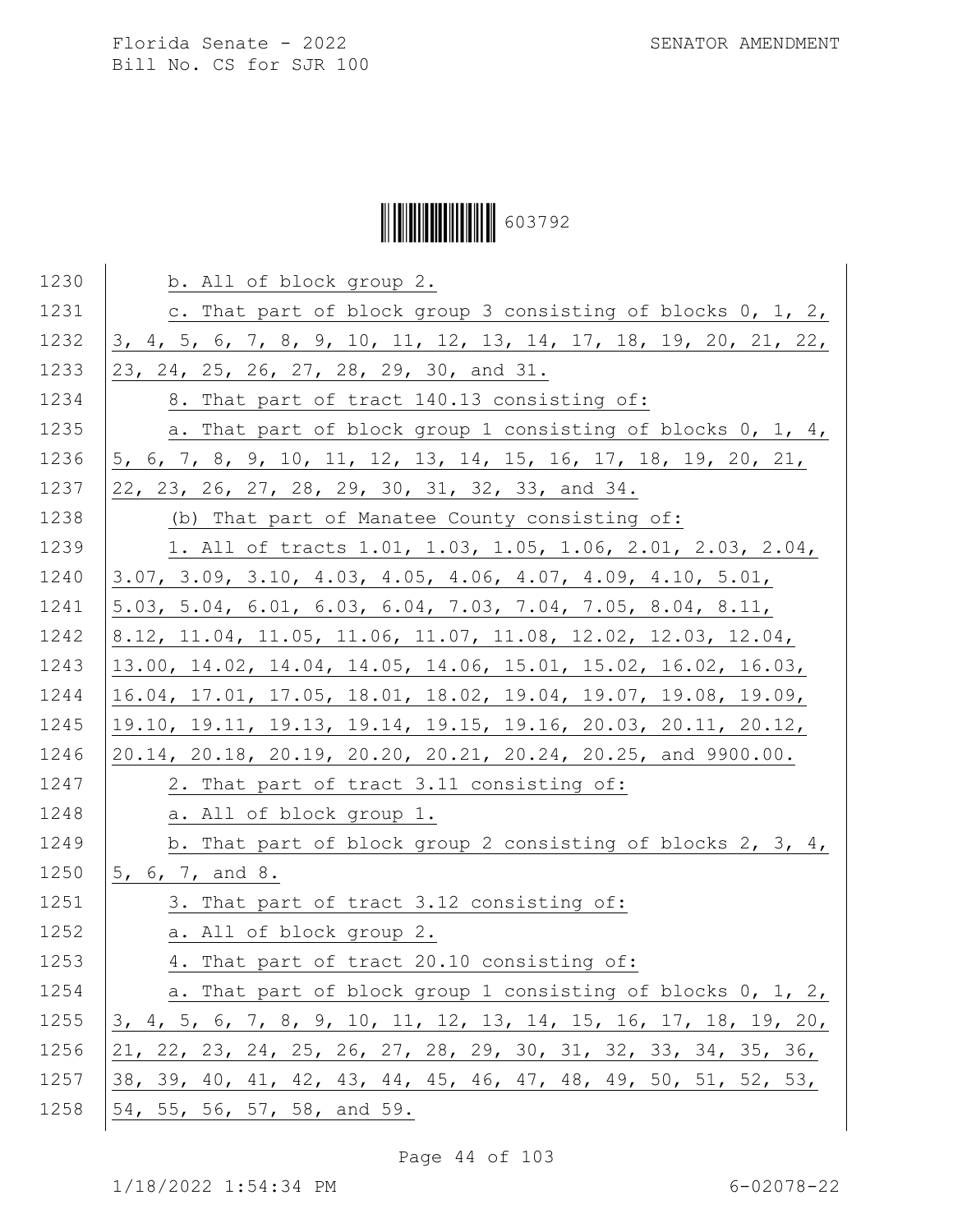## Ì6037929Î603792

| 1259 | (22) District 22 is composed of:                                |
|------|-----------------------------------------------------------------|
| 1260 | (a) That part of Polk County consisting of:                     |
| 1261 | 1. All of tracts 103.00, 104.01, 104.02, 105.01, 105.02,        |
| 1262 | 106.04, 107.01, 107.02, 108.00, 109.00, 110.00, 111.00, 112.02, |
| 1263 | 112.03, 112.04, 113.00, 114.00, 115.01, 115.02, 116.03, 116.04, |
| 1264 | 116.05, 116.06, 117.31, 117.32, 120.01, 120.02, 120.03, 120.04, |
| 1265 | 121.13, 121.24, 121.25, 121.26, 121.27, 121.28, 121.30, 121.31, |
| 1266 | 121.32, 121.33, 122.03, 122.07, 122.08, 122.09, 123.03, 123.04, |
| 1267 | 123.05, 123.06, 123.07, 123.09, 124.04, 124.05, 124.07, 124.08, |
| 1268 | 124.09, 124.10, 124.11, 124.12, 124.13, 124.14, 124.15, 125.02, |
| 1269 | 125.06, 125.08, 125.09, 125.10, 125.11, 125.12, 125.13, 125.14, |
| 1270 | 125.15, 126.01, 126.02, 127.01, 127.02, 128.02, 128.03, 128.04, |
| 1271 | 129.00, 130.01, 130.02, 131.01, 131.02, 131.03, 132.00, 133.00, |
| 1272 | 134.00, 135.00, 136.01, 136.02, 137.01, 137.02, 138.01, 138.02, |
| 1273 | 139.01, 139.02, 140.01, 140.03, 140.05, 140.06, 141.04, 141.21, |
| 1274 | 141.23, 141.24, 141.26, 141.27, 141.28, 141.29, 141.30, 141.31, |
| 1275 | 142.01, 142.02, 142.03, 143.01, 143.03, 143.04, 144.01, 164.00, |
| 1276 | and 9800.00.                                                    |
| 1277 | 2. That part of tract 106.01 consisting of:                     |
| 1278 | a. All of block group 1.                                        |
| 1279 | b. All of block group 2.                                        |
| 1280 | 3. That part of tract 106.03 consisting of:                     |
| 1281 | a. That part of block group 1 consisting of block 0.            |
| 1282 | b. That part of block group 2 consisting of blocks 0 and 1.     |
| 1283 | 4. That part of tract 117.04 consisting of:                     |
| 1284 | a. That part of block group 1 consisting of blocks 0, 1, 2,     |
| 1285 | 3, 4, 5, 6, 7, 8, 11, 12, 13, 14, 15, 16, 17, 18, 19, 20, 21,   |
| 1286 | 22, 23, 24, 25, 26, 27, 28, 29, 30, 31, 32, 33, 34, 35, 36, and |
| 1287 | 37.                                                             |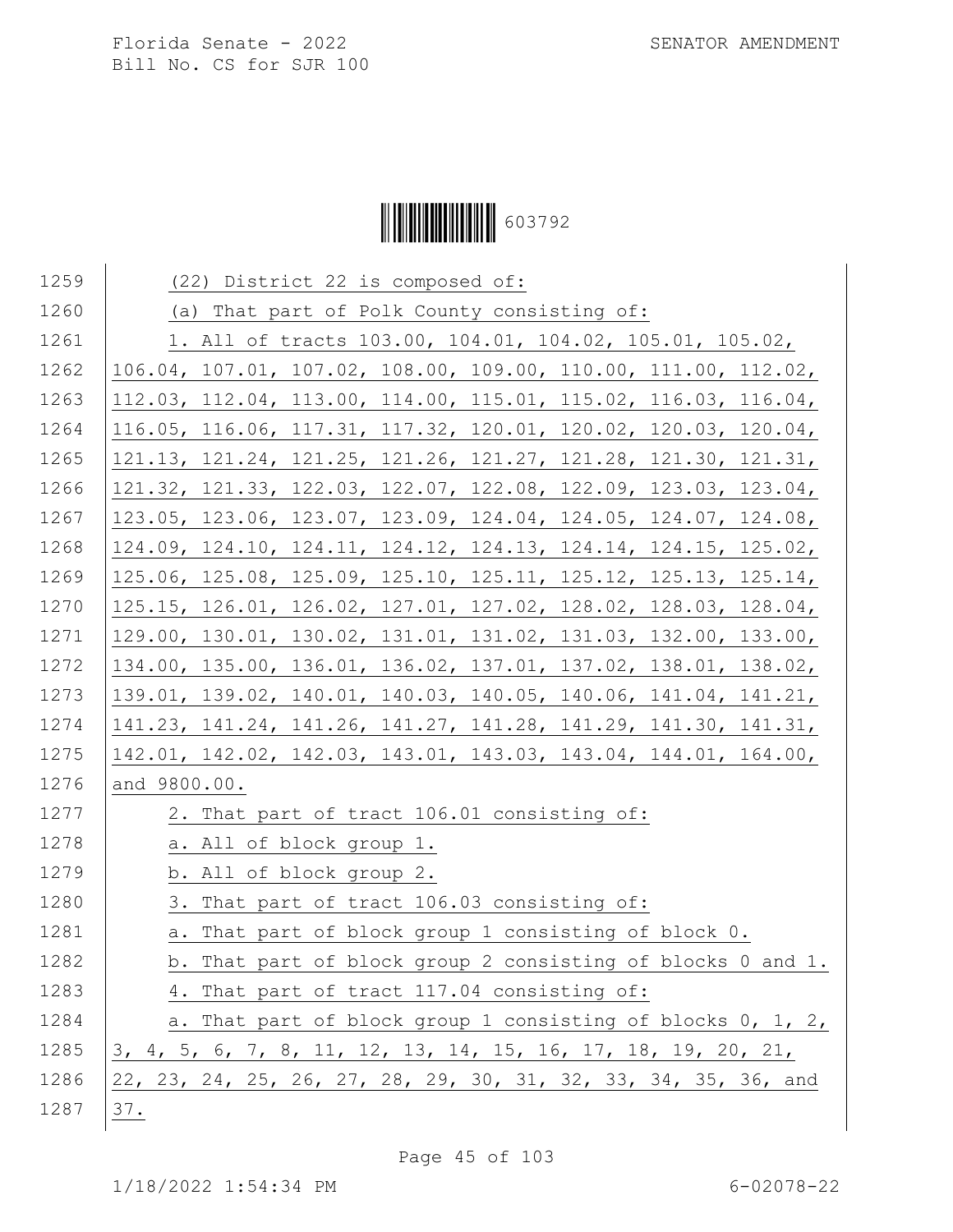# Ì6037929Î603792

| 1288 | b. All of block group 2.                                         |
|------|------------------------------------------------------------------|
| 1289 | c. All of block group 3.                                         |
| 1290 | 5. That part of tract 117.21 consisting of:                      |
| 1291 | a. All of block group 1.                                         |
| 1292 | b. That part of block group 2 consisting of blocks $0, 1, 2, 1$  |
| 1293 | 3, 4, 5, 6, 7, 8, 9, 10, 11, 12, 13, 14, 15, 16, 17, 18, 19, 20, |
| 1294 | 21, 22, 23, 24, 25, 26, 27, 28, 29, 30, 31, 32, 33, 34, 35, 36,  |
| 1295 | 39, and 40.                                                      |
| 1296 | 6. That part of tract 117.22 consisting of:                      |
| 1297 | a. That part of block group 1 consisting of blocks 0, 1, 2,      |
| 1298 | 3, 4, 5, 6, 7, 8, 9, 10, 11, 12, 13, 14, 15, 16, 17, 18, 19, 20, |
| 1299 | 21, 22, 23, 24, 25, 26, 27, 28, 29, 30, 31, 32, 37, 38, and 39.  |
| 1300 | b. All of block group 2.                                         |
| 1301 | 7. That part of tract 118.34 consisting of:                      |
| 1302 | a. That part of block group 3 consisting of blocks 0, 1, 2,      |
| 1303 | 3, 4, 5, 6, 7, 8, 9, 10, 11, 12, 13, 14, 15, 21, 30, 52, 53, 54, |
| 1304 | 55, and 79.                                                      |
| 1305 | 8. That part of tract 119.01 consisting of:                      |
| 1306 | a. That part of block group 1 consisting of blocks 0, 1, 2,      |
| 1307 | 3, 6, and 8.                                                     |
| 1308 | 9. That part of tract 144.02 consisting of:                      |
| 1309 | a. That part of block group 1 consisting of blocks 0, 1, 2,      |
| 1310 | 3, 4, 5, 6, 7, 8, 9, 10, 11, 12, 13, 14, 15, 16, 17, 18, 19, 21, |
| 1311 | 22, 23, 24, 25, 26, 27, 28, 29, 30, 31, 32, 33, 41, 42, 75, 76,  |
| 1312 | and 79.                                                          |
| 1313 | 10. That part of tract 145.01 consisting of:                     |
| 1314 | a. That part of block group 4 consisting of blocks 0, 1, 2,      |
| 1315 | 3, 4, 5, 6, 7, 8, 9, 10, 11, 12, 13, 14, 15, 16, 17, 18, 19, 20, |
| 1316 | 21, 22, 23, 24, 25, 26, 27, 28, 29, 39, 40, 41, 57, 58, 59, 60,  |
|      |                                                                  |

Page 46 of 103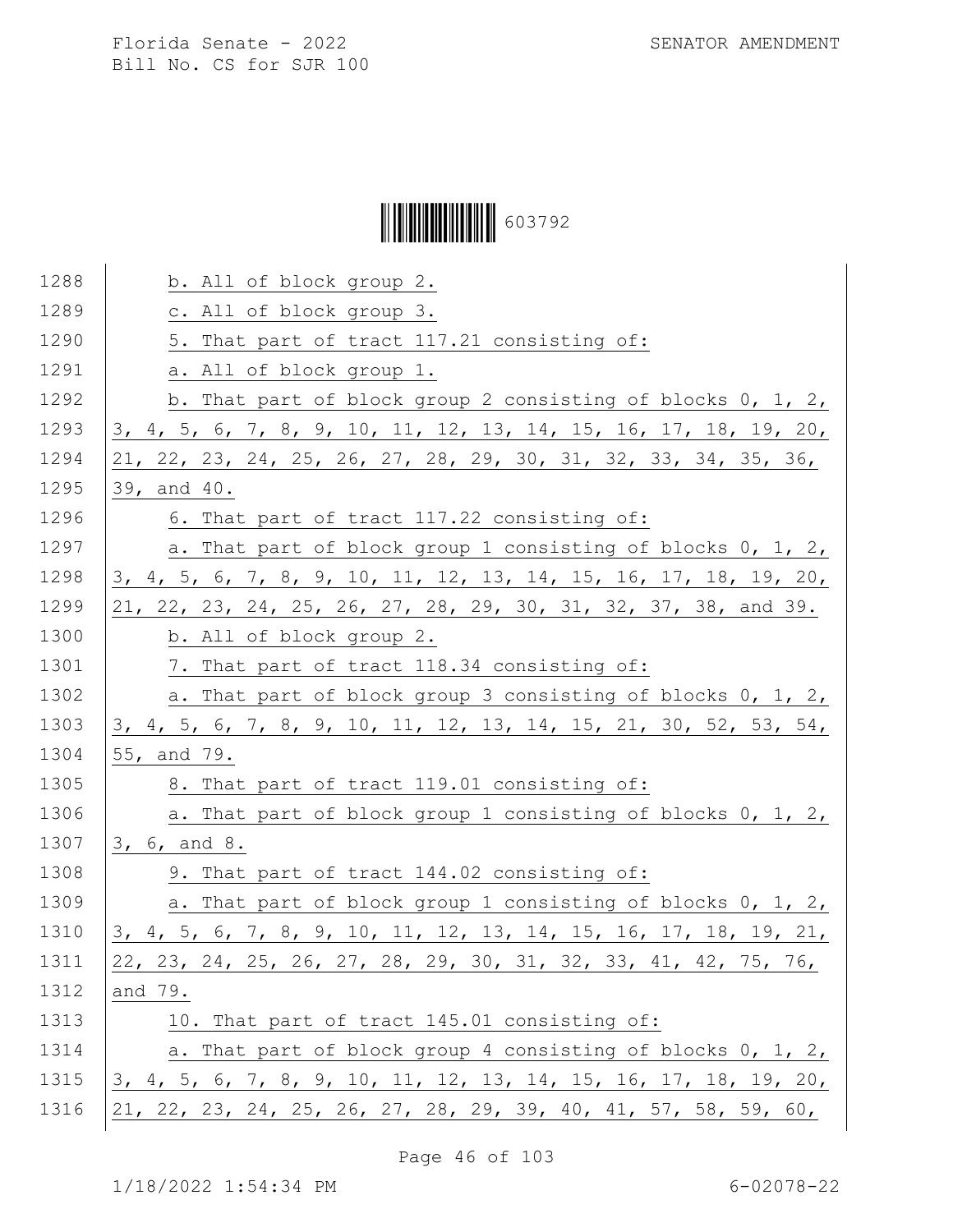# Ì6037929Î603792

| 1317 | 61, 62, 68, 69, 71, and 72.                                      |
|------|------------------------------------------------------------------|
| 1318 | 11. That part of tract 146.00 consisting of:                     |
| 1319 | a. That part of block group 1 consisting of blocks 0, 1, 2,      |
| 1320 | 3, 4, 5, 7, 8, 11, 12, 13, 14, 15, 16, 17, 18, 25, 26, 31, 49,   |
| 1321 | and 50.                                                          |
| 1322 | 12. That part of tract 147.01 consisting of:                     |
| 1323 | a. That part of block group 1 consisting of blocks 0, 1, 2,      |
| 1324 | 3, 4, 5, 6, 7, 8, 13, 14, 15, 16, 17, 18, 19, 20, 21, 22, 23,    |
| 1325 | 24, 25, 26, 40, 41, 42, 43, 44, 45, 46, 47, 48, 49, 50, 51, 52,  |
| 1326 | 53, 54, 55, 57, 58, 77, 78, and 79.                              |
| 1327 | 13. That part of tract 147.03 consisting of:                     |
| 1328 | a. All of block group 1.                                         |
| 1329 | b. That part of block group 2 consisting of blocks 0, 1, 2,      |
| 1330 | 3, 4, and 5.                                                     |
| 1331 | 14. That part of tract 154.01 consisting of:                     |
| 1332 | a. That part of block group 2 consisting of block 7.             |
| 1333 | 15. That part of tract 155.00 consisting of:                     |
| 1334 | a. That part of block group 1 consisting of blocks 0, 1, 2,      |
| 1335 | 3, 4, 5, 6, and 7.                                               |
| 1336 | b. All of block group 2.                                         |
| 1337 | c. That part of block group 3 consisting of blocks 0, 1,         |
| 1338 | and $2$ .                                                        |
| 1339 | (23) District 23 is composed of:                                 |
| 1340 | All of Sarasota County.<br>(a)                                   |
| 1341 | (b) That part of Manatee County consisting of:                   |
| 1342 | 1. All of tracts 3.04, 3.05, 3.13, 3.14, 8.05, 8.08, 8.09,       |
| 1343 | 8.10, 8.13, 8.14, 9.01, 9.02, 10.01, 10.02, 20.05, 20.08, 20.16, |
| 1344 | 20.17, 20.22, and 20.23.                                         |
| 1345 | 2. That part of tract 3.11 consisting of:                        |

Page 47 of 103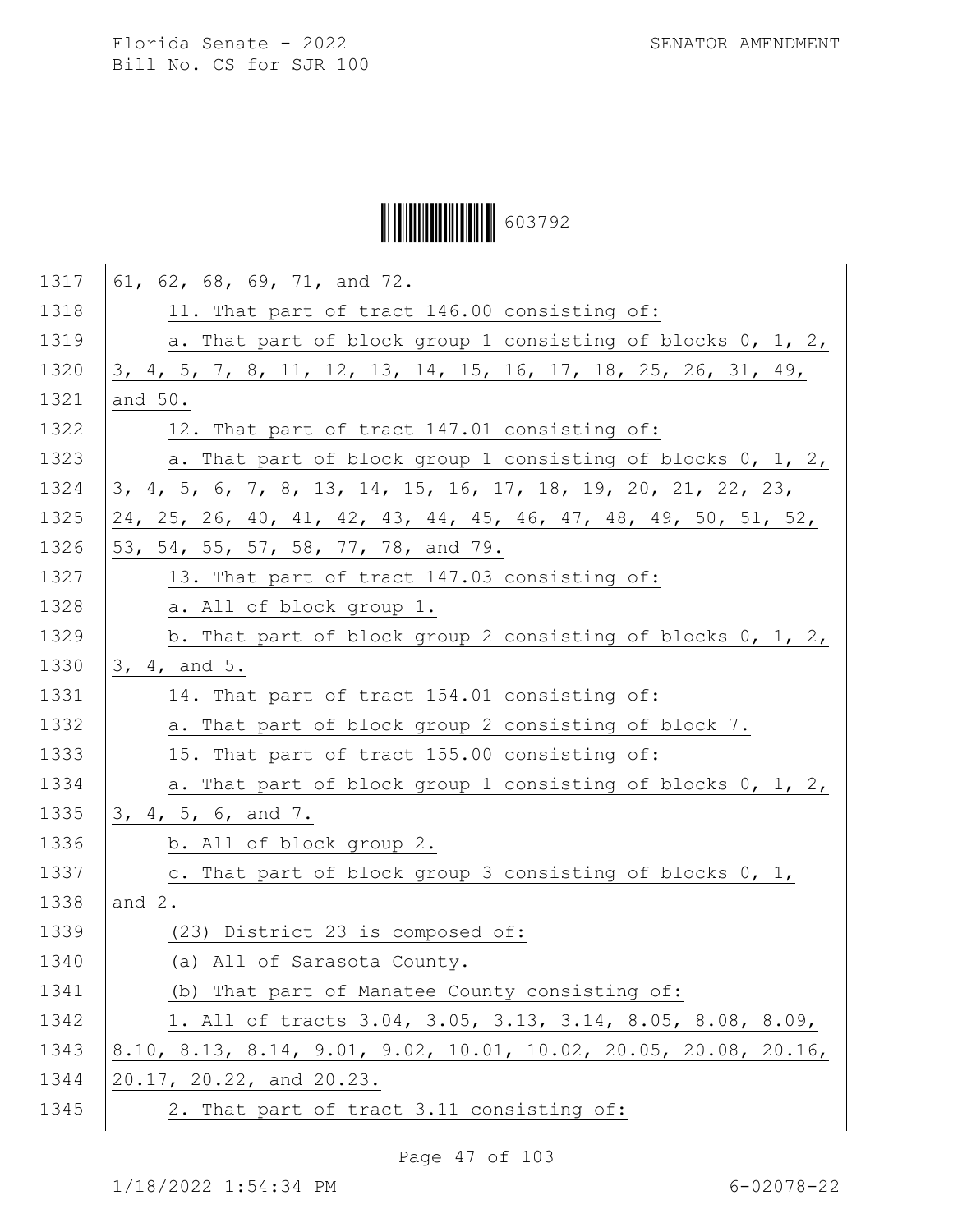# Ì6037929Î603792

| 1346 | a. That part of block group 2 consisting of blocks 0 and 1.                             |
|------|-----------------------------------------------------------------------------------------|
| 1347 | 3. That part of tract 3.12 consisting of:                                               |
| 1348 | a. All of block group 1.                                                                |
| 1349 | 4. That part of tract 20.10 consisting of:                                              |
| 1350 | a. That part of block group 1 consisting of block 37.                                   |
| 1351 | b. All of block group 2.                                                                |
| 1352 | (24) District 24 is composed of:                                                        |
| 1353 | (a) That part of Pinellas County consisting of:                                         |
| 1354 | 1. All of tracts 201.07, 201.08, 223.01, 223.02, 224.01,                                |
| 1355 | 224.02, 225.01, 225.02, 225.03, 226.02, 228.01, 228.02, 229.02,                         |
| 1356 | 230.00, 231.00, 232.00, 238.00, 239.00, 240.01, 240.02, 240.04,                         |
| 1357 | 240.05, 241.00, 242.01, 242.02, 243.01, 243.02, 244.03, 244.06,                         |
| 1358 | 244.08, 244.09, 244.10, 244.11, 244.12, 244.13, 245.05, 245.07,                         |
| 1359 | 245.08, 245.09, 245.10, 245.12, 245.14, 245.15, 245.16, 245.17,                         |
| 1360 | 245.18, 245.19, 246.01, 246.03, 246.04, 247.01, 247.02, 247.03,                         |
| 1361 | 248.01, 248.03, 248.04, 248.05, 249.01, 249.04, 249.05, 249.06,                         |
| 1362 | 249.07, 249.08, 250.04, 250.07, 250.09, 250.11, 250.12, 250.13,                         |
| 1363 | 250.14, 250.15, 250.16, 250.17, 250.18, 250.19, 250.20, 250.21,                         |
| 1364 | 251.06, 251.07, 251.08, 251.09, 251.10, 251.11, 251.12, 251.13,                         |
| 1365 | 251.14, 251.15, 251.16, 251.19, 251.20, 251.21, 251.22, 251.23,                         |
| 1366 | 252.04, 252.05, 252.07, 252.08, 252.09, 252.10, 252.11, 253.03,                         |
| 1367 | 253.05, 253.07, 253.09, 253.10, 253.11, 254.01, 254.07, 254.11,                         |
| 1368 | $254.12$ , $254.13$ , $254.14$ , $254.15$ , $254.16$ , $254.17$ , $254.18$ , $254.19$ , |
| 1369 | 254.20, 254.21, 255.01, 255.07, 255.08, 255.09, 255.10, 256.02,                         |
| 1370 | 256.03, 256.04, 258.00, 259.01, 264.01, 266.01, 276.03, 276.05,                         |
| 1371 | 276.06, 277.01, 277.03, 277.04, 278.01, 278.02, 279.01, 279.05,                         |
| 1372 | 280.02, 280.04, 280.05, 280.06, 281.02, 281.03, 281.04, 282.00,                         |
| 1373 | 283.00, 284.03, and 285.00.                                                             |
| 1374 | 2. That part of tract 201.05 consisting of:                                             |

Page 48 of 103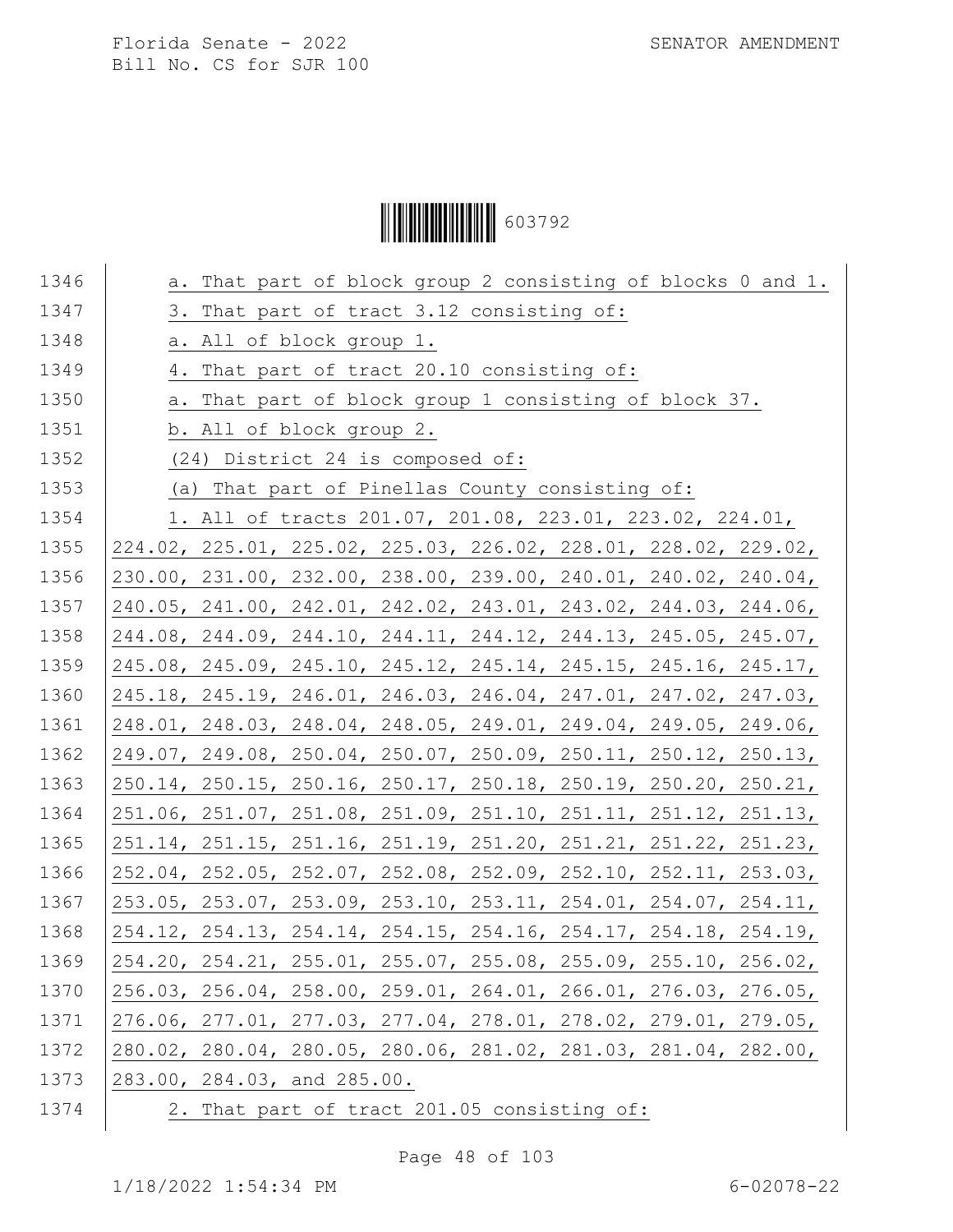# Ì6037929Î603792

| 1375 | a. All of block group 1.                                         |
|------|------------------------------------------------------------------|
| 1376 | b. That part of block group 2 consisting of blocks 0, 1, 2,      |
| 1377 | 3, 4, 5, 8, 9, 10, 11, 12, 13, 14, 15, 16, 17, 18, 19, 20, and   |
| 1378 | 21.                                                              |
| 1379 | c. That part of block group 3 consisting of blocks 10, 16,       |
| 1380 | and 17.                                                          |
| 1381 | 3. That part of tract 201.06 consisting of:                      |
| 1382 | a. All of block group 1.                                         |
| 1383 | b. All of block group 2.                                         |
| 1384 | c. That part of block group 3 consisting of blocks 0, 2, 3,      |
| 1385 | 5, 6, 8, 9, 10, 11, 12, 13, 14, 15, 16, 17, 18, 19, 20, 21, 22,  |
| 1386 | 23, 24, 25, 26, 27, 28, 29, and 30.                              |
| 1387 | 4. That part of tract 226.01 consisting of:                      |
| 1388 | a. That part of block group 1 consisting of blocks 0, 1, 2,      |
| 1389 | 3, 4, 5, 6, 7, 8, 9, 10, 11, 12, 13, 14, 15, 16, 17, 18, 19, 20, |
| 1390 | and 21.                                                          |
| 1391 | b. All of block group 2.                                         |
| 1392 | c. That part of block group 3 consisting of blocks 0, 1, 2,      |
| 1393 | 3, 4, 5, 6, 7, 8, 9, 10, 11, 12, 13, and 14.                     |
| 1394 | 5. That part of tract 227.00 consisting of:                      |
| 1395 | a. That part of block group 1 consisting of blocks 0, 1, 2,      |
| 1396 | 3, 4, 5, 6, 7, 8, 9, 10, 11, 12, 13, 14, 15, 16, 17, 18, 19, 20, |
| 1397 | 21, 22, 23, 24, 25, 26, and 27.                                  |
| 1398 | b. That part of block group 2 consisting of blocks 0, 1, 2,      |
| 1399 | 3, 4, 5, 6, 7, 8, 9, 10, 11, 12, 16, 17, 18, 19, 20, 21, 22, and |
| 1400 | 23.                                                              |
| 1401 | c. That part of block group 3 consisting of blocks 0, 1, 2,      |
| 1402 | 3, 4, 5, 6, 7, 8, 9, 10, 11, 12, 13, 14, 15, 16, 17, 18, 19, 20, |
| 1403 | 21, and 22.                                                      |
|      |                                                                  |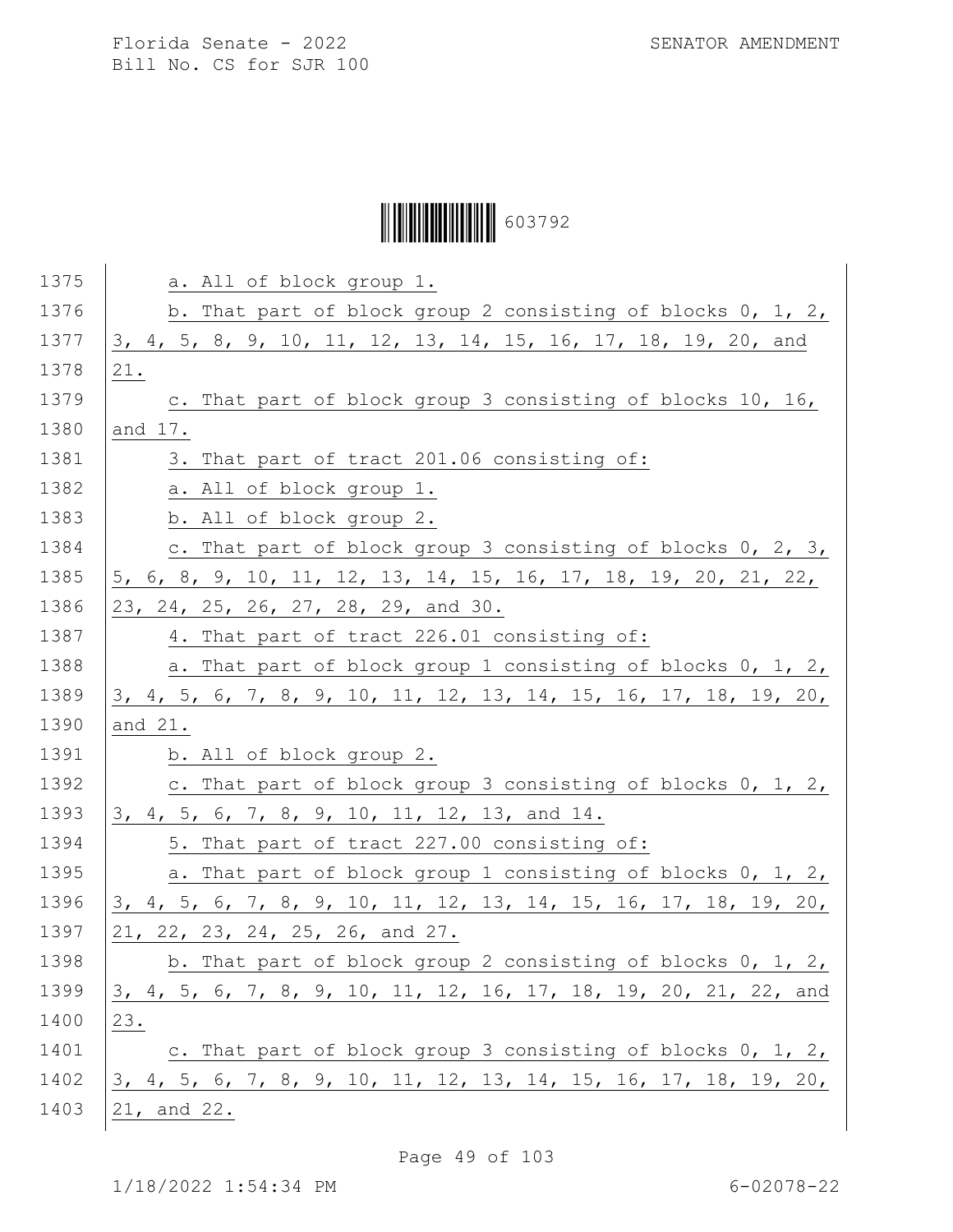Ì6037929Î603792

| 1404 | 6. That part of tract 255.05 consisting of:                     |
|------|-----------------------------------------------------------------|
| 1405 | a. All of block group 1.                                        |
| 1406 | b. That part of block group 2 consisting of blocks $1, 2, 4,$   |
| 1407 | 5, 6, 7, 8, 9, 10, 11, 12, 13, 14, 15, 16, 17, 18, 19, 20, 21,  |
| 1408 | 22, 23, 24, 27, 28, and 29.                                     |
| 1409 | 7. That part of tract 257.00 consisting of:                     |
| 1410 | a. That part of block group 3 consisting of blocks 5, 6,        |
| 1411 | and 7.                                                          |
| 1412 | 8. That part of tract 259.02 consisting of:                     |
| 1413 | a. That part of block group 2 consisting of blocks 17, 18,      |
| 1414 | 19, 29, 30, 31, 32, 33, 34, 35, 36, 43, 44, 45, 46, 47, 48, 49, |
| 1415 | 50, 51, 52, 53, 54, 57, 58, 59, 60, 61, 62, 63, 64, 65, 66, 67, |
| 1416 | 68, and 69.                                                     |
| 1417 | 9. That part of tract 264.02 consisting of:                     |
| 1418 | a. All of block group 1.                                        |
| 1419 | b. That part of block group 3 consisting of blocks 11, 12,      |
| 1420 | 13, 14, 15, 16, 17, 18, 19, 20, 21, 22, 23, 24, 25, 26, 27, and |
| 1421 | 28.                                                             |
| 1422 | 10. That part of tract 265.01 consisting of:                    |
| 1423 | a. All of block group 1.                                        |
| 1424 | b. That part of block group 2 consisting of blocks 26, 27,      |
| 1425 | 28, 29, 30, 32, 33, 34, 35, 36, 37, 38, 39, 40, and 41.         |
| 1426 | 11. That part of tract 9900.00 consisting of:                   |
| 1427 | a. That part of block group 0 consisting of blocks 16, 17,      |
| 1428 | 18, 19, 20, 21, 22, 23, 24, 25, 26, 27, 28, 29, 30, 31, 32, 33, |
| 1429 | 34, 35, 36, 37, 38, 39, 40, 41, and 42.                         |
| 1430 | (25) District 25 is composed of:                                |
| 1431 | (a) All of Glades County.                                       |
| 1432 | (b) All of Highlands County.                                    |

Page 50 of 103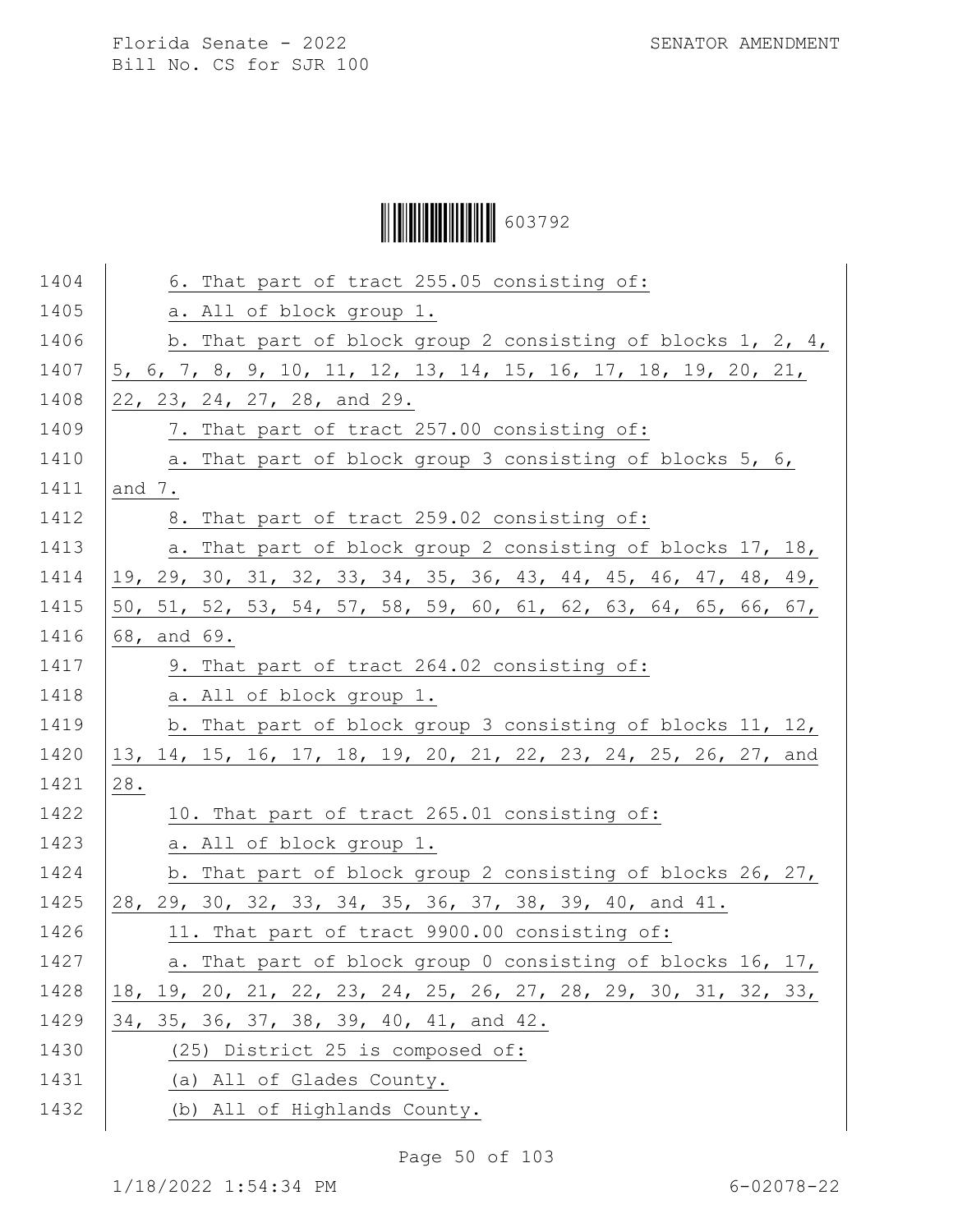# Ì6037929Î603792

| 1433 | (c) All of Indian River County.                                  |
|------|------------------------------------------------------------------|
| 1434 | (d) All of Okeechobee County.                                    |
| 1435 | (e) That part of St Lucie County consisting of:                  |
| 1436 | 1. All of tracts 3801.00, 3802.00, 3803.00, 3804.00,             |
| 1437 | 3805.00, 3806.00, 3807.00, 3808.00, 3809.01, 3809.02, 3810.00,   |
| 1438 | 3811.03, 3811.04, 3811.05, 3811.06, 3811.07, 3812.04, 3813.00,   |
| 1439 | 3814.01, 3814.02, 3815.04, 3815.05, 3815.06, 3815.07, 3815.08,   |
| 1440 | 3816.02, 3816.03, 3816.04, 3816.05, 3817.01, 3817.02, 3818.02,   |
| 1441 | 3818.03, 3818.04, 3820.09, 3820.10, 3820.11, 3820.12, 3820.13,   |
| 1442 | 3820.14, 3821.22, 3821.23, 3821.24, 3821.25, 3822.01, 9800.00,   |
| 1443 | and 9900.00.                                                     |
| 1444 | 2. That part of tract 3820.07 consisting of:                     |
| 1445 | a. That part of block group 1 consisting of blocks 0, 1, 2,      |
| 1446 | 3, 4, 5, 6, 7, 8, 9, 10, 11, 12, 13, 14, 15, 16, 17, 18, 19, 20, |
| 1447 | 21, 22, 23, 24, 25, 26, 27, 28, 29, 30, 31, 32, 33, 34, 35, 36,  |
| 1448 | 37, 38, 39, 40, 41, 42, 43, 44, 45, 46, 47, and 49.              |
| 1449 | b. That part of block group 2 consisting of blocks 0, 1, 2,      |
| 1450 | 3, 4, 5, 6, 7, 8, 9, 10, 11, 12, 13, 14, 15, 17, 18, 19, 20, 21, |
| 1451 | 22, 23, 24, 25, 26, 27, 28, 29, 30, 31, 32, 33, 34, 35, 36, 37,  |
| 1452 | 38, 39, 40, 41, 42, 43, 44, 45, 46, 47, 48, 49, 50, 51, 52, and  |
| 1453 | 53.                                                              |
| 1454 | 3. That part of tract 3820.08 consisting of:                     |
| 1455 | a. That part of block group 1 consisting of blocks 0, 1, 2,      |
| 1456 | 3, 4, 5, 6, 7, 8, 9, 10, 13, 14, 15, 16, 17, 18, 19, 20, 21, 22, |
| 1457 | 23, 24, 25, 26, 27, 28, 29, 30, 31, 32, 33, 34, 35, 36, 37, 38,  |
| 1458 | 39, 40, 41, 42, 43, 44, 45, 46, and 47.                          |
| 1459 | b. All of block group 2.                                         |
| 1460 | c. All of block group 3.                                         |
| 1461 | d. All of block group 4.                                         |
|      |                                                                  |

Page 51 of 103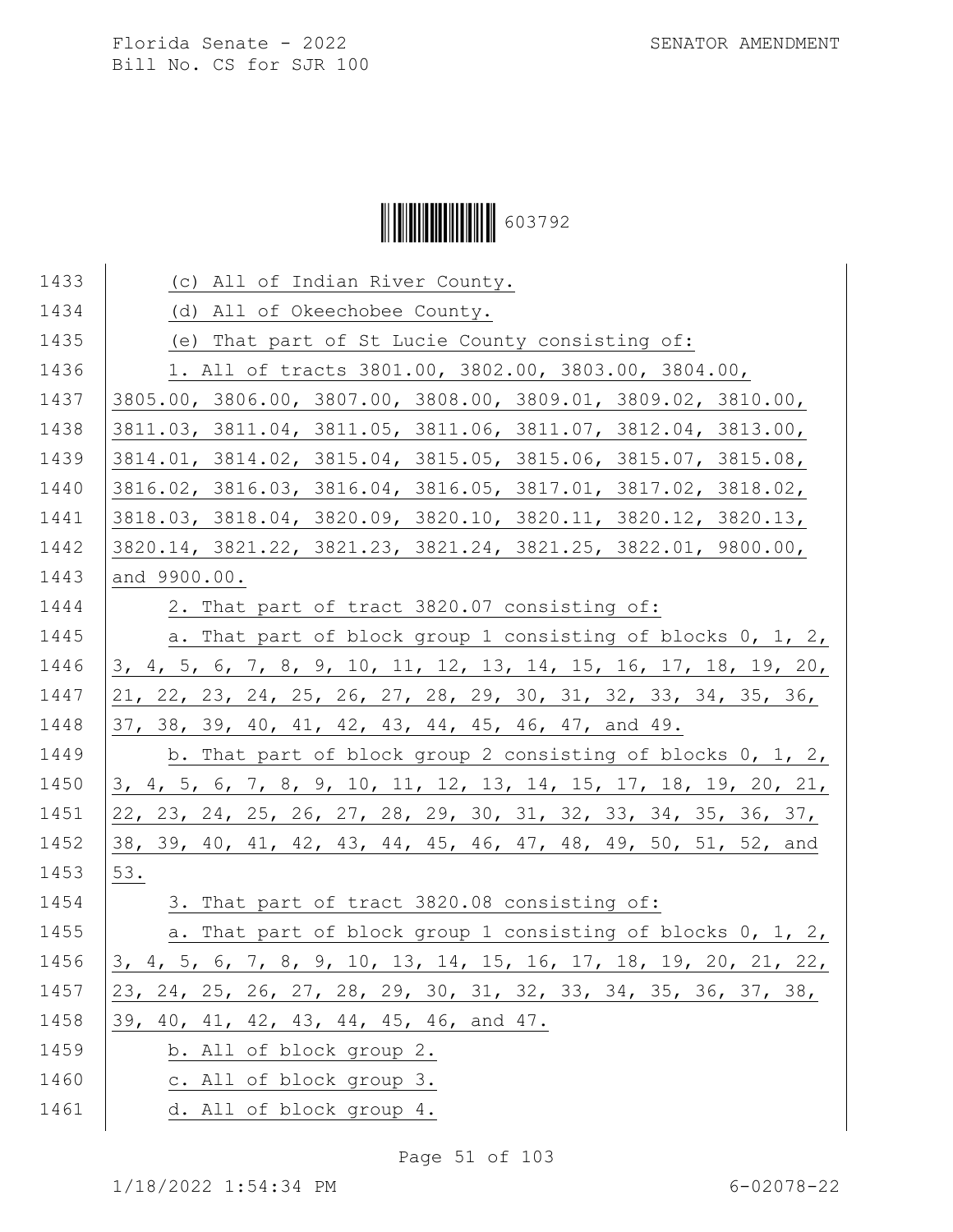Ì6037929Î603792

| 1462 | 4. That part of tract 3821.20 consisting of:                     |
|------|------------------------------------------------------------------|
| 1463 | a. All of block group 1.                                         |
| 1464 | b. That part of block group 2 consisting of blocks 0, 1, 2,      |
| 1465 | and $3.$                                                         |
| 1466 | c. All of block group 3.                                         |
| 1467 | d. All of block group 4.                                         |
| 1468 | 5. That part of tract 3821.21 consisting of:                     |
| 1469 | a. That part of block group 1 consisting of blocks 0, 1, 2,      |
| 1470 | 3, 4, 5, 6, 7, 8, 9, 10, 11, and 12.                             |
| 1471 | b. That part of block group 2 consisting of blocks $0, 1, 2,$    |
| 1472 | and $3.$                                                         |
| 1473 | c. All of block group 3.                                         |
| 1474 | 6. That part of tract 3821.26 consisting of:                     |
| 1475 | a. That part of block group 1 consisting of block 0.             |
| 1476 | b. That part of block group 2 consisting of blocks $0, 1, 2, 1$  |
| 1477 | and 8.                                                           |
| 1478 | 7. That part of tract 3821.27 consisting of:                     |
| 1479 | a. All of block group 1.                                         |
| 1480 | b. All of block group 2.                                         |
| 1481 | c. That part of block group 3 consisting of blocks 0, 1, 2,      |
| 1482 | 3, 4, 5, 6, 7, 8, 9, 10, 11, 12, 13, 14, 15, and 16.             |
| 1483 | 8. That part of tract 3822.02 consisting of:                     |
| 1484 | a. That part of block group 1 consisting of blocks 0, 1, 2,      |
| 1485 | 3, 4, 5, 6, 7, 8, 9, 10, 11, 12, 13, 14, 15, 16, 17, 18, 19, 20, |
| 1486 | 21, 22, 23, 24, 25, 26, 27, 28, 29, 30, 31, 32, 33, 34, 35, 36,  |
| 1487 | 37, 38, 39, 40, 41, 42, 43, 44, 45, 46, 47, 48, 49, 50, 51, 52,  |
| 1488 | 53, 54, 55, 56, 57, 58, 59, 60, 61, 62, 63, 64, 65, 66, 67, 68,  |
| 1489 | 69, 70, 71, 72, 73, 74, 75, 76, 77, 78, 79, 80, 81, 82, 83, 84,  |
| 1490 | 85, 86, 87, 88, 89, 90, 91, 92, 93, 94, 95, 96, 97, 98, 99, 100, |

Page 52 of 103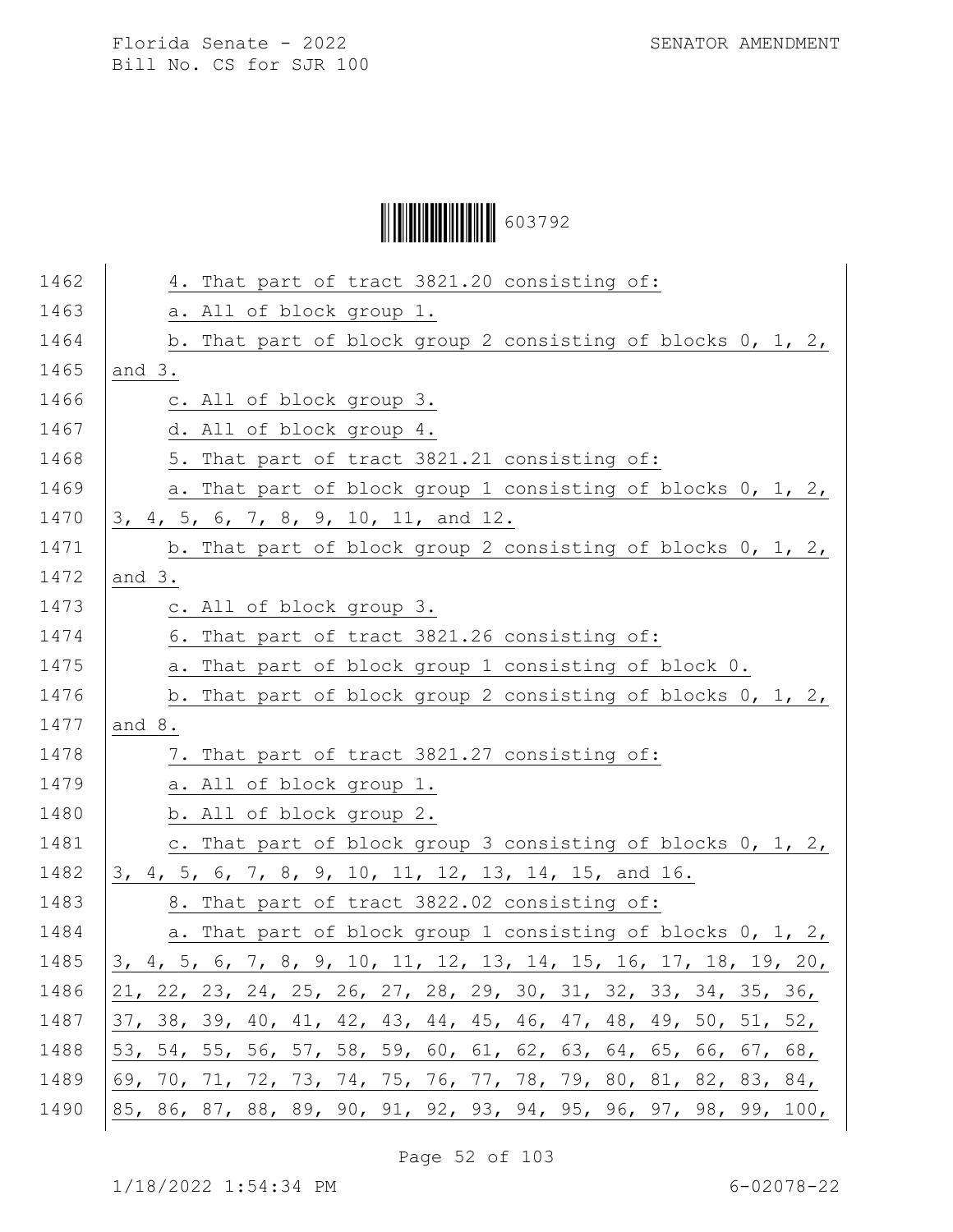Ì6037929Î603792

| 1491 | 101, 102, 103, 104, 105, 106, 107, 108, 109, 110, 111, 112, 113, |
|------|------------------------------------------------------------------|
| 1492 | 114, 115, 116, 117, 118, 119, 120, 121, 122, 123, 124, 125, 126, |
| 1493 | 127, 128, 129, 130, 131, 132, 133, 134, 135, 136, 137, 138, 139, |
| 1494 | 140, 141, 142, 143, 144, 150, 151, 152, 157, 158, 159, 160, 161, |
| 1495 | 162, 163, 164, 165, 166, 167, 168, 169, 170, 171, 172, 173, 174, |
| 1496 | 175, 176, 177, 178, 179, 180, 181, 182, 183, 184, 185, and 186.  |
| 1497 | b. All of block group 2.                                         |
| 1498 | (26) District 26 is composed of:                                 |
| 1499 | (a) All of Charlotte County.                                     |
| 1500 | (b) All of De Soto County.                                       |
| 1501 | (c) All of Hardee County.                                        |
| 1502 | (d) That part of Lee County consisting of:                       |
| 1503 | 1. All of tracts 4.02, 202.01, 202.02, 203.01, 203.02,           |
| 1504 | 205.01, 301.00, 302.01, 302.02, 302.05, 303.00, 401.23, 401.24,  |
| 1505 | 401.25, 401.26, 401.27, 402.05, 402.06, 402.07, 402.08, 402.09,  |
| 1506 | 402.10, 402.11, and 402.12.                                      |
| 1507 | 2. That part of tract 201.02 consisting of:                      |
| 1508 | a. That part of block group 1 consisting of blocks 0, 1, 2,      |
| 1509 | 3, 4, 5, 6, 7, 8, 9, 10, 11, 12, 14, 15, 16, 17, 18, 19, 20, and |
| 1510 | 21.                                                              |
| 1511 | b. That part of block group 2 consisting of blocks $0, 1, 2, 1$  |
| 1512 | 4, 5, 6, 7, 8, 9, 10, 11, 12, 13, 14, 15, 16, 17, 18, 19, 20,    |
| 1513 | 21, 22, 23, 24, 25, 26, 27, 28, 29, 30, 31, 32, 33, 34, and 35.  |
| 1514 | c. All of block group 3.                                         |
| 1515 | d. All of block group 4.                                         |
| 1516 | 3. That part of tract 201.03 consisting of:                      |
| 1517 | a. That part of block group 1 consisting of blocks 0, 1, 2,      |
| 1518 | 3, 4, 5, 6, 8, 9, 10, 11, 12, 13, 14, 15, 16, 17, 18, 19, 20,    |
| 1519 | and 25.                                                          |
|      |                                                                  |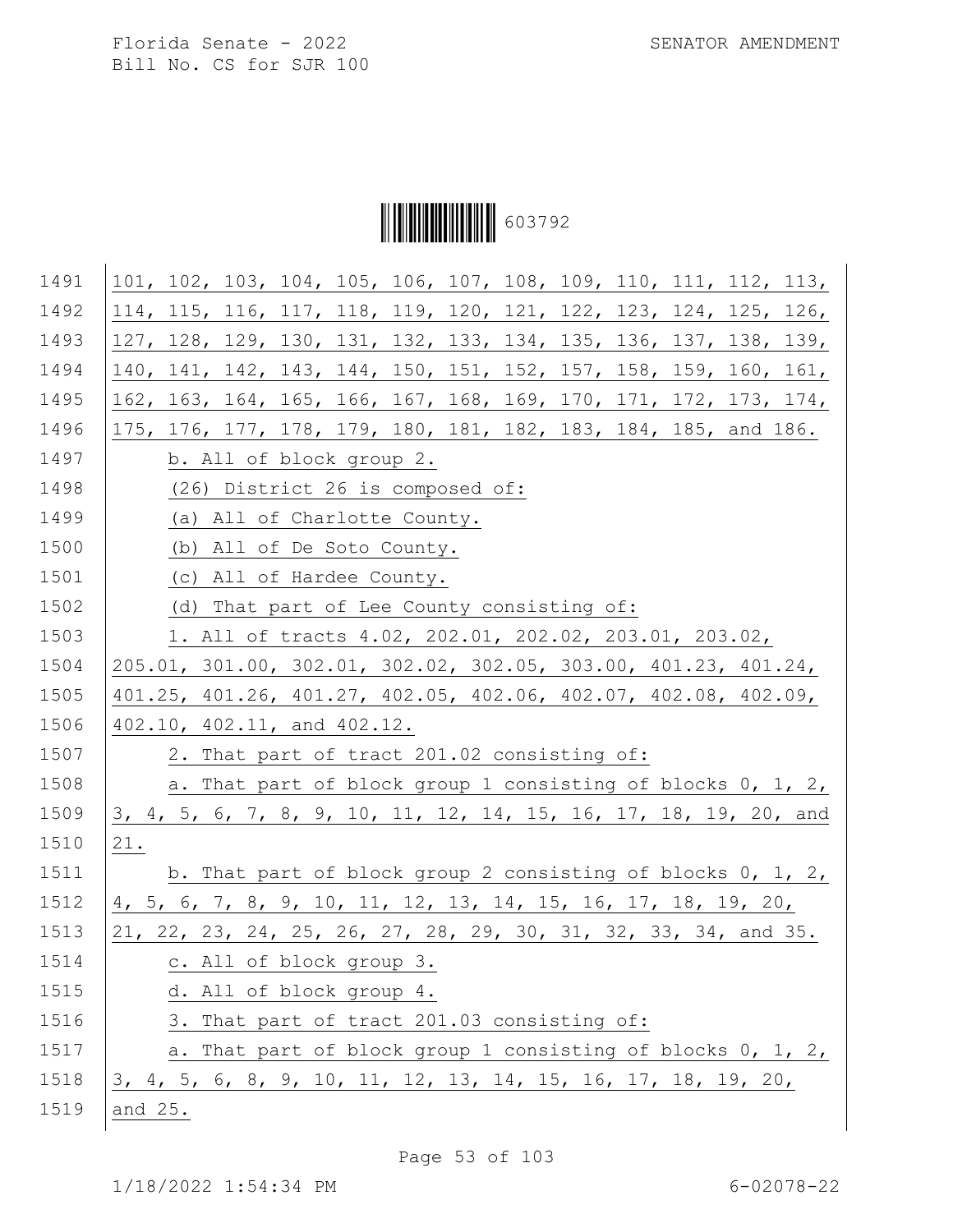Ì6037929Î603792

| 1520 | b. That part of block group 2 consisting of blocks 0, 1, 2,            |
|------|------------------------------------------------------------------------|
| 1521 | 3, 4, 5, 6, 7, 8, 9, 10, 11, 12, 13, 14, 15, 16, 18, 19, 20, 22,       |
| 1522 | 23, 25, 27, 28, 29, 30, 31, and 32.                                    |
| 1523 | 4. That part of tract 201.04 consisting of:                            |
| 1524 | a. That part of block group 1 consisting of blocks 0, 1, 2,            |
| 1525 | 3, 4, 5, 6, 7, 8, 9, 10, 11, 12, 15, 16, 17, 18, 19, 20, and 21.       |
| 1526 | b. That part of block group 2 consisting of blocks 0, 1, 2,            |
| 1527 | 3, 4, 5, 6, 7, 8, 9, 10, 11, 13, 14, 15, 16, 17, 18, 19, 20, 21,       |
| 1528 | and 22.                                                                |
| 1529 | 5. That part of tract 204.00 consisting of:                            |
| 1530 | a. That part of block group 2 consisting of blocks 0, 1, 2,            |
| 1531 | 3, 5, 6, and 7.                                                        |
| 1532 | 6. That part of tract 208.02 consisting of:                            |
| 1533 | a. All of block group 1.                                               |
| 1534 | b. That part of block group 3 consisting of blocks 0, 6, 7,            |
| 1535 | 8, 9, 10, 11, 12, 13, 14, 15, 16, 17, 18, 19, 20, 21, 22, 23,          |
| 1536 | 24, 25, 26, 27, 28, 29, 30, and 31.                                    |
| 1537 | 7. That part of tract 401.10 consisting of:                            |
| 1538 | a. That part of block group 1 consisting of blocks 0, 1, 2,            |
| 1539 | 3, 4, 5, 6, 7, 8, 9, 10, 11, 12, 13, 14, 15, 16, 17, 18, 19, 20,       |
| 1540 | 21, 22, 23, 24, 25, 26, 27, 28, 29, 30, 31, 32, and 35.                |
| 1541 | (e) That part of Polk County consisting of:                            |
| 1542 | 1. All of tracts 118.21, 118.22, 118.32, 118.35, 118.36,               |
| 1543 | 118.37, 118.38, 119.02, <u>119.08, 119.09, 119.10, 119.11, 119.12,</u> |
| 1544 | 119.13, 145.02, 147.04, 148.02, 148.03, 148.04, 149.03, 149.04,        |
| 1545 | 149.05, 149.06, 150.00, 151.01, 151.02, 152.00, 153.01, 153.02,        |
| 1546 | 154.02, 154.04, 154.05, 156.00, 157.01, 157.02, 158.01, 158.02,        |
| 1547 | 159.00, 160.01, 160.02, 160.03, and 161.00.                            |
| 1548 | 2. That part of tract 106.01 consisting of:                            |

Page 54 of 103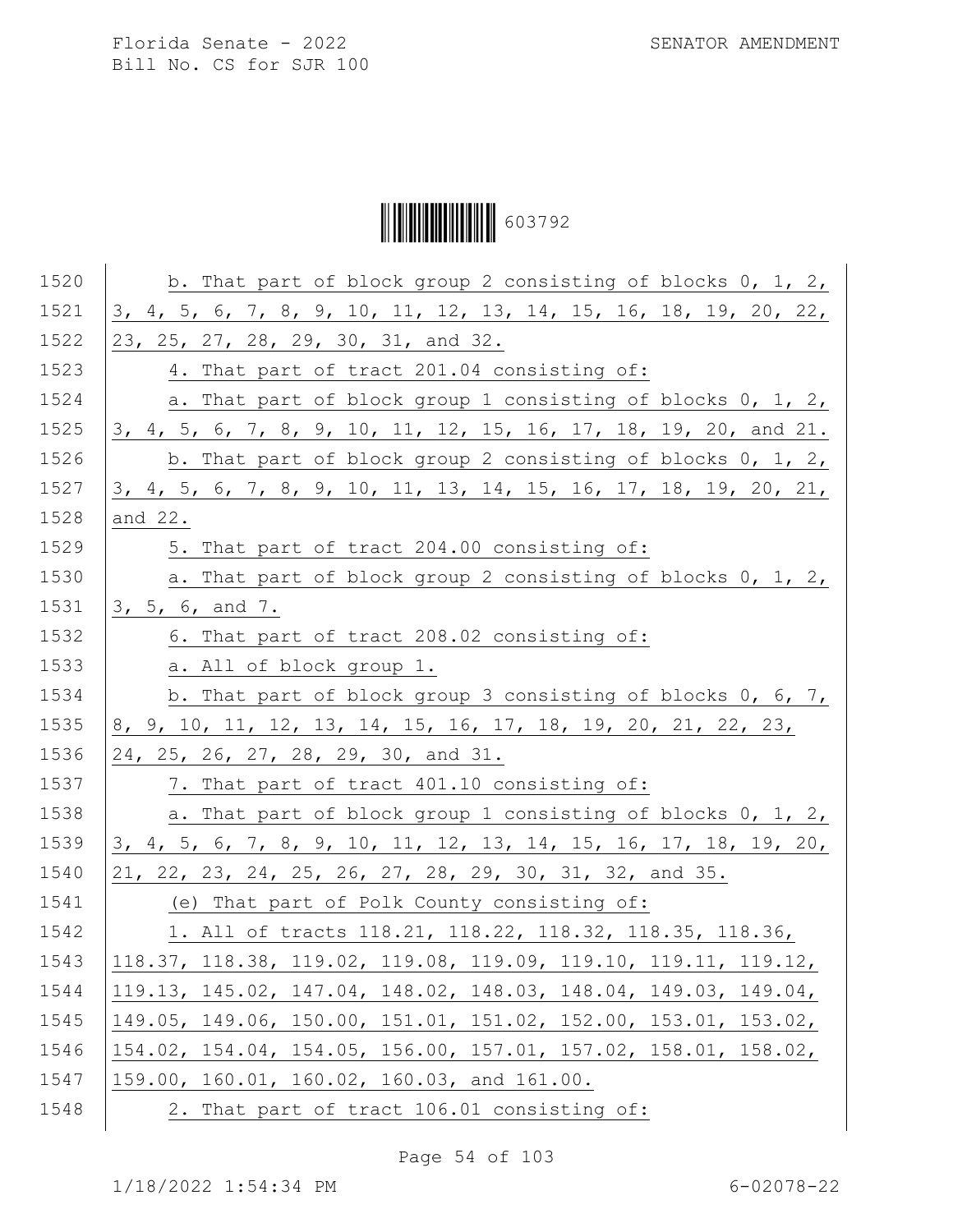# Ì6037929Î603792

| 1549 | a. All of block group 3.                                        |
|------|-----------------------------------------------------------------|
| 1550 | 3. That part of tract 106.03 consisting of:                     |
| 1551 | a. That part of block group 1 consisting of blocks 1, 2, 3,     |
| 1552 | 4, 5, 6, 7, 8, 9, 10, and 11.                                   |
| 1553 | b. That part of block group 2 consisting of blocks 2, 3, 4,     |
| 1554 | 5, 6, 7, 8, 9, 10, 11, 12, 13, 14, 15, 16, and 17.              |
| 1555 | 4. That part of tract 117.04 consisting of:                     |
| 1556 | a. That part of block group 1 consisting of blocks 9 and        |
| 1557 | 10.                                                             |
| 1558 | 5. That part of tract 117.21 consisting of:                     |
| 1559 | a. That part of block group 2 consisting of blocks 37 and       |
| 1560 | 38.                                                             |
| 1561 | 6. That part of tract 117.22 consisting of:                     |
| 1562 | a. That part of block group 1 consisting of blocks 33, 34,      |
| 1563 | 35, and 36.                                                     |
| 1564 | 7. That part of tract 118.34 consisting of:                     |
| 1565 | a. All of block group 1.                                        |
| 1566 | b. All of block group 2.                                        |
| 1567 | c. That part of block group 3 consisting of blocks 16, 17,      |
| 1568 | 18, 19, 20, 22, 23, 24, 25, 26, 27, 28, 29, 31, 32, 33, 34, 35, |
| 1569 | 36, 37, 38, 39, 40, 41, 42, 43, 44, 45, 46, 47, 48, 49, 50, 51, |
| 1570 | 56, 57, 58, 59, 60, 61, 62, 63, 64, 65, 66, 67, 68, 69, 70, 71, |
| 1571 | 72, 73, 74, 75, 76, 77, and 78.                                 |
| 1572 | 8. That part of tract 119.01 consisting of:                     |
| 1573 | a. That part of block group 1 consisting of blocks 4, 5, 7,     |
| 1574 | 9, 10, 11, 12, 13, 14, 15, 16, 17, 18, 19, 20, and 21.          |
| 1575 | b. All of block group 2.                                        |
| 1576 | 9. That part of tract 144.02 consisting of:                     |
| 1577 | a. That part of block group 1 consisting of blocks 20, 34,      |
|      |                                                                 |

Page 55 of 103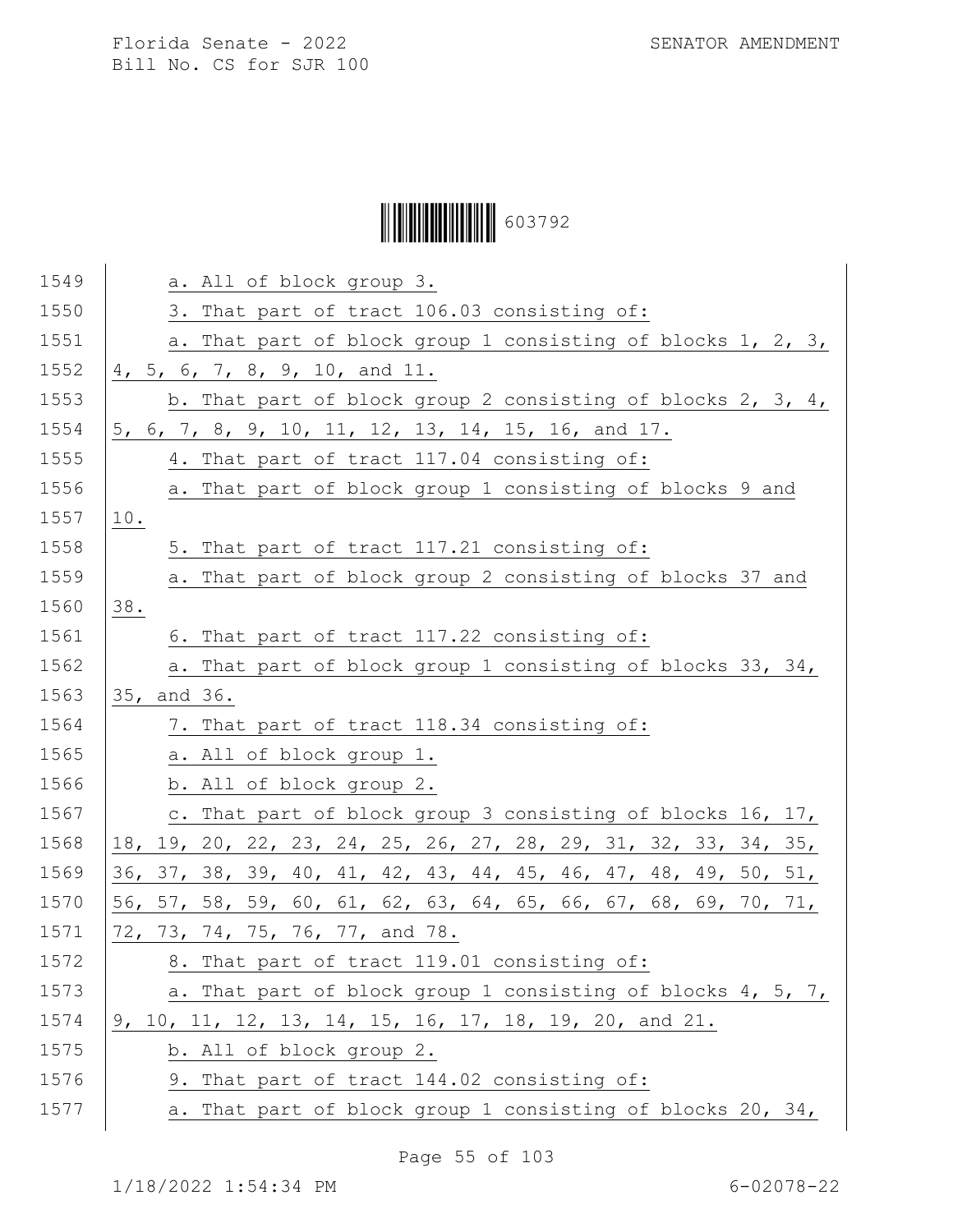Ì6037929Î603792

| 1578 |        |                          |  |  |  | 35, 36, 37, 38, 39, 40, 43, 44, 45, 46, 47, 48, 49, 50, 51, 52, |  |  |  |
|------|--------|--------------------------|--|--|--|-----------------------------------------------------------------|--|--|--|
| 1579 |        |                          |  |  |  | 53, 54, 55, 56, 57, 58, 59, 60, 61, 62, 63, 64, 65, 66, 67, 68, |  |  |  |
| 1580 |        |                          |  |  |  | 69, 70, 71, 72, 73, 74, 77, 78, 80, 81, 82, 83, 84, 85, 86, 87, |  |  |  |
| 1581 |        | 88, 89, 90, and 91.      |  |  |  |                                                                 |  |  |  |
| 1582 |        |                          |  |  |  | 10. That part of tract 145.01 consisting of:                    |  |  |  |
| 1583 |        | a. All of block group 1. |  |  |  |                                                                 |  |  |  |
| 1584 |        | b. All of block group 2. |  |  |  |                                                                 |  |  |  |
| 1585 |        | c. All of block group 3. |  |  |  |                                                                 |  |  |  |
| 1586 |        |                          |  |  |  | d. That part of block group 4 consisting of blocks 30, 31,      |  |  |  |
| 1587 |        |                          |  |  |  | 32, 33, 34, 35, 36, 37, 38, 42, 43, 44, 45, 46, 47, 48, 49, 50, |  |  |  |
| 1588 |        |                          |  |  |  | 51, 52, 53, 54, 55, 56, 63, 64, 65, 66, 67, 70, 73, 74, 75, 76, |  |  |  |
| 1589 |        | 77, and 78.              |  |  |  |                                                                 |  |  |  |
| 1590 |        |                          |  |  |  | 11. That part of tract 146.00 consisting of:                    |  |  |  |
| 1591 |        |                          |  |  |  | a. That part of block group 1 consisting of blocks 6, 9,        |  |  |  |
| 1592 |        |                          |  |  |  | 10, 19, 20, 21, 22, 23, 24, 27, 28, 29, 30, 32, 33, 34, 35, 36, |  |  |  |
| 1593 |        |                          |  |  |  | 37, 38, 39, 40, 41, 42, 43, 44, 45, 46, 47, and 48.             |  |  |  |
| 1594 |        | b. All of block group 2. |  |  |  |                                                                 |  |  |  |
| 1595 |        |                          |  |  |  | 12. That part of tract 147.01 consisting of:                    |  |  |  |
| 1596 |        |                          |  |  |  | a. That part of block group 1 consisting of blocks 9, 10,       |  |  |  |
| 1597 |        |                          |  |  |  | 11, 12, 27, 28, 29, 30, 31, 32, 33, 34, 35, 36, 37, 38, 39, 56, |  |  |  |
| 1598 |        |                          |  |  |  | 59, 60, 61, 62, 63, 64, 65, 66, 67, 68, 69, 70, 71, 72, 73, 74, |  |  |  |
| 1599 |        |                          |  |  |  | 75, 76, 80, 81, 82, 83, 84, 85, 86, 87, 88, 89, 90, and 91.     |  |  |  |
| 1600 |        | b. All of block group 2. |  |  |  |                                                                 |  |  |  |
| 1601 |        | c. All of block group 3. |  |  |  |                                                                 |  |  |  |
| 1602 |        |                          |  |  |  | 13. That part of tract 147.03 consisting of:                    |  |  |  |
| 1603 |        |                          |  |  |  | a. That part of block group 2 consisting of blocks 6, 7,        |  |  |  |
| 1604 | and 8. |                          |  |  |  |                                                                 |  |  |  |
| 1605 |        | b. All of block group 3. |  |  |  |                                                                 |  |  |  |
| 1606 |        |                          |  |  |  | 14. That part of tract 154.01 consisting of:                    |  |  |  |
|      |        |                          |  |  |  |                                                                 |  |  |  |

Page 56 of 103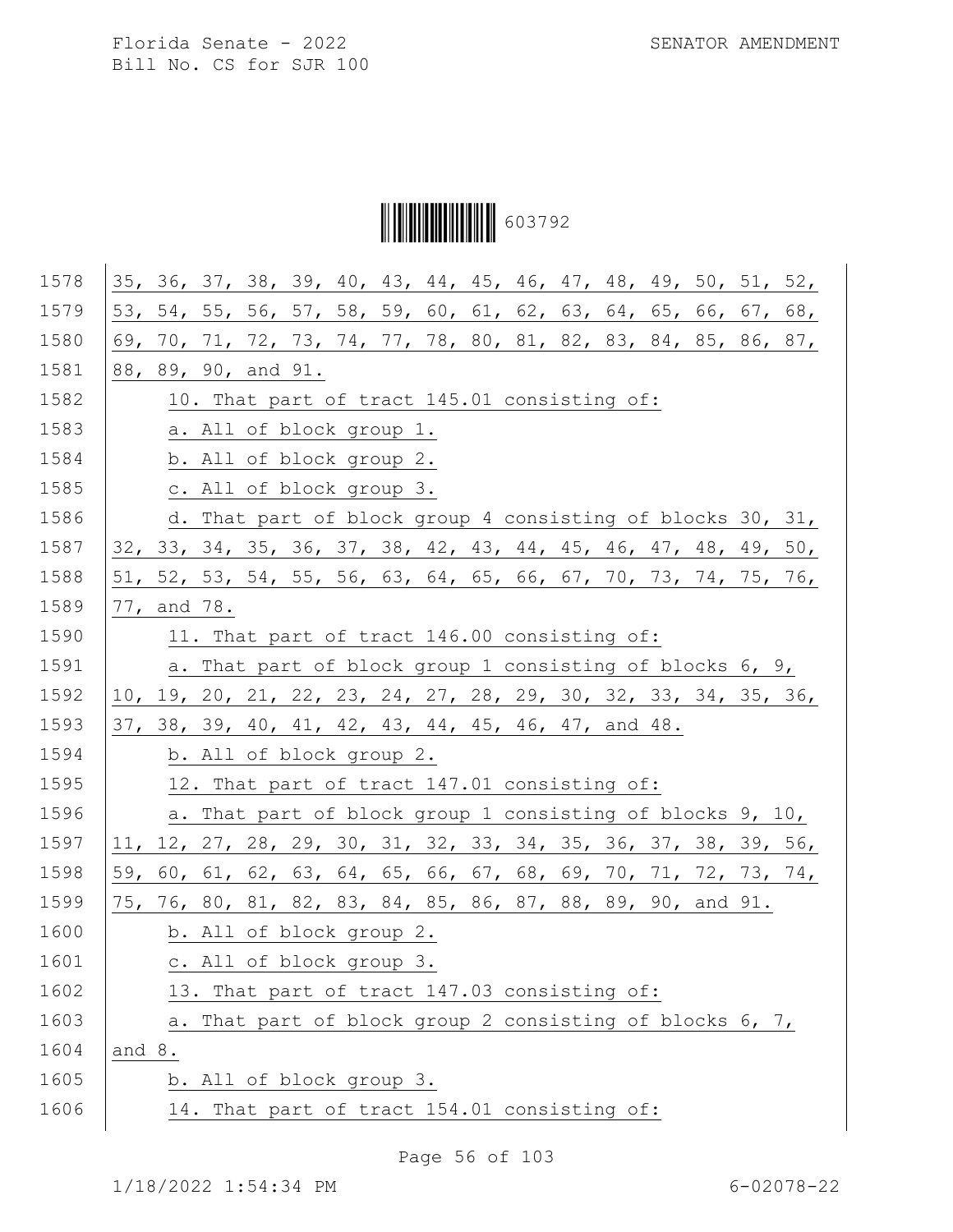# Ì6037929Î603792

| 1607 | a. All of block group 1.                                         |
|------|------------------------------------------------------------------|
| 1608 | b. That part of block group 2 consisting of blocks 0, 1, 2,      |
| 1609 | 3, 4, 5, 6, 8, 9, 10, 11, 12, 13, 14, 15, 16, 17, 18, 19, 20,    |
| 1610 | 21, 22, 23, 24, 25, 26, 27, 28, 29, 30, 31, 32, 33, 34, 35, 36,  |
| 1611 | 37, 38, 39, 40, 41, 42, 43, 44, 45, 46, 47, 48, and 49.          |
| 1612 | 15. That part of tract 155.00 consisting of:                     |
| 1613 | a. That part of block group 1 consisting of blocks 8, 9,         |
| 1614 | 10, 11, 12, 13, 14, 15, 16, 17, 18, 19, 20, 21, 22, 23, 24, 25,  |
| 1615 | 26, 27, 28, 29, 30, 31, 32, 33, 34, 35, 36, 37, 38, 39, 40, 41,  |
| 1616 | 42, 43, 44, 45, 46, 47, 48, 49, 50, 51, 52, 53, 54, 55, 56, 57,  |
| 1617 | 58, 59, 60, 61, 62, 63, 64, 65, 66, 67, 68, and 69.              |
| 1618 | b. That part of block group 3 consisting of blocks 3, 4, 5,      |
| 1619 | 6, 7, 8, 9, 10, 11, 12, 13, 14, 15, 16, 17, 18, 19, 20, 21, 22,  |
| 1620 | 23, 24, 25, 26, 27, 28, 29, 30, 31, 32, 33, 34, 35, 36, 37, 38,  |
| 1621 | 39, 40, 41, 42, 43, 44, 45, 46, 47, 48, 49, 50, 51, 52, 53, 54,  |
| 1622 | 55, 56, 57, 58, 59, 60, and 61.                                  |
| 1623 | (27) District 27 is composed of:                                 |
| 1624 | (a) That part of Lee County consisting of:                       |
| 1625 | 1. All of tracts 3.03, 3.04, 3.05, 3.06, 4.01, 5.02, 5.03,       |
| 1626 | 5.04, 6.00, 7.00, 8.00, 9.00, 10.01, 10.02, 11.01, 11.03, 11.04, |
| 1627 | 12.03, 12.04, 12.05, 12.06, 12.07, 12.08, 12.09, 13.00, 14.01,   |
| 1628 | 14.02, 15.01, 15.02, 16.01, 16.02, 17.01, 17.05, 17.06, 17.08,   |
| 1629 | 17.09, 17.10, 17.11, 18.01, 18.02, 19.03, 19.08, 19.10, 19.11,   |
| 1630 | 19.12, 19.13, 19.15, 19.16, 19.17, 19.18, 19.19, 19.20, 19.21,   |
| 1631 | 19.22, 19.23, 101.04, 101.06, 101.07, 101.08, 101.09, 101.10,    |
| 1632 | 101.11, 101.12, 101.13, 102.03, 102.05, 102.06, 102.07, 102.08,  |
| 1633 | 102.09, 102.10, 103.02, 103.03, 103.05, 103.06, 103.07, 103.08,  |
| 1634 | 103.09, 104.04, 104.11, 104.12, 104.13, 104.14, 104.15, 104.16,  |
| 1635 | 104.17, 104.18, 104.19, 104.20, 104.21, 104.22, 104.23, 105.01,  |
|      |                                                                  |

Page 57 of 103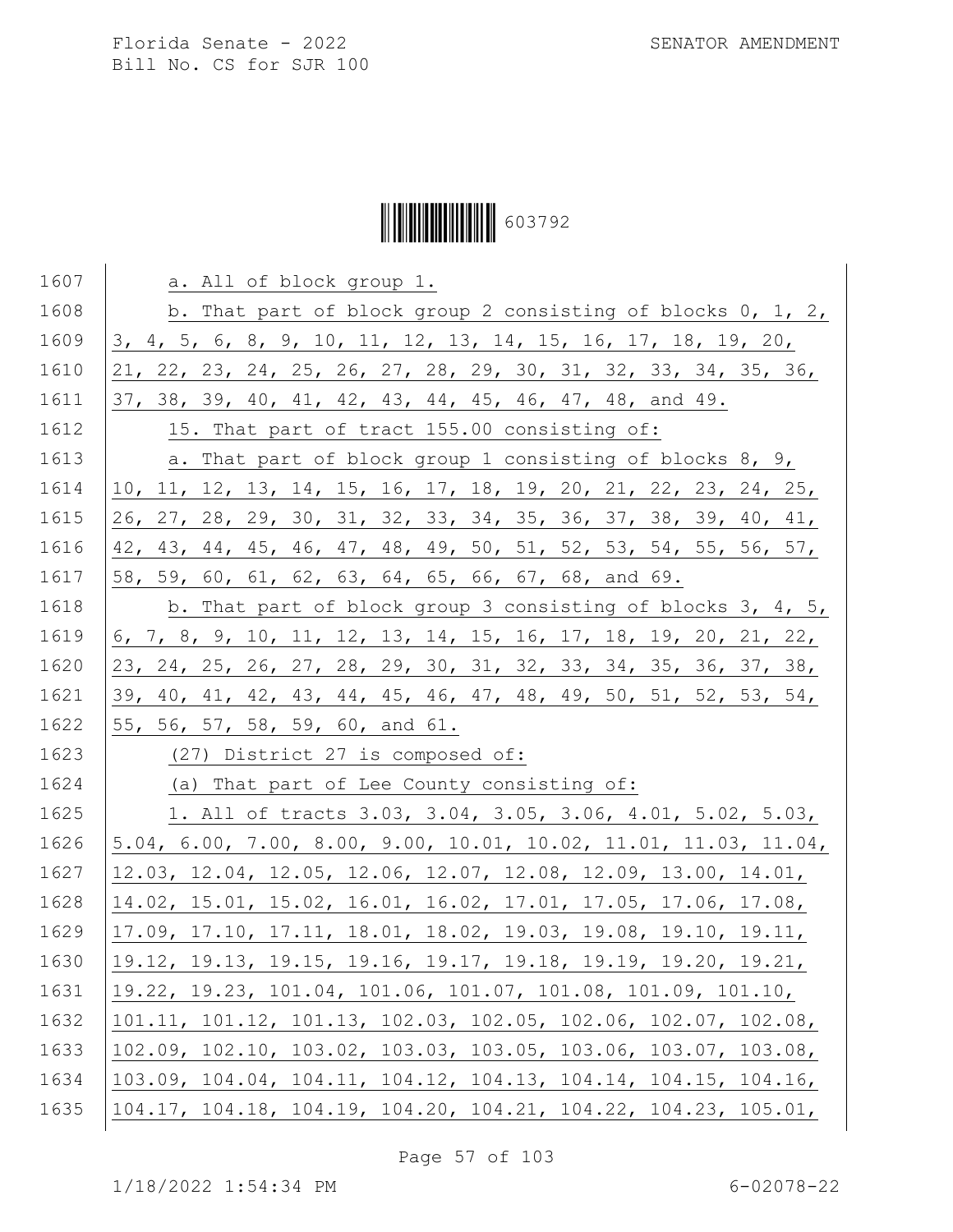Ì6037929Î603792

| 1636 | 105.03, 105.04, 106.01, 106.02, 107.01, 107.02, 108.01, 108.02, |
|------|-----------------------------------------------------------------|
| 1637 | 108.03, 205.02, 206.00, 207.00, 208.01, 401.08, 401.11, 401.13, |
| 1638 | 401.17, 401.34, 401.35, 501.03, 501.04, 501.05, 501.06, 502.04, |
| 1639 | 502.05, 502.06, 502.07, 502.08, 502.10, 502.11, 502.12, 502.13, |
| 1640 | 503.05, 503.06, 503.15, 503.16, 503.17, 503.18, 503.19, 503.20, |
| 1641 | 503.21, 503.22, 504.01, 504.02, 505.01, 505.02, 506.01, 506.03, |
| 1642 | 506.04, 601.01, 601.02, 602.01, 602.02, 602.03, 603.00, 701.01, |
| 1643 | 701.02, 702.01, 702.02, 801.00, 802.02, 802.03, 802.04, 803.00, |
| 1644 | 901.00, and 9900.00.                                            |
| 1645 | 2. That part of tract 201.02 consisting of:                     |
| 1646 | a. That part of block group 1 consisting of block 13.           |
| 1647 | b. That part of block group 2 consisting of block 3.            |
| 1648 | 3. That part of tract 201.03 consisting of:                     |
| 1649 | a. That part of block group 1 consisting of blocks 7, 21,       |
| 1650 | 22, 23, and 24.                                                 |
| 1651 | b. That part of block group 2 consisting of blocks 17, 21,      |
| 1652 | 24, 26, and 33.                                                 |
| 1653 | 4. That part of tract 201.04 consisting of:                     |
| 1654 | a. That part of block group 1 consisting of blocks 13, 14,      |
| 1655 | and 22.                                                         |
| 1656 | b. That part of block group 2 consisting of block 12.           |
| 1657 | 5. That part of tract 204.00 consisting of:                     |
| 1658 | a. All of block group 1.                                        |
| 1659 | b. That part of block group 2 consisting of blocks 4, 8, 9,     |
| 1660 | 10, 11, 12, 13, 14, 15, 16, 17, 18, 19, 20, 21, 22, 23, 24, 25, |
| 1661 | 26, 27, 28, 29, 30, 31, 32, 33, 34, 35, 36, 37, 38, 39, 40, 41, |
| 1662 | 42, 43, 44, 45, 46, 47, 48, 49, 50, 51, 52, 53, 54, 55, and 56. |
| 1663 | c. All of block group 3.                                        |
| 1664 | 6. That part of tract 208.02 consisting of:                     |

Page 58 of 103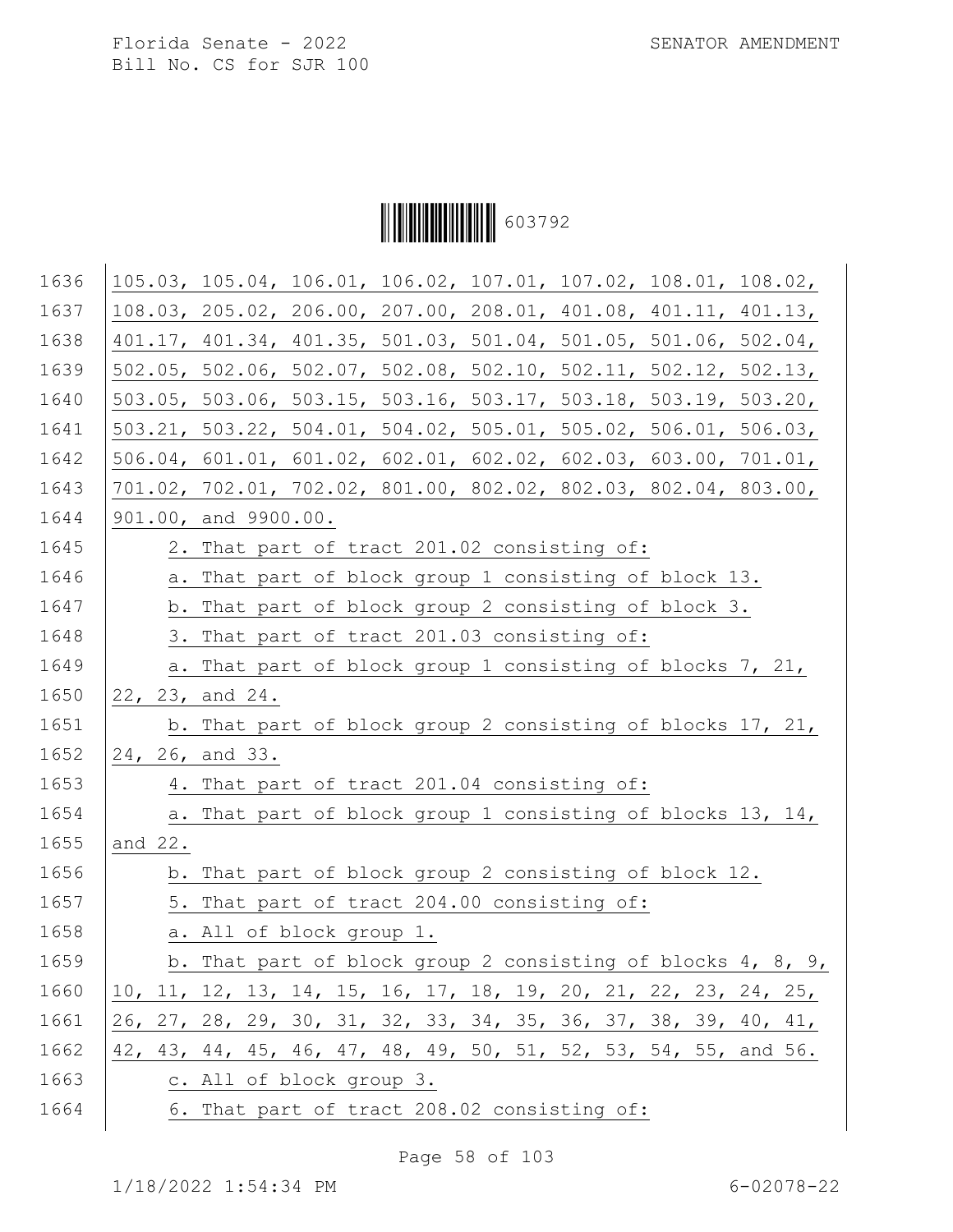# Ì6037929Î603792

| 1665 | a. All of block group 2.                                         |  |  |  |  |  |  |  |  |
|------|------------------------------------------------------------------|--|--|--|--|--|--|--|--|
| 1666 | b. That part of block group 3 consisting of blocks 1, 2, 3,      |  |  |  |  |  |  |  |  |
| 1667 | 4, and 5.                                                        |  |  |  |  |  |  |  |  |
| 1668 | (28) District 28 is composed of:                                 |  |  |  |  |  |  |  |  |
| 1669 | (a) All of Collier County.                                       |  |  |  |  |  |  |  |  |
| 1670 | (b) All of Hendry County.                                        |  |  |  |  |  |  |  |  |
| 1671 | (c) That part of Lee County consisting of:                       |  |  |  |  |  |  |  |  |
| 1672 | 1. All of tracts 401.09, 401.18, 401.20, 401.21, 401.22,         |  |  |  |  |  |  |  |  |
| 1673 | 401.28, 401.29, 401.30, 401.31, 401.32, 401.33, 401.36, 401.37,  |  |  |  |  |  |  |  |  |
| 1674 | 401.38, 401.39, 403.01, 403.02, 403.03, 403.04, 403.05, 403.08,  |  |  |  |  |  |  |  |  |
| 1675 | 403.10, 403.11, 403.12, 403.13, 403.14, 403.15, 403.16, 503.11,  |  |  |  |  |  |  |  |  |
| 1676 | 503.12, 503.23, 503.24, 503.25, and 9800.00.                     |  |  |  |  |  |  |  |  |
| 1677 | 2. That part of tract 401.10 consisting of:                      |  |  |  |  |  |  |  |  |
| 1678 | a. That part of block group 1 consisting of blocks 33, 34,       |  |  |  |  |  |  |  |  |
| 1679 | 36, 37, and 38.                                                  |  |  |  |  |  |  |  |  |
| 1680 | (29) District 29 is composed of:                                 |  |  |  |  |  |  |  |  |
| 1681 | (a) All of Martin County.                                        |  |  |  |  |  |  |  |  |
| 1682 | (b) That part of Palm Beach County consisting of:                |  |  |  |  |  |  |  |  |
| 1683 | 1. All of tracts 1.02, 1.03, 1.04, 2.02, 2.04, 2.08, 2.10,       |  |  |  |  |  |  |  |  |
| 1684 | 2.11, 2.13, 2.14, 2.16, 2.17, 2.18, 2.19, 2.20, 2.21, 2.22,      |  |  |  |  |  |  |  |  |
| 1685 | 2.23, 3.01, 3.03, 3.04, 4.05, 4.06, 4.07, 4.08, 4.10, 9.05,      |  |  |  |  |  |  |  |  |
| 1686 | 78.05, 78.12, 78.13, 78.14, 78.18, 78.20, 78.21, 78.23, 78.30,   |  |  |  |  |  |  |  |  |
| 1687 | 78.31, 78.32, 78.33, 78.34, 78.35, 78.37, 78.38, 78.40, 78.41,   |  |  |  |  |  |  |  |  |
| 1688 | 78.42, 78.43, 78.44, 78.45, 78.46, 78.47, 78.48, 78.49, 78.50,   |  |  |  |  |  |  |  |  |
| 1689 | 78.51, 78.52, 78.53, 79.09, 79.13, 79.14, 79.15, 79.16, 79.18,   |  |  |  |  |  |  |  |  |
| 1690 | 79.19, 80.01, 9801.00, and 9802.00.                              |  |  |  |  |  |  |  |  |
| 1691 | 2. That part of tract 5.07 consisting of:                        |  |  |  |  |  |  |  |  |
| 1692 | a. That part of block group 1 consisting of blocks 0, 1, 2,      |  |  |  |  |  |  |  |  |
| 1693 | 3, 4, 5, 6, 7, 8, 9, 10, 11, 12, 14, 15, 16, 17, 18, 19, 20, 21, |  |  |  |  |  |  |  |  |

Page 59 of 103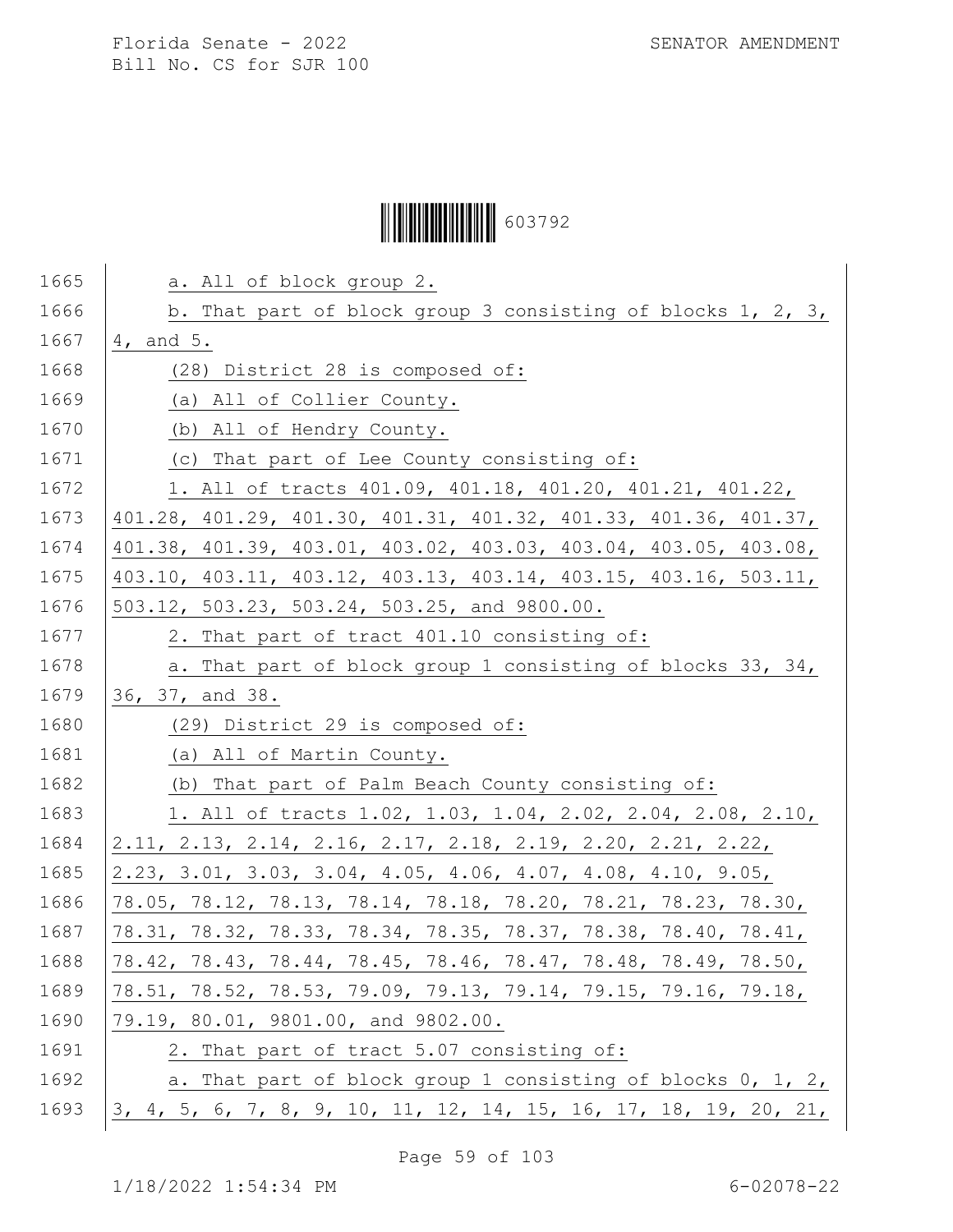# Ì6037929Î603792

| 1694 | 22, 23, 24, 25, 26, 35, and 36.                                  |
|------|------------------------------------------------------------------|
| 1695 | 3. That part of tract 6.00 consisting of:                        |
| 1696 | a. That part of block group 1 consisting of blocks 0, 1, 2,      |
| 1697 | 3, 4, 5, 6, 7, 8, 9, 10, 11, 12, 13, 14, 15, 16, 17, 18, 19, 20, |
| 1698 | 21, and 23.                                                      |
| 1699 | 4. That part of tract 9.04 consisting of:                        |
| 1700 | a. All of block group 2.                                         |
| 1701 | b. All of block group 3.                                         |
| 1702 | 5. That part of tract 79.17 consisting of:                       |
| 1703 | a. All of block group 1.                                         |
| 1704 | b. All of block group 2.                                         |
| 1705 | c. All of block group 3.                                         |
| 1706 | d. That part of block group 4 consisting of blocks 0, 1, 2,      |
| 1707 | 3, 4, 5, 6, 7, 8, 9, 10, 11, 12, 13, 14, 15, 16, 17, 18, 19, 20, |
| 1708 | 21, 22, 23, 24, 25, 26, 27, 28, 29, 30, 31, 32, 39, 40, 41, 42,  |
| 1709 | 43, 44, 45, 46, 47, 48, 49, 50, 51, 52, 53, 54, 55, 56, 57, 58,  |
| 1710 | 59, 60, 61, 62, 63, 64, 65, 66, 67, 68, 69, 70, 71, 75, 76, 77,  |
| 1711 | 78, 79, 80, 81, 82, 83, 84, 85, 86, 93, 94, 95, 111, 112, 143,   |
| 1712 | 144, 159, 160, 161, 162, 163, 164, 165, 166, 167, 168, 169, 170, |
| 1713 | 171, 172, 173, 174, and 205.                                     |
| 1714 | 6. That part of tract 80.02 consisting of:                       |
| 1715 | a. All of block group 1.                                         |
| 1716 | b. All of block group 2.                                         |
| 1717 | c. All of block group 3.                                         |
| 1718 | d. That part of block group 4 consisting of blocks 0, 1, 2,      |
| 1719 | 3, 4, 5, 6, 7, 8, 9, 10, 11, 12, 13, 14, 15, 20, 21, 22, and 23. |
| 1720 | 7. That part of tract 81.01 consisting of:                       |
| 1721 | a. That part of block group 1 consisting of blocks 0, 1, 2,      |
| 1722 | 3, 4, 5, 6, 7, 8, 9, 10, 11, 12, 13, 14, 15, 16, 17, 18, 19, 20, |

Page 60 of 103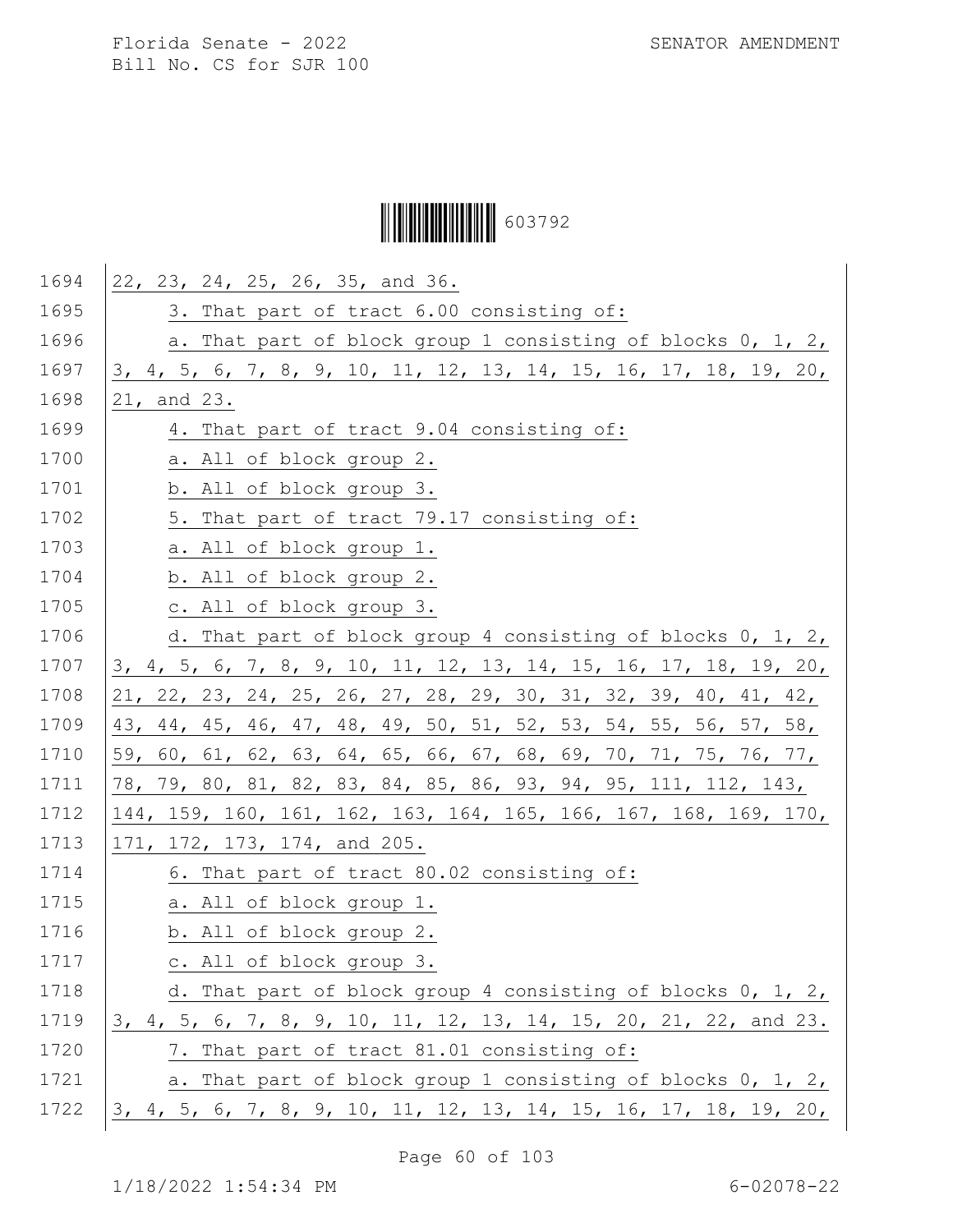# Ì6037929Î603792

| 1723 | 21, 22, 29, 30, 31, 32, 33, 34, 35, 36, 37, 38, 39, 67, 68, and |
|------|-----------------------------------------------------------------|
| 1724 | 71.                                                             |
| 1725 | 8. That part of tract 83.01 consisting of:                      |
| 1726 | a. That part of block group 2 consisting of blocks 18 and       |
| 1727 | 19.                                                             |
| 1728 | 9. That part of tract 9900.00 consisting of:                    |
| 1729 | a. That part of block group 0 consisting of blocks 1, 2, 3,     |
| 1730 | and $4.$                                                        |
| 1731 | 10. That part of tract 9901.00 consisting of:                   |
| 1732 | a. That part of block group 0 consisting of blocks 1, 2,        |
| 1733 | and 5.                                                          |
| 1734 | (c) That part of St Lucie County consisting of:                 |
| 1735 | 1. All of tracts 3819.00, 3820.15, 3820.16, 3821.10,            |
| 1736 | 3821.12, 3821.14, 3821.15, 3821.16, 3821.17, 3821.18, 3821.19,  |
| 1737 | 3821.28, 3821.29, and 3821.30.                                  |
| 1738 | 2. That part of tract 3820.07 consisting of:                    |
| 1739 | a. That part of block group 1 consisting of block 48.           |
| 1740 | b. That part of block group 2 consisting of block 16.           |
| 1741 | 3. That part of tract 3820.08 consisting of:                    |
| 1742 | a. That part of block group 1 consisting of blocks 11 and       |
| 1743 | 12.                                                             |
| 1744 | 4. That part of tract 3821.20 consisting of:                    |
| 1745 | a. That part of block group 2 consisting of blocks 4 and 5.     |
| 1746 | 5. That part of tract 3821.21 consisting of:                    |
| 1747 | a. That part of block group 1 consisting of blocks 13 and       |
| 1748 | 14.                                                             |
| 1749 | b. That part of block group 2 consisting of blocks 4 and 5.     |
| 1750 | 6. That part of tract 3821.26 consisting of:                    |
| 1751 | That part of block group 1 consisting of blocks 1, 2, 3,<br>а.  |
|      |                                                                 |

Page 61 of 103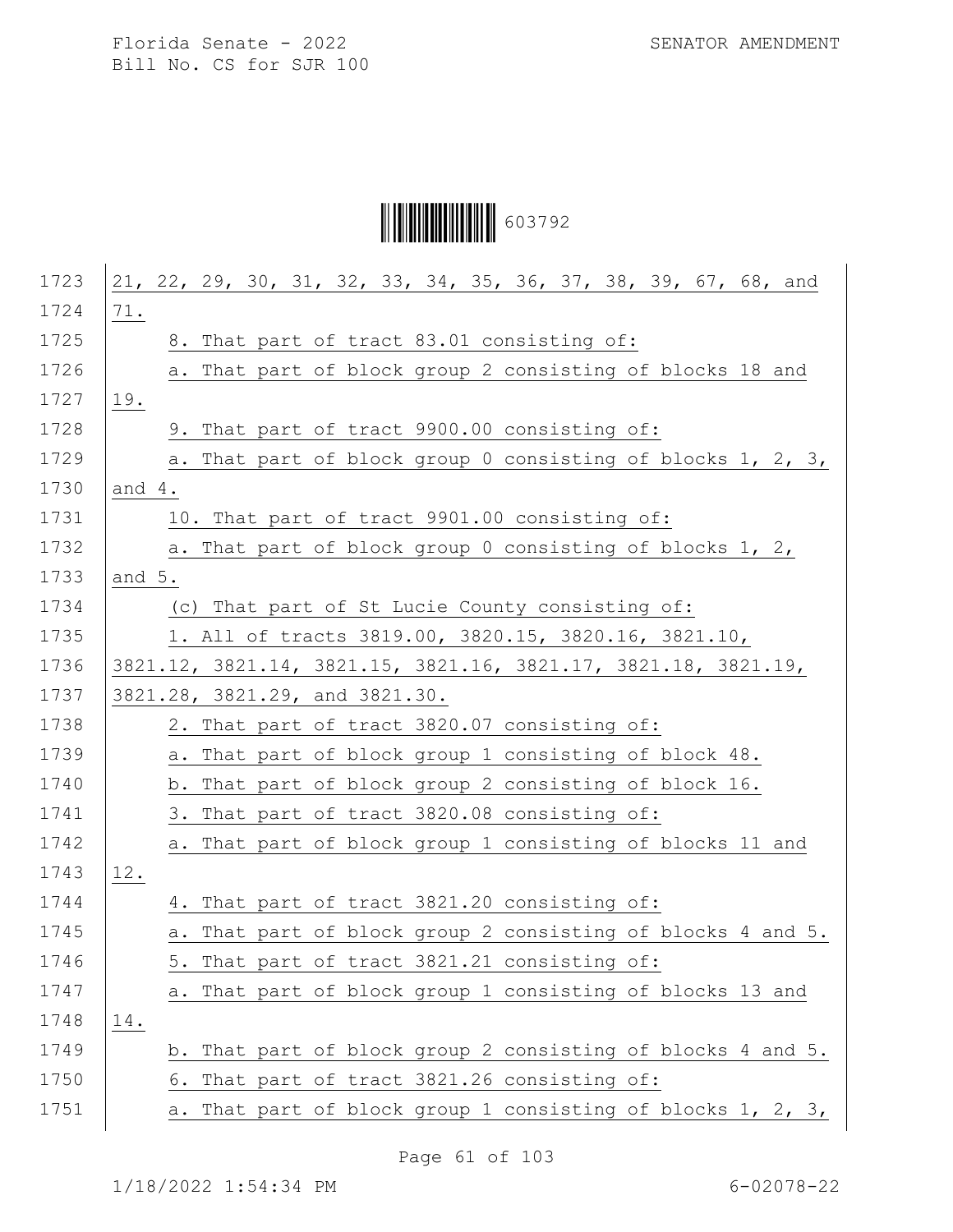Ì6037929Î603792

| 1752 | 4, 5, 6, 7, 8, 9, 10, 11, 12, 13, 14, 15, 16, 17, 18, 19, 20,    |
|------|------------------------------------------------------------------|
| 1753 | 21, 22, 23, 24, 25, 26, 27, 28, 29, 30, 31, 32, 33, 34, 35, 36,  |
| 1754 | 37, 38, 39, 40, 41, 42, 43, 44, 45, 46, 47, 48, 49, 50, 51, 52,  |
| 1755 | 53, 54, 55, 56, 57, 58, 59, 60, 61, 62, 63, 64, 65, 66, 67, 68,  |
| 1756 | 69, 70, 71, 72, 73, 74, 75, 76, 77, 78, 79, 80, 81, 82, 83, 84,  |
| 1757 | 85, 86, 87, 88, 89, 90, 91, 92, 93, 94, 95, 96, 97, 98, 99, 100, |
| 1758 | 101, 102, 103, 104, 105, 106, 107, 108, 109, 110, 111, 112, 113, |
| 1759 | 114, 115, 116, 117, 118, 119, 120, 121, 122, 123, and 124.       |
| 1760 | b. That part of block group 2 consisting of blocks 3, 4, 5,      |
| 1761 | 6, 7, 9, 10, 11, 12, 13, 14, 15, 16, 17, 18, 19, 20, 21, 22, 23, |
| 1762 | 24, 25, 26, 27, 28, 29, 30, 31, 32, 33, 34, 35, 36, 37, and 38.  |
| 1763 | c. All of block group 3.                                         |
| 1764 | d. All of block group 4.                                         |
| 1765 | e. All of block group 5.                                         |
| 1766 | f. All of block group 6.                                         |
| 1767 | 7. That part of tract 3821.27 consisting of:                     |
| 1768 | a. That part of block group 3 consisting of blocks 17, 18,       |
| 1769 | and 19.                                                          |
| 1770 | 8. That part of tract 3822.02 consisting of:                     |
| 1771 | a. That part of block group 1 consisting of blocks 145,          |
| 1772 | 146, 147, 148, 149, 153, 154, 155, and 156.                      |
| 1773 | (30) District 30 is composed of:                                 |
| 1774 | (a) That part of Palm Beach County consisting of:                |
| 1775 | 1. All of tracts 5.05, 5.09, 5.12, 5.13, 7.02, 7.03, 8.03,       |
| 1776 | 8.05, 9.02, 9.03, 10.02, 10.03, 10.04, 11.01, 11.02, 12.00,      |
| 1777 | 13.01, 13.02, 14.02, 14.03, 14.04, 15.00, 16.00, 17.00, 18.01,   |
| 1778 | 18.02, 19.04, 19.07, 19.09, 19.10, 19.11, 19.12, 19.13, 19.16,   |
| 1779 | 19.17, 19.18, 19.19, 19.20, 19.21, 20.05, 20.06, 21.00, 22.00,   |
| 1780 | 23.00, 24.00, 26.00, 27.01, 27.02, 27.03, 28.00, 29.00, 30.00,   |

Page 62 of 103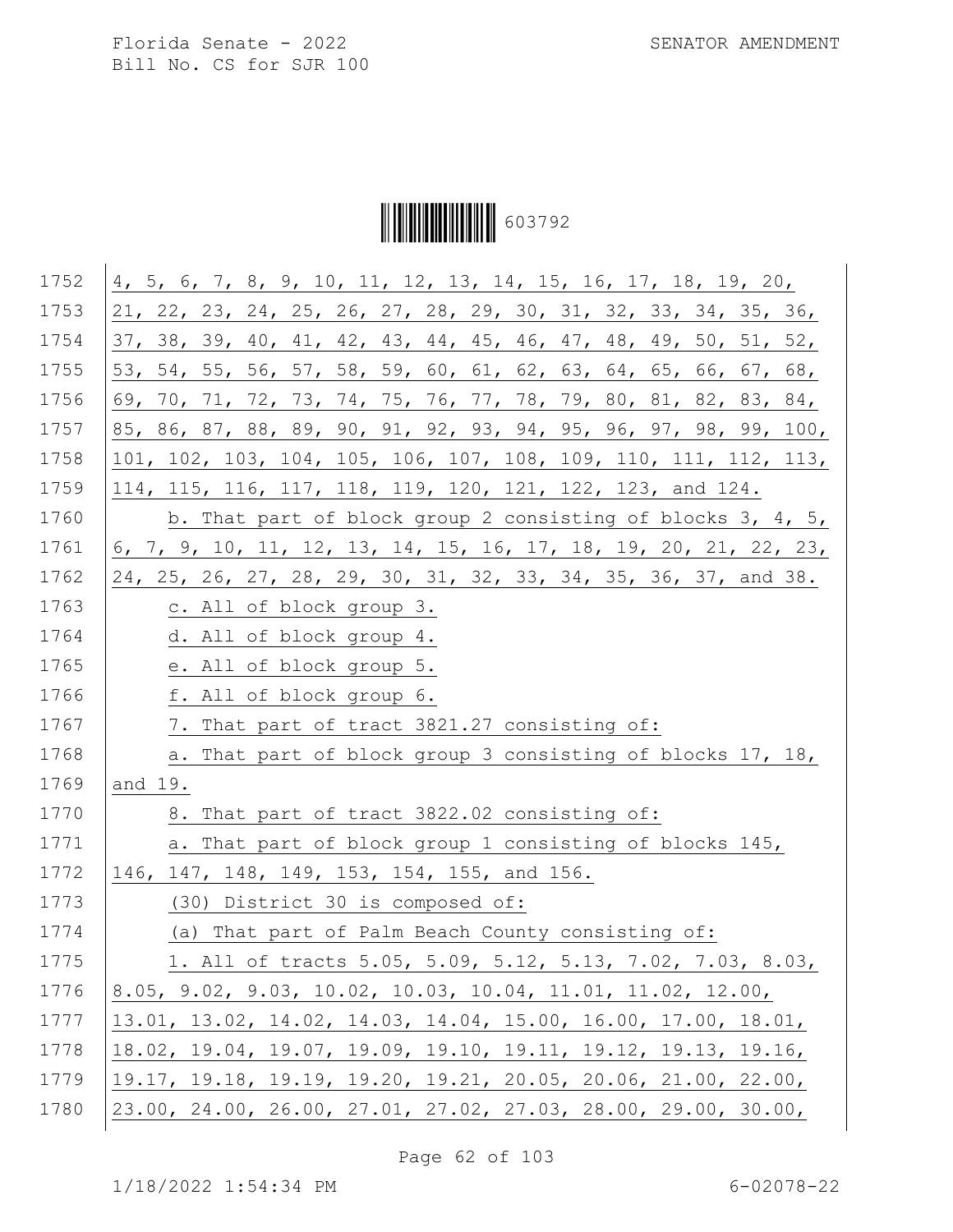Ì6037929Î603792

| 1781 | 31.01, 31.02, 32.01, 32.02, 33.00, 34.00, 35.07, 35.12, 35.13,                            |
|------|-------------------------------------------------------------------------------------------|
| 1782 | 35.14, 36.00, 37.00, 38.01, 38.02, 39.01, 39.02, 40.05, 40.07,                            |
| 1783 | 40.08, 40.09, 40.10, 40.11, 40.12, 40.13, 41.01, 41.02, 42.03,                            |
| 1784 | 42.04, 42.05, 42.06, 42.07, 43.00, 44.01, 44.02, 45.00, 46.01,                            |
| 1785 | 46.02, 47.02, 47.04, 47.05, 47.06, 48.10, 48.13, 48.15, 48.16,                            |
| 1786 | 48.17, 48.18, 48.19, 48.20, 48.21, 48.22, 48.23, 49.02, 49.03,                            |
| 1787 | 49.04, 50.00, 51.01, 51.02, 52.02, 52.03, 52.04, 53.00, 54.12,                            |
| 1788 | $54.13$ , $55.01$ , $55.02$ , $56.02$ , $58.14$ , $59.16$ , $59.17$ , $59.60$ , $59.61$ , |
| 1789 | 9800.00, and 9805.00.                                                                     |
| 1790 | 2. That part of tract 5.07 consisting of:                                                 |
| 1791 | a. That part of block group 1 consisting of blocks 13, 27,                                |
| 1792 | 28, 29, 30, 31, 32, 33, and 34.                                                           |
| 1793 | 3. That part of tract 6.00 consisting of:                                                 |
| 1794 | a. That part of block group 1 consisting of blocks 22, 24,                                |
| 1795 | 25, 26, 27, 28, 29, 30, 31, 32, 33, 34, and 35.                                           |
| 1796 | 4. That part of tract 9.04 consisting of:                                                 |
| 1797 | a. All of block group 1.                                                                  |
| 1798 | 5. That part of tract 56.01 consisting of:                                                |
| 1799 | a. That part of block group 2 consisting of blocks 0, 1, 2,                               |
| 1800 | 3, 4, 5, 6, 7, 8, 9, 10, 11, 12, 13, 14, 15, 16, 17, and 18.                              |
| 1801 | b. All of block group 3.                                                                  |
| 1802 | 6. That part of tract 57.03 consisting of:                                                |
| 1803 | a. That part of block group 1 consisting of blocks 0, 1, 2,                               |
| 1804 | 3, 4, 5, 6, 7, and 22.                                                                    |
| 1805 | 7. That part of tract 58.07 consisting of:                                                |
| 1806 | a. All of block group 1.                                                                  |
| 1807 | b. That part of block group 2 consisting of blocks 0, 1, 2,                               |
| 1808 | 3, 4, 5, 6, 7, 8, 9, 10, 11, 12, 13, 14, and 16.                                          |
| 1809 | c. All of block group 3.                                                                  |

Page 63 of 103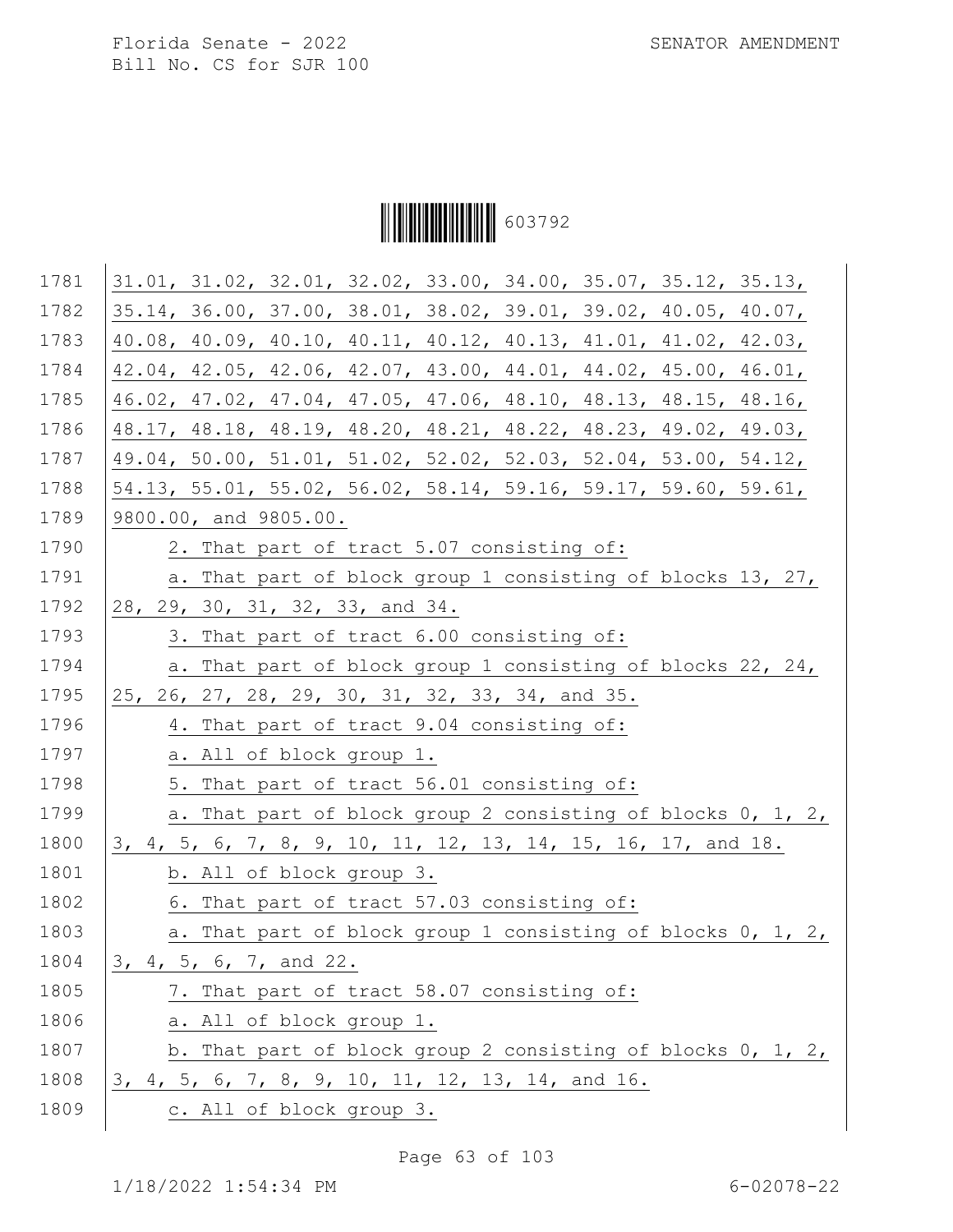Ì6037929Î603792

| 1811<br>3, 4, 5, 6, 7, 8, and 9.<br>1812<br>8. That part of tract 58.15 consisting of:<br>1813<br>a. That part of block group 1 consisting of blocks 0, 1, 2,<br>1814<br>3, 4, 5, 6, 7, 8, 9, 10, 11, 12, 13, 14, and 18.<br>1815<br>b. All of block group 2.<br>1816<br>9. That part of tract 77.54 consisting of:<br>1817<br>a. That part of block group 1 consisting of block 0.<br>1818<br>10. That part of tract 9900.00 consisting of:<br>1819<br>a. That part of block group 0 consisting of blocks 5, 6, 7,<br>1820<br>8, and 9.<br>1821<br>(31) District 31 is composed of:<br>1822<br>(a) That part of Palm Beach County consisting of:<br>1823<br>1. All of tracts 54.11, 57.02, 57.04, 58.10, 58.11, 58.12,<br>1824<br>58.13, 58.18, 58.19, 58.20, 58.21, 59.18, 59.21, 59.22, 59.23,<br>1825<br>59.26, 59.30, 59.31, 59.33, 59.34, 59.36, 59.37, 59.38, 59.39,<br>1826<br>59.40, 59.42, 59.43, 59.44, 59.45, 59.46, 59.47, 59.49, 59.50,<br>1827<br>59.51, 59.52, 59.53, 59.54, 59.55, 59.57, 59.58, 59.59, 60.05,<br>1828<br>60.06, 60.07, 60.08, 60.09, 60.10, 60.11, 60.12, 61.00, 62.01,<br>1829<br>$62.02$ , $62.03$ , $63.01$ , $63.02$ , $64.01$ , $64.02$ , $65.01$ , $65.02$ , $66.02$ ,<br>1830<br>$66.04$ , 66.06, 66.07, 67.00, 68.01, 68.02, 69.06, 69.07, 69.08,<br>1831<br>69.09, 69.10, 69.11, 69.12, 70.05, 70.06, 70.07, 70.08, 70.09,<br>1832<br>70.10, 70.11, 70.12, 70.13, 71.00, 72.02, 72.06, 72.07, 72.08,<br>1833<br>73.01, 73.02, 74.07, 74.10, 74.12, 74.14, 77.05, 77.10, 77.16,<br>1834<br>$77.21, 77.23, 77.24, 77.25, 77.42, 77.43, 77.46, 77.47, 77.48,$ |
|-------------------------------------------------------------------------------------------------------------------------------------------------------------------------------------------------------------------------------------------------------------------------------------------------------------------------------------------------------------------------------------------------------------------------------------------------------------------------------------------------------------------------------------------------------------------------------------------------------------------------------------------------------------------------------------------------------------------------------------------------------------------------------------------------------------------------------------------------------------------------------------------------------------------------------------------------------------------------------------------------------------------------------------------------------------------------------------------------------------------------------------------------------------------------------------------------------------------------------------------------------------------------------------------------------------------------------------------------------------------------------------------------------------------------------------------------------------------------------------------------------------------------------------------------------------------------------------------------------|
|                                                                                                                                                                                                                                                                                                                                                                                                                                                                                                                                                                                                                                                                                                                                                                                                                                                                                                                                                                                                                                                                                                                                                                                                                                                                                                                                                                                                                                                                                                                                                                                                       |
|                                                                                                                                                                                                                                                                                                                                                                                                                                                                                                                                                                                                                                                                                                                                                                                                                                                                                                                                                                                                                                                                                                                                                                                                                                                                                                                                                                                                                                                                                                                                                                                                       |
|                                                                                                                                                                                                                                                                                                                                                                                                                                                                                                                                                                                                                                                                                                                                                                                                                                                                                                                                                                                                                                                                                                                                                                                                                                                                                                                                                                                                                                                                                                                                                                                                       |
|                                                                                                                                                                                                                                                                                                                                                                                                                                                                                                                                                                                                                                                                                                                                                                                                                                                                                                                                                                                                                                                                                                                                                                                                                                                                                                                                                                                                                                                                                                                                                                                                       |
|                                                                                                                                                                                                                                                                                                                                                                                                                                                                                                                                                                                                                                                                                                                                                                                                                                                                                                                                                                                                                                                                                                                                                                                                                                                                                                                                                                                                                                                                                                                                                                                                       |
|                                                                                                                                                                                                                                                                                                                                                                                                                                                                                                                                                                                                                                                                                                                                                                                                                                                                                                                                                                                                                                                                                                                                                                                                                                                                                                                                                                                                                                                                                                                                                                                                       |
|                                                                                                                                                                                                                                                                                                                                                                                                                                                                                                                                                                                                                                                                                                                                                                                                                                                                                                                                                                                                                                                                                                                                                                                                                                                                                                                                                                                                                                                                                                                                                                                                       |
|                                                                                                                                                                                                                                                                                                                                                                                                                                                                                                                                                                                                                                                                                                                                                                                                                                                                                                                                                                                                                                                                                                                                                                                                                                                                                                                                                                                                                                                                                                                                                                                                       |
|                                                                                                                                                                                                                                                                                                                                                                                                                                                                                                                                                                                                                                                                                                                                                                                                                                                                                                                                                                                                                                                                                                                                                                                                                                                                                                                                                                                                                                                                                                                                                                                                       |
|                                                                                                                                                                                                                                                                                                                                                                                                                                                                                                                                                                                                                                                                                                                                                                                                                                                                                                                                                                                                                                                                                                                                                                                                                                                                                                                                                                                                                                                                                                                                                                                                       |
|                                                                                                                                                                                                                                                                                                                                                                                                                                                                                                                                                                                                                                                                                                                                                                                                                                                                                                                                                                                                                                                                                                                                                                                                                                                                                                                                                                                                                                                                                                                                                                                                       |
|                                                                                                                                                                                                                                                                                                                                                                                                                                                                                                                                                                                                                                                                                                                                                                                                                                                                                                                                                                                                                                                                                                                                                                                                                                                                                                                                                                                                                                                                                                                                                                                                       |
|                                                                                                                                                                                                                                                                                                                                                                                                                                                                                                                                                                                                                                                                                                                                                                                                                                                                                                                                                                                                                                                                                                                                                                                                                                                                                                                                                                                                                                                                                                                                                                                                       |
|                                                                                                                                                                                                                                                                                                                                                                                                                                                                                                                                                                                                                                                                                                                                                                                                                                                                                                                                                                                                                                                                                                                                                                                                                                                                                                                                                                                                                                                                                                                                                                                                       |
|                                                                                                                                                                                                                                                                                                                                                                                                                                                                                                                                                                                                                                                                                                                                                                                                                                                                                                                                                                                                                                                                                                                                                                                                                                                                                                                                                                                                                                                                                                                                                                                                       |
|                                                                                                                                                                                                                                                                                                                                                                                                                                                                                                                                                                                                                                                                                                                                                                                                                                                                                                                                                                                                                                                                                                                                                                                                                                                                                                                                                                                                                                                                                                                                                                                                       |
|                                                                                                                                                                                                                                                                                                                                                                                                                                                                                                                                                                                                                                                                                                                                                                                                                                                                                                                                                                                                                                                                                                                                                                                                                                                                                                                                                                                                                                                                                                                                                                                                       |
|                                                                                                                                                                                                                                                                                                                                                                                                                                                                                                                                                                                                                                                                                                                                                                                                                                                                                                                                                                                                                                                                                                                                                                                                                                                                                                                                                                                                                                                                                                                                                                                                       |
|                                                                                                                                                                                                                                                                                                                                                                                                                                                                                                                                                                                                                                                                                                                                                                                                                                                                                                                                                                                                                                                                                                                                                                                                                                                                                                                                                                                                                                                                                                                                                                                                       |
|                                                                                                                                                                                                                                                                                                                                                                                                                                                                                                                                                                                                                                                                                                                                                                                                                                                                                                                                                                                                                                                                                                                                                                                                                                                                                                                                                                                                                                                                                                                                                                                                       |
|                                                                                                                                                                                                                                                                                                                                                                                                                                                                                                                                                                                                                                                                                                                                                                                                                                                                                                                                                                                                                                                                                                                                                                                                                                                                                                                                                                                                                                                                                                                                                                                                       |
|                                                                                                                                                                                                                                                                                                                                                                                                                                                                                                                                                                                                                                                                                                                                                                                                                                                                                                                                                                                                                                                                                                                                                                                                                                                                                                                                                                                                                                                                                                                                                                                                       |
|                                                                                                                                                                                                                                                                                                                                                                                                                                                                                                                                                                                                                                                                                                                                                                                                                                                                                                                                                                                                                                                                                                                                                                                                                                                                                                                                                                                                                                                                                                                                                                                                       |
|                                                                                                                                                                                                                                                                                                                                                                                                                                                                                                                                                                                                                                                                                                                                                                                                                                                                                                                                                                                                                                                                                                                                                                                                                                                                                                                                                                                                                                                                                                                                                                                                       |
| 1835<br>77.49, 77.50, 77.51, 77.52, 77.57, 77.58, 77.59, 77.63, 77.64,                                                                                                                                                                                                                                                                                                                                                                                                                                                                                                                                                                                                                                                                                                                                                                                                                                                                                                                                                                                                                                                                                                                                                                                                                                                                                                                                                                                                                                                                                                                                |
| 1836<br>77.68, 77.69, 77.70, 77.71, 77.72, 77.73, 77.74, 77.75, 77.76,                                                                                                                                                                                                                                                                                                                                                                                                                                                                                                                                                                                                                                                                                                                                                                                                                                                                                                                                                                                                                                                                                                                                                                                                                                                                                                                                                                                                                                                                                                                                |
| 1837<br>77.78, 77.79, 77.80, 81.02, 82.01, 82.02, 82.03, 83.02, and                                                                                                                                                                                                                                                                                                                                                                                                                                                                                                                                                                                                                                                                                                                                                                                                                                                                                                                                                                                                                                                                                                                                                                                                                                                                                                                                                                                                                                                                                                                                   |
| 1838<br>9804.00.                                                                                                                                                                                                                                                                                                                                                                                                                                                                                                                                                                                                                                                                                                                                                                                                                                                                                                                                                                                                                                                                                                                                                                                                                                                                                                                                                                                                                                                                                                                                                                                      |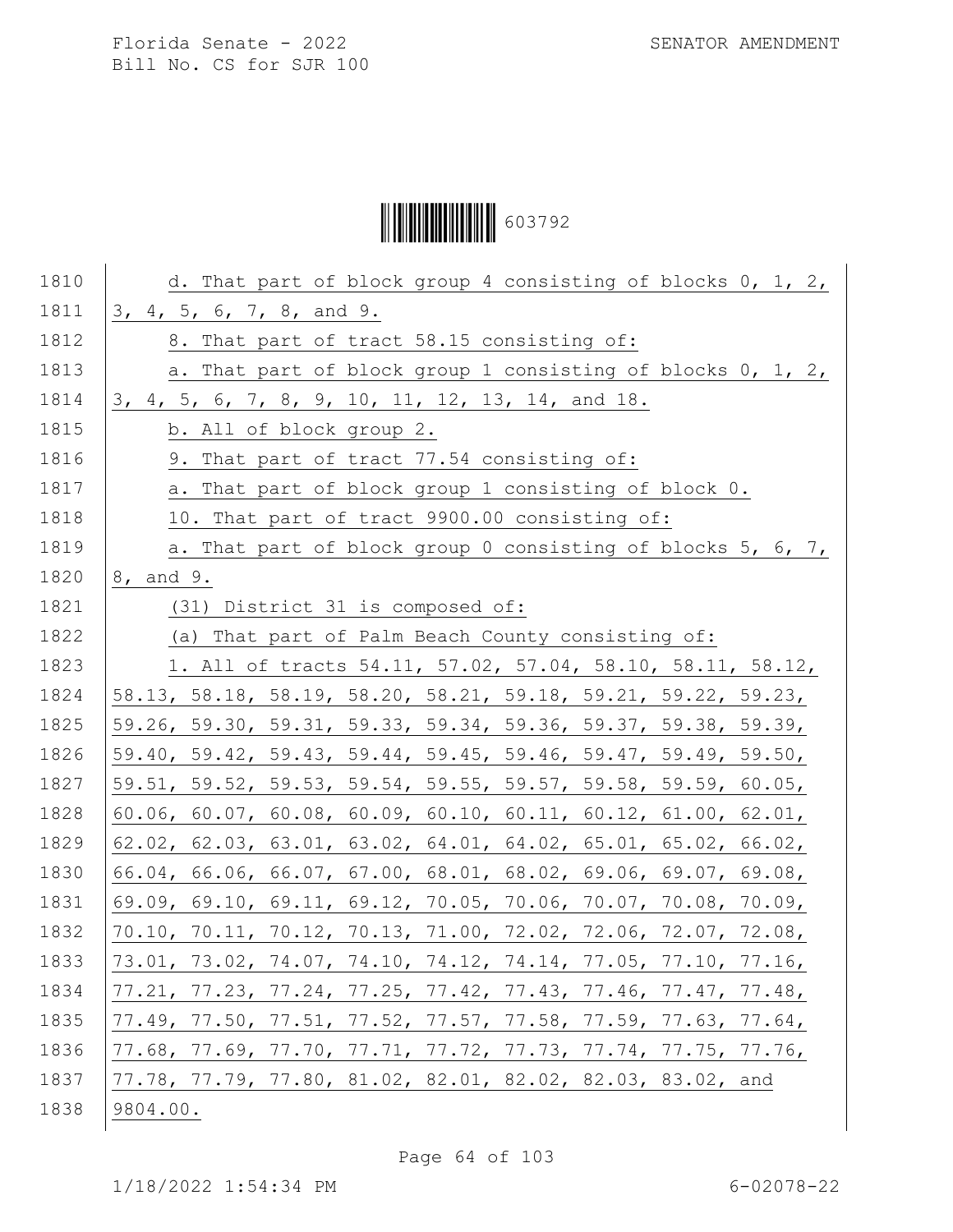# Ì6037929Î603792

| 1839 | 2. That part of tract 56.01 consisting of:                  |
|------|-------------------------------------------------------------|
| 1840 | a. All of block group 1.                                    |
| 1841 | b. That part of block group 2 consisting of block 19.       |
| 1842 | 3. That part of tract 57.03 consisting of:                  |
| 1843 | a. That part of block group 1 consisting of blocks 8, 9,    |
| 1844 | 10, 11, 12, 13, 14, 15, 16, 17, 18, 19, 20, and 21.         |
| 1845 | 4. That part of tract 58.07 consisting of:                  |
| 1846 | a. That part of block group 2 consisting of block 15.       |
| 1847 | b. That part of block group 4 consisting of blocks 10, 11,  |
| 1848 | and 12.                                                     |
| 1849 | 5. That part of tract 58.15 consisting of:                  |
| 1850 | a. That part of block group 1 consisting of blocks 15, 16,  |
| 1851 | and 17.                                                     |
| 1852 | 6. That part of tract 72.05 consisting of:                  |
| 1853 | a. All of block group 2.                                    |
| 1854 | b. All of block group 3.                                    |
| 1855 | 7. That part of tract 74.21 consisting of:                  |
| 1856 | a. That part of block group 1 consisting of blocks 0, 1,    |
| 1857 | and $2$ .                                                   |
| 1858 | b. All of block group 3.                                    |
| 1859 | c. All of block group 4.                                    |
| 1860 | 8. That part of tract 75.01 consisting of:                  |
| 1861 | a. That part of block group 1 consisting of blocks 3, 4, 5, |
| 1862 | and 6.                                                      |
| 1863 | 9. That part of tract 77.30 consisting of:                  |
| 1864 | a. All of block group 2.                                    |
| 1865 | b. All of block group 3.                                    |
| 1866 | c. All of block group 4.                                    |
| 1867 | 10. That part of tract 77.54 consisting of:                 |
|      |                                                             |

Page 65 of 103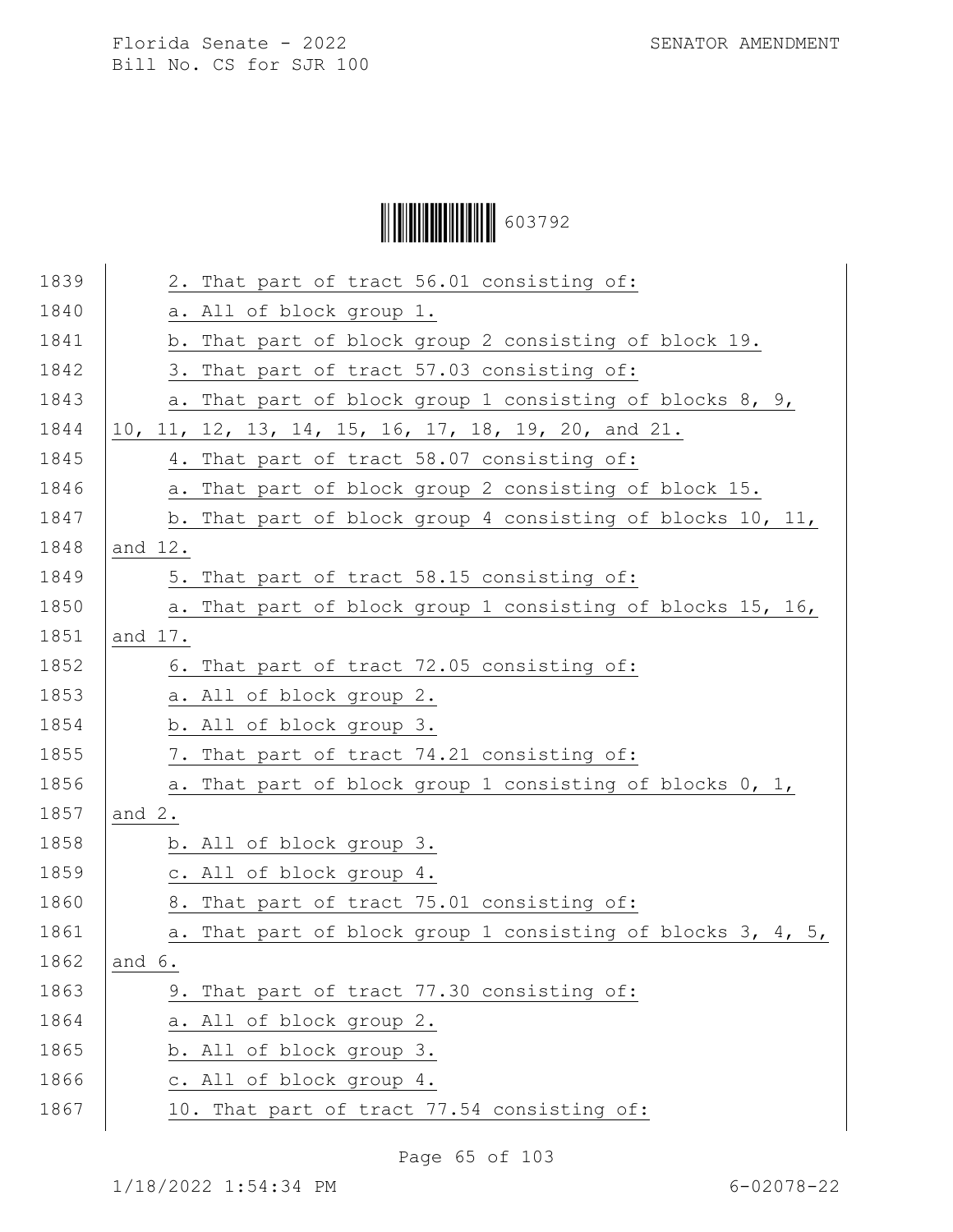# Ì6037929Î603792

| 1868 | a. That part of block group 1 consisting of blocks 1, 2, 3,             |
|------|-------------------------------------------------------------------------|
| 1869 | 4, 5, 6, 7, 8, 9, 10, and 11.                                           |
| 1870 | b. All of block group 2.                                                |
| 1871 | c. All of block group 3.                                                |
| 1872 | 11. That part of tract 79.17 consisting of:                             |
| 1873 | a. That part of block group 4 consisting of blocks 33, 34,              |
| 1874 | 35, 36, 37, 38, 72, 73, 74, 87, 88, 89, 90, 91, 92, 96, 97, 98,         |
| 1875 | 99, 100, 101, 102, 103, 104, 105, 106, 107, 108, 109, 110, 113,         |
| 1876 | 114, 115, 116, 117, 118, 119, 120, 121, 122, 123, 124, 125, 126,        |
| 1877 | 127, 128, 129, 130, 131, 132, 133, 134, 135, 136, 137, 138, 139,        |
| 1878 | 140, 141, 142, 145, 146, 147, 148, 149, 150, 151, 152, 153, 154,        |
| 1879 | 155, 156, 157, 158, 175, 176, 177, 178, 179, 180, 181, 182, 183,        |
| 1880 | 184, 185, 186, 187, 188, 189, 190, 191, 192, 193, 194, 195, 196,        |
| 1881 | 197, 198, 199, 200, 201, 202, 203, 204, 206, 207, 208, 209, 210,        |
| 1882 | and 211.                                                                |
| 1883 | 12. That part of tract 80.02 consisting of:                             |
| 1884 | a. That part of block group 4 consisting of blocks 16, 17,              |
| 1885 | 18, and 19.                                                             |
| 1886 | 13. That part of tract 81.01 consisting of:                             |
| 1887 | a. That part of block group 1 consisting of blocks 23, 24,              |
| 1888 | 25, 26, 27, 28, 40, 41, 42, 43, 44, 45, 46, 47, 48, 49, 50, 51,         |
| 1889 | 52, 53, 54, 55, 56, 57, 58, 59, 60, 61, 62, 63, 64, 65, 66, 69,         |
| 1890 | 70, 72, 73, 74, 75, 76, 77, 78, 79, 80, 81, 82, and 83.                 |
| 1891 | b. All of block group 2.                                                |
| 1892 | c. All of block group 3.                                                |
| 1893 | 14. That part of tract 83.01 consisting of:                             |
| 1894 | a. All of block group 1.                                                |
| 1895 | b. That part of block group 2 consisting of blocks $0, 1, 2, 1$         |
| 1896 | <u>3, 4, 5, 6, 7, 8, 9, 10, 11, 12, 13, 14, 15, 16, 17, 20, 21, 22,</u> |

Page 66 of 103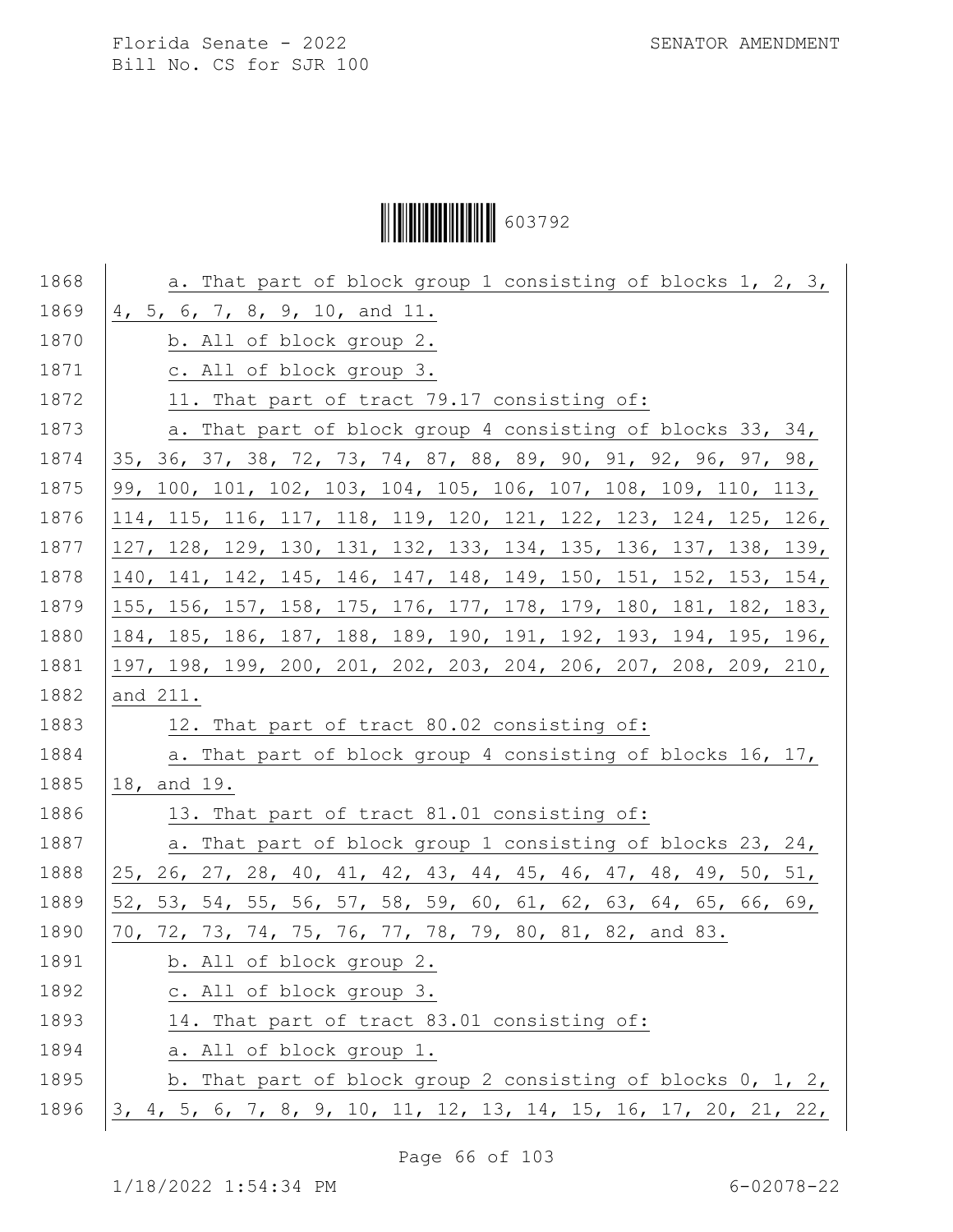Ì6037929Î603792

| 1897 | 23, 24, 25, 26, 27, 28, 29, 30, 31, 32, 33, 34, 35, 36, 37, 38, |
|------|-----------------------------------------------------------------|
| 1898 | 39, 40, 41, 42, 43, 44, 45, 46, 47, 48, 49, 50, 51, 52, 53, 54, |
| 1899 | 55, 56, 57, 58, 59, 60, 61, 62, 63, 64, 65, 66, 67, 68, 69, 70, |
| 1900 | 71, 72, 73, 74, 75, 76, 77, 78, and 79.                         |
| 1901 | 15. That part of tract 9900.00 consisting of:                   |
| 1902 | a. That part of block group 0 consisting of blocks 10, 11,      |
| 1903 | and 12.                                                         |
| 1904 | 16. That part of tract 9901.00 consisting of:                   |
| 1905 | a. That part of block group 0 consisting of blocks 3 and 4.     |
| 1906 | (32) District 32 is composed of:                                |
| 1907 | (a) That part of Broward County consisting of:                  |
| 1908 | 1. All of tracts 702.09, 702.11, 703.04, 703.06, 703.10,        |
| 1909 | 703.11, 703.12, 703.14, 703.15, 703.16, 703.18, 703.19, 703.20, |
| 1910 | 703.21, 703.23, 703.25, 703.26, 703.27, 703.28, 703.29, 703.30, |
| 1911 | 703.31, 704.01, 704.02, 704.03, 704.04, 704.05, 705.01, 705.03, |
| 1912 | 705.04, 706.01, 706.02, 906.01, 913.00, 1103.01, 1103.03,       |
| 1913 | 1103.07, 1103.08, 1103.09, 1103.11, 1103.12, 1103.13, 1103.19,  |
| 1914 | 1103.21, 1103.23, 1103.26, 1103.27, 1103.28, 1103.30, 1103.32,  |
| 1915 | 1103.33, 1103.34, 1103.37, 1103.38, 1103.39, 1103.41, 1103.44,  |
| 1916 | 1103.45, 1103.46, 1103.47, 1103.48, 1103.49, 1103.50, 1103.51,  |
| 1917 | 1103.52, 1103.53, 1103.54, 1103.55, 1103.56, 1103.57, 1103.58,  |
| 1918 | 1103.59, 1103.60, 1103.61, 1103.62, 1103.63, 1103.64, 1103.65,  |
| 1919 | 1103.66, 1103.67, 1103.68, 1104.03, and 9800.00.                |
| 1920 | 2. That part of tract 106.01 consisting of:                     |
| 1921 | a. That part of block group 2 consisting of blocks 24 and       |
| 1922 | 25.                                                             |
| 1923 | That part of tract 106.12 consisting of:<br>3.                  |
| 1924 | That part of block group 1 consisting of block 37.<br>а.        |
| 1925 | b. That part of block group 2 consisting of block 23.           |
|      |                                                                 |

Page 67 of 103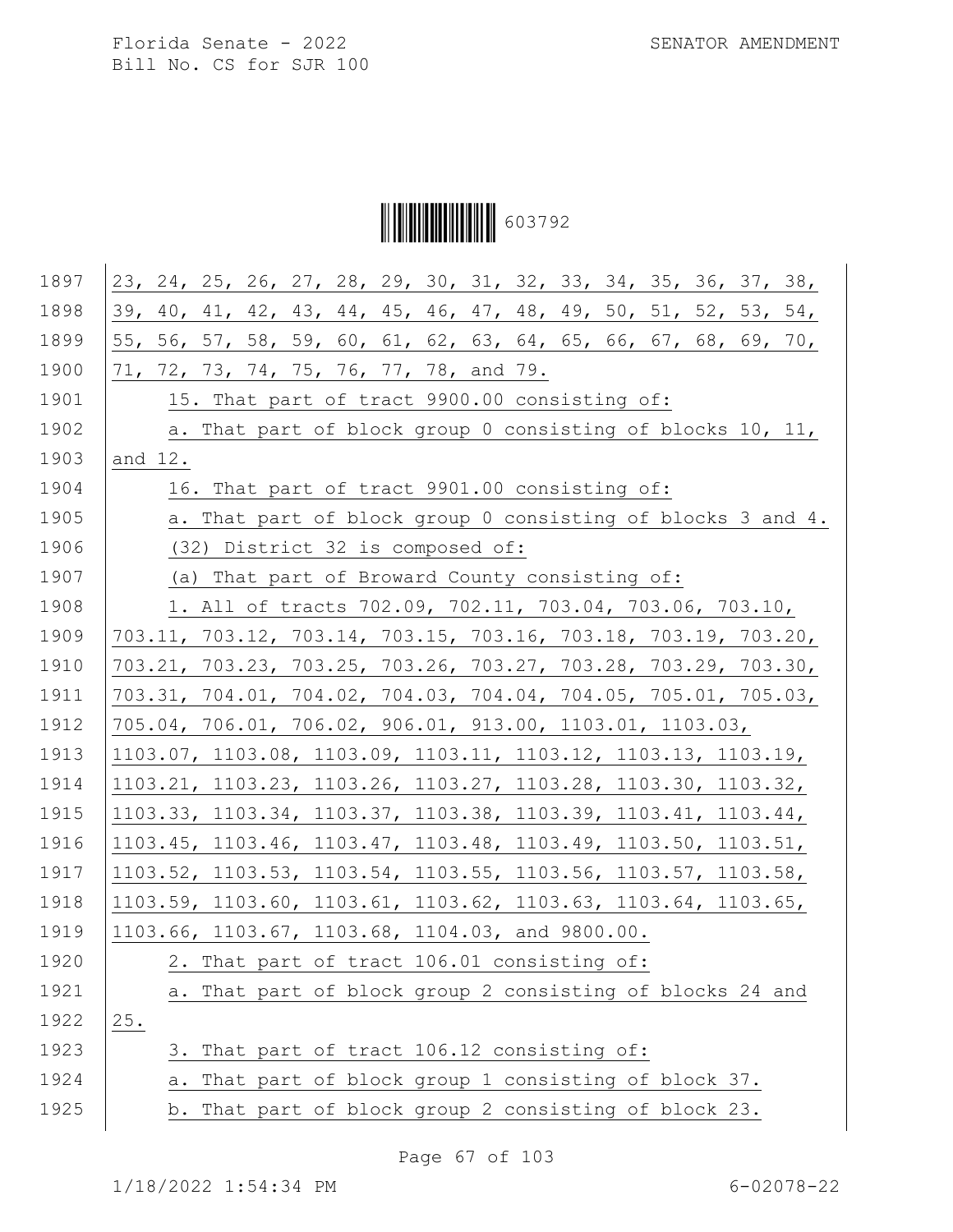Ì6037929Î603792

| 1926 | 4. That part of tract 203.12 consisting of:                     |
|------|-----------------------------------------------------------------|
|      |                                                                 |
| 1927 | a. That part of block group 1 consisting of block 7.            |
| 1928 | 5. That part of tract 203.18 consisting of:                     |
| 1929 | a. That part of block group 1 consisting of block 6.            |
| 1930 | 6. That part of tract 203.26 consisting of:                     |
| 1931 | a. That part of block group 2 consisting of block 17.           |
| 1932 | 7. That part of tract 204.16 consisting of:                     |
| 1933 | a. That part of block group 1 consisting of block 14.           |
| 1934 | 8. That part of tract 601.11 consisting of:                     |
| 1935 | a. That part of block group 1 consisting of block 23.           |
| 1936 | 9. That part of tract 601.13 consisting of:                     |
| 1937 | a. That part of block group 2 consisting of block 29.           |
| 1938 | 10. That part of tract 601.19 consisting of:                    |
| 1939 | a. That part of block group 3 consisting of blocks 10, 11,      |
| 1940 | 12, 13, 14, 15, 16, 17, 18, 19, 20, 21, 22, 23, 24, and 25.     |
| 1941 | 11. That part of tract 601.20 consisting of:                    |
| 1942 | a. That part of block group 4 consisting of blocks 0, 1, 5,     |
| 1943 | 6, 7, 8, 9, 10, 11, 12, 13, 14, 15, 16, 17, 18, 19, 20, 21, 22, |
| 1944 | 23, 24, 26, 27, 28, 29, 30, 31, 32, 33, 34, 35, 36, 37, 38, 39, |
| 1945 | 40, 44, 45, 46, 47, 48, 49, 50, 51, 52, 53, 54, 55, 56, 57, 58, |
| 1946 | 59, 60, 61, 62, 63, 64, 65, and 66.                             |
| 1947 | 12. That part of tract 701.02 consisting of:                    |
| 1948 | a. That part of block group 1 consisting of blocks 6, 7, 8,     |
| 1949 | 9, 10, 11, 12, 13, 14, 15, 16, 17, 18, 19, 20, 21, 30, 31, and  |
| 1950 | 32.                                                             |
| 1951 | 13. That part of tract 701.03 consisting of:                    |
| 1952 | a. All of block group 1.                                        |
| 1953 | b. That part of block group 2 consisting of blocks 2, 3, 4,     |
| 1954 | 5, 6, 7, 8, 9, 10, 11, 12, 13, 14, 15, 18, 19, and 20.          |

Page 68 of 103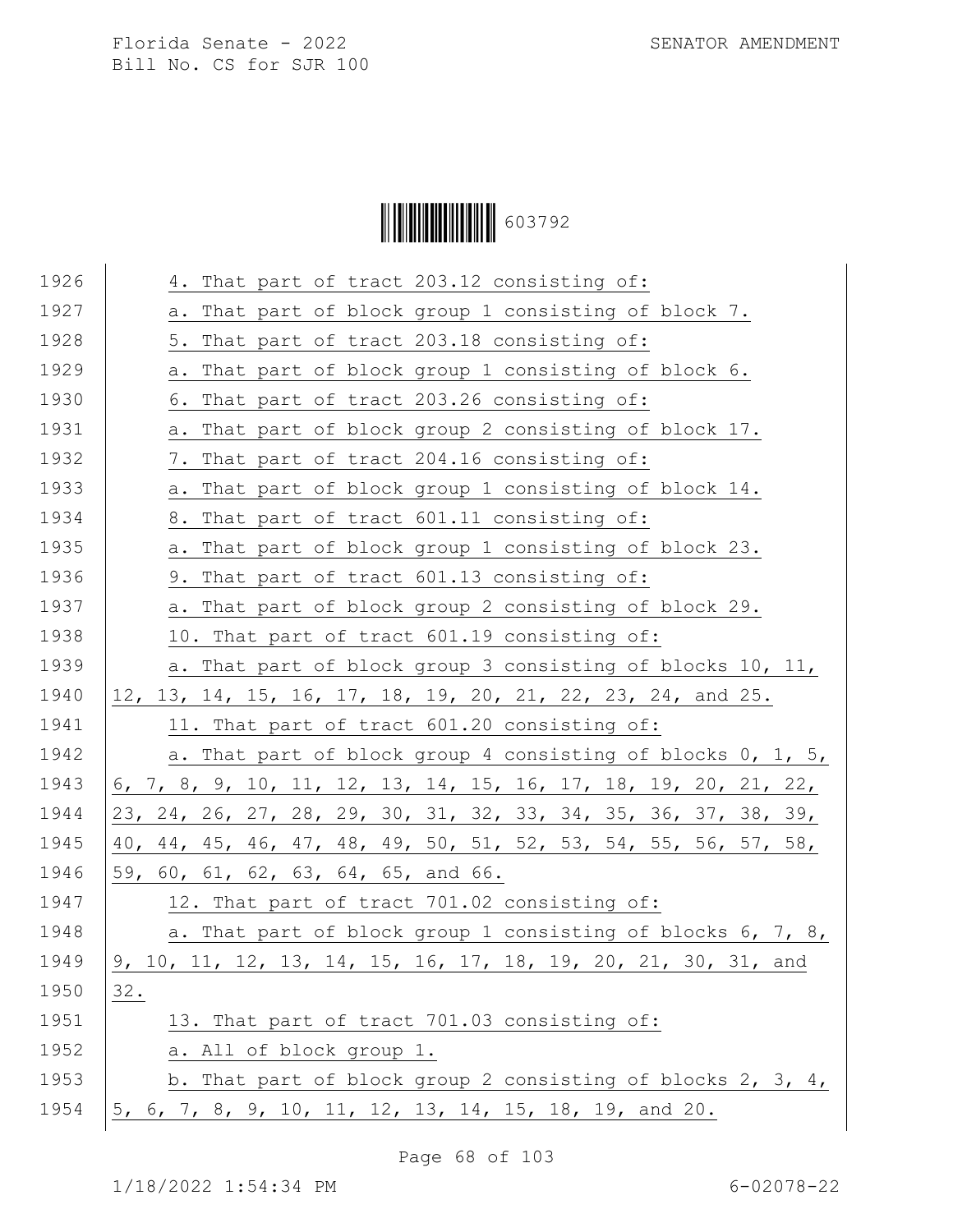Ì6037929Î603792

| 1955 | 14. That part of tract 701.04 consisting of:                     |
|------|------------------------------------------------------------------|
| 1956 | a. That part of block group 1 consisting of blocks 11, 12,       |
| 1957 | 13, 14, 15, 16, 17, 18, 19, 20, 21, 22, 23, 24, 25, 26, and 34.  |
| 1958 | b. All of block group 2.                                         |
| 1959 | 15. That part of tract 702.04 consisting of:                     |
| 1960 | a. That part of block group 1 consisting of blocks 2, 3, 4,      |
| 1961 | 5, 6, 7, 8, 9, 10, 11, 12, 13, and 14.                           |
| 1962 | b. All of block group 2.                                         |
| 1963 | 16. That part of tract 702.05 consisting of:                     |
| 1964 | a. All of block group 1.                                         |
| 1965 | b. That part of block group 2 consisting of blocks 4, 5, 6,      |
| 1966 | 7, 8, 9, 10, 11, 12, 13, 14, 15, 16, 17, 18, 19, and 20.         |
| 1967 | c. All of block group 3.                                         |
| 1968 | 17. That part of tract 702.08 consisting of:                     |
| 1969 | a. All of block group 1.                                         |
| 1970 | b. That part of block group 2 consisting of blocks 2, 4, 5,      |
| 1971 | 6, 7, 8, 9, 10, 11, 12, 13, 14, 15, 16, 17, 18, 19, 20, and 21.  |
| 1972 | c. That part of block group 3 consisting of blocks 2, 3, 4,      |
| 1973 | 5, 6, 7, 8, 9, 10, 11, 12, 13, 14, 15, 16, 17, 18, 19, 20, 21,   |
| 1974 | 22, 23, and 24.                                                  |
| 1975 | 18. That part of tract 702.10 consisting of:                     |
| 1976 | a. That part of block group 1 consisting of blocks 3, 4, 6,      |
| 1977 | 7, 8, 9, 10, 11, 12, 13, 14, 15, 16, 17, 18, 19, 20, 21, and 22. |
| 1978 | b. All of block group 2.                                         |
| 1979 | 19. That part of tract 702.12 consisting of:                     |
| 1980 | a. All of block group 1.                                         |
| 1981 | b. All of block group 2.                                         |
| 1982 | c. That part of block group 3 consisting of blocks 2, 3, 4,      |
| 1983 | 5, 6, and 7.                                                     |
|      |                                                                  |

Page 69 of 103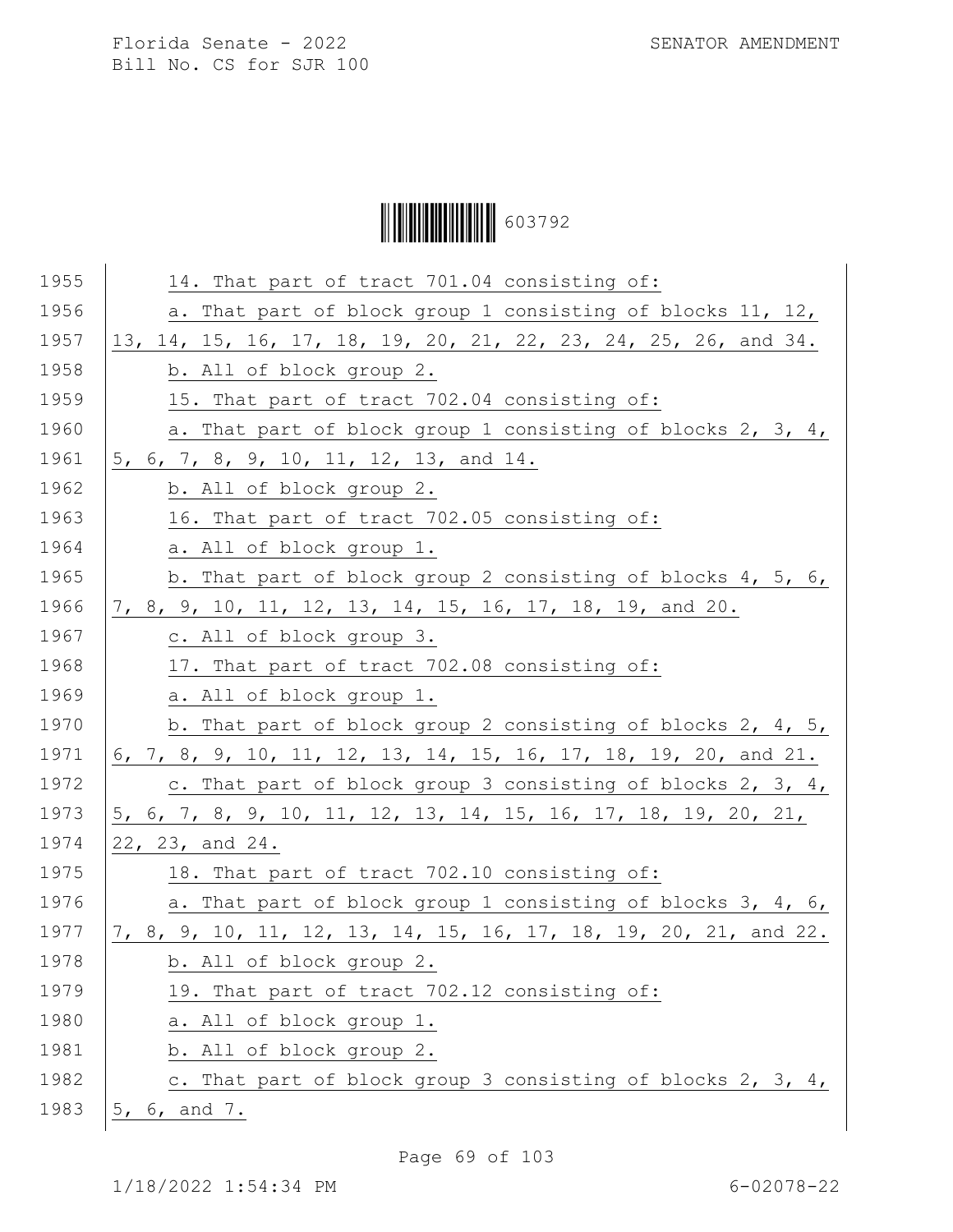# Ì6037929Î603792

| 1984 | 20. That part of tract 702.13 consisting of:                     |
|------|------------------------------------------------------------------|
| 1985 | a. All of block group 1.                                         |
| 1986 | b. That part of block group 2 consisting of blocks 2, 3, 4,      |
| 1987 | 5, 6, and 7.                                                     |
| 1988 | 21. That part of tract 703.24 consisting of:                     |
| 1989 | a. All of block group 1.                                         |
| 1990 | b. That part of block group 2 consisting of blocks 2, 3, 4,      |
| 1991 | 5, 6, 7, 8, 9, 10, 11, 12, 13, 14, 15, 16, and 17.               |
| 1992 | c. That part of block group 3 consisting of blocks 4, 5, 6,      |
| 1993 | 7, 8, 9, 10, 11, 12, 13, 14, 15, 16, 17, 18, 19, 20, 21, 22, and |
| 1994 | 23.                                                              |
| 1995 | 22. That part of tract 906.02 consisting of:                     |
| 1996 | a. All of block group 1.                                         |
| 1997 | b. All of block group 2.                                         |
| 1998 | c. All of block group 3.                                         |
| 1999 | d. All of block group 4.                                         |
| 2000 | e. That part of block group 5 consisting of blocks 1, 2, 3,      |
| 2001 | 4, 5, 6, 7, 8, 9, 10, 11, 14, 15, 16, 17, 18, 19, 20, and 21.    |
| 2002 | 23. That part of tract 907.00 consisting of:                     |
| 2003 | a. That part of block group 1 consisting of blocks 1, 2, 3,      |
| 2004 | 4, 5, 6, 7, 8, 9, 10, 11, 12, 13, 14, 15, 16, 17, 18, 19, 20,    |
| 2005 | 21, 22, 23, 24, 25, 26, 27, and 28.                              |
| 2006 | b. All of block group 2.                                         |
| 2007 | c. All of block group 3.                                         |
| 2008 | 24. That part of tract 912.01 consisting of:                     |
| 2009 | a. That part of block group 1 consisting of blocks 1, 2, 3,      |
| 2010 | 4, 5, 6, 7, 8, 9, 10, 11, 12, 13, 14, 15, 16, 17, 18, 19, 20,    |
| 2011 | 21, 22, 23, and 24.                                              |
| 2012 | b. All of block group 2.                                         |
|      |                                                                  |

Page 70 of 103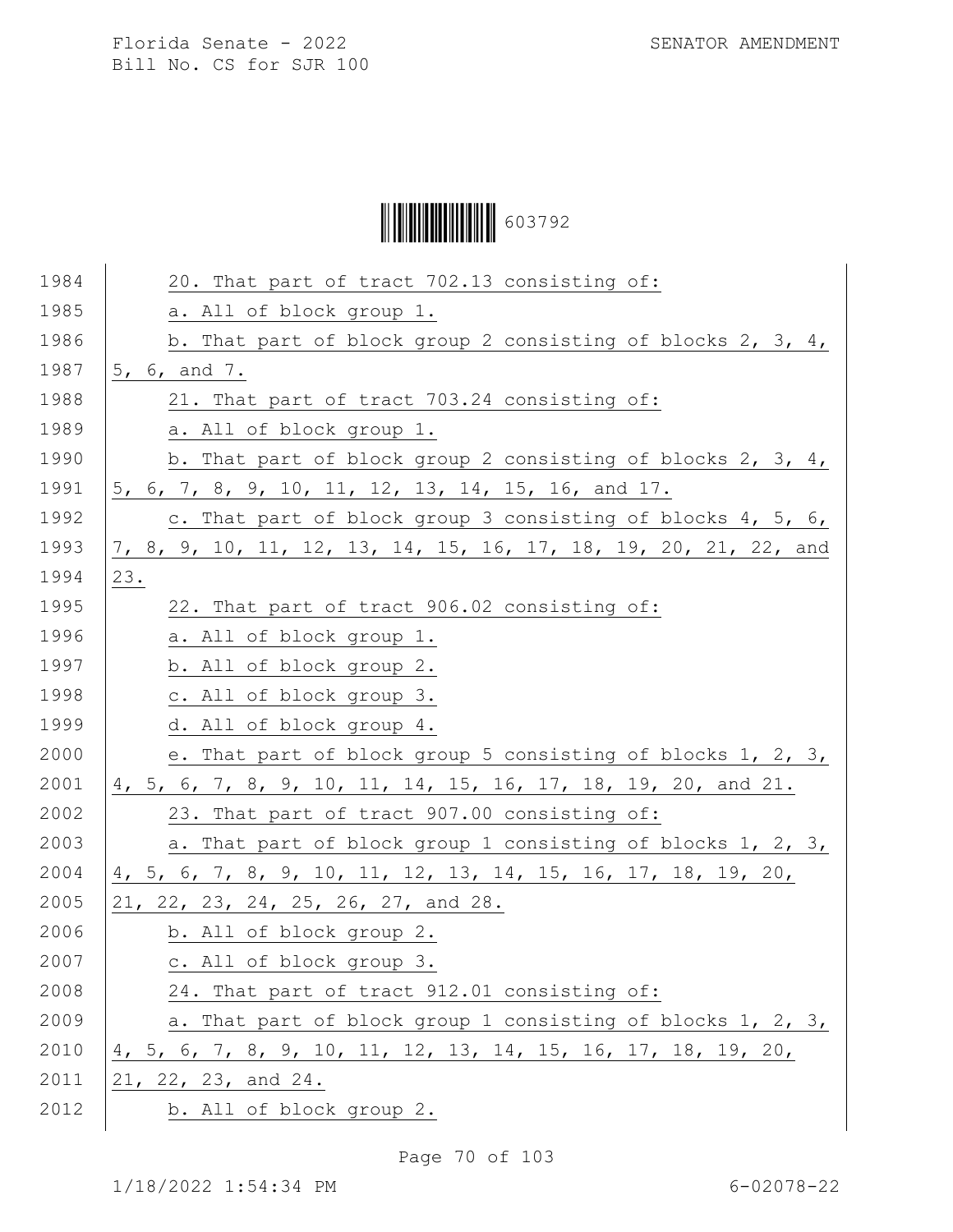# Ì6037929Î603792

| 2013 | c. All of block group 3.                                         |
|------|------------------------------------------------------------------|
| 2014 | 25. That part of tract 912.02 consisting of:                     |
| 2015 | a. That part of block group 1 consisting of blocks 1, 2, 3,      |
| 2016 | 4, 5, 6, 7, 8, 9, 10, 11, 12, 13, 14, 15, 16, 17, 18, 19, 20,    |
| 2017 | 21, 22, 23, 24, 25, 26, 27, 28, and 29.                          |
| 2018 | b. All of block group 2.                                         |
| 2019 | 26. That part of tract 914.00 consisting of:                     |
| 2020 | a. That part of block group 4 consisting of block 4.             |
| 2021 | 27. That part of tract 1101.00 consisting of:                    |
| 2022 | a. All of block group 1.                                         |
| 2023 | b. All of block group 2.                                         |
| 2024 | c. All of block group 3.                                         |
| 2025 | d. That part of block group 4 consisting of blocks 0, 1, 2,      |
| 2026 | 3, 4, 5, 6, 7, 8, 9, 10, 11, 12, 13, 16, 17, 18, 19, 20, 21, and |
| 2027 | 22.                                                              |
| 2028 | 28. That part of tract 1104.02 consisting of:                    |
| 2029 | a. All of block group 1.                                         |
| 2030 | b. That part of block group 2 consisting of blocks 1, 2, 3,      |
| 2031 | 4, 5, 6, 7, 8, 9, 10, 11, 12, 13, 14, 15, 16, 17, 18, 19, 20,    |
| 2032 | 21, 22, 23, 24, 25, 26, and 27.                                  |
| 2033 | 29. That part of tract 1104.04 consisting of:                    |
| 2034 | a. That part of block group 1 consisting of blocks 1, 2, 3,      |
| 2035 | 4, 5, 6, 7, 8, 9, 10, 11, 12, 13, 14, 15, 16, 17, 18, 19, 20,    |
| 2036 | 21, 22, 23, 24, 25, 26, 27, 28, 29, 30, 31, 32, and 33.          |
| 2037 | b. All of block group 2.                                         |
| 2038 | c. All of block group 3.                                         |
| 2039 | (33) District 33 is composed of:                                 |
| 2040 | (a) That part of Broward County consisting of:                   |
| 2041 | 1. All of tracts 204.05, 204.06, 204.07, 204.12, 204.14,         |

Page 71 of 103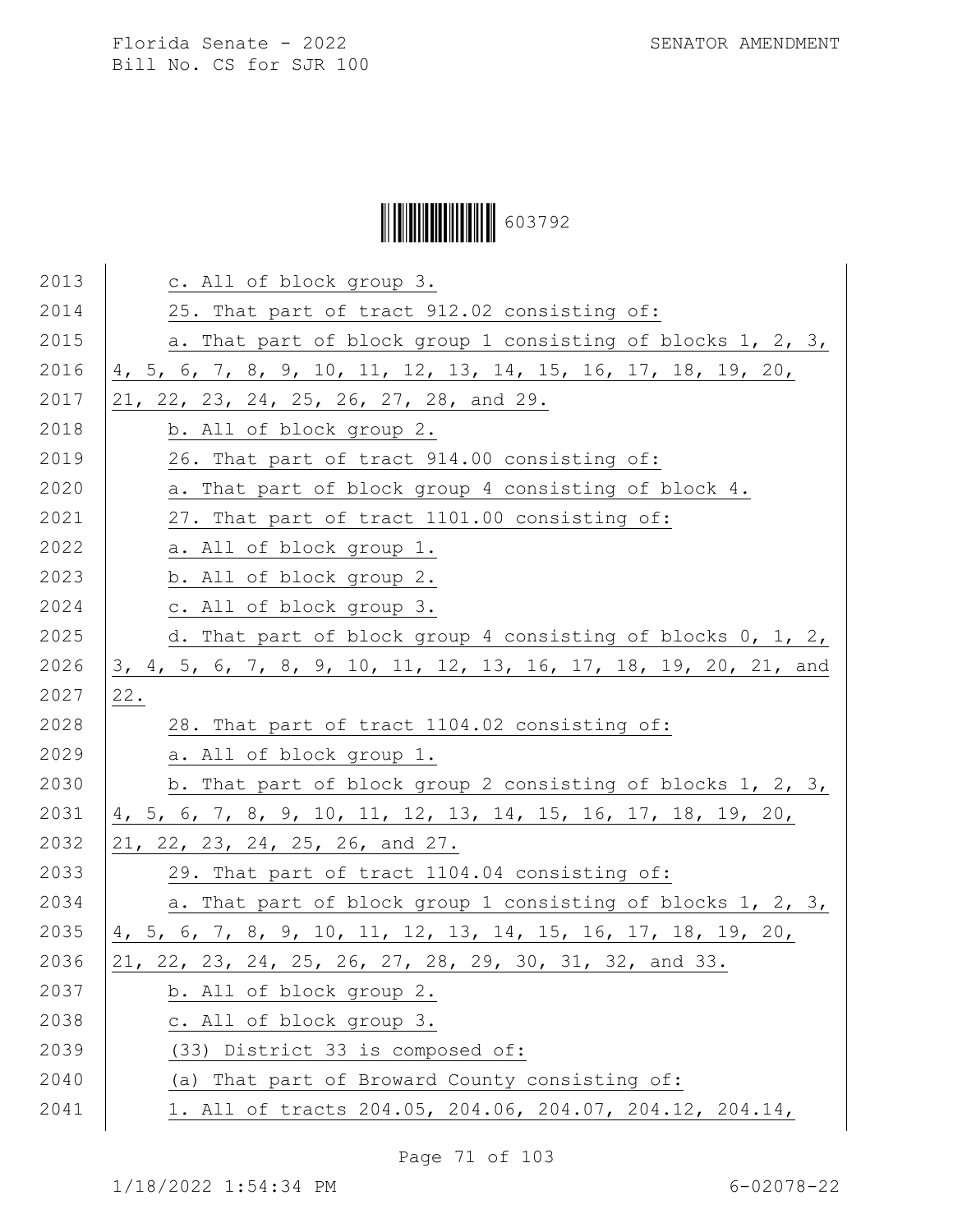

| 2042 | 204.15, 204.17, 204.18, 204.19, 204.20, 204.21, 408.01, 408.02,  |
|------|------------------------------------------------------------------|
| 2043 | 409.01, 409.02, 410.00, 411.00, 412.00, 413.00, 414.00, 415.00,  |
| 2044 | 416.01, 416.02, 417.00, 426.01, 426.02, 428.02, 429.00, 501.00,  |
| 2045 | 502.07, 502.08, 503.01, 503.06, 503.08, 503.09, 503.11, 503.12,  |
| 2046 | 503.13, 503.14, 503.15, 503.16, 504.01, 504.02, 505.01, 505.02,  |
| 2047 | 506.02, 507.01, 507.02, 508.00, 601.05, 601.07, 601.09, 601.14,  |
| 2048 | 601.15, 601.16, 601.17, 601.18, 601.21, 601.22, 601.23, 601.24,  |
| 2049 | 601.25, 601.26, 601.27, 601.28, 601.29, 601.30, 602.03, 602.06,  |
| 2050 | 602.07, 602.08, 602.09, 602.10, 602.11, 602.12, 602.14, 602.15,  |
| 2051 | 603.02, 603.03, 603.04, 603.05, 603.06, 604.01, 604.02, 604.04,  |
| 2052 | 604.05, 605.01, 605.03, 605.04, 605.05, 606.03, 606.05, 606.06,  |
| 2053 | 606.07, 606.08, 606.09, 607.00, 608.01, 608.02, 609.00, 610.03,  |
| 2054 | and 610.04.                                                      |
| 2055 | 2. That part of tract 204.04 consisting of:                      |
| 2056 | a. All of block group 1.                                         |
| 2057 | b. All of block group 2.                                         |
| 2058 | c. That part of block group 3 consisting of blocks 0, 1, 2,      |
| 2059 | 3, 4, 5, 6, 7, 8, 9, 10, 12, 13, 14, 15, 16, 17, 18, and 19.     |
| 2060 | 3. That part of tract 204.16 consisting of:                      |
| 2061 | a. That part of block group 1 consisting of blocks 0, 1, 2,      |
| 2062 | 3, 4, 5, 6, 7, 8, 9, 10, 11, 12, 13, 15, 16, 17, 18, 19, 20, 21, |
| 2063 | 22, 23, 24, 25, 26, 27, 28, and 29.                              |
| 2064 | b. All of block group 2.                                         |
| 2065 | 4. That part of tract 205.02 consisting of:                      |
| 2066 | a. That part of block group 1 consisting of blocks 0, 1, 2,      |
| 2067 | 3, 4, 6, 7, 8, 9, 10, 11, 12, 13, 14, and 15.                    |
| 2068 | 5. That part of tract 402.05 consisting of:                      |
| 2069 | a. That part of block group 3 consisting of block 3.             |
| 2070 | 6. That part of tract 403.00 consisting of:                      |

Page 72 of 103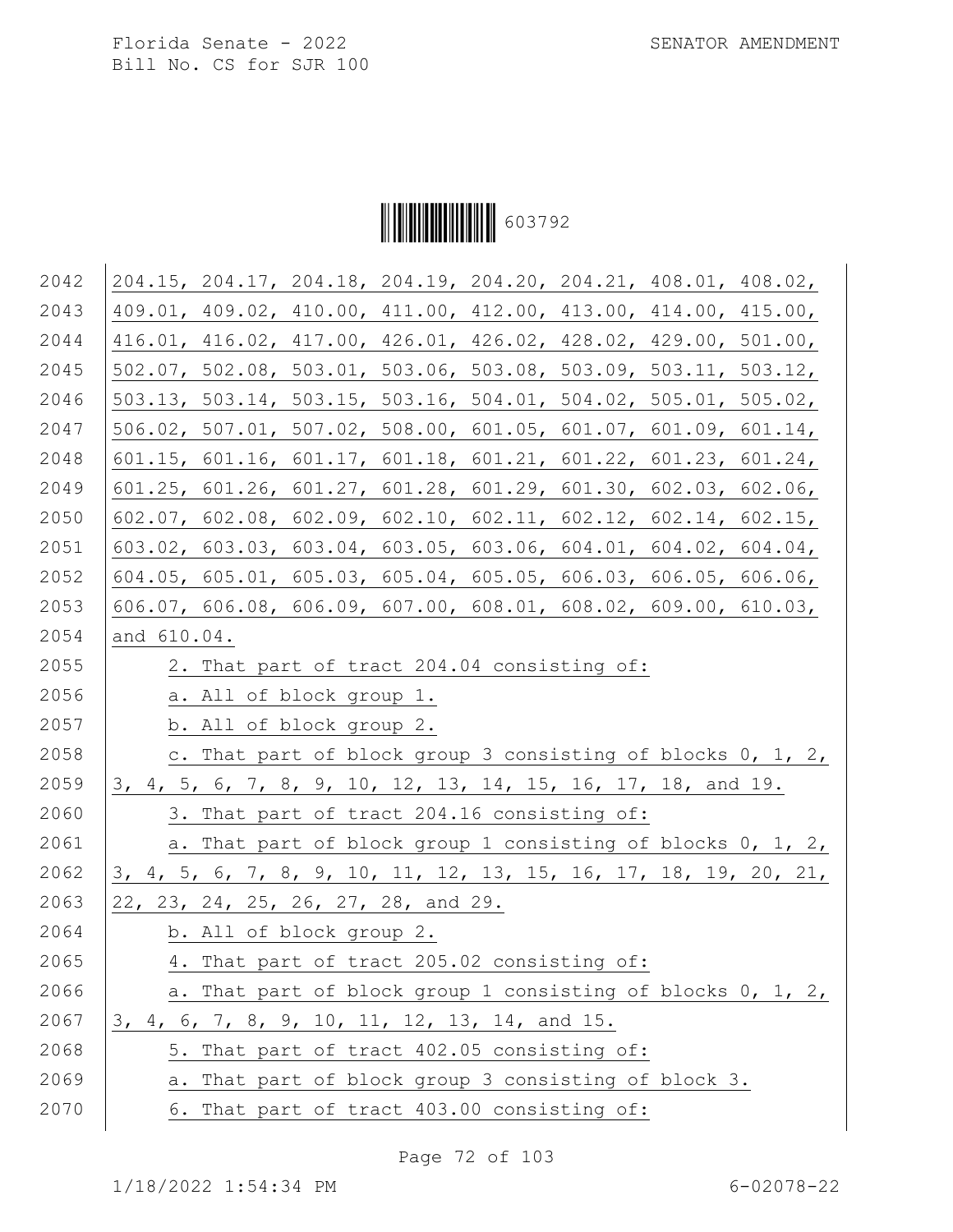Ì6037929Î603792

| 2071 | a. That part of block group 1 consisting of block 4.             |
|------|------------------------------------------------------------------|
| 2072 | 7. That part of tract 423.02 consisting of:                      |
| 2073 | a. That part of block group 2 consisting of blocks 1, 2, 3,      |
| 2074 | 4, 5, 6, 7, 12, and 13.                                          |
| 2075 | 8. That part of tract 425.01 consisting of:                      |
| 2076 | a. That part of block group 1 consisting of blocks 1, 2, 3,      |
| 2077 | 4, 5, 6, 7, 8, 11, 12, 15, 16, and 18.                           |
| 2078 | b. That part of block group 2 consisting of blocks 2, 3, 4,      |
| 2079 | 6, 7, 8, 9, 10, 13, 14, 15, 16, 17, 18, 19, 20, 21, 22, 23, 24,  |
| 2080 | 25, 26, 27, 28, 29, 30, 31, 32, 33, 34, 35, 36, and 37.          |
| 2081 | 9. That part of tract 425.02 consisting of:                      |
| 2082 | a. That part of block group 1 consisting of blocks 1, 2, 3,      |
| 2083 | 4, 5, 6, 7, 11, 12, 13, 14, 15, 16, 17, 18, 19, 20, 23, 24, 25,  |
| 2084 | 26, 27, 28, 29, 30, 32, 33, 34, 35, and 36.                      |
| 2085 | b. That part of block group 2 consisting of blocks 1, 2, 3,      |
| 2086 | 4, 5, 6, 7, 8, 9, 10, 11, 12, 13, 14, 15, 16, 17, 18, 19, 20,    |
| 2087 | 21, 22, 23, 24, 25, 28, 29, 30, 31, 32, 33, 34, and 35.          |
| 2088 | 10. That part of tract 427.00 consisting of:                     |
| 2089 | a. All of block group 1.                                         |
| 2090 | b. All of block group 3.                                         |
| 2091 | c. That part of block group 4 consisting of blocks 0, 1, 2,      |
| 2092 | 3, 4, 5, 6, 7, 8, 9, 10, 11, 12, 13, 19, and 20.                 |
| 2093 | 11. That part of tract 428.01 consisting of:                     |
| 2094 | a. That part of block group 1 consisting of blocks 0, 1, 2,      |
| 2095 | 3, 4, 5, 6, 7, 8, 9, 10, 11, 12, 13, 14, 15, 16, 17, 18, 19, 20, |
| 2096 | 21, 22, 23, 24, 25, 26, 30, 31, 32, 33, 34, 35, 36, 37, and 38.  |
| 2097 | b. All of block group 2.                                         |
| 2098 | c. All of block group 3.                                         |
| 2099 | d. All of block group 4.                                         |

Page 73 of 103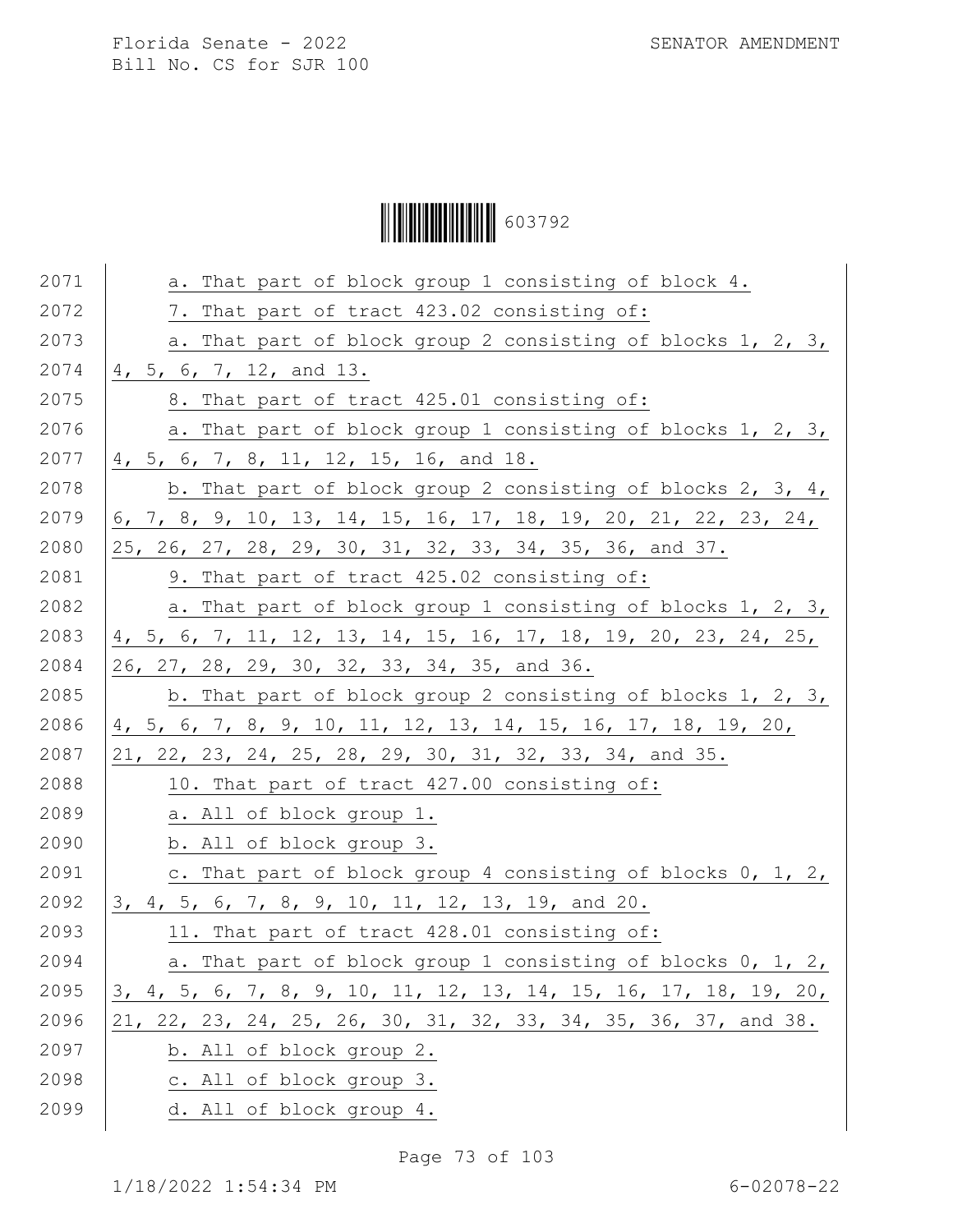Ì6037929Î603792

| 2100 | 12. That part of tract 430.02 consisting of:                             |
|------|--------------------------------------------------------------------------|
| 2101 | a. That part of block group 1 consisting of blocks 0, 1, 2,              |
| 2102 | 3, 4, 5, 6, 7, 8, 9, 10, and 11.                                         |
| 2103 | b. That part of block group 6 consisting of blocks 0, 1, 2,              |
| 2104 | and $6.$                                                                 |
| 2105 | 13. That part of tract 502.04 consisting of:                             |
| 2106 | a. That part of block group 2 consisting of blocks 1, 2, 3,              |
| 2107 | 4, 5, 6, 7, 8, 9, 10, 11, 12, 13, 14, 15, 16, 17, 18, 19, 20,            |
| 2108 | 21, 22, 23, 24, 25, 26, 27, 28, 29, 30, 31, 32, 33, 34, 35, 36,          |
| 2109 | 37, 38, 39, 40, 41, 42, 43, 44, 45, 46, 47, 48, 49, 50, 51, 52,          |
| 2110 | and 53.                                                                  |
| 2111 | b. All of block group 3.                                                 |
| 2112 | 14. That part of tract 506.01 consisting of:                             |
| 2113 | a. All of block group 1.                                                 |
| 2114 | b. That part of block group 2 consisting of blocks 0, 1, 2,              |
| 2115 | 3, 4, 5, 6, 9, 10, 11, 12, 13, 14, 15, 16, 17, 18, 19, 20, 21,           |
| 2116 | 22, 23, 24, 25, 26, 27, 28, 29, 30, 31, 32, 33, and 34.                  |
| 2117 | c. All of block group 3.                                                 |
| 2118 | 15. That part of tract 509.00 consisting of:                             |
| 2119 | a. That part of block group 5 consisting of blocks 11, 17,               |
| 2120 | 18, 19, 20, 21, 22, 23, and 24.                                          |
| 2121 | 16. That part of tract 601.11 consisting of:                             |
| 2122 | a. That part of block group 1 consisting of blocks 0, 1, 2,              |
| 2123 | <u>3</u> , 4, 5, 6, 7, 8, 9, 10, 11, 12, 13, 14, 15, 16, 17, 18, 19, 20, |
| 2124 | 21, 22, 24, 25, 26, 27, 28, and 29.                                      |
| 2125 | b. All of block group 2.                                                 |
| 2126 | c. All of block group 3.                                                 |
| 2127 | d. All of block group 4.                                                 |
| 2128 | e. All of block group 5.                                                 |
|      |                                                                          |

Page 74 of 103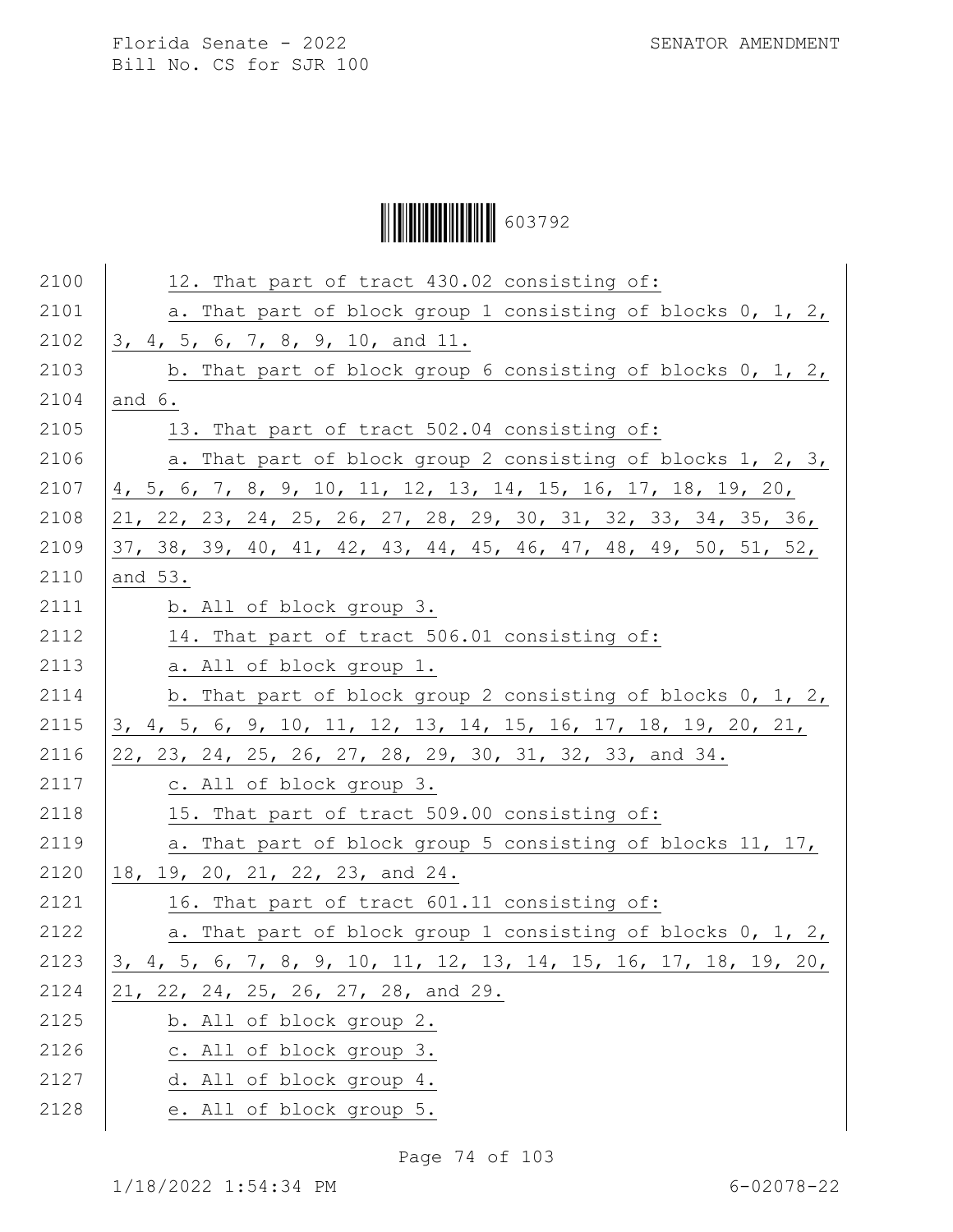Ì6037929Î603792

| 2129 | 17. That part of tract 601.13 consisting of:                     |
|------|------------------------------------------------------------------|
| 2130 | a. All of block group 1.                                         |
| 2131 | b. That part of block group 2 consisting of blocks 0, 1, 2,      |
| 2132 | 3, 4, 5, 6, 7, 8, 9, 10, 11, 12, 13, 14, 15, 16, 17, 18, 19, 20, |
| 2133 | 21, 22, 23, 24, 25, 26, 27, 28, 30, 31, 32, 33, 34, 35, 36, 37,  |
| 2134 | 38, 39, 40, and 41.                                              |
| 2135 | c. All of block group 3.                                         |
| 2136 | 18. That part of tract 601.19 consisting of:                     |
| 2137 | a. All of block group 1.                                         |
| 2138 | b. All of block group 2.                                         |
| 2139 | c. That part of block group 3 consisting of blocks 0, 1, 2,      |
| 2140 | 3, 4, 5, 6, 7, 8, and 9.                                         |
| 2141 | 19. That part of tract 601.20 consisting of:                     |
| 2142 | a. All of block group 1.                                         |
| 2143 | b. All of block group 2.                                         |
| 2144 | c. All of block group 3.                                         |
| 2145 | d. That part of block group 4 consisting of blocks 2, 3, 4,      |
| 2146 | 25, 41, 42, and 43.                                              |
| 2147 | 20. That part of tract 610.01 consisting of:                     |
| 2148 | a. That part of block group 1 consisting of blocks 0, 1, 2,      |
| 2149 | 3, 4, 5, 6, 7, 8, 9, 10, 11, 12, 13, 14, 15, 17, 18, 19, 20, 21, |
| 2150 | 22, 23, 24, 25, 26, 27, 28, 29, and 30.                          |
| 2151 | b. All of block group 2.                                         |
| 2152 | c. All of block group 3.                                         |
| 2153 | 21. That part of tract 611.00 consisting of:                     |
| 2154 | a. That part of block group 2 consisting of block 0.             |
| 2155 | b. That part of block group 4 consisting of blocks 10 and        |
| 2156 | 11.                                                              |
| 2157 | 22. That part of tract 701.03 consisting of:                     |
|      |                                                                  |

Page 75 of 103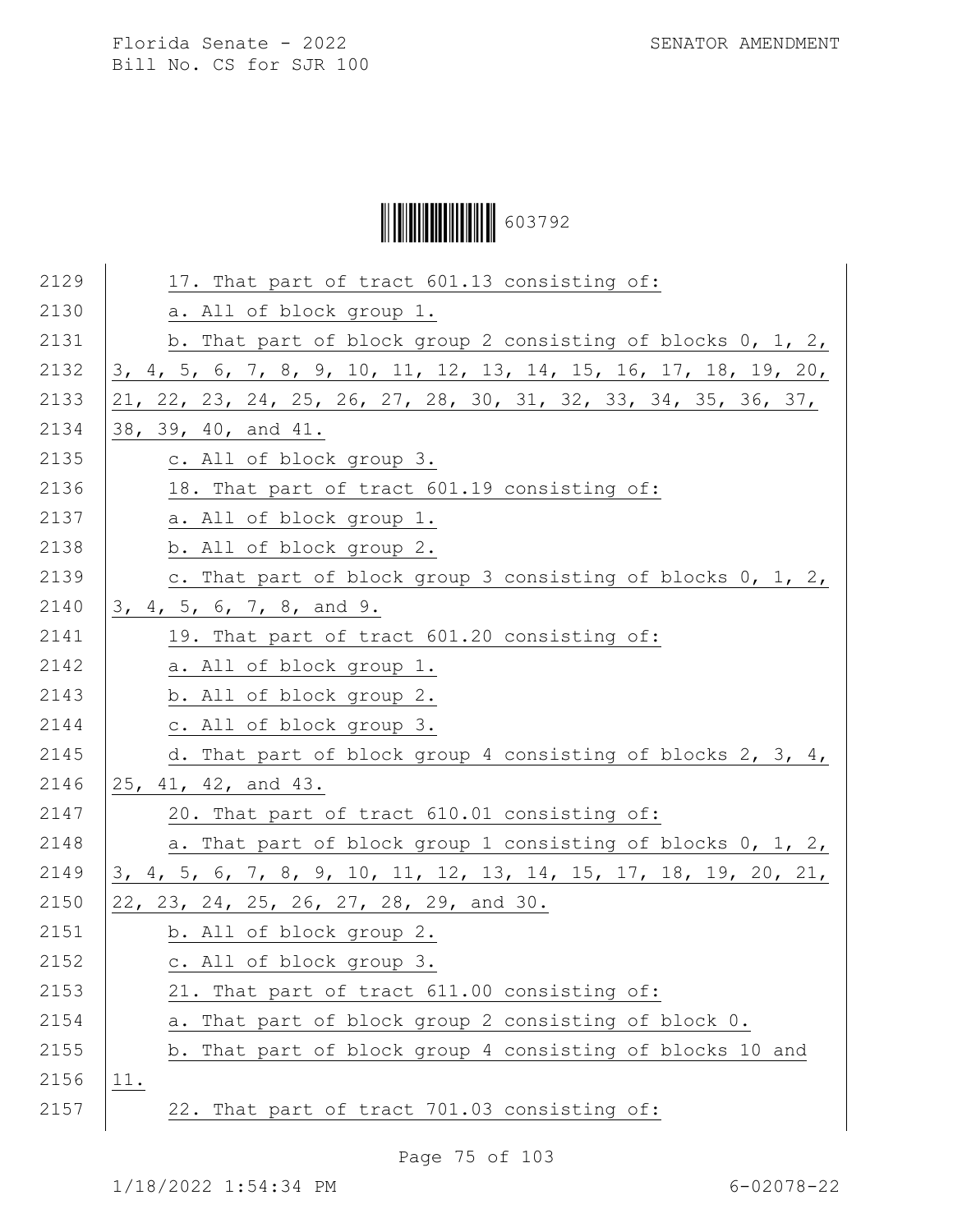# Ì6037929Î603792

| 2158 | a. That part of block group 2 consisting of block 1.            |
|------|-----------------------------------------------------------------|
| 2159 | 23. That part of tract 702.04 consisting of:                    |
| 2160 | a. That part of block group 1 consisting of blocks 0 and 1.     |
| 2161 | 24. That part of tract 702.05 consisting of:                    |
| 2162 | a. That part of block group 2 consisting of blocks 0, 1, 2,     |
| 2163 | and $3.$                                                        |
| 2164 | 25. That part of tract 702.08 consisting of:                    |
| 2165 | a. That part of block group 2 consisting of blocks 0, 1,        |
| 2166 | and $3.$                                                        |
| 2167 | b. That part of block group 3 consisting of blocks 0 and 1.     |
| 2168 | 26. That part of tract 702.10 consisting of:                    |
| 2169 | a. That part of block group 1 consisting of blocks 0, 1, 2,     |
| 2170 | and $5.$                                                        |
| 2171 | 27. That part of tract 702.12 consisting of:                    |
| 2172 | a. That part of block group 3 consisting of blocks 0 and 1.     |
| 2173 | 28. That part of tract 702.13 consisting of:                    |
| 2174 | a. That part of block group 2 consisting of blocks 0 and 1.     |
| 2175 | 29. That part of tract 703.24 consisting of:                    |
| 2176 | a. That part of block group 2 consisting of blocks 0 and 1.     |
| 2177 | b. That part of block group 3 consisting of blocks $0, 1, 2,$   |
| 2178 | and $3.$                                                        |
| 2179 | (34) District 34 is composed of:                                |
| 2180 | (a) That part of Broward County consisting of:                  |
| 2181 | 1. All of tracts 103.04, 103.05, 103.08, 104.01, 104.02,        |
| 2182 | 104.03, 104.05, 104.06, 104.07, 105.02, 105.03, 105.04, 106.03, |
| 2183 | 106.04, 106.05, 106.06, 106.09, 106.10, 106.11, 106.13, 106.14, |
| 2184 | 106.15, 107.01, 201.01, 201.03, 201.04, 202.04, 202.05, 202.06, |
| 2185 | 202.09, 202.10, 202.11, 202.12, 202.13, 202.14, 203.02, 203.08, |
| 2186 | 203.09, 203.11, 203.13, 203.14, 203.15, 203.16, 203.17, 203.19, |

Page 76 of 103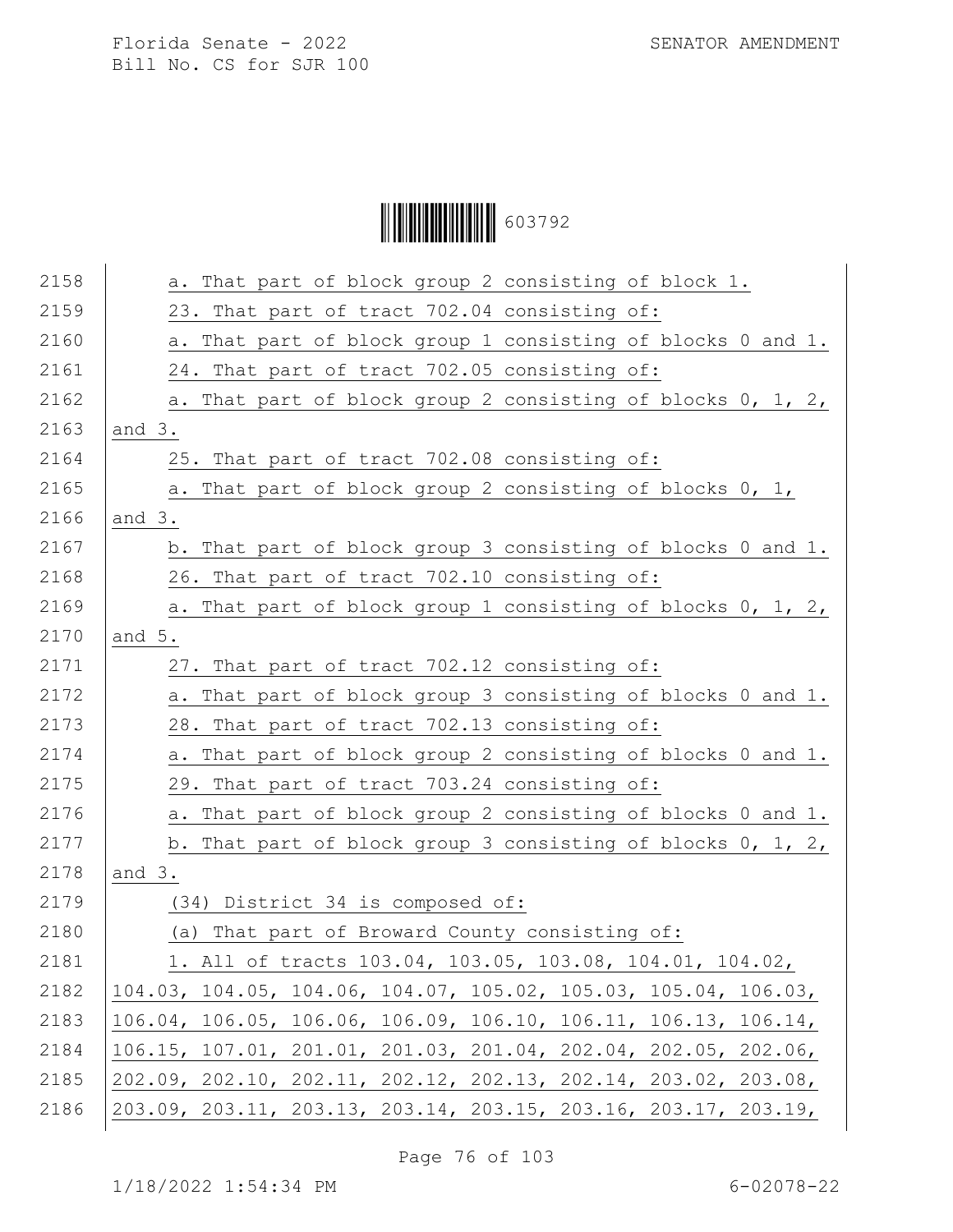Ì6037929Î603792

| 2187 | 203.20, 203.21, 203.22, 203.23, 203.24, 203.25, 205.01, 303.01,  |
|------|------------------------------------------------------------------|
| 2188 | 305.00, 306.01, 306.02, 307.02, 307.03, 307.04, 307.05, 308.05,  |
| 2189 | 308.06, 502.05, and 502.06.                                      |
| 2190 | 2. That part of tract 101.04 consisting of:                      |
| 2191 | a. That part of block group 1 consisting of block 6.             |
| 2192 | 3. That part of tract 103.06 consisting of:                      |
| 2193 | a. All of block group 2.                                         |
| 2194 | 4. That part of tract 103.07 consisting of:                      |
| 2195 | a. All of block group 1.                                         |
| 2196 | b. That part of block group 2 consisting of blocks 0, 1, 2,      |
| 2197 | 3, 4, 5, 6, 7, 8, 9, 10, 11, 12, 13, 14, 15, 16, 17, 18, 19, 20, |
| 2198 | 21, 22, 23, 24, 25, 30, 31, 32, and 33.                          |
| 2199 | c. All of block group 3.                                         |
| 2200 | 5. That part of tract 106.01 consisting of:                      |
| 2201 | a. All of block group 1.                                         |
| 2202 | b. That part of block group 2 consisting of blocks 0, 1, 2,      |
| 2203 | 3, 4, 5, 6, 7, 8, 9, 10, 11, 12, 13, 14, 15, 16, 17, 18, 19, 20, |
| 2204 | 21, 22, 23, 26, 27, 28, 29, 30, 31, 32, 33, 34, 35, 36, 37, 38,  |
| 2205 | 39, 40, 41, 42, 43, 44, 45, 46, 47, 48, and 49.                  |
| 2206 | c. All of block group 3.                                         |
| 2207 | d. All of block group 4.                                         |
| 2208 | 6. That part of tract 106.12 consisting of:                      |
| 2209 | a. That part of block group 1 consisting of blocks 0, 1, 2,      |
| 2210 | 3, 4, 5, 6, 7, 8, 9, 10, 11, 12, 13, 14, 15, 16, 17, 18, 19, 20, |
| 2211 | 21, 22, 23, 24, 25, 26, 27, 28, 29, 30, 31, 32, 33, 34, 35, and  |
| 2212 | 36.                                                              |
| 2213 | b. That part of block group 2 consisting of blocks 0, 1, 2,      |
| 2214 | 3, 4, 5, 6, 7, 8, 9, 10, 11, 12, 13, 14, 15, 16, 17, 18, 19, 20, |
| 2215 | $21, 22, 24,$ and $25.$                                          |

Page 77 of 103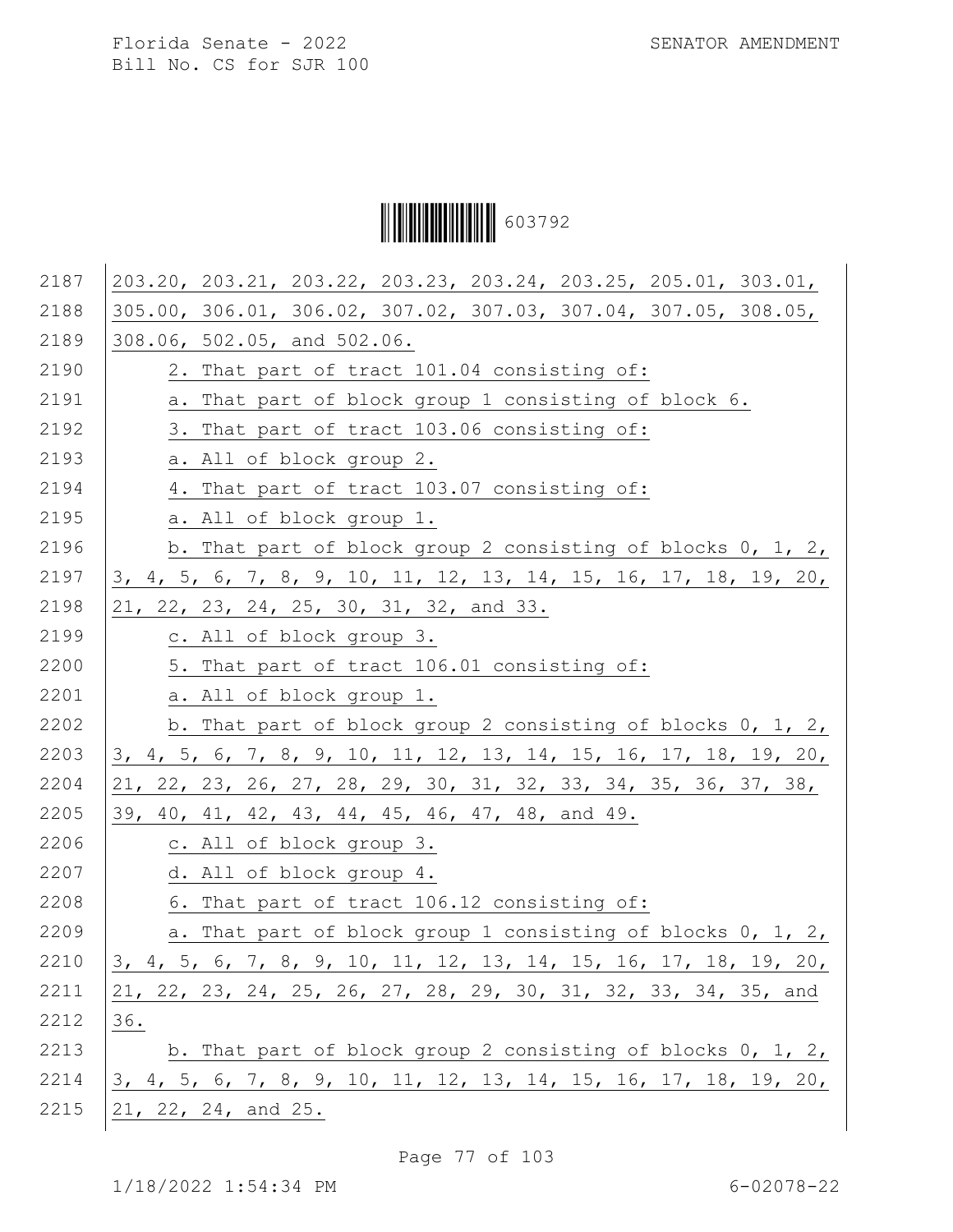# Ì6037929Î603792

| 2216 | 7. That part of tract 107.02 consisting of:                      |
|------|------------------------------------------------------------------|
| 2217 | a. That part of block group 1 consisting of blocks 1, 2, 3,      |
| 2218 | 4, 5, 6, 7, 8, 9, 10, 11, 12, 13, 14, 15, 16, 17, 18, 19, 20,    |
| 2219 | 21, 22, 23, 24, 25, 26, 27, 28, 29, 30, 31, 32, 33, 34, 35, 36,  |
| 2220 | 37, 38, 39, 40, and 41.                                          |
| 2221 | b. That part of block group 2 consisting of blocks 1, 2, 3,      |
| 2222 | 4, 5, 6, 7, 8, 9, 10, 11, 12, 13, 14, 15, 16, 17, 18, 19, 20,    |
| 2223 | 21, 22, 23, 24, 25, 26, 27, 28, 29, 30, 31, 32, 33, and 34.      |
| 2224 | c. All of block group 3.                                         |
| 2225 | d. All of block group 4.                                         |
| 2226 | 8. That part of tract 203.12 consisting of:                      |
| 2227 | a. That part of block group 1 consisting of blocks 0, 1, 2,      |
| 2228 | 3, 4, 5, 6, 8, 9, 10, 11, 12, 13, and 14.                        |
| 2229 | b. All of block group 2.                                         |
| 2230 | 9. That part of tract 203.18 consisting of:                      |
| 2231 | a. That part of block group 1 consisting of blocks 0, 1, 2,      |
| 2232 | 3, 4, 5, 7, 8, 9, 10, 11, 12, 13, 14, 15, 16, 17, 18, 19, 20,    |
| 2233 | 21, 22, 23, 24, 25, and 26.                                      |
| 2234 | b. All of block group 2.                                         |
| 2235 | c. All of block group 3.                                         |
| 2236 | d. All of block group 4.                                         |
| 2237 | 10. That part of tract 203.26 consisting of:                     |
| 2238 | a. All of block group 1.                                         |
| 2239 | b. That part of block group 2 consisting of blocks 0, 1, 2,      |
| 2240 | 3, 4, 5, 6, 7, 8, 9, 10, 11, 12, 13, 14, 15, 16, 18, 19, 20, 21, |
| 2241 | 22, 23, 24, 25, 26, 27, 28, 29, 30, 31, 32, 33, 34, 35, 36, 37,  |
| 2242 | 38, 39, and 40.                                                  |
| 2243 | c. All of block group 3.                                         |
| 2244 | d. All of block group 4.                                         |
|      |                                                                  |

Page 78 of 103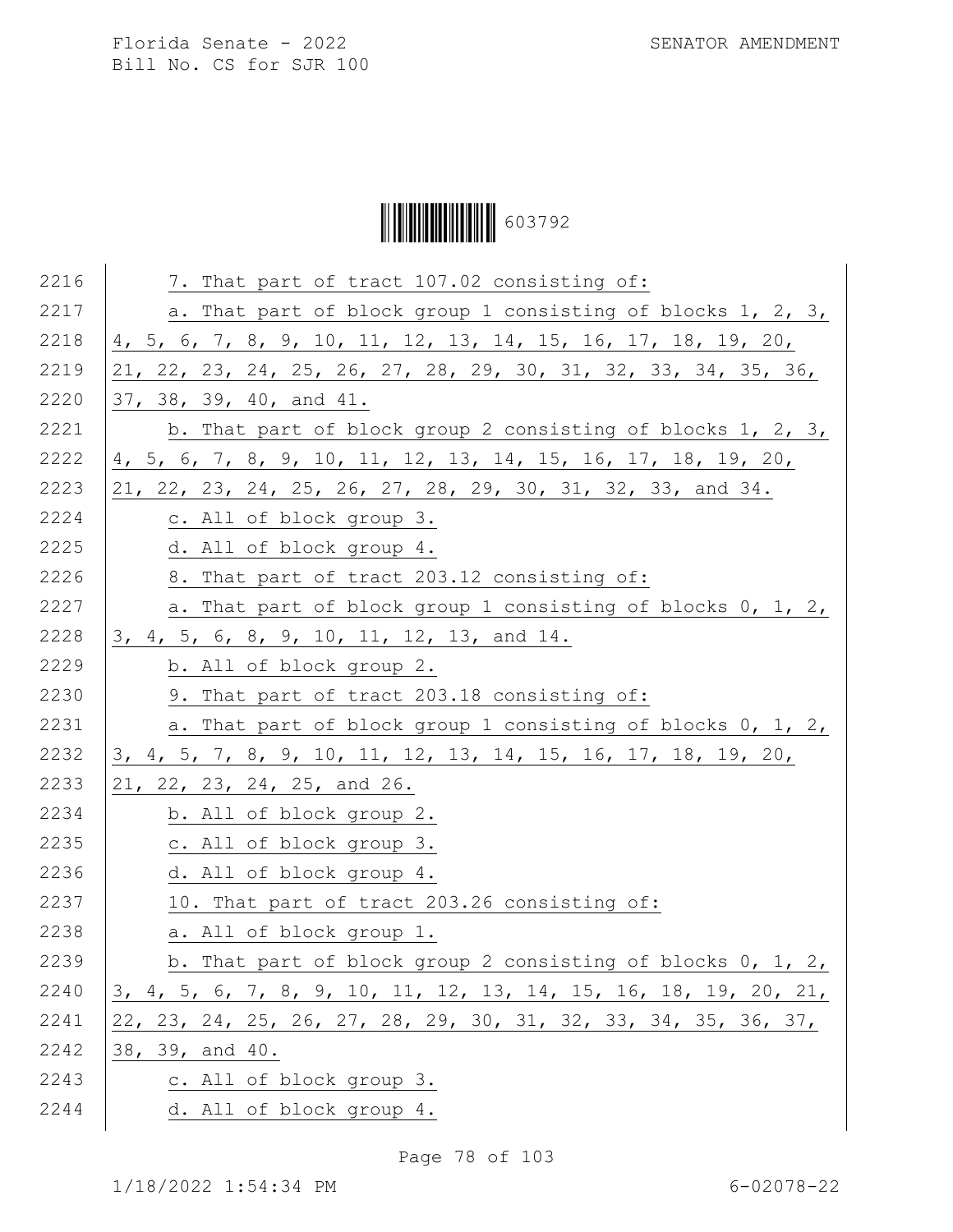|  | 603792 |
|--|--------|
|--|--------|

| 2245 | 11. That part of tract 204.04 consisting of:                   |
|------|----------------------------------------------------------------|
| 2246 | a. That part of block group 3 consisting of block 11.          |
| 2247 | 12. That part of tract 205.02 consisting of:                   |
| 2248 | a. That part of block group 1 consisting of block 5.           |
| 2249 | b. All of block group 2.                                       |
| 2250 | c. All of block group 3.                                       |
| 2251 | d. All of block group 4.                                       |
| 2252 | 13. That part of tract 303.02 consisting of:                   |
| 2253 | a. All of block group 1.                                       |
| 2254 | b. All of block group 2.                                       |
| 2255 | c. That part of block group 3 consisting of blocks 1, 2, 3,    |
| 2256 | 4, 5, 6, 7, 8, 9, 10, 11, 12, 13, 14, 15, 16, 17, 18, 19, 20,  |
| 2257 | 21, 22, 23, 24, 25, 26, 27, 28, 29, 30, 31, 32, 33, and 34.    |
| 2258 | d. That part of block group 4 consisting of blocks 1, 3, 4,    |
| 2259 | 5, 6, 7, 8, 9, 10, 11, 12, 13, 14, 15, 16, 17, 18, 19, 20, and |
| 2260 | 21.                                                            |
| 2261 | 14. That part of tract 304.01 consisting of:                   |
| 2262 | a. That part of block group 1 consisting of blocks 2, 3, 4,    |
| 2263 | 5, 6, 7, 8, 9, 10, 11, 12, 13, 14, 15, 16, 17, 18, 19, 20, 21, |
| 2264 | and 22.                                                        |
| 2265 | b. All of block group 2.                                       |
| 2266 | 15. That part of tract 304.02 consisting of:                   |
| 2267 | a. That part of block group 1 consisting of blocks 1, 2, 3,    |
| 2268 | 4, 5, 6, 7, 8, 9, 10, 11, 12, 13, 14, 15, 16, 17, 18, 19, 20,  |
| 2269 | 21, 22, 23, 24, 25, 26, 27, 28, 29, 34, 37, and 38.            |
| 2270 | b. All of block group 2.                                       |
| 2271 | c. That part of block group 3 consisting of blocks $0, 1, 2,$  |
| 2272 | 3, 4, 5, 8, 9, 10, 11, 12, 14, 15, 16, 17, 18, 19, 20, 21, 22, |
| 2273 | 23, 24, 25, and 26.                                            |
|      |                                                                |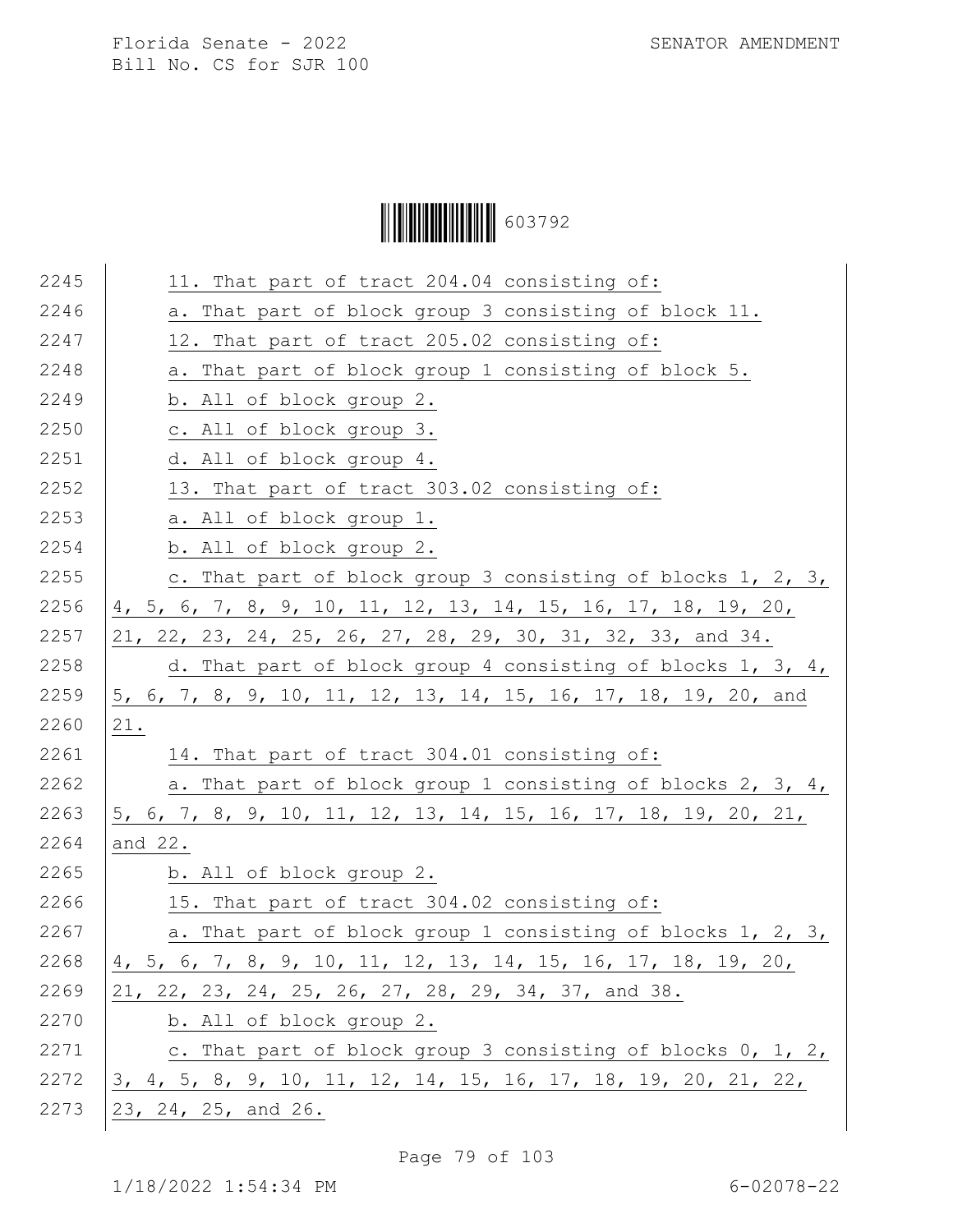Ì6037929Î603792

| 2274 | 16. That part of tract 308.03 consisting of:                    |
|------|-----------------------------------------------------------------|
| 2275 | a. That part of block group 2 consisting of blocks 0, 1, 2,     |
| 2276 | 3, 9, 10, 11, 12, 13, 14, 15, 16, 21, 22, 23, 24, 25, 26, and   |
| 2277 | 27.                                                             |
| 2278 | 17. That part of tract 308.04 consisting of:                    |
| 2279 | a. That part of block group 2 consisting of blocks 7, 8, 9,     |
| 2280 | 10, 11, 12, 13, 14, 15, 16, and 17.                             |
| 2281 | 18. That part of tract 502.04 consisting of:                    |
| 2282 | a. All of block group 1.                                        |
| 2283 | b. That part of block group 2 consisting of block 0.            |
| 2284 | (b) That part of Palm Beach County consisting of:               |
| 2285 | 1. All of tracts 72.04, 74.20, 75.04, 75.05, 76.03, 76.04,      |
| 2286 | 76.05, 76.10, 76.12, 76.13, 76.14, 76.15, 76.16, 76.19, 76.20,  |
| 2287 | 76.21, 76.22, 76.23, 76.24, 77.31, 77.32, 77.35, 77.36, 77.38,  |
| 2288 | 77.39, 77.40, 77.41, 77.66, 77.67, and 77.77.                   |
| 2289 | 2. That part of tract 72.05 consisting of:                      |
| 2290 | a. All of block group 1.                                        |
| 2291 | b. All of block group 4.                                        |
| 2292 | 3. That part of tract 74.21 consisting of:                      |
| 2293 | a. That part of block group 1 consisting of blocks 3, 4, 5,     |
| 2294 | 6, 7, 8, 9, 10, 11, 12, 13, 14, 15, 16, 17, 18, 19, 20, 21, 22, |
| 2295 | 23, and 24.                                                     |
| 2296 | b. All of block group 2.                                        |
| 2297 | 4. That part of tract 75.01 consisting of:                      |
| 2298 | a. That part of block group 1 consisting of blocks 0, 1, 2,     |
| 2299 | 7, 8, 9, 10, 11, 12, 13, 14, 15, 16, 17, and 18.                |
| 2300 | b. All of block group 2.                                        |
| 2301 | c. All of block group 3.                                        |
| 2302 | 5. That part of tract 77.30 consisting of:                      |
|      |                                                                 |

Page 80 of 103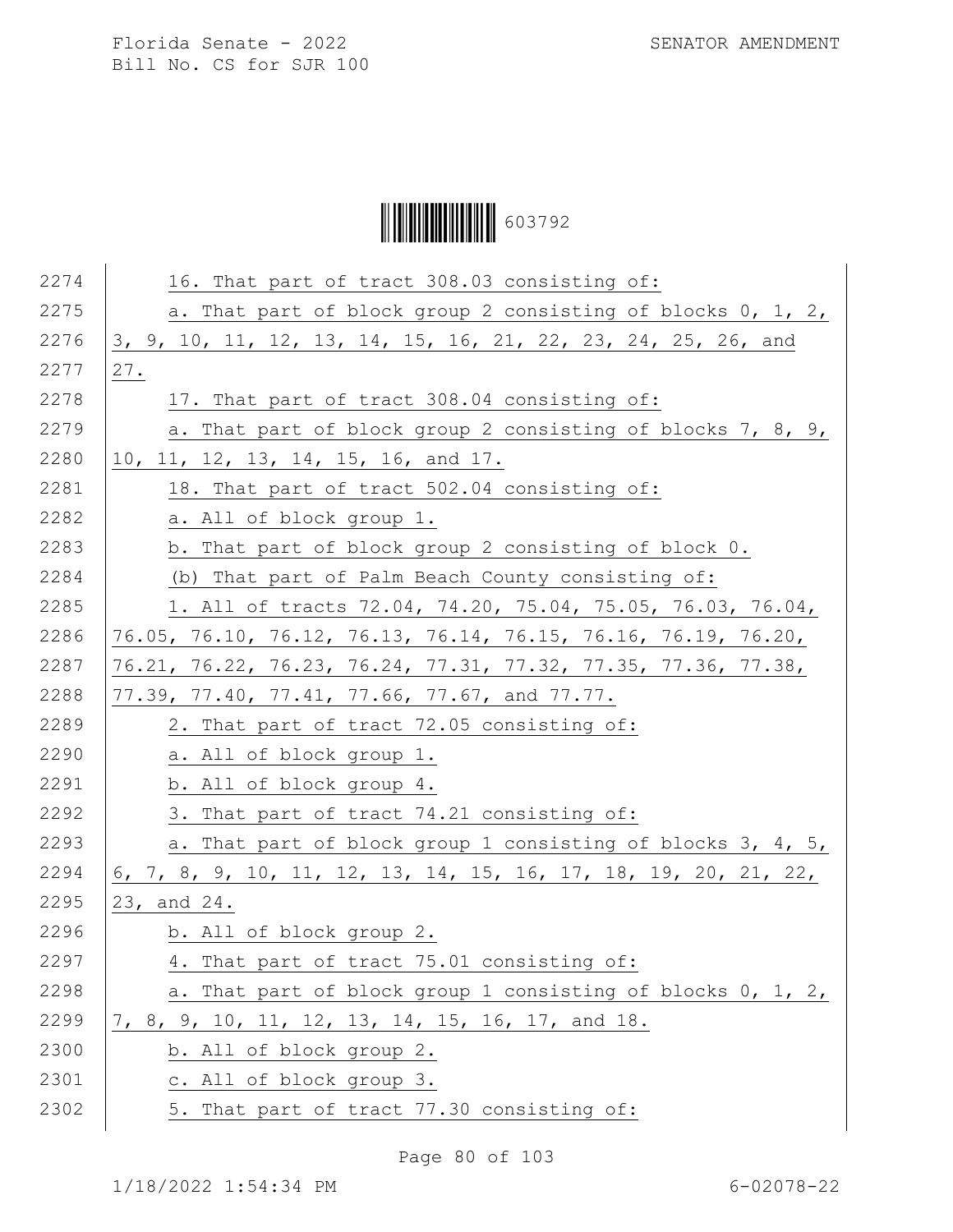# Ì6037929Î603792

| 2303 | a. All of block group 1.                                                                  |
|------|-------------------------------------------------------------------------------------------|
| 2304 | (35) District 35 is composed of:                                                          |
| 2305 | (a) That part of Miami-Dade County consisting of:                                         |
| 2306 | 1. All of tracts 1.09, 1.20, 1.24, 2.04, 2.06, 2.11, 2.12,                                |
| 2307 | 2.13, 2.15, 2.16, 2.18, 2.19, 2.20, 2.21, 2.22, 2.23, 2.24,                               |
| 2308 | $2.25$ , $2.26$ , $2.27$ , $2.28$ , $3.02$ , $3.06$ , $3.07$ , $3.08$ , $3.09$ , $3.10$ , |
| 2309 | $3.11, 3.12, 4.02, 4.05, 4.08, 4.09, 4.10, 4.11, 4.13, 4.14,$                             |
| 2310 | 4.15, 4.16, 4.17, 4.18, 4.19, 4.20, 5.04, 5.06, 5.07, 5.09,                               |
| 2311 | 10.03, 10.04, 10.05, 10.06, 10.07, 10.08, 11.01, 11.02, 11.03,                            |
| 2312 | 11.04, 12.04, 12.05, 12.06, 12.07, 12.08, 12.09, 13.01, 13.02,                            |
| 2313 | 14.01, 14.02, 15.01, 15.02, 18.01, 18.02, 18.03, 19.01, 19.03,                            |
| 2314 | 19.04, 20.01, 20.03, 20.04, 21.00, 22.01, 22.02, 23.00, 38.01,                            |
| 2315 | 38.03, 38.04, 39.06, 39.09, 39.11, 39.12, 39.13, 39.14, 39.15,                            |
| 2316 | 39.16, 39.17, 39.18, 39.19, 39.21, 39.22, 94.01, 94.02, 95.03,                            |
| 2317 | 95.04, 95.05, 95.06, 96.01, 96.02, 98.03, 98.04, 98.06, 98.09,                            |
| 2318 | 98.10, 98.11, 98.12, 99.03, 99.04, 99.05, 99.06, 99.07, 99.08,                            |
| 2319 | 99.09, 100.10, 100.12, 100.19, 100.20, 100.21, 100.22, 100.23,                            |
| 2320 | 100.24, 100.25, and 9808.00.                                                              |
| 2321 | 2. That part of tract 1.28 consisting of:                                                 |
| 2322 | a. That part of block group 3 consisting of blocks 2, 4, 5,                               |
| 2323 | 6, 7, 15, 16, and 17.                                                                     |
| 2324 | 3. That part of tract 1.30 consisting of:                                                 |
| 2325 | a. That part of block group 2 consisting of blocks 0 and 3.                               |
| 2326 | b. That part of block group 5 consisting of blocks 2 and 3.                               |
| 2327 | 4. That part of tract 1.32 consisting of:                                                 |
| 2328 | That part of block group 1 consisting of blocks 2, 3,<br>а.                               |
| 2329 | and $4.$                                                                                  |
| 2330 | b. That part of block group 4 consisting of blocks 0 and 2.                               |
| 2331 | 5. That part of tract 5.05 consisting of:                                                 |

Page 81 of 103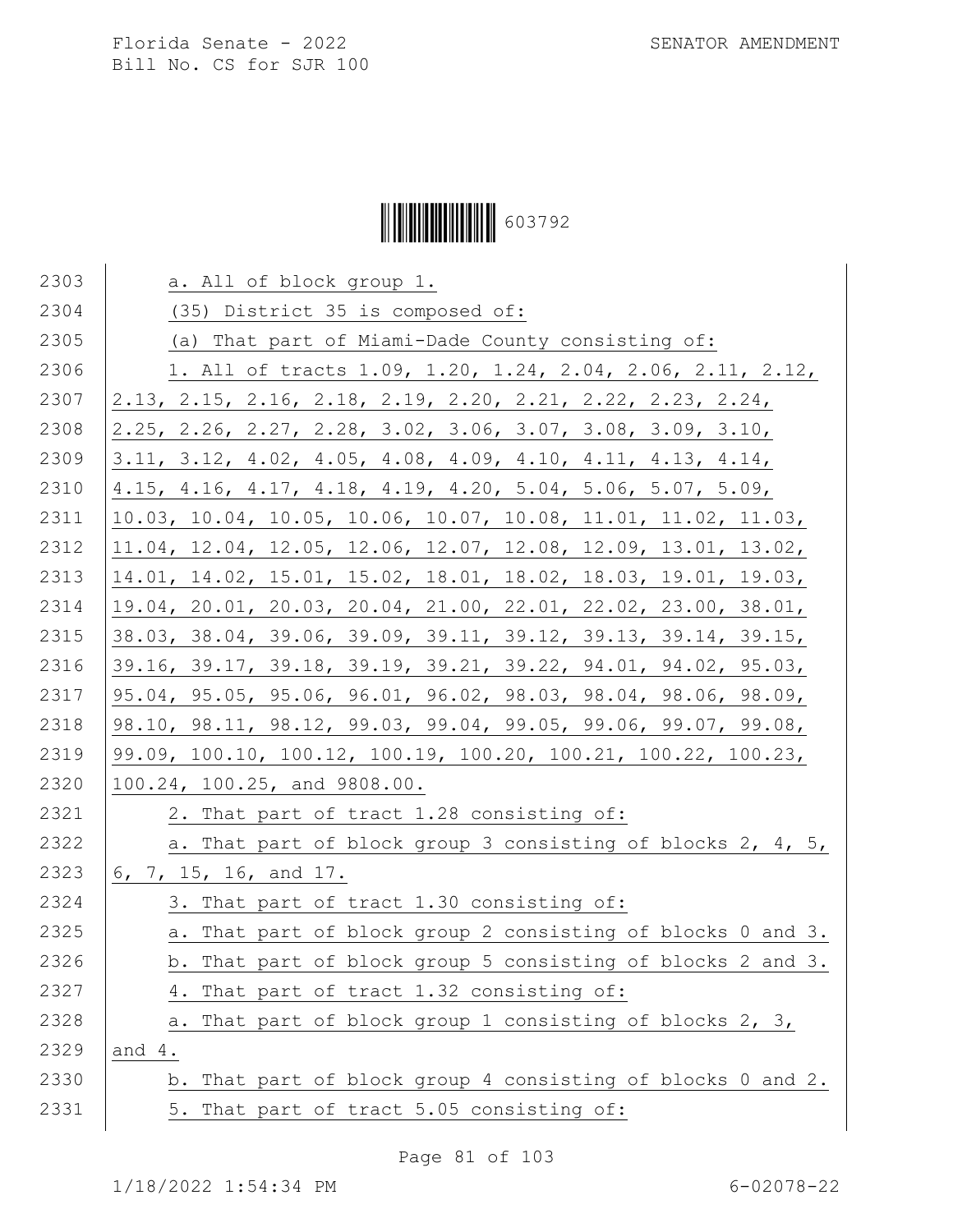Ì6037929Î603792

| 2332 | a. That part of block group 2 consisting of blocks 0, 1, 2,      |
|------|------------------------------------------------------------------|
| 2333 | 3, 4, 5, 6, 7, 8, 9, 11, 12, 13, 14, 15, 16, 17, 18, 31, 32, 33, |
| 2334 | 34, 35, and 42.                                                  |
| 2335 | 6. That part of tract 5.08 consisting of:                        |
| 2336 | a. That part of block group 1 consisting of blocks 0, 1, 2,      |
| 2337 | 3, 4, 5, 6, 7, 8, 9, 10, and 11.                                 |
| 2338 | b. That part of block group 2 consisting of blocks 0, 1, 2,      |
| 2339 | 3, 4, 5, 6, 7, 8, 9, 10, 11, 12, 13, 14, 15, 16, 17, 20, and 21. |
| 2340 | 7. That part of tract 9.03 consisting of:                        |
| 2341 | a. That part of block group 1 consisting of blocks 0, 1, 2,      |
| 2342 | 3, 19, 20, 21, 24, 25, 26, 30, 31, 32, 33, 34, 37, 38, 41, 42,   |
| 2343 | 43, 44, 45, 48, and 49.                                          |
| 2344 | 8. That part of tract 17.01 consisting of:                       |
| 2345 | a. That part of block group 2 consisting of blocks 0, 1, 2,      |
| 2346 | 5, 6, 7, 8, 9, 10, 13, 14, and 15.                               |
| 2347 | b. That part of block group 3 consisting of blocks $0, 1, 2, 1$  |
| 2348 | 4, 5, 6, 8, 9, 10, 29, 30, and 31.                               |
| 2349 | 9. That part of tract 24.03 consisting of:                       |
| 2350 | a. That part of block group 1 consisting of blocks 0, 1, 2,      |
| 2351 | 3, 4, 5, 6, 7, 8, 15, and 16.                                    |
| 2352 | 10. That part of tract 24.04 consisting of:                      |
| 2353 | a. That part of block group 1 consisting of blocks 0, 1, 2,      |
| 2354 | 3, 5, and 6.                                                     |
| 2355 | 11. That part of tract 25.02 consisting of:                      |
| 2356 | a. All of block group 1.                                         |
| 2357 | b. That part of block group 3 consisting of blocks 0, 1, 2,      |
| 2358 | 13, 14, 15, 16, 17, and 18.                                      |
| 2359 | 12. That part of tract 26.00 consisting of:                      |
| 2360 | a. That part of block group 2 consisting of blocks 0, 1, 2,      |
|      |                                                                  |

Page 82 of 103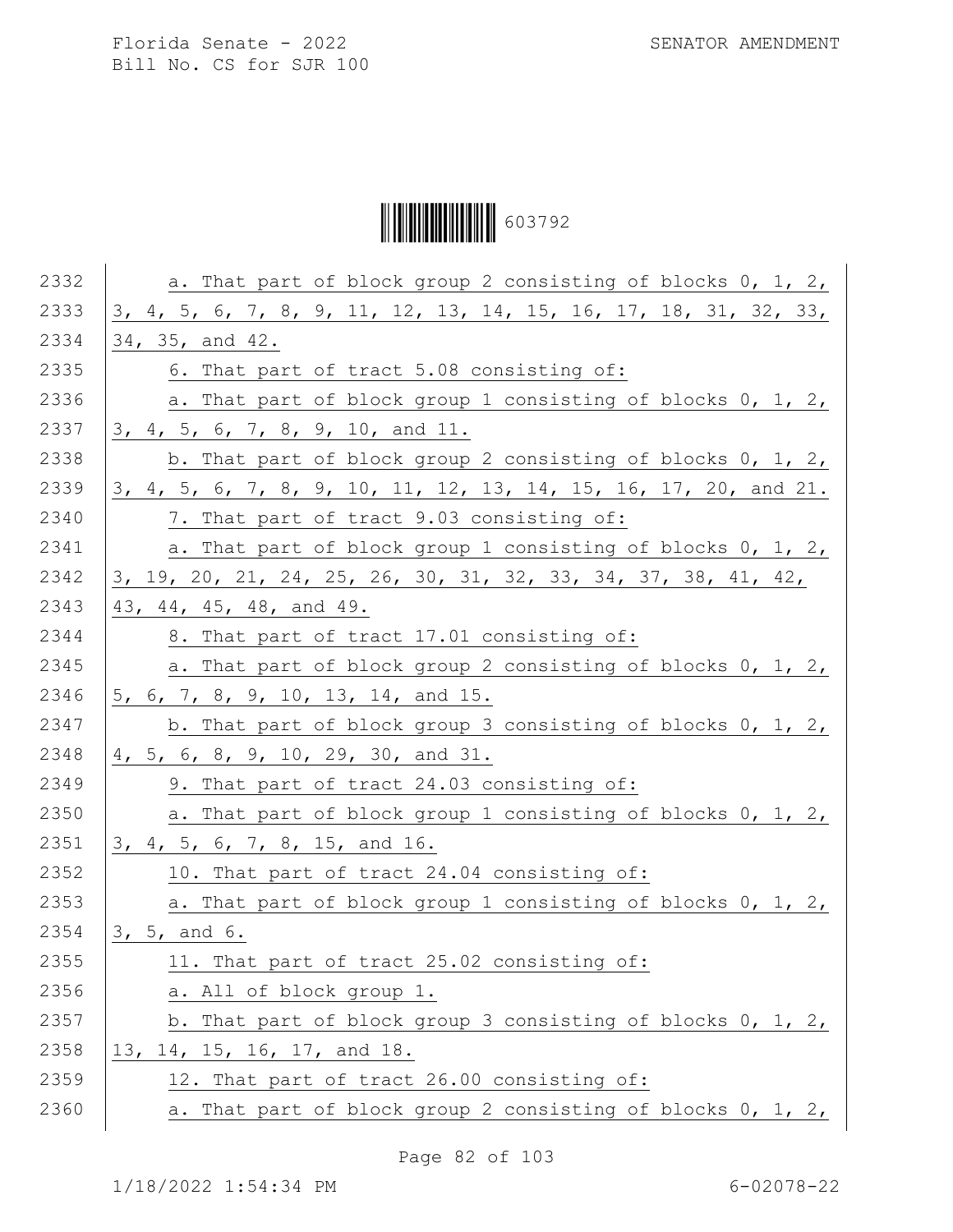# Ì6037929Î603792

| 2361 | 3, 4, and 5.                                                                              |
|------|-------------------------------------------------------------------------------------------|
| 2362 | b. That part of block group 3 consisting of blocks $0, 1, 2, 1$                           |
| 2363 | and 7.                                                                                    |
| 2364 | c. That part of block group 4 consisting of blocks 0 and 1.                               |
| 2365 | d. That part of block group 5 consisting of blocks 0, 1, 2,                               |
| 2366 | and $3.$                                                                                  |
| 2367 | 13. That part of tract 27.02 consisting of:                                               |
| 2368 | a. That part of block group 1 consisting of blocks 0 and 1.                               |
| 2369 | 14. That part of tract 40.00 consisting of:                                               |
| 2370 | a. All of block group 1.                                                                  |
| 2371 | b. All of block group 2.                                                                  |
| 2372 | c. All of block group 3.                                                                  |
| 2373 | d. All of block group 4.                                                                  |
| 2374 | e. All of block group 6.                                                                  |
| 2375 |                                                                                           |
| 2376 | 15. That part of tract 97.04 consisting of:                                               |
| 2377 | a. That part of block group 3 consisting of block 13.                                     |
|      | 16. That part of tract 100.26 consisting of:                                              |
| 2378 | a. That part of block group 1 consisting of blocks 0, 1, 2,                               |
| 2379 | 3, 4, 5, 6, 7, 8, 9, 15, 16, 17, and 18.                                                  |
| 2380 | 17. That part of tract 9900.00 consisting of:                                             |
| 2381 | a. That part of block group 0 consisting of blocks 1 and 2.                               |
| 2382 | (36) District 36 is composed of:                                                          |
| 2383 | That part of Miami-Dade County consisting of:<br>(a)                                      |
| 2384 | 1. All of tracts 6.01, 6.02, 6.03, 6.05, 6.07, 6.09, 6.10,                                |
| 2385 | 6.11, 6.12, 7.05, 7.10, 7.11, 7.12, 7.13, 7.14, 7.15, 7.16,                               |
| 2386 | $7.17, 7.18, 7.19, 7.20, 8.04, 8.05, 8.06, 8.07, 8.08, 9.04,$                             |
| 2387 | 9.05, 9.06, 9.07, 9.08, 16.03, 16.05, 16.06, 16.07, 16.08,                                |
| 2388 | $17.02$ , $17.04$ , $17.05$ , $47.01$ , $47.03$ , $47.04$ , $47.05$ , $90.20$ , $90.21$ , |
| 2389 | $90.22$ , $90.39$ , $90.40$ , $90.43$ , $90.44$ , $90.48$ , $90.49$ , $90.50$ , $90.56$ , |
|      |                                                                                           |

Page 83 of 103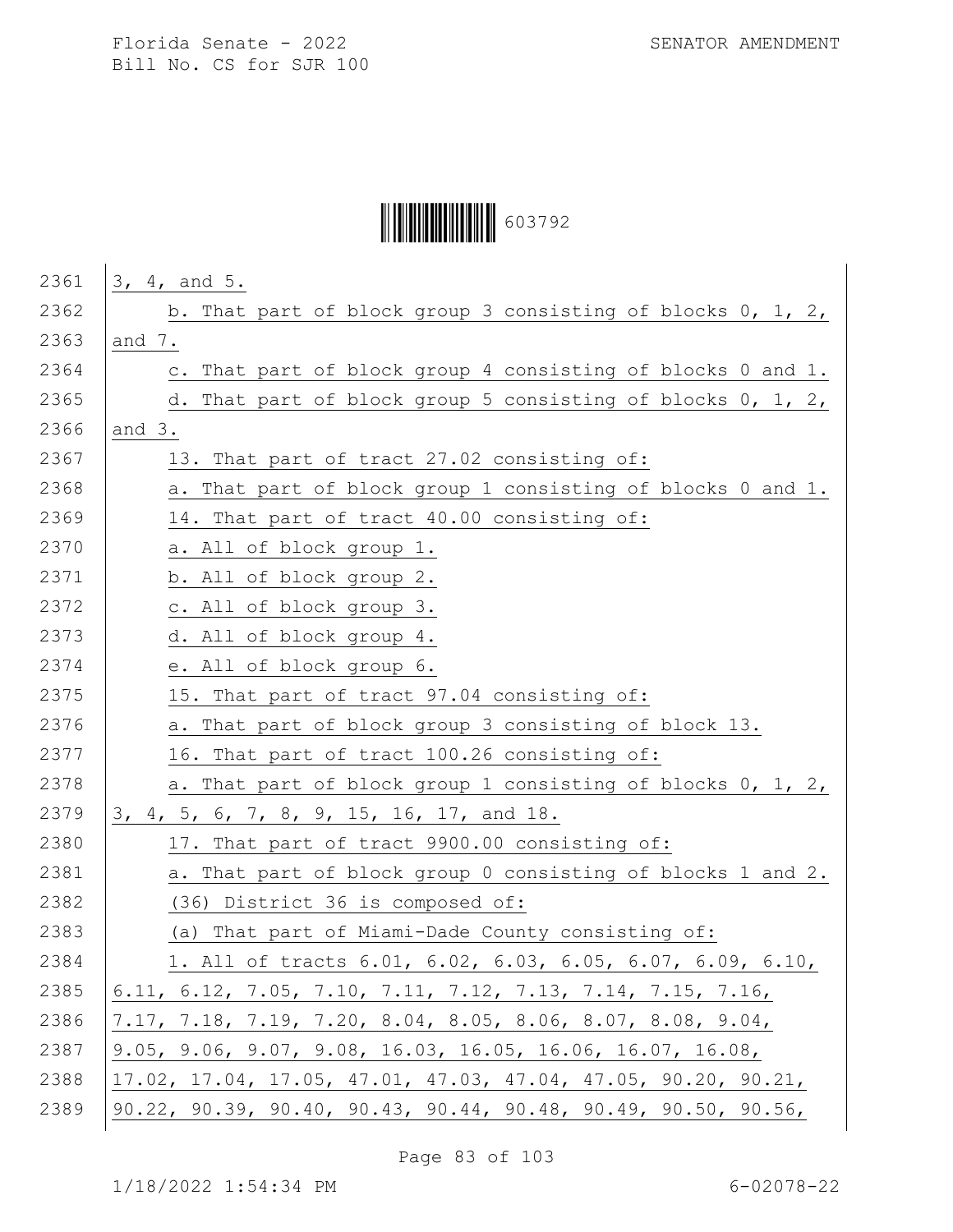

| 2390 | 90.57, 90.58, 90.59, 90.60, 90.61, 90.62, 90.63, 90.64, 90.65,   |
|------|------------------------------------------------------------------|
| 2391 | 90.66, 92.00, 93.05, 93.12, 93.14, 93.15, 93.16, 93.17, 93.18,   |
| 2392 | 93.19, 93.20, 93.21, 93.22, 93.23, 93.24, 93.25, 93.26, 93.27,   |
| 2393 | 100.13, 100.15, 100.16, 100.17, 100.18, 116.01, 116.02, 117.01,  |
| 2394 | 117.02, 118.00, 119.00, 120.01, 120.02, 121.01, 121.02, 121.03,  |
| 2395 | 121.04, 121.05, 122.00, 123.01, 123.02, 124.01, 124.02, 125.01,  |
| 2396 | 125.02, 126.01, 126.02, 127.01, 127.02, 128.01, 128.02, 129.00,  |
| 2397 | 130.00, 131.00, 132.01, 132.02, 133.01, 133.02, 134.00, 135.00,  |
| 2398 | 136.00, 137.00, 138.01, 138.02, 139.00, 142.00, 143.00, 144.00,  |
| 2399 | and 145.00.                                                      |
| 2400 | 2. That part of tract 5.05 consisting of:                        |
| 2401 | a. All of block group 1.                                         |
| 2402 | b. That part of block group 2 consisting of blocks 10, 19,       |
| 2403 | 20, 21, 22, 23, 24, 25, 26, 27, 28, 29, 30, 36, 37, 38, 39, 40,  |
| 2404 | and 41.                                                          |
| 2405 | c. All of block group 3.                                         |
| 2406 | 3. That part of tract 5.08 consisting of:                        |
| 2407 | a. That part of block group 1 consisting of blocks 12, 13,       |
| 2408 | 14, 15, 16, 17, 18, 19, 20, 21, 22, 23, 24, 25, 26, 27, and 28.  |
| 2409 | b. That part of block group 2 consisting of blocks 18, 19,       |
| 2410 | 22, 23, 24, 25, 26, 27, and 28.                                  |
| 2411 | 4. That part of tract 9.03 consisting of:                        |
| 2412 | a. That part of block group 1 consisting of blocks 4, 5, 6,      |
| 2413 | 7, 8, 9, 10, 11, 12, 13, 14, 15, 16, 17, 18, 22, 23, 27, 28, 29, |
| 2414 | 35, 36, 39, 40, 46, and 47.                                      |
| 2415 | b. All of block group 2.                                         |
| 2416 | 5. That part of tract 17.01 consisting of:                       |
| 2417 | a. All of block group 1.                                         |
| 2418 | b. That part of block group 2 consisting of blocks 3, 4,         |
|      |                                                                  |

Page 84 of 103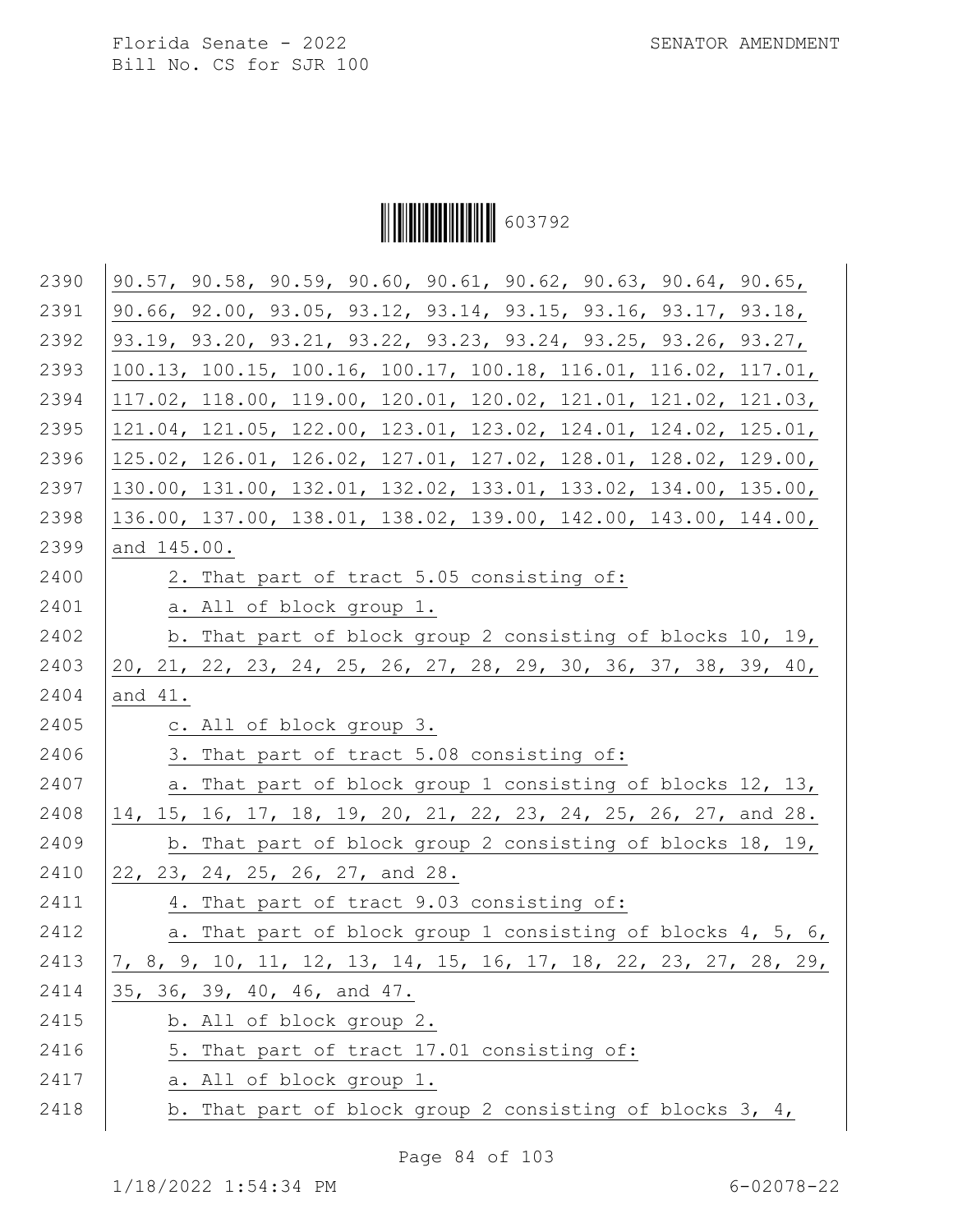# Ì6037929Î603792

| 2419 | 11, and 12.                                                      |
|------|------------------------------------------------------------------|
| 2420 | c. That part of block group 3 consisting of blocks 3, 7,         |
| 2421 | 11, 12, 13, 14, 15, 16, 17, 18, 19, 20, 21, 22, 23, 24, 25, 26,  |
| 2422 | 27, 28, and 32.                                                  |
| 2423 | d. All of block group 4.                                         |
| 2424 | 6. That part of tract 90.10 consisting of:                       |
| 2425 | a. All of block group 1.                                         |
| 2426 | b. All of block group 2.                                         |
| 2427 | c. That part of block group 3 consisting of blocks 0, 1, 2,      |
| 2428 | 3, 4, 5, 6, 7, 8, 9, 10, 11, 12, 13, 14, 15, 16, 17, 18, 19, 20, |
| 2429 | 21, 22, 23, 24, 25, 26, 27, 28, 29, 30, 31, 32, 33, 34, 35, 36,  |
| 2430 | 37, 38, 39, 40, 41, 42, 43, 44, 45, 46, 47, 48, 49, 50, 51, 52,  |
| 2431 | 53, 54, 55, 56, 57, 58, 59, 60, 61, 62, 63, 64, 65, 66, 67, 68,  |
| 2432 | 69, 70, 71, 72, 73, 74, 75, 76, 77, 78, and 79.                  |
| 2433 | 7. That part of tract 90.28 consisting of:                       |
| 2434 | a. That part of block group 3 consisting of block 1.             |
| 2435 | 8. That part of tract 91.02 consisting of:                       |
| 2436 | a. All of block group 1.                                         |
| 2437 | b. That part of block group 2 consisting of blocks 0, 1, 2,      |
| 2438 | 3, 4, 5, 6, 7, 8, 9, 10, 11, 12, 13, 14, 15, 16, 17, 18, 19, 20, |
| 2439 | 21, 22, 23, 24, 25, 26, 27, 28, 29, 30, 33, 34, 35, 36, 37, and  |
| 2440 | 38.                                                              |
| 2441 | 9. That part of tract 100.26 consisting of:                      |
| 2442 | a. That part of block group 1 consisting of blocks 10, 11,       |
| 2443 | 12, 13, and 14.                                                  |
| 2444 | 10. That part of tract 124.03 consisting of:                     |
| 2445 | a. That part of block group 1 consisting of blocks 0, 1, 2,      |
| 2446 | 3, 4, 5, 6, 7, 8, 9, 13, 14, 15, 16, 17, 18, 19, 20, 21, 22, 23, |
| 2447 | 24, 25, 26, 27, 28, 29, 31, 32, 33, 34, 35, 36, 37, 38, 39, 40,  |
|      |                                                                  |

Page 85 of 103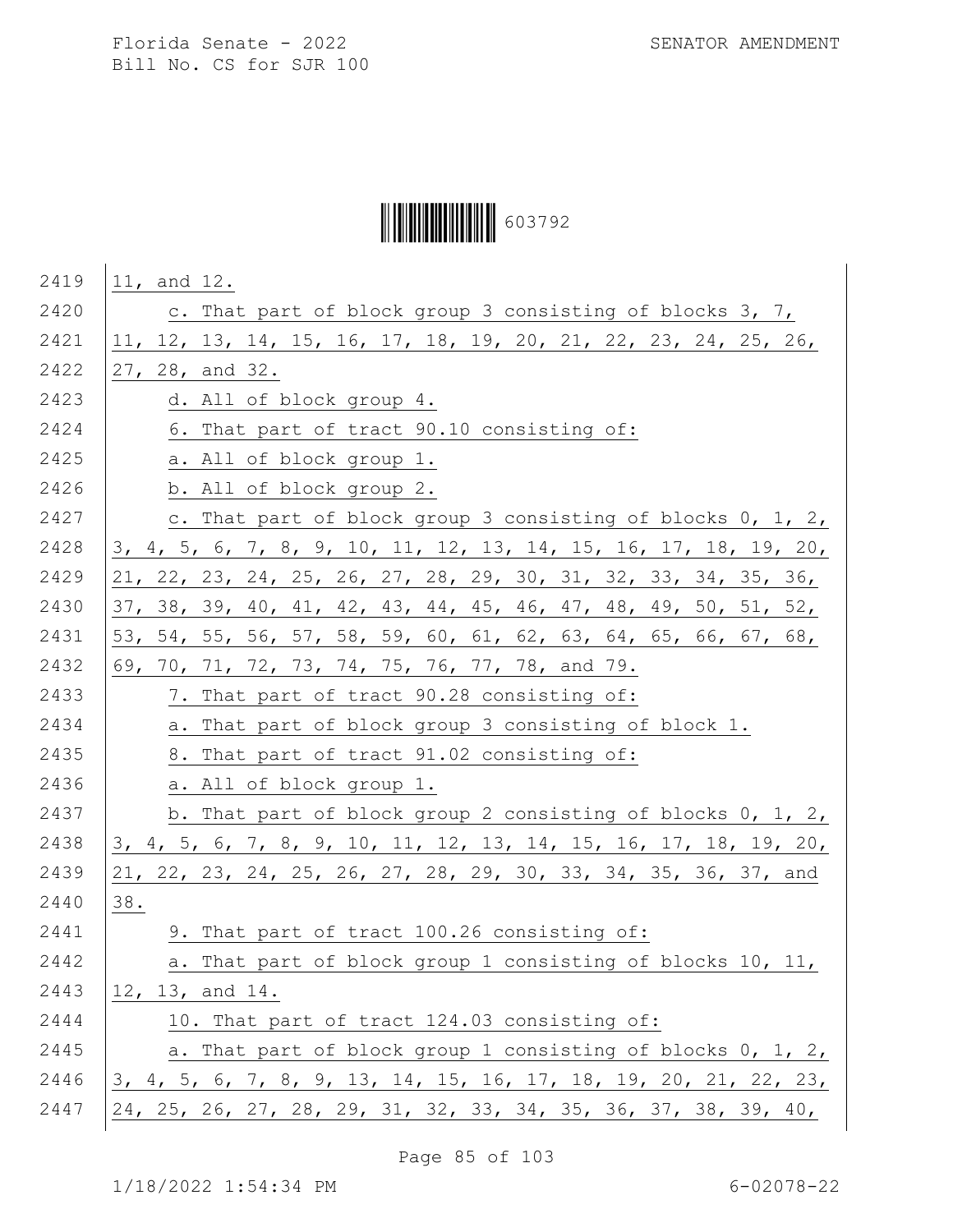Ì6037929Î603792

| 2448 | 41, 42, 43, 44, 45, 46, 47, 48, 49, 50, 51, 52, 53, 54, 55, 56,  |
|------|------------------------------------------------------------------|
| 2449 | 57, 58, 59, 60, 61, 62, 63, 64, 65, and 66.                      |
| 2450 | 11. That part of tract 141.00 consisting of:                     |
| 2451 | a. That part of block group 1 consisting of blocks 0, 1, 2,      |
| 2452 | 3, 4, 5, 6, 7, 8, 9, 10, 11, 12, 13, 14, 15, 16, 17, 18, 19, 20, |
| 2453 | 21, 22, 23, 24, 25, 26, 27, 28, 29, 30, 31, 32, 33, 34, 35, 36,  |
| 2454 | 37, 38, 39, 44, 45, 46, and 47.                                  |
| 2455 | 12. That part of tract 9805.00 consisting of:                    |
| 2456 | a. That part of block group 1 consisting of blocks 0, 1, 2,      |
| 2457 | 3, 4, 5, 6, 7, 8, 9, 10, 11, 12, 13, 14, 15, 16, 17, 18, 19, 20, |
| 2458 | 21, 22, 23, 24, 25, 26, 27, 28, 29, 30, 31, 32, 33, 34, 35, 36,  |
| 2459 | 37, 38, 39, 40, 41, 42, 43, 44, 45, 46, 47, 48, 49, 50, 51, 52,  |
| 2460 | 53, 54, 55, 56, 57, 58, 59, 60, 61, 62, 63, 64, 65, 66, 67, 68,  |
| 2461 | 69, 70, 71, 72, 73, 74, 75, 76, 77, 78, 79, 80, 81, 82, 95, 96,  |
| 2462 | 97, 98, 99, 101, 102, and 104.                                   |
| 2463 | 13. That part of tract 9811.00 consisting of:                    |
| 2464 | a. That part of block group 1 consisting of blocks 2, 3, 4,      |
| 2465 | 5, 6, 7, 8, 9, 10, 11, 12, 13, 14, 15, 16, 17, 18, 19, 20, 21,   |
| 2466 | 22, 23, 24, 25, 26, 27, 28, 29, 30, 31, 32, 33, 34, 35, 36, 37,  |
| 2467 | 38, 39, 40, 41, 42, 43, 44, 45, 46, 47, 48, 49, 50, 51, 52, 53,  |
| 2468 | 54, 55, 56, 57, 58, 59, 60, 61, 62, 63, 64, 65, 66, 67, 68, 69,  |
| 2469 | 70, 71, 72, 73, 74, 75, and 76.                                  |
| 2470 | (37) District 37 is composed of:                                 |
| 2471 | (a) That part of Miami-Dade County consisting of:                |
| 2472 | 1. All of tracts 24.02, 25.01, 27.05, 27.07, 27.08, 27.09,       |
| 2473 | 27.10, 28.00, 29.00, 30.01, 30.04, 30.05, 30.06, 31.00, 34.00,   |
| 2474 | 36.03, 36.04, 36.05, 36.06, 36.07, 37.03, 37.04, 37.05, 37.06,   |
| 2475 | 37.07, 37.08, 37.09, 37.10, 41.02, 41.03, 41.05, 41.06, 42.04,   |
| 2476 | 42.05, 42.06, 42.07, 42.08, 43.01, 43.03, 43.04, 44.03, 44.04,   |
|      |                                                                  |

Page 86 of 103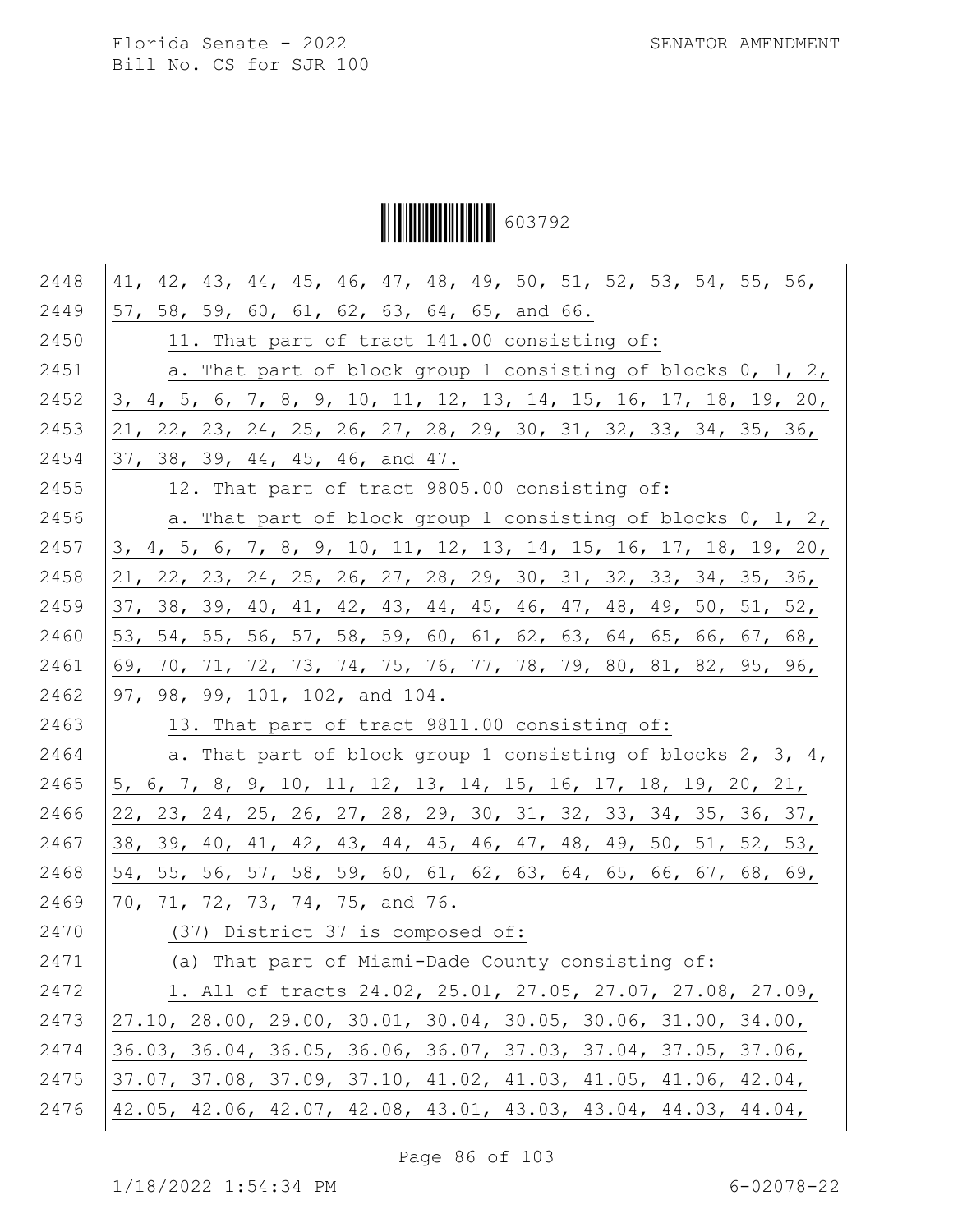

| 2477 | 44.05, 44.06, 45.00, 49.01, 49.03, 49.04, 50.02, 50.03, 50.04, |
|------|----------------------------------------------------------------|
| 2478 | 51.02, 51.03, 51.04, 52.01, 52.02, 53.03, 53.04, 53.05, 53.06, |
| 2479 | 54.03, 54.05, 54.06, 54.07, 54.09, 54.10, 55.03, 55.04, 55.05, |
| 2480 | 55.06, 56.00, 57.01, 57.05, 57.06, 57.07, 57.08, 58.03, 58.04, |
| 2481 | 58.05, 58.06, 59.01, 59.02, 59.03, 59.04, 60.02, 60.03, 60.04, |
| 2482 | 61.03, 61.04, 61.05, 61.06, 62.01, 62.03, 62.05, 62.06, 63.02, |
| 2483 | 63.03, 63.04, 64.01, 64.02, 64.03, 65.01, 65.03, 65.04, 66.03, |
| 2484 | 66.04, 66.05, 66.06, 66.07, 66.08, 67.07, 67.09, 67.13, 67.14, |
| 2485 | 67.16, 67.17, 67.18, 67.19, 67.20, 67.21, 69.01, 69.02, 70.03, |
| 2486 | 70.04, 70.05, 70.06, 74.02, 88.07, 89.06, 89.07, 89.08, 89.09, |
| 2487 | 89.10, 89.11, 90.14, 90.15, 90.24, 90.26, 90.27, 90.29, 90.30, |
| 2488 | 90.31, 90.51, 90.52, 90.53, 90.54, 90.55, 91.01, 4901.00, and  |
| 2489 | 9810.00.                                                       |
| 2490 | 2. That part of tract 24.03 consisting of:                     |
| 2491 | a. That part of block group 1 consisting of blocks 9, 10,      |
| 2492 | 11, 12, 13, 14, 17, 18, 19, 20, 21, 22, 23, 24, 25, and 26.    |
| 2493 | b. All of block group 2.                                       |
| 2494 | 3. That part of tract 24.04 consisting of:                     |
| 2495 | a. That part of block group 1 consisting of blocks 4, 7, 8,    |
| 2496 | 9, 10, 11, 12, 13, 14, 15, 16, 17, 18, 19, 20, 21, and 22.     |
| 2497 | b. All of block group 2.                                       |
| 2498 | c. All of block group 3.                                       |
| 2499 | 4. That part of tract 25.02 consisting of:                     |
| 2500 | a. All of block group 2.                                       |
| 2501 | b. That part of block group 3 consisting of blocks 3, 4, 5,    |
| 2502 | $6, 7, 8, 9, 10, 11, 12, 19, 20, 21, 22, 23, 24, 25, and 26.$  |
| 2503 | 5. That part of tract 26.00 consisting of:                     |
| 2504 | a. All of block group 1.                                       |
| 2505 | b. That part of block group 2 consisting of blocks $6, 7, 8,$  |

Page 87 of 103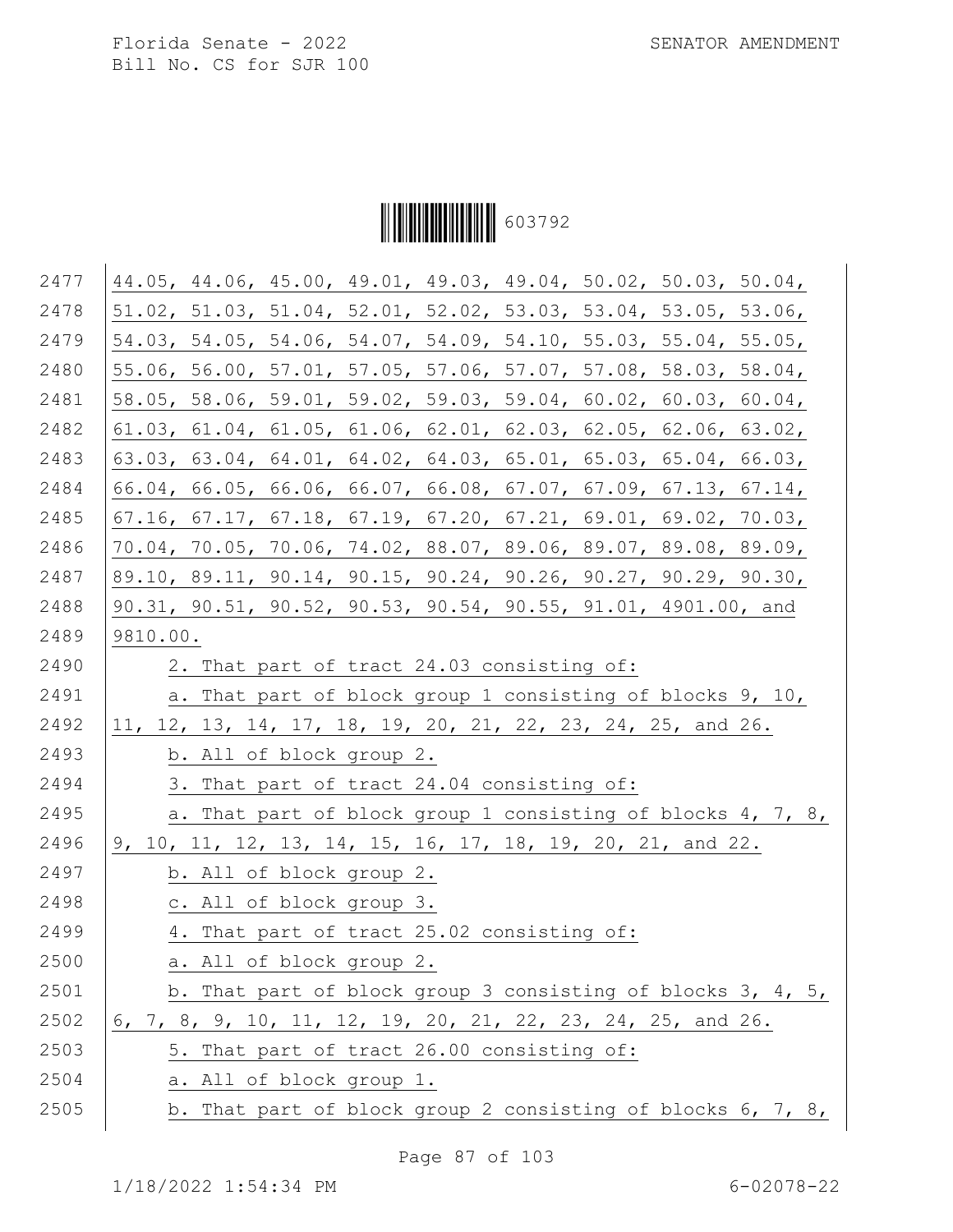Ì6037929Î603792

| 9, 10, 11, 12, 13, 14, 15, 16, 17, 18, and 19.                   |
|------------------------------------------------------------------|
| c. That part of block group 3 consisting of blocks 3, 4, 5,      |
| 6, 8, 9, 10, 11, 12, 13, 14, 15, 16, 17, 18, 19, 20, and 21.     |
| d. That part of block group 4 consisting of blocks 2, 3, 4,      |
| 5, 6, 7, 8, 9, and 10.                                           |
| e. That part of block group 5 consisting of blocks 4, 5, 6,      |
| 7, 8, 9, 10, 11, 12, 13, and 14.                                 |
| 6. That part of tract 27.02 consisting of:                       |
| a. That part of block group 1 consisting of blocks 2, 3, 4,      |
| 5, 6, 7, 8, 9, 10, 11, 12, 13, 14, 15, 16, 17, 18, 19, 20, 21,   |
| 22, 23, 24, 25, 26, and 27.                                      |
| b. All of block group 2.                                         |
| 7. That part of tract 40.00 consisting of:                       |
| a. All of block group 5.                                         |
| 8. That part of tract 67.06 consisting of:                       |
| a. That part of block group 1 consisting of block 1.             |
| 9. That part of tract 67.15 consisting of:                       |
| a. All of block group 1.                                         |
| b. All of block group 2.                                         |
| c. That part of block group 3 consisting of block 0.             |
| d. All of block group 4.                                         |
| 10. That part of tract 67.22 consisting of:                      |
| a. That part of block group 1 consisting of block 0.             |
| 11. That part of tract 70.07 consisting of:                      |
| a. All of block group 1.                                         |
| b. All of block group 3.                                         |
| 12. That part of tract 77.08 consisting of:                      |
| a. That part of block group 1 consisting of blocks 0, 1, 2,      |
| 3, 4, 5, 6, 7, 8, 9, 10, 11, 12, 13, 14, 15, 16, 17, 18, and 19. |
|                                                                  |

Page 88 of 103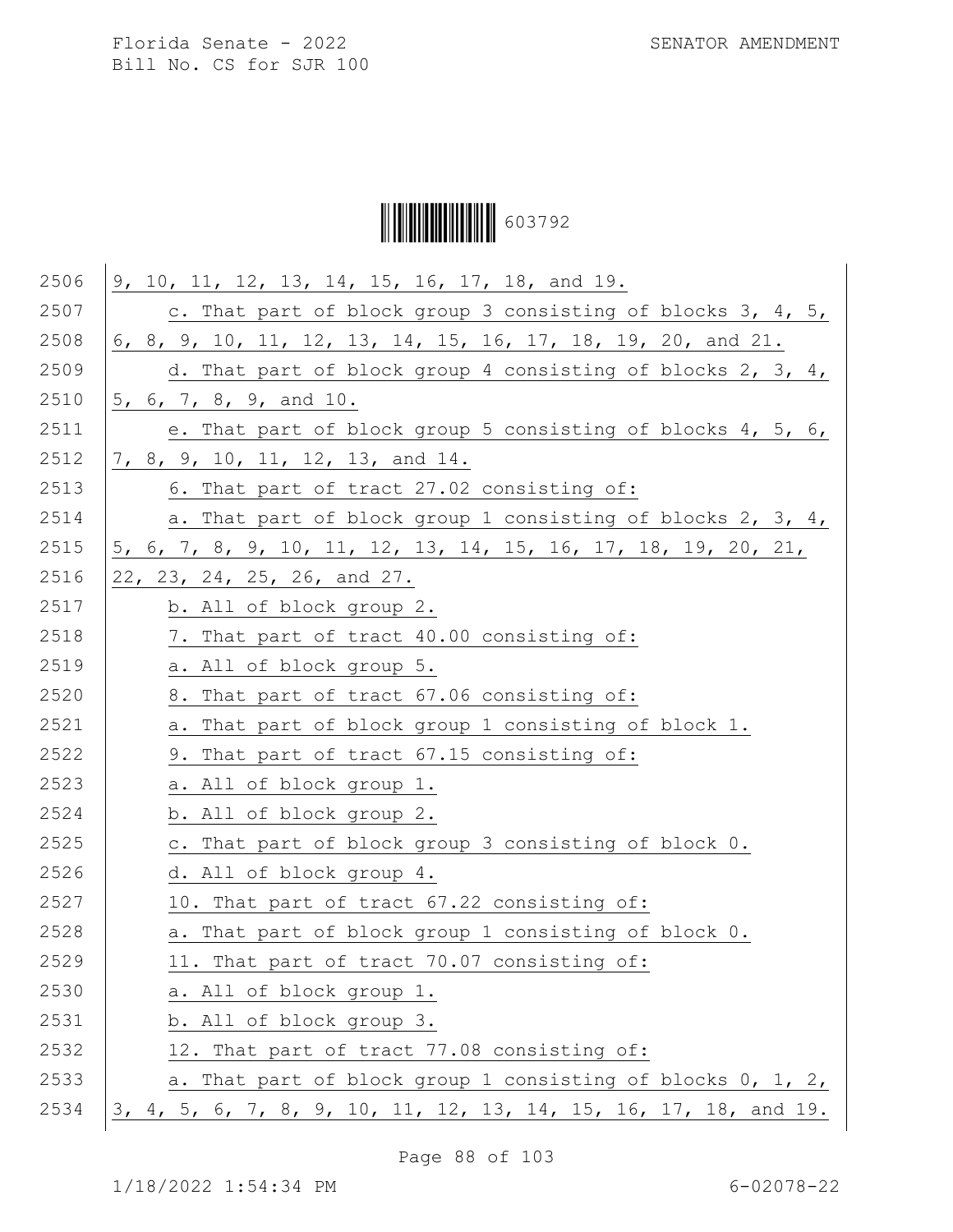# Ì6037929Î603792

| 2535 | b. That part of block group 2 consisting of block 0.        |
|------|-------------------------------------------------------------|
| 2536 | c. All of block group 3.                                    |
| 2537 | 13. That part of tract 77.09 consisting of:                 |
| 2538 | a. That part of block group 1 consisting of blocks 0, 1, 2, |
| 2539 | 3, 4, and 9.                                                |
| 2540 | b. All of block group 2.                                    |
| 2541 | 14. That part of tract 88.05 consisting of:                 |
| 2542 | a. All of block group 2.                                    |
| 2543 | 15. That part of tract 88.06 consisting of:                 |
| 2544 | a. All of block group 2.                                    |
| 2545 | 16. That part of tract 90.10 consisting of:                 |
| 2546 | a. That part of block group 3 consisting of block 80.       |
| 2547 | 17. That part of tract 90.28 consisting of:                 |
| 2548 | a. All of block group 1.                                    |
| 2549 | b. All of block group 2.                                    |
| 2550 | c. That part of block group 3 consisting of blocks 0, 2, 3, |
| 2551 | 4, 5, 6, 7, 8, 9, 10, 11, 12, and 13.                       |
| 2552 | 18. That part of tract 91.02 consisting of:                 |
| 2553 | a. That part of block group 2 consisting of blocks 31, 32,  |
| 2554 | 39, 40, 41, 42, 43, 44, 45, 46, 47, 48, 49, 50, and 51.     |
| 2555 | 19. That part of tract 9804.00 consisting of:               |
| 2556 | a. That part of block group 1 consisting of blocks 0, 1, 2, |
| 2557 | 3, 4, 7, 15, 16, 17, 18, 19, and 21.                        |
| 2558 | 20. That part of tract 9805.00 consisting of:               |
| 2559 | a. That part of block group 1 consisting of blocks 83, 84,  |
| 2560 | 85, 86, 87, 88, 89, 90, 91, 92, 93, 94, 100, and 103.       |
| 2561 | (38) District 38 is composed of:                            |
| 2562 | (a) That part of Broward County consisting of:              |
| 2563 | 1. All of tracts 101.02, 101.03, 102.01, 102.02, 108.00,    |
|      |                                                             |

Page 89 of 103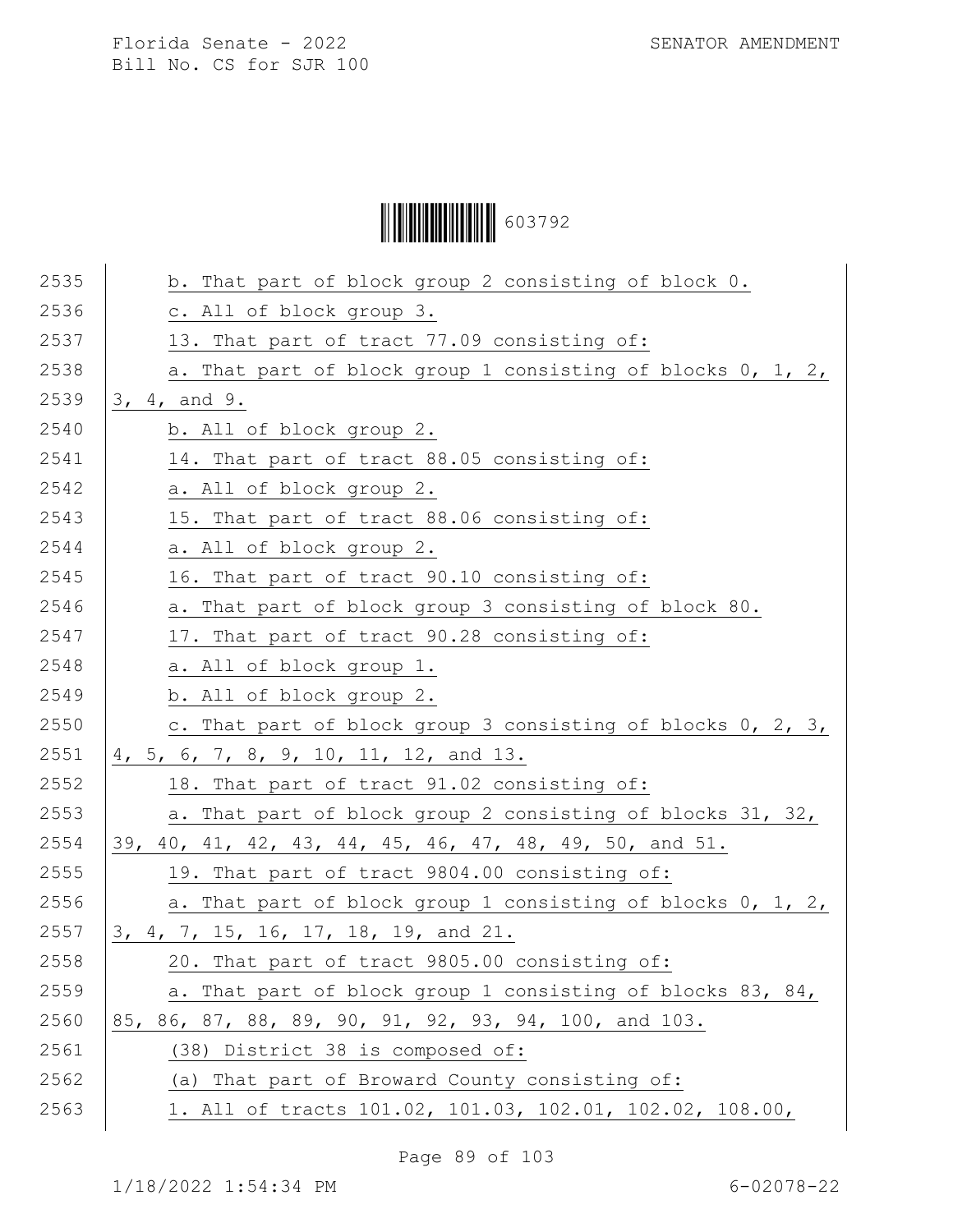

| 2564 | 109.01, 109.02, 110.00, 301.00, 302.01, 302.02, 302.03, 309.02,                         |
|------|-----------------------------------------------------------------------------------------|
| 2565 | 309.03, 309.04, 310.01, 310.02, 311.01, 311.02, 312.03, 312.04,                         |
| 2566 | 312.05, 312.06, 312.07, 401.01, 401.02, 402.03, 402.04, 402.06,                         |
| 2567 | 404.01, 404.02, 405.02, 405.03, 405.05, 405.06, 406.01, 406.02,                         |
| 2568 | 407.01, 407.02, 418.01, 418.02, 419.00, 420.00, 421.00, 422.00,                         |
| 2569 | 423.01, 424.00, 430.01, 431.00, 433.01, 433.02, 510.01, 510.02,                         |
| 2570 | 801.02, 801.03, 801.04, 801.05, 802.00, 804.02, 804.03, 804.05,                         |
| 2571 | 804.06, 805.00, 901.02, 901.03, 901.04, 902.00, 903.01, 903.03,                         |
| 2572 | 903.04, 904.01, 904.03, 904.04, 905.02, 905.03, 905.04, 908.01,                         |
| 2573 | 908.02, 909.00, 910.00, 911.00, 915.00, 916.01, 916.02, 917.01,                         |
| 2574 | $917.02$ , $918.02$ , $918.03$ , $918.04$ , $919.01$ , $919.03$ , $919.04$ , $920.00$ , |
| 2575 | 1001.03, 1001.04, 1001.05, 1001.06, 1001.07, 1001.08, 1002.01,                          |
| 2576 | 1002.03, 1002.04, 1003.01, 1003.02, 1004.00, 1005.01, 1005.02,                          |
| 2577 | 1006.00, 1007.00, 1008.01, 1008.03, 1008.04, 1105.01, 1105.02,                          |
| 2578 | 1106.00, and 9900.00.                                                                   |
| 2579 | 2. That part of tract 101.04 consisting of:                                             |
| 2580 | a. That part of block group 1 consisting of blocks 0, 1, 2,                             |
| 2581 | 3, 4, 5, 7, 8, 9, 10, 11, 12, 13, 14, 15, 16, 17, 18, 19, and                           |
| 2582 | $20$ .                                                                                  |
| 2583 | b. All of block group 2.                                                                |
| 2584 | 3. That part of tract 103.06 consisting of:                                             |
| 2585 | a. All of block group 1.                                                                |
| 2586 | 4. That part of tract 103.07 consisting of:                                             |
| 2587 | a. That part of block group 2 consisting of blocks 26, 27,                              |
| 2588 | 28, 29, 34, 35, and 36.                                                                 |
| 2589 | 5. That part of tract 107.02 consisting of:                                             |
| 2590 | That part of block group 1 consisting of block 0.<br>а.                                 |
| 2591 | b. That part of block group 2 consisting of block 0.                                    |
| 2592 | 6. That part of tract 303.02 consisting of:                                             |
|      |                                                                                         |

Page 90 of 103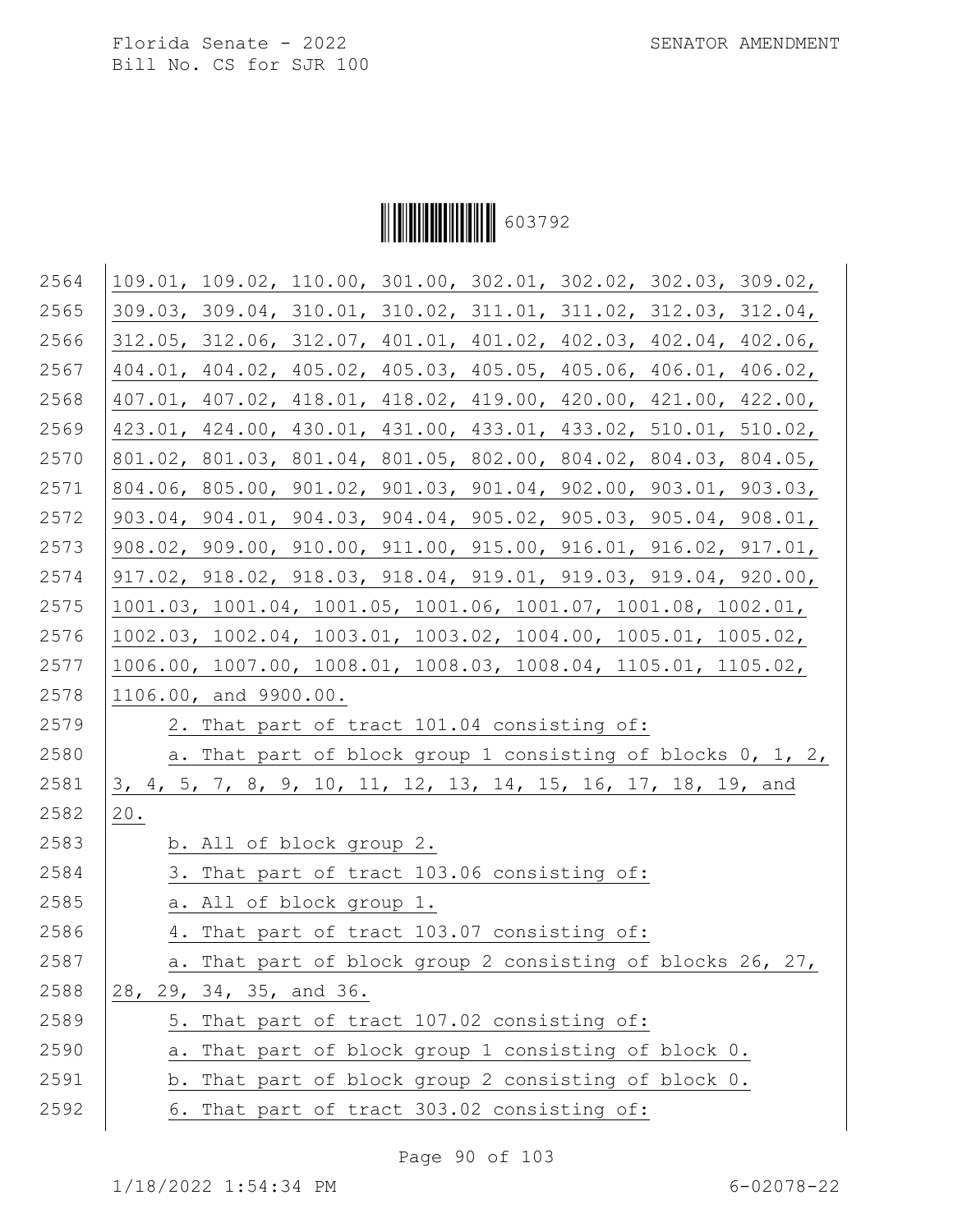Ì6037929Î603792

| 2593 | a. That part of block group 3 consisting of block 0.          |
|------|---------------------------------------------------------------|
| 2594 | b. That part of block group 4 consisting of blocks 0 and 2.   |
| 2595 | 7. That part of tract 304.01 consisting of:                   |
| 2596 | a. That part of block group 1 consisting of blocks 0 and 1.   |
| 2597 | 8. That part of tract 304.02 consisting of:                   |
| 2598 | a. That part of block group 1 consisting of blocks 0, 30,     |
| 2599 | 31, 32, 33, 35, and 36.                                       |
| 2600 | b. That part of block group 3 consisting of blocks 6, 7,      |
| 2601 | and 13.                                                       |
| 2602 | 9. That part of tract 308.03 consisting of:                   |
| 2603 | a. All of block group 1.                                      |
| 2604 | b. That part of block group 2 consisting of blocks 4, 5, 6,   |
| 2605 | 7, 8, 17, 18, 19, and 20.                                     |
| 2606 | c. All of block group 3.                                      |
| 2607 | 10. That part of tract 308.04 consisting of:                  |
| 2608 | a. All of block group 1.                                      |
| 2609 | b. That part of block group 2 consisting of blocks 0, 1, 2,   |
| 2610 | 3, 4, 5, 6, 18, and 19.                                       |
| 2611 | 11. That part of tract 402.05 consisting of:                  |
| 2612 | a. All of block group 1.                                      |
| 2613 | b. All of block group 2.                                      |
| 2614 | c. That part of block group 3 consisting of blocks 0, 1, 2,   |
| 2615 | 4, 5, 6, 7, 8, 9, 10, 11, 12, 13, 14, 15, 16, 17, 18, 19, 20, |
| 2616 | and 21.                                                       |
| 2617 | 12. That part of tract 403.00 consisting of:                  |
| 2618 | a. That part of block group 1 consisting of blocks 0, 1, 2,   |
| 2619 | 3, 5, 6, 7, 8, 9, 10, 11, 12, 13, 14, 15, 16, 17, 18, and 19. |
| 2620 | b. All of block group 2.                                      |
| 2621 | c. All of block group 3.                                      |
|      |                                                               |

Page 91 of 103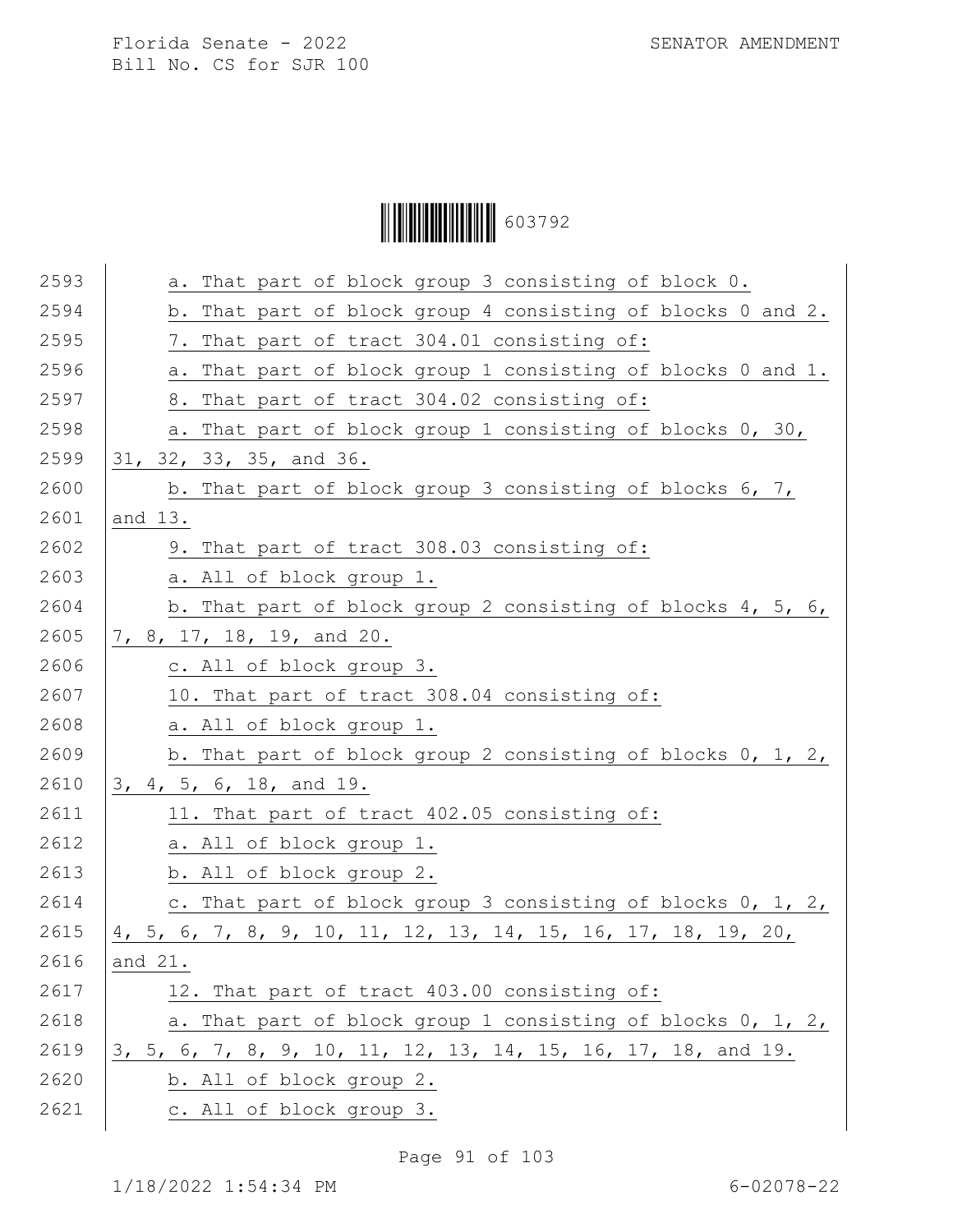# Ì6037929Î603792

| 2622 | d. All of block group 4.                                        |
|------|-----------------------------------------------------------------|
| 2623 | 13. That part of tract 423.02 consisting of:                    |
| 2624 | a. All of block group 1.                                        |
| 2625 | b. That part of block group 2 consisting of blocks 0, 8, 9,     |
| 2626 | 10, 11, 14, 15, 16, 17, 18, 19, 20, 21, 22, 23, 24, 25, 26, 27, |
| 2627 | 28, 29, 30, 31, 32, 33, 34, 35, 36, 37, 38, 39, 40, 41, and 42. |
| 2628 | 14. That part of tract 425.01 consisting of:                    |
| 2629 | a. That part of block group 1 consisting of blocks 0, 9,        |
| 2630 | 10, 13, 14, and 17.                                             |
| 2631 | b. That part of block group 2 consisting of blocks 0, 1, 5,     |
| 2632 | 11, and 12.                                                     |
| 2633 | 15. That part of tract 425.02 consisting of:                    |
| 2634 | a. That part of block group 1 consisting of blocks 0, 8, 9,     |
| 2635 | 10, 21, 22, and 31.                                             |
| 2636 | b. That part of block group 2 consisting of blocks 0, 26,       |
| 2637 | and 27.                                                         |
| 2638 | 16. That part of tract 427.00 consisting of:                    |
| 2639 | a. All of block group 2.                                        |
| 2640 | b. That part of block group 4 consisting of blocks 14, 15,      |
| 2641 | 16, 17, and 18.                                                 |
| 2642 | 17. That part of tract 428.01 consisting of:                    |
| 2643 | a. That part of block group 1 consisting of blocks 27, 28,      |
| 2644 | and 29.                                                         |
| 2645 | 18. That part of tract 430.02 consisting of:                    |
| 2646 | a. That part of block group 1 consisting of blocks 12, 13,      |
| 2647 | 14, 15, 16, 17, 18, 19, and 20.                                 |
| 2648 | b. All of block group 2.                                        |
| 2649 | c. All of block group 3.                                        |
| 2650 | d. All of block group 4.                                        |
|      |                                                                 |

Page 92 of 103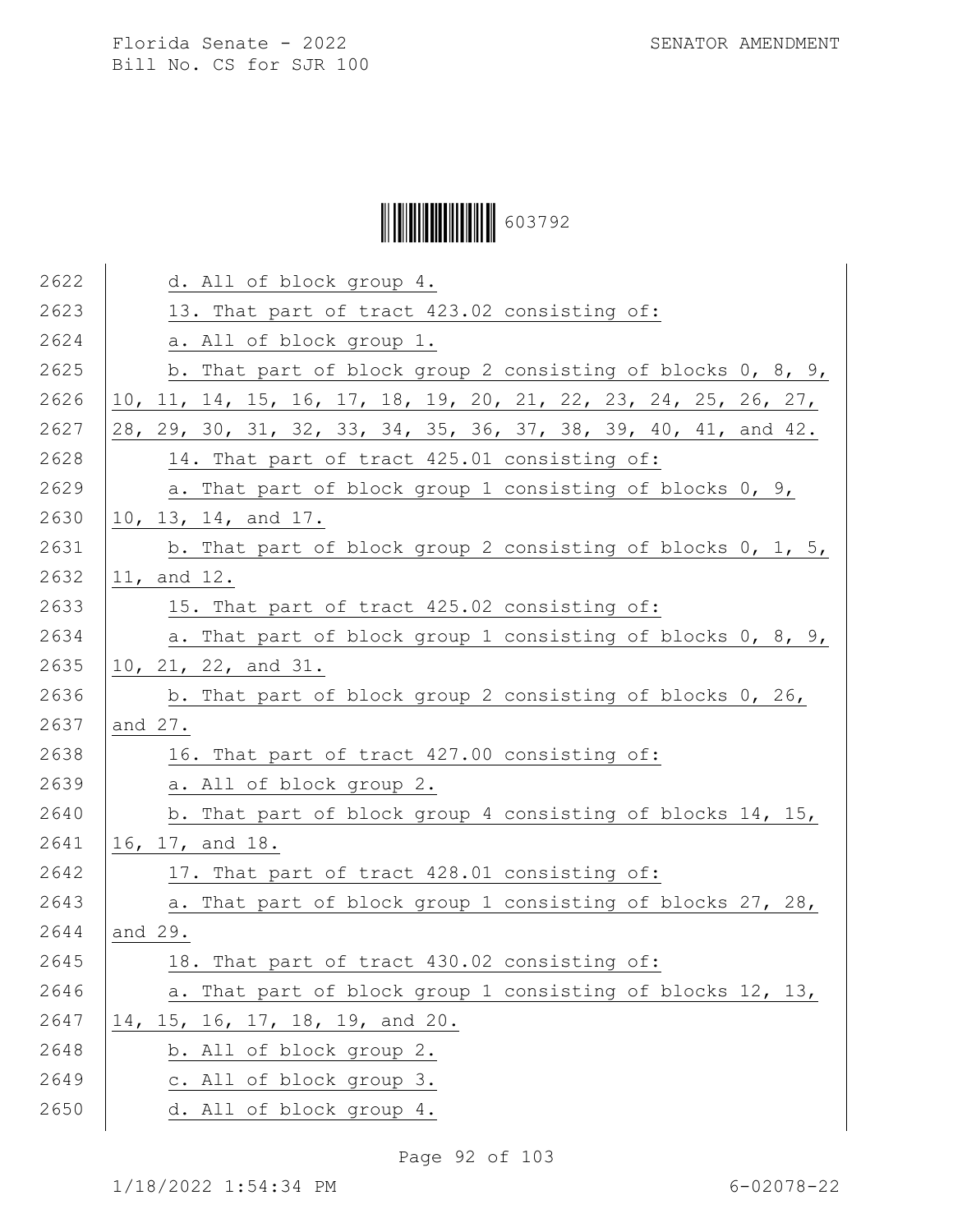# Ì6037929Î603792

| 2651 | e. All of block group 5.                                         |
|------|------------------------------------------------------------------|
| 2652 | f. That part of block group 6 consisting of blocks 3, 4, 5,      |
| 2653 | 7, 8, 9, 10, 11, 12, 13, 14, 15, 16, 17, 18, 19, 20, 21, 22, and |
| 2654 | 23.                                                              |
| 2655 | 19. That part of tract 506.01 consisting of:                     |
| 2656 | a. That part of block group 2 consisting of blocks 7 and 8.      |
| 2657 | 20. That part of tract 509.00 consisting of:                     |
| 2658 | a. All of block group 1.                                         |
| 2659 | b. All of block group 2.                                         |
| 2660 | c. All of block group 3.                                         |
| 2661 | d. All of block group 4.                                         |
| 2662 | e. That part of block group 5 consisting of blocks 0, 1, 2,      |
| 2663 | 3, 4, 5, 6, 7, 8, 9, 10, 12, 13, 14, 15, and 16.                 |
| 2664 | f. All of block group 6.                                         |
| 2665 | 21. That part of tract 610.01 consisting of:                     |
| 2666 | a. That part of block group 1 consisting of block 16.            |
| 2667 | 22. That part of tract 611.00 consisting of:                     |
| 2668 | a. All of block group 1.                                         |
| 2669 | b. That part of block group 2 consisting of blocks 1, 2, 3,      |
| 2670 | 4, 5, 6, 7, 8, and 9.                                            |
| 2671 | c. All of block group 3.                                         |
| 2672 | d. That part of block group 4 consisting of blocks 0, 1, 2,      |
| 2673 | 3, 4, 5, 6, 7, 8, 9, 12, 13, 14, 15, 16, and 17.                 |
| 2674 | e. All of block group 5.                                         |
| 2675 | 23. That part of tract 701.02 consisting of:                     |
| 2676 | a. That part of block group 1 consisting of blocks 0, 1, 2,      |
| 2677 | 3, 4, 5, 22, 23, 24, 25, 26, 27, 28, and 29.                     |
| 2678 | 24. That part of tract 701.03 consisting of:                     |
| 2679 | a. That part of block group 2 consisting of blocks 0, 16,        |

Page 93 of 103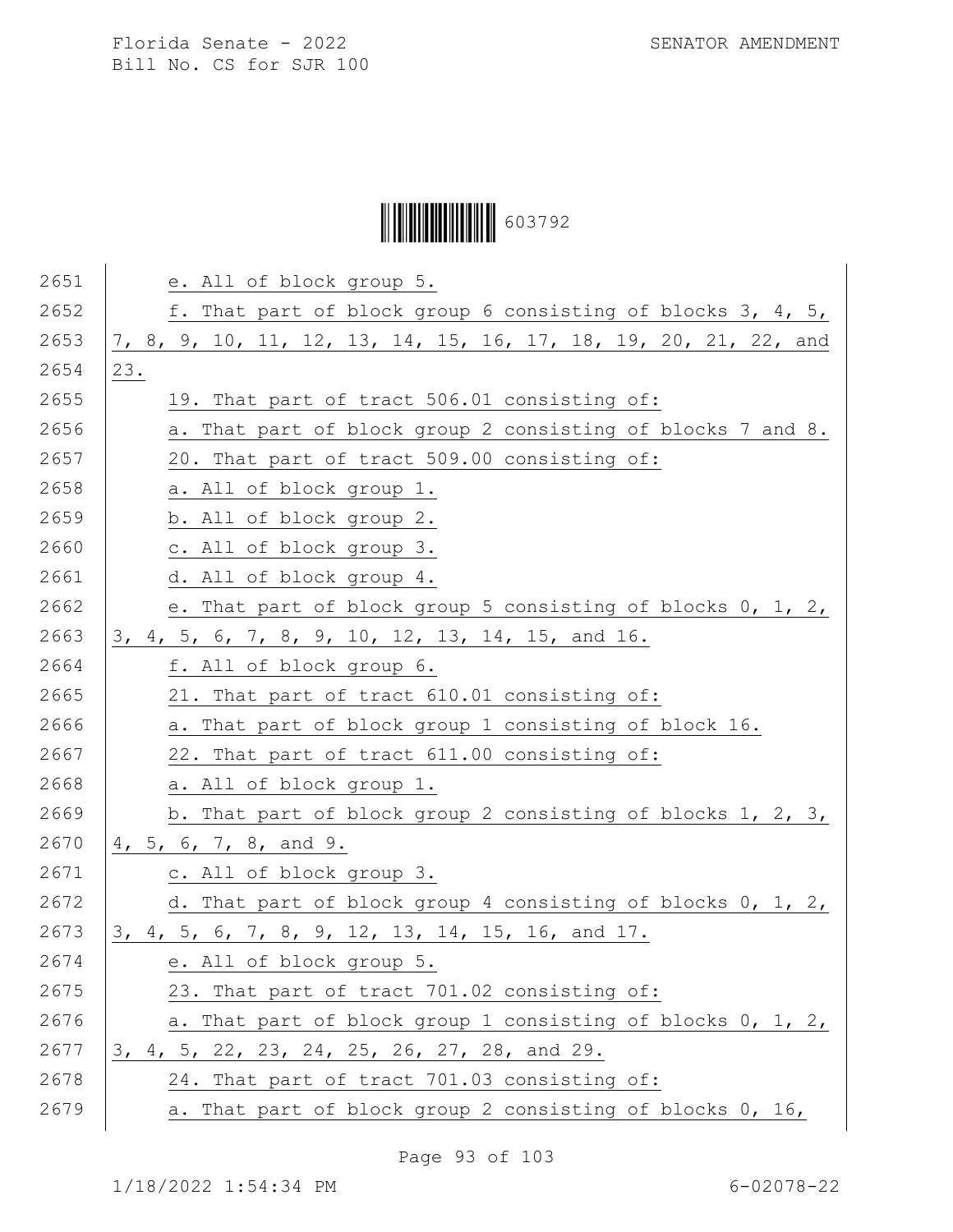# Ì6037929Î603792

| 2680 | and 17.                                                       |
|------|---------------------------------------------------------------|
| 2681 | 25. That part of tract 701.04 consisting of:                  |
| 2682 | a. That part of block group 1 consisting of blocks 0, 1, 2,   |
| 2683 | 3, 4, 5, 6, 7, 8, 9, 10, 27, 28, 29, 30, 31, 32, 33, and 35.  |
| 2684 | 26. That part of tract 906.02 consisting of:                  |
| 2685 | a. That part of block group 5 consisting of blocks 0, 12,     |
| 2686 | and 13.                                                       |
| 2687 | 27. That part of tract 907.00 consisting of:                  |
| 2688 | a. That part of block group 1 consisting of block 0.          |
| 2689 | 28. That part of tract 912.01 consisting of:                  |
| 2690 | a. That part of block group 1 consisting of block 0.          |
| 2691 | 29. That part of tract 912.02 consisting of:                  |
| 2692 | a. That part of block group 1 consisting of block 0.          |
| 2693 | 30. That part of tract 914.00 consisting of:                  |
| 2694 | a. All of block group 1.                                      |
| 2695 | b. All of block group 2.                                      |
| 2696 | c. All of block group 3.                                      |
| 2697 | d. That part of block group 4 consisting of blocks 0, 1, 2,   |
| 2698 | 3, 5, 6, 7, 8, 9, 10, 11, 12, 13, 14, 15, 16, 17, 18, 19, and |
| 2699 | 20.                                                           |
| 2700 | 31. That part of tract 1101.00 consisting of:                 |
| 2701 | a. That part of block group 4 consisting of blocks 14, 15,    |
| 2702 | 23, 24, 25, and 26.                                           |
| 2703 | 32. That part of tract 1104.02 consisting of:                 |
| 2704 | a. That part of block group 2 consisting of block 0.          |
| 2705 | 33. That part of tract 1104.04 consisting of:                 |
| 2706 | That part of block group 1 consisting of block 0.<br>а.       |
| 2707 | (b) That part of Miami-Dade County consisting of:             |
| 2708 | 1. All of tracts 1.07, 1.15, 1.18, 1.21, 1.22, 1.23, 1.25,    |

Page 94 of 103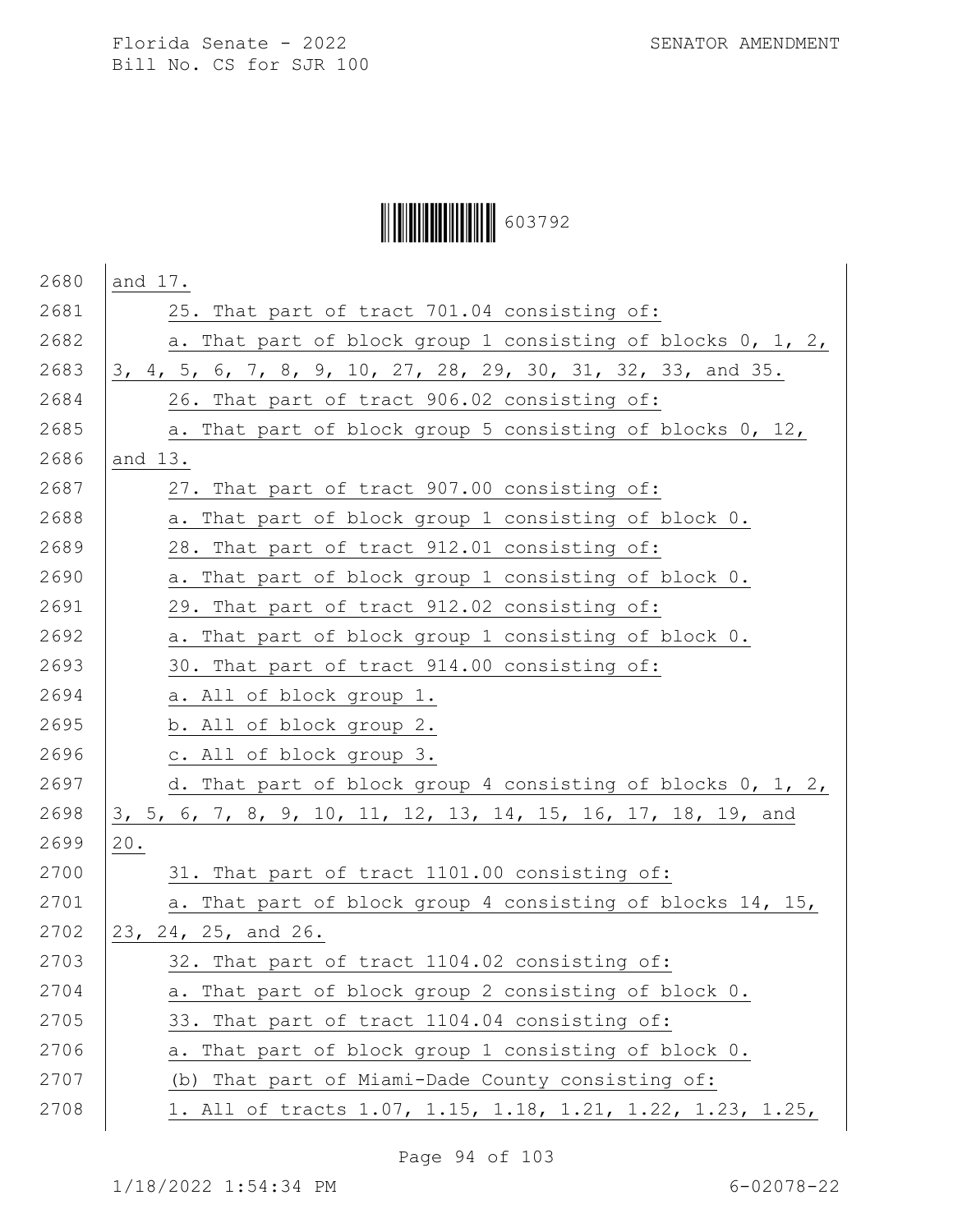Ì6037929Î603792

| 2709 | 1.26, 1.27, 1.29, 1.31, 1.34, 1.40, 1.41, 1.42, 1.43, 1.44, |
|------|-------------------------------------------------------------|
| 2710 | 1.45, 1.46, 97.03, 97.05, and 97.06.                        |
| 2711 | 2. That part of tract 1.28 consisting of:                   |
| 2712 | a. All of block group 1.                                    |
| 2713 | b. All of block group 2.                                    |
| 2714 | c. That part of block group 3 consisting of blocks 0, 1, 3, |
| 2715 | 8, 9, 10, 11, 12, 13, and 14.                               |
| 2716 | 3. That part of tract 1.30 consisting of:                   |
| 2717 | a. That part of block group 1 consisting of block 0.        |
| 2718 | b. That part of block group 2 consisting of blocks 1 and 2. |
| 2719 | c. All of block group 3.                                    |
| 2720 | d. All of block group 4.                                    |
| 2721 | e. That part of block group 5 consisting of blocks 0 and 1. |
| 2722 | 4. That part of tract 1.32 consisting of:                   |
| 2723 | a. That part of block group 1 consisting of blocks 0, 1,    |
| 2724 | and 5.                                                      |
| 2725 | b. All of block group 2.                                    |
| 2726 | c. All of block group 3.                                    |
| 2727 | d. That part of block group 4 consisting of blocks 1, 3,    |
| 2728 | and $4.$                                                    |
| 2729 | e. All of block group 5.                                    |
| 2730 | 5. That part of tract 97.04 consisting of:                  |
| 2731 | a. All of block group 1.                                    |
| 2732 | b. All of block group 2.                                    |
| 2733 | c. That part of block group 3 consisting of blocks 0, 1, 2, |
| 2734 | 3, 4, 5, 6, 7, 8, 9, 10, 11, 12, 14, 15, 16, and 17.        |
| 2735 | d. All of block group 4.                                    |
| 2736 | (39) District 39 is composed of:                            |
| 2737 | (a) All of Monroe County.                                   |
|      |                                                             |

Page 95 of 103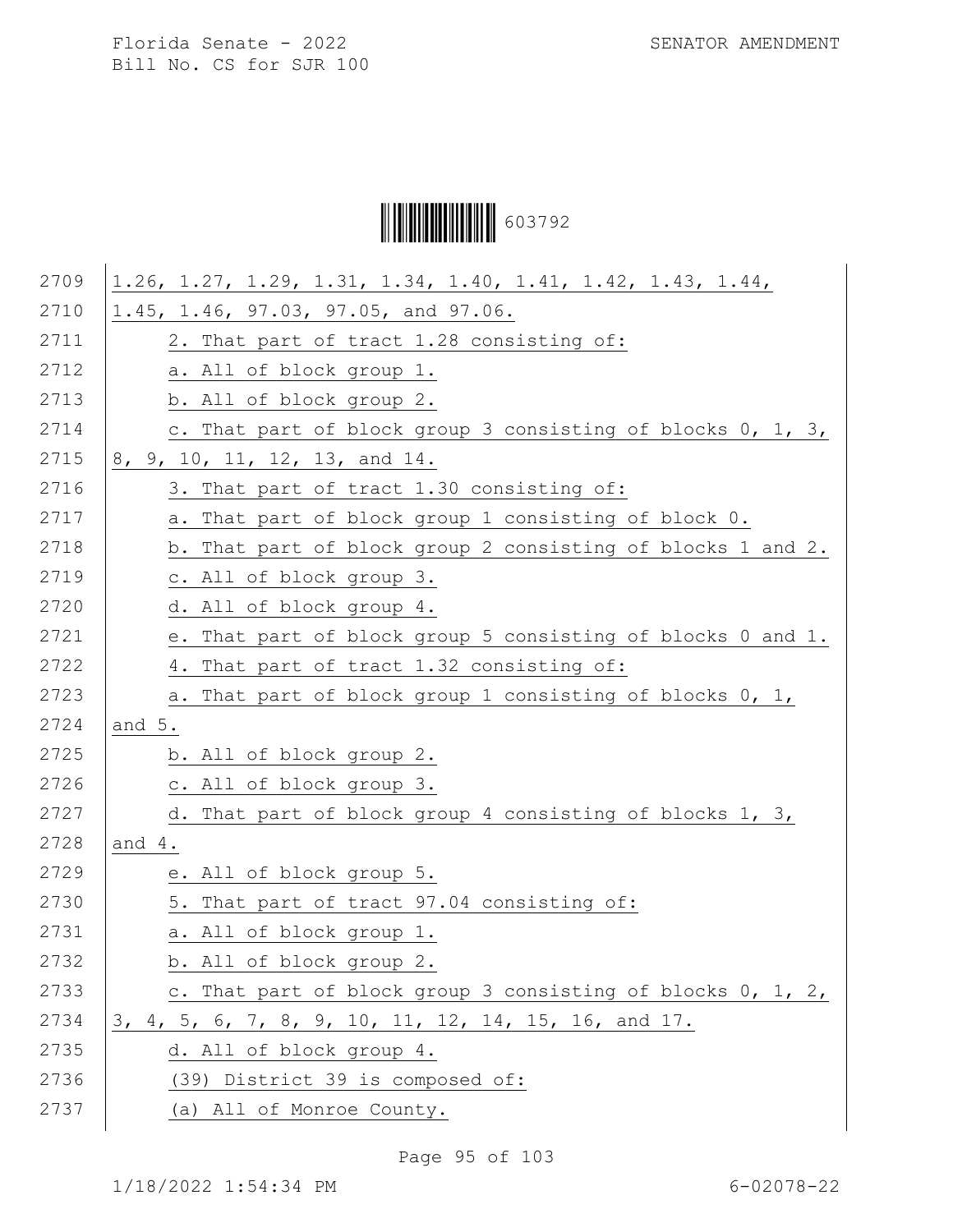# Ì6037929Î603792

| 2738 | (b) That part of Miami-Dade County consisting of:                |
|------|------------------------------------------------------------------|
| 2739 | 1. All of tracts 87.03, 88.09, 88.10, 89.04, 101.93,             |
| 2740 | 101.98, 103.02, 110.08, 110.09, 110.10, 110.14, 110.15, 111.03,  |
| 2741 | 112.03, 112.05, 113.01, 113.02, 114.05, 114.06, 114.07, 114.08,  |
| 2742 | 114.09, 114.10, 114.11, 114.12, 115.00, 146.01, 146.02, 147.01,  |
| 2743 | 147.02, 148.00, 149.00, 150.01, 150.02, 151.01, 151.02, 151.03,  |
| 2744 | 152.01, 152.02, 153.00, 154.00, 155.01, 155.02, 157.00, 158.00,  |
| 2745 | 159.00, 160.00, 161.00, 162.00, 163.00, 164.01, 164.02, 165.01,  |
| 2746 | 165.02, 166.00, 167.00, 168.00, 169.00, 170.00, 171.01, 171.02,  |
| 2747 | 172.00, 173.00, 174.01, 174.02, 175.00, 176.00, 177.00, 178.00,  |
| 2748 | 179.01, 179.02, 180.01, 180.02, 180.03, 181.00, 182.00, 183.00,  |
| 2749 | 184.00, 185.00, 186.01, 186.02, 187.00, 188.01, 188.02, 188.03,  |
| 2750 | 189.01, 189.02, 190.00, 191.00, 194.01, 195.01, 195.02, 196.00,  |
| 2751 | 197.00, 198.01, 200.01, 200.02, 201.00, 9802.00, 9809.00,        |
| 2752 | 9812.00, and 9813.00.                                            |
| 2753 | 2. That part of tract 87.04 consisting of:                       |
| 2754 | a. All of block group 2.                                         |
| 2755 | 3. That part of tract 88.08 consisting of:                       |
| 2756 | a. That part of block group 1 consisting of blocks 3, 4, 5,      |
| 2757 | 6, 7, 8, 9, 10, 11, 12, 18, 19, 20, and 21.                      |
| 2758 | 4. That part of tract 102.01 consisting of:                      |
| 2759 | a. That part of block group 1 consisting of blocks 6, 7, 8,      |
| 2760 | $9, 10, 20, 21, 22, 23, 24, 25, 26, 41, 42, 43, 44, 51, 52, 54,$ |
| 2761 | 55, 56, 57, and 73.                                              |
| 2762 | 5. That part of tract 103.03 consisting of:                      |
| 2763 | a. All of block group 1.                                         |
| 2764 | b. All of block group 3.                                         |
| 2765 | 6. That part of tract 107.06 consisting of:                      |
| 2766 | That part of block group 1 consisting of blocks 11, 12,<br>а.    |
|      |                                                                  |

Page 96 of 103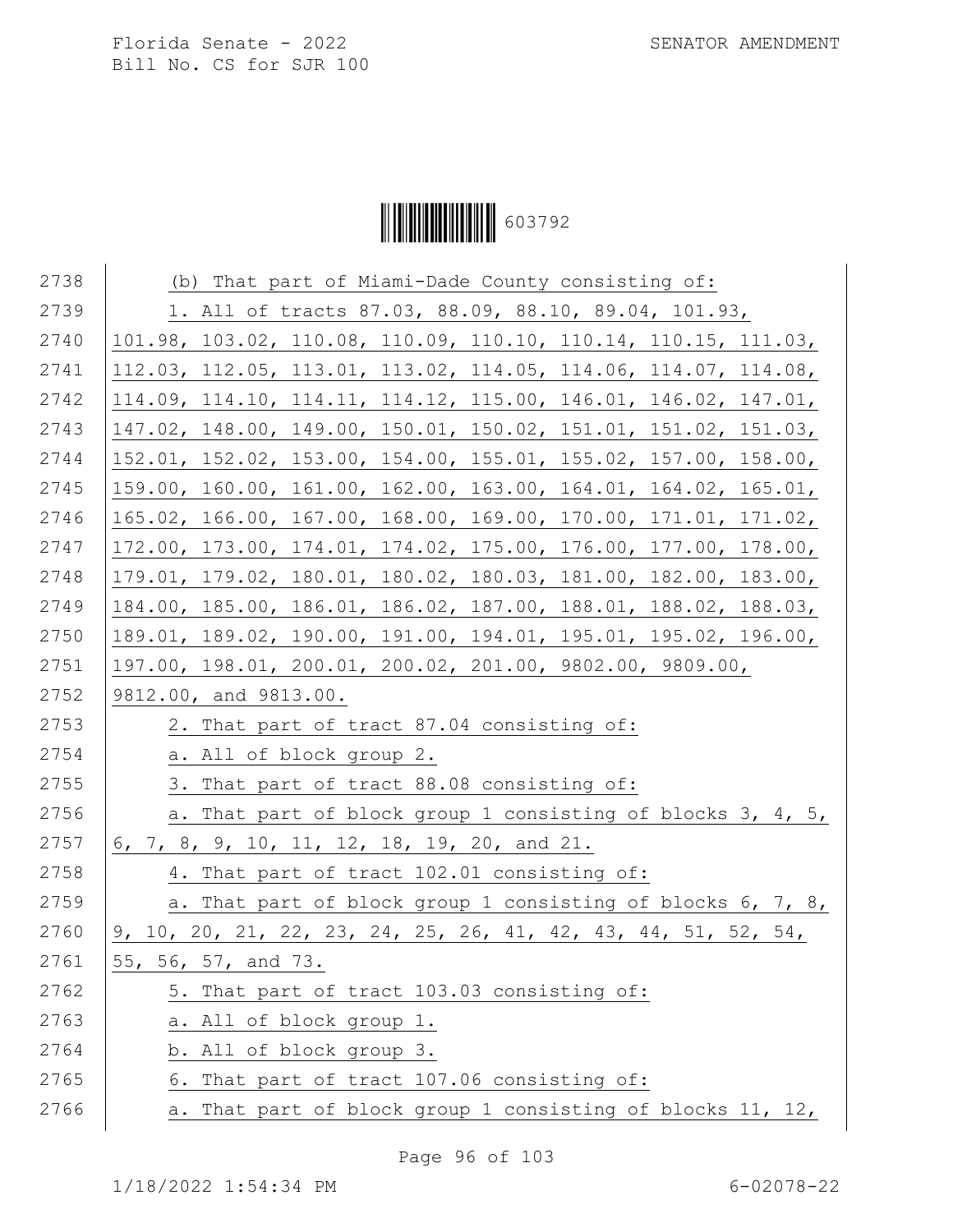Ì6037929Î603792

| 2767 | 13, 37, 38, 39, 40, 41, 42, 43, 44, 45, 46, 47, 48, 49, 50, 51,  |
|------|------------------------------------------------------------------|
| 2768 | 52, 53, 54, 55, 56, 57, 58, 59, 60, 61, 62, and 63.              |
| 2769 | b. That part of block group 2 consisting of block 14.            |
| 2770 | 7. That part of tract 110.03 consisting of:                      |
| 2771 | a. That part of block group 3 consisting of blocks 9, 10,        |
| 2772 | 11, 14, and 15.                                                  |
| 2773 | 8. That part of tract 110.11 consisting of:                      |
| 2774 | a. That part of block group 1 consisting of block 17.            |
| 2775 | b. That part of block group 2 consisting of blocks 4, 5, 6,      |
| 2776 | 7, 8, 9, 10, 11, 12, 13, 14, 15, 16, 18, 20, 21, 22, 23, 25, 26, |
| 2777 | 27, 28, 29, 30, 31, 32, 33, 34, 35, and 36.                      |
| 2778 | 9. That part of tract 110.12 consisting of:                      |
| 2779 | a. That part of block group 1 consisting of blocks 7 and 8.      |
| 2780 | 10. That part of tract 111.04 consisting of:                     |
| 2781 | a. That part of block group 1 consisting of blocks 0, 12,        |
| 2782 | 13, 14, 15, 16, and 17.                                          |
| 2783 | b. All of block group 2.                                         |
| 2784 | c. All of block group 3.                                         |
| 2785 | d. That part of block group 4 consisting of blocks 2, 3, 4,      |
| 2786 | 5, 6, 7, 8, 9, 10, 11, 12, 13, 14, 15, and 16.                   |
| 2787 | 11. That part of tract 111.06 consisting of:                     |
| 2788 | a. That part of block group 2 consisting of blocks 22, 25,       |
| 2789 | 26, 27, 28, 29, 30, 31, 32, 42, 43, 44, 45, 46, 47, 48, and 51.  |
| 2790 | 12. That part of tract 112.04 consisting of:                     |
| 2791 | a. That part of block group 1 consisting of blocks 5, 6, 7,      |
| 2792 | 8, 16, 19, 22, 25, 26, 27, 28, 29, 30, 31, 32, 33, 34, 35, 36,   |
| 2793 | 37, 38, 39, 40, 41, 42, 43, 44, 45, 46, 47, 48, 49, 50, 51, 52,  |
| 2794 | 53, 54, 55, 56, 57, 58, 59, 60, 61, 62, 63, 64, 65, 66, 67, and  |
| 2795 | 68.                                                              |
|      |                                                                  |

Page 97 of 103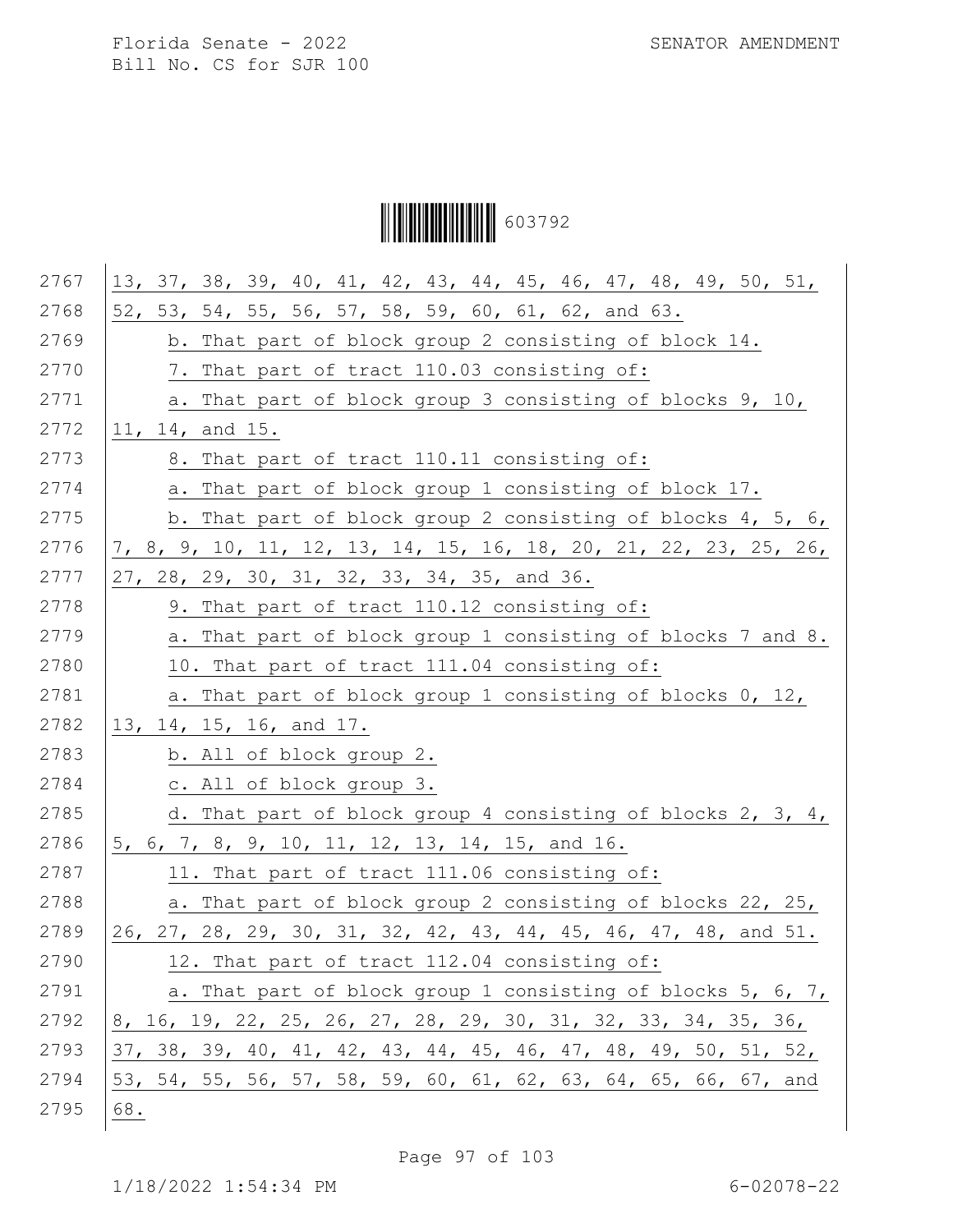Ì6037929Î603792

| 2796 | 13. That part of tract 112.06 consisting of:                     |
|------|------------------------------------------------------------------|
| 2797 | a. All of block group 1.                                         |
| 2798 | b. That part of block group 2 consisting of blocks 2, 3, 4,      |
| 2799 | 5, 6, 7, 12, 13, 14, 15, 16, 17, 23, 24, 25, 26, 27, 28, 29, 30, |
| 2800 | 31, 32, 33, 34, 35, 36, 37, 38, 39, 40, 41, 42, 43, 44, 45, 46,  |
| 2801 | 47, 48, 49, 50, 51, 52, 53, 54, 55, 56, and 57.                  |
| 2802 | 14. That part of tract 124.03 consisting of:                     |
| 2803 | a. That part of block group 1 consisting of blocks 10, 11,       |
| 2804 | 12, and 30.                                                      |
| 2805 | 15. That part of tract 141.00 consisting of:                     |
| 2806 | a. That part of block group 1 consisting of blocks 40, 41,       |
| 2807 | 42, and 43.                                                      |
| 2808 | 16. That part of tract 192.00 consisting of:                     |
| 2809 | a. All of block group 1.                                         |
| 2810 | b. That part of block group 2 consisting of blocks 0, 1, 2,      |
| 2811 | 3, 4, 6, 7, 8, 9, 10, 11, and 12.                                |
| 2812 | c. All of block group 3.                                         |
| 2813 | 17. That part of tract 194.02 consisting of:                     |
| 2814 | a. All of block group 1.                                         |
| 2815 | b. That part of block group 2 consisting of blocks 1, 2, 3,      |
| 2816 | 4, 5, 6, 7, 8, 9, 10, 11, 12, 13, 14, 15, 16, 17, 18, 19, 20,    |
| 2817 | 21, 22, 23, 24, 25, 26, 27, 28, 29, 30, 31, 32, 33, 34, 35, 36,  |
| 2818 | 37, 38, 39, 40, 41, 42, 43, 44, 45, 46, 47, 48, 49, 50, 51, 52,  |
| 2819 | 53, 54, 55, 56, 57, 58, 59, 60, 61, 62, 63, 65, and 66.          |
| 2820 | 18. That part of tract 198.02 consisting of:                     |
| 2821 | a. That part of block group 1 consisting of blocks 0, 1, 2,      |
| 2822 | 3, 4, 5, 6, 7, 8, 9, 10, 11, 12, 13, 14, 15, 16, 17, 18, 19, 20, |
| 2823 | 22, 23, and 24.                                                  |
| 2824 | b. All of block group 2.                                         |
|      |                                                                  |

Page 98 of 103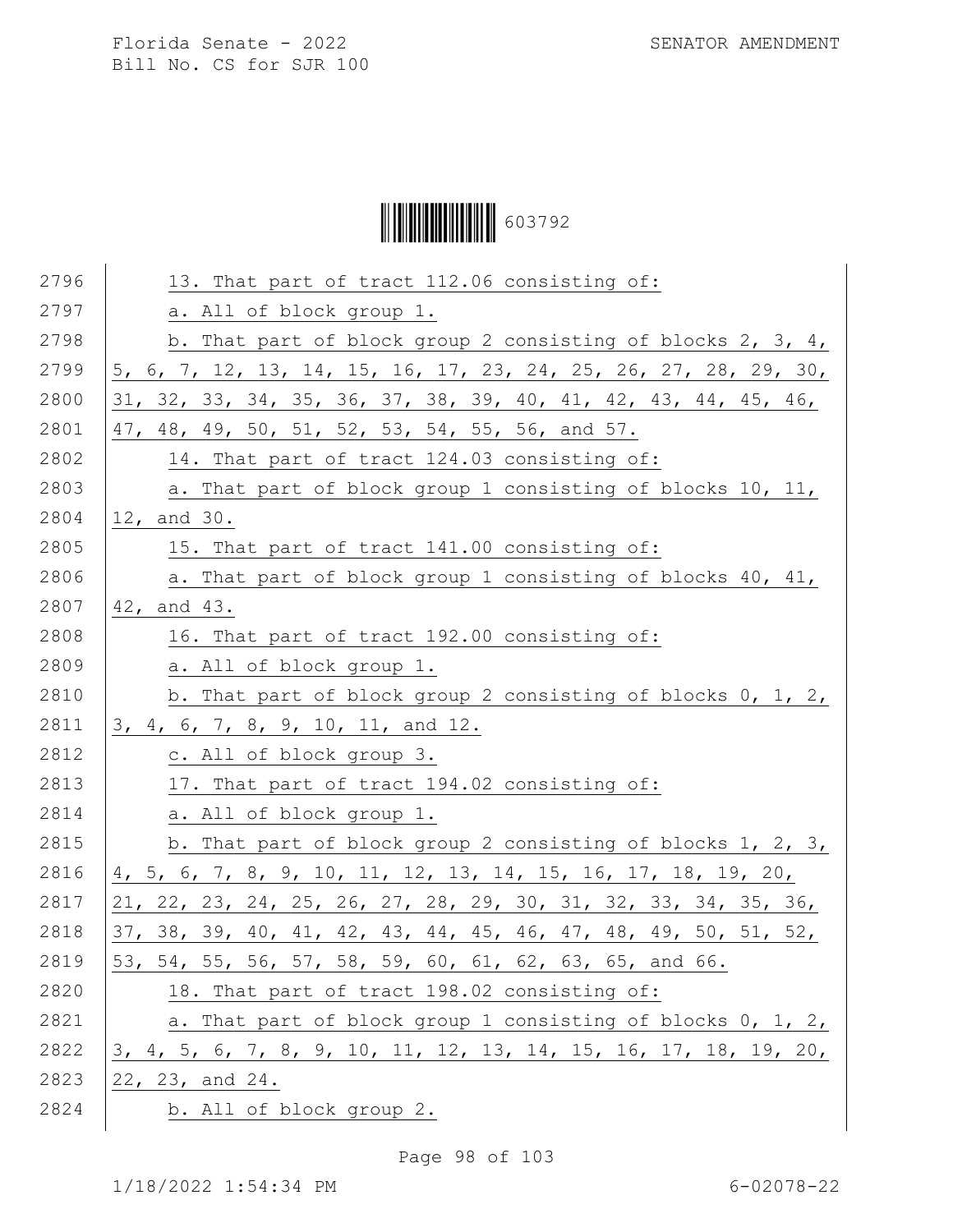# Ì6037929Î603792

| 2825 | 19. That part of tract 202.00 consisting of:                    |
|------|-----------------------------------------------------------------|
| 2826 | a. All of block group 1.                                        |
| 2827 | 20. That part of tract 9801.00 consisting of:                   |
| 2828 | a. That part of block group 1 consisting of blocks 3, 4, 5,     |
| 2829 | 6, 7, 8, 9, 10, 11, 12, 13, 14, 15, 16, 17, 18, 19, 20, and 21. |
| 2830 | 21. That part of tract 9811.00 consisting of:                   |
| 2831 | a. That part of block group 1 consisting of blocks 0, 1,        |
| 2832 | 77, and 78.                                                     |
| 2833 | 22. That part of tract 9900.00 consisting of:                   |
| 2834 | a. That part of block group 0 consisting of blocks 26, 27,      |
| 2835 | 31, 34, 35, 36, 37, and 38.                                     |
| 2836 | (40) District 40 is composed of:                                |
| 2837 | (a) That part of Miami-Dade County consisting of:               |
| 2838 | 1. All of tracts 46.02, 46.05, 46.07, 46.08, 67.05, 68.01,      |
| 2839 | 68.02, 71.01, 71.03, 71.04, 72.00, 73.00, 74.01, 74.03, 75.01,  |
| 2840 | 75.03, 76.01, 76.03, 76.05, 76.07, 76.08, 76.09, 76.10, 77.04,  |
| 2841 | 77.05, 77.06, 77.07, 78.01, 78.05, 78.06, 78.07, 78.08, 78.09,  |
| 2842 | 79.01, 79.02, 80.00, 81.01, 81.02, 82.02, 82.05, 82.06, 82.07,  |
| 2843 | 82.08, 82.09, 83.05, 83.08, 83.09, 83.10, 83.11, 83.12, 83.13,  |
| 2844 | 83.14, 83.15, 84.09, 84.15, 84.16, 84.18, 84.19, 84.20, 84.21,  |
| 2845 | 84.22, 84.23, 84.24, 84.25, 84.26, 84.27, 84.28, 84.29, 84.30,  |
| 2846 | 84.31, 85.02, 85.03, 85.04, 86.01, 86.03, 86.04, 87.02, 102.05, |
| 2847 | 102.07, 102.08, 102.09, 102.11, 102.12, 102.13, 102.14, 103.01, |
| 2848 | 104.00, 105.01, 105.02, 106.04, 106.08, 106.09, 106.10, 106.13, |
| 2849 | 106.18, 106.19, 106.20, 106.21, 106.22, 106.23, 106.24, 106.25, |
| 2850 | 106.26, 107.05, 107.07, 107.08, 107.09, 107.10, 108.03, 108.04, |
| 2851 | 108.05, 108.06, 109.00, 110.13, 111.05, 156.00, 193.01, 193.02, |
| 2852 | 199.01, 199.02, 203.00, 9803.00, 9806.00, and 9807.00.          |
| 2853 | 2. That part of tract 67.06 consisting of:                      |
|      |                                                                 |

Page 99 of 103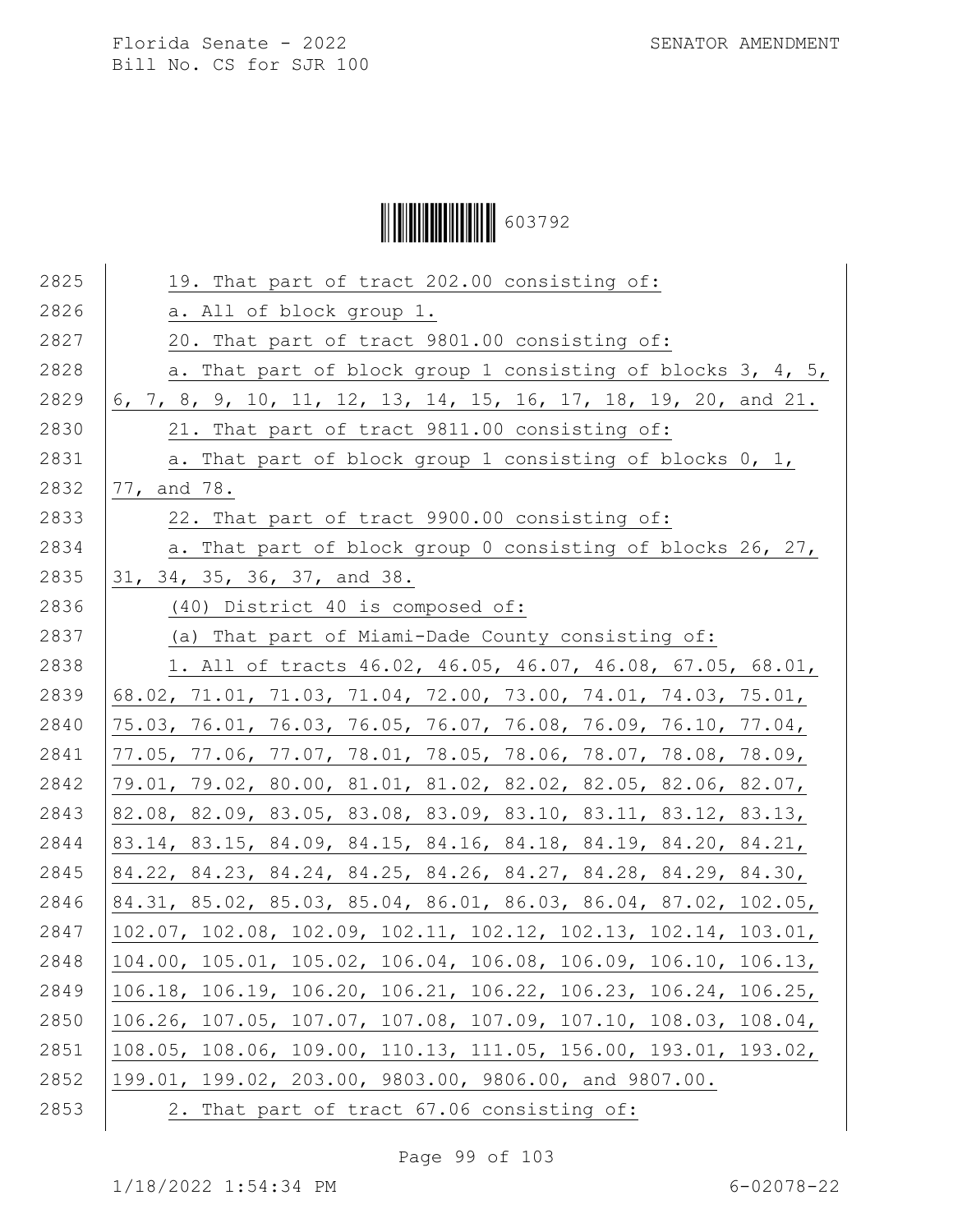Ì6037929Î603792

| 2854 | a. That part of block group 1 consisting of blocks 0, 2, 3, |
|------|-------------------------------------------------------------|
| 2855 | 4, 5, 6, 7, and 8.                                          |
| 2856 | b. All of block group 2.                                    |
| 2857 | c. That part of block group 3 consisting of block 0.        |
| 2858 | 3. That part of tract 67.15 consisting of:                  |
| 2859 | a. That part of block group 3 consisting of blocks 1, 2, 3, |
| 2860 | 4, 5, and 6.                                                |
| 2861 | 4. That part of tract 70.07 consisting of:                  |
| 2862 | a. All of block group 2.                                    |
| 2863 | 5. That part of tract 77.08 consisting of:                  |
| 2864 | a. That part of block group 1 consisting of blocks 20 and   |
| 2865 | 21.                                                         |
| 2866 | b. That part of block group 2 consisting of blocks 1, 2, 3, |
| 2867 | 4, 5, 6, and 7.                                             |
| 2868 | 6. That part of tract 77.09 consisting of:                  |
| 2869 | a. That part of block group 1 consisting of blocks 5, 6, 7, |
| 2870 | 8, 10, 11, 12, 13, 14, 15, 16, 17, and 18.                  |
| 2871 | b. All of block group 3.                                    |
| 2872 | 7. That part of tract 87.04 consisting of:                  |
| 2873 | a. All of block group 1.                                    |
| 2874 | 8. That part of tract 88.05 consisting of:                  |
| 2875 | a. All of block group 1.                                    |
| 2876 | b. All of block group 3.                                    |
| 2877 | 9. That part of tract 88.06 consisting of:                  |
| 2878 | a. All of block group 1.                                    |
| 2879 | 10. That part of tract 88.08 consisting of:                 |
| 2880 | a. That part of block group 1 consisting of blocks 0, 1, 2, |
| 2881 | 13, 14, 15, 16, 17, 22, 23, 24, 25, and 26.                 |
| 2882 | b. All of block group 2.                                    |
|      |                                                             |

Page 100 of 103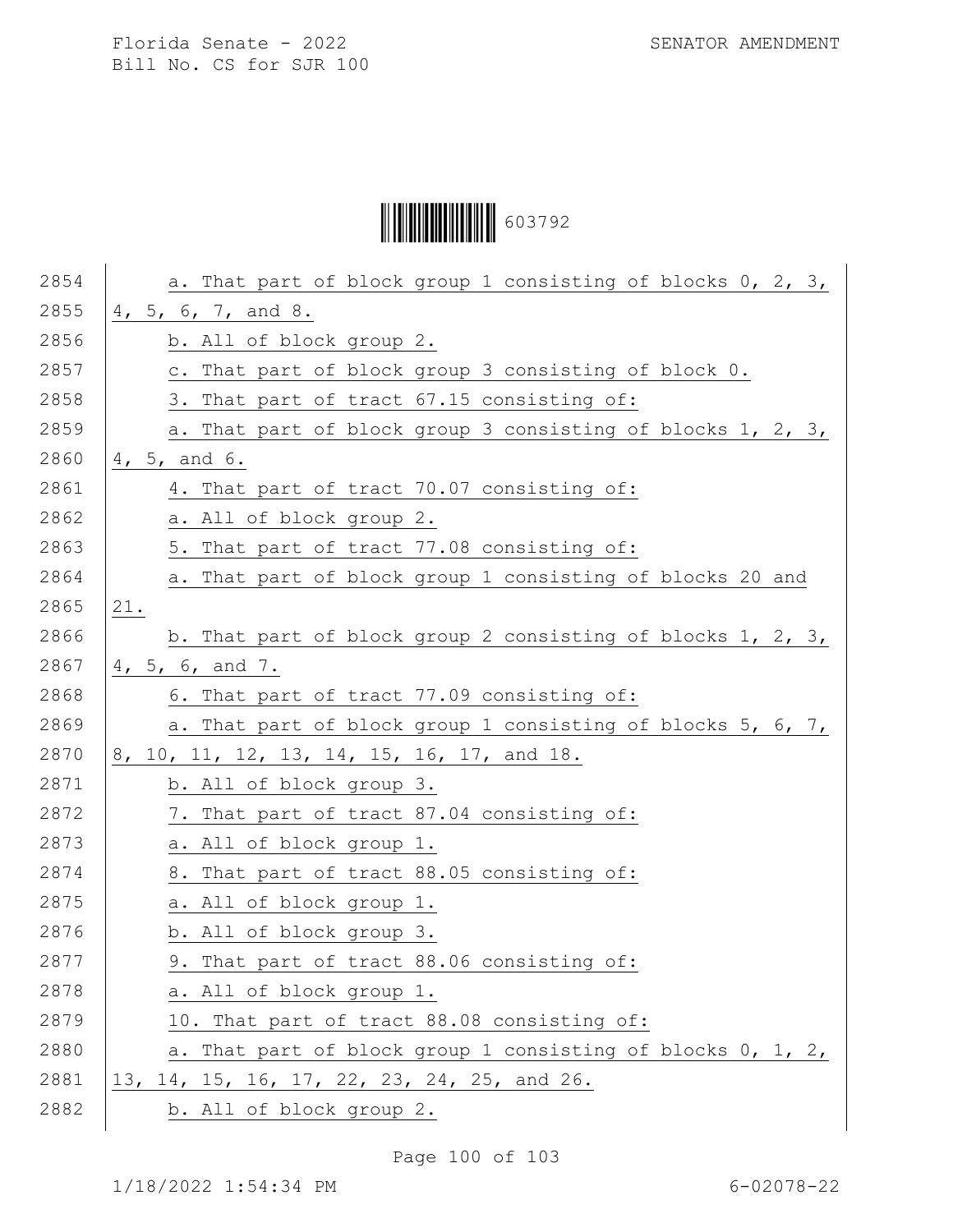Ì6037929Î603792

| 2883 | 11. That part of tract 102.01 consisting of:                     |
|------|------------------------------------------------------------------|
| 2884 | a. That part of block group 1 consisting of blocks 0, 1, 2,      |
| 2885 | 3, 4, 5, 11, 12, 13, 14, 15, 16, 17, 18, 19, 27, 28, 29, 30, 31, |
| 2886 | 32, 33, 34, 35, 36, 37, 38, 39, 40, 45, 46, 47, 48, 49, 50, 53,  |
| 2887 | 58, 59, 60, 61, 62, 63, 64, 65, 66, 67, 68, 69, 70, 71, and 72.  |
| 2888 | b. All of block group 2.                                         |
| 2889 | c. All of block group 3.                                         |
| 2890 | 12. That part of tract 103.03 consisting of:                     |
| 2891 | a. All of block group 2.                                         |
| 2892 | 13. That part of tract 107.06 consisting of:                     |
| 2893 | a. That part of block group 1 consisting of blocks 0, 1, 2,      |
| 2894 | 3, 4, 5, 6, 7, 8, 9, 10, 14, 15, 16, 17, 18, 19, 20, 21, 22, 23, |
| 2895 | 24, 25, 26, 27, 28, 29, 30, 31, 32, 33, 34, 35, 36, and 64.      |
| 2896 | b. That part of block group 2 consisting of blocks $0, 1, 2, 1$  |
| 2897 | 3, 4, 5, 6, 7, 8, 9, 10, 11, 12, 13, 15, 16, 17, 18, 19, 20, 21, |
| 2898 | 22, 23, 24, 25, 26, 27, 28, 29, 30, 31, 32, 33, 34, 35, 36, 37,  |
| 2899 | 38, 39, 40, 41, 42, 43, 44, 45, 46, 47, 48, 49, 50, 51, 52, 53,  |
| 2900 | 54, 55, 56, 57, 58, 59, 60, 61, 62, 63, 64, and 65.              |
| 2901 | 14. That part of tract 110.03 consisting of:                     |
| 2902 | a. All of block group 1.                                         |
| 2903 | b. All of block group 2.                                         |
| 2904 | c. That part of block group 3 consisting of blocks 0, 1, 2,      |
| 2905 | 3, 4, 5, 6, 7, 8, 12, 13, 16, 17, 18, 19, and 20.                |
| 2906 | 15. That part of tract 110.11 consisting of:                     |
| 2907 | a. That part of block group 1 consisting of blocks 0, 1, 2,      |
| 2908 | 3, 4, 5, 6, 7, 8, 9, 10, 11, 12, 13, 14, 15, 16, and 18.         |
| 2909 | b. That part of block group 2 consisting of blocks $0, 1, 2, 1$  |
| 2910 | 3, 17, 19, and 24.                                               |
| 2911 | 16. That part of tract 110.12 consisting of:                     |
|      |                                                                  |

Page 101 of 103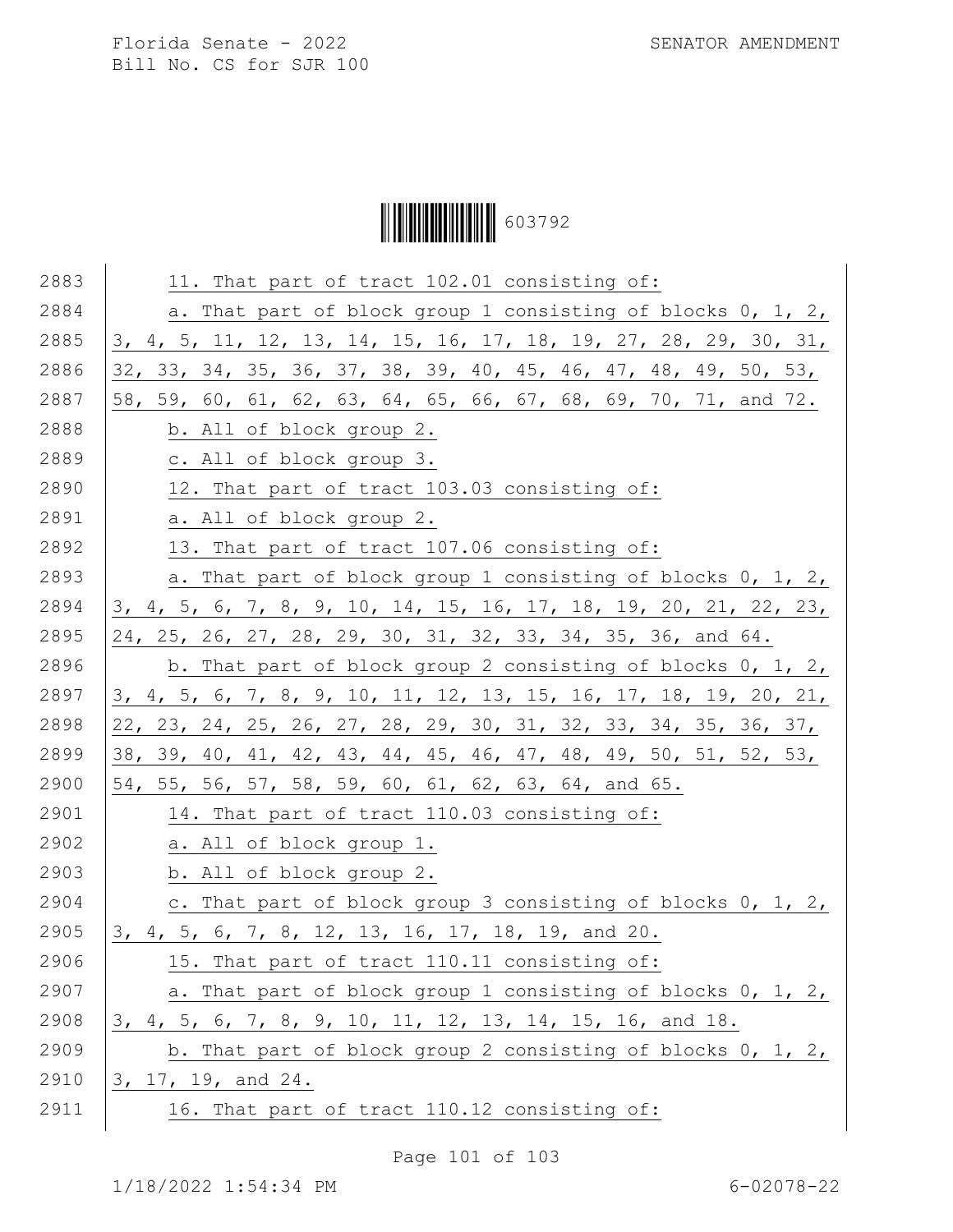# Ì6037929Î603792

| 2912 | a. That part of block group 1 consisting of blocks 0, 1, 2,      |
|------|------------------------------------------------------------------|
| 2913 | 3, 4, 5, 6, 9, 10, 11, 12, 13, 14, 15, and 16.                   |
| 2914 | b. All of block group 2.                                         |
| 2915 | 17. That part of tract 111.04 consisting of:                     |
| 2916 | a. That part of block group 1 consisting of blocks 1, 2, 3,      |
| 2917 | 4, 5, 6, 7, 8, 9, 10, and 11.                                    |
| 2918 | b. That part of block group 4 consisting of blocks 0 and 1.      |
| 2919 | 18. That part of tract 111.06 consisting of:                     |
| 2920 | a. All of block group 1.                                         |
| 2921 | b. That part of block group 2 consisting of blocks $0, 1, 2, 1$  |
| 2922 | 3, 4, 5, 6, 7, 8, 9, 10, 11, 12, 13, 14, 15, 16, 17, 18, 19, 20, |
| 2923 | 21, 23, 24, 33, 34, 35, 36, 37, 38, 39, 40, 41, 49, 50, 52, 53,  |
| 2924 | 54, 55, 56, 57, 58, 59, 60, 61, 62, 63, 64, 65, and 66.          |
| 2925 | 19. That part of tract 112.04 consisting of:                     |
| 2926 | a. That part of block group 1 consisting of blocks 0, 1, 2,      |
| 2927 | 3, 4, 9, 10, 11, 12, 13, 14, 15, 17, 18, 20, 21, 23, and 24.     |
| 2928 | 20. That part of tract 112.06 consisting of:                     |
| 2929 | a. That part of block group 2 consisting of blocks 0, 1, 8,      |
| 2930 | 9, 10, 11, 18, 19, 20, 21, and 22.                               |
| 2931 | 21. That part of tract 192.00 consisting of:                     |
| 2932 | a. That part of block group 2 consisting of block 5.             |
| 2933 | 22. That part of tract 194.02 consisting of:                     |
| 2934 | a. That part of block group 2 consisting of blocks 0 and         |
| 2935 | $64$ .                                                           |
| 2936 | 23. That part of tract 198.02 consisting of:                     |
| 2937 | a. That part of block group 1 consisting of block 21.            |
| 2938 | 24. That part of tract 202.00 consisting of:                     |
| 2939 | a. All of block group 2.                                         |
| 2940 | b. All of block group 3.                                         |

Page 102 of 103